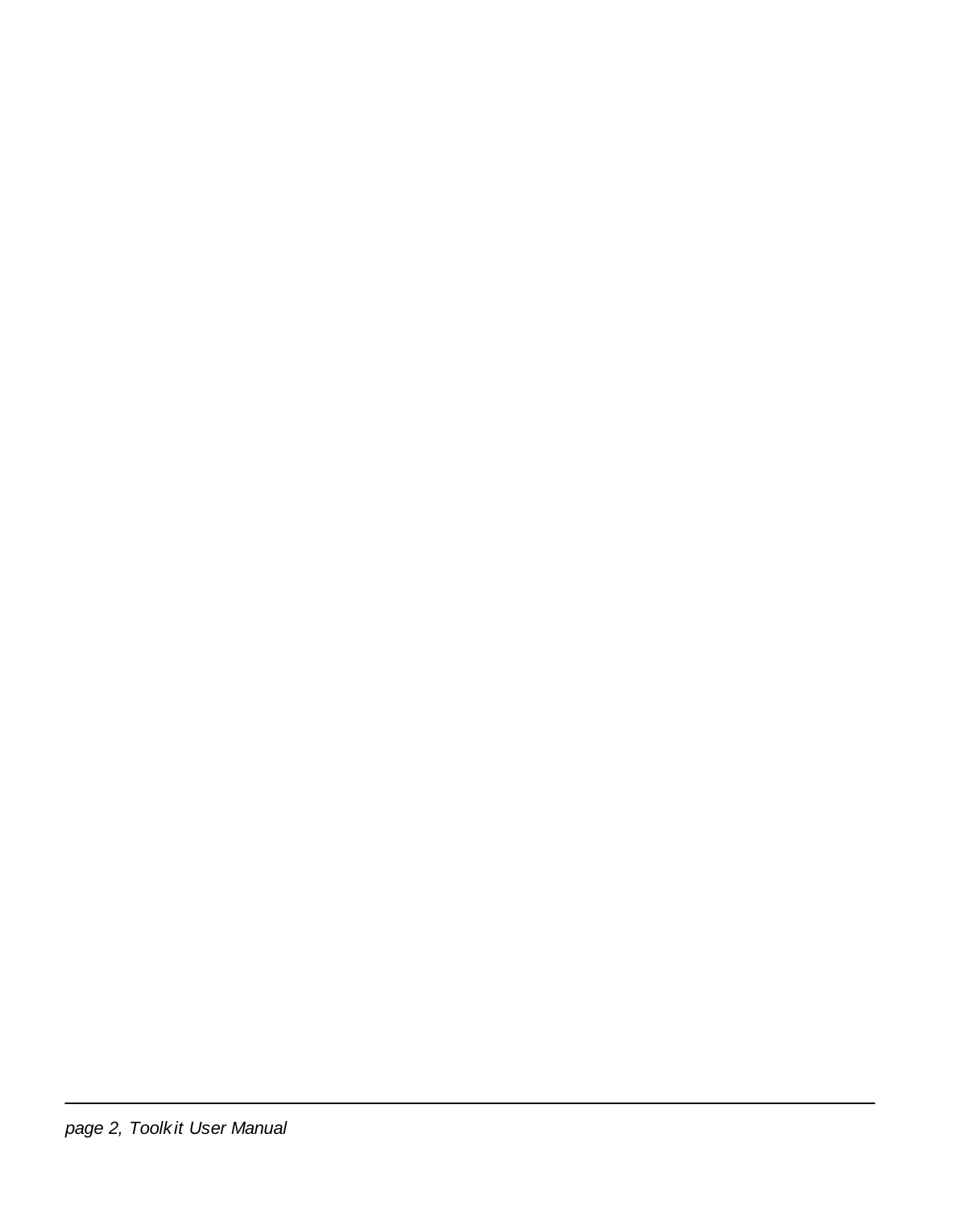# **Table of Contents**

|     | <b>Foreword</b>                       | 9  |
|-----|---------------------------------------|----|
|     | <b>Part 1 User Manual Overview</b>    | 11 |
| 1.1 |                                       |    |
|     | <b>Part 2 Demo Descriptions</b>       | 13 |
|     | <b>Part 3 Build Process</b>           | 15 |
|     |                                       |    |
|     |                                       |    |
|     | Part 4 Memory Map                     | 21 |
|     |                                       |    |
|     |                                       |    |
|     |                                       |    |
|     |                                       |    |
|     |                                       |    |
|     |                                       |    |
|     |                                       |    |
|     |                                       |    |
|     | <b>Part 5 Legacy Porting Pitfalls</b> | 35 |
| 5.1 |                                       |    |
| 5.2 |                                       |    |
| 5.3 |                                       |    |
|     |                                       |    |
|     |                                       |    |
|     |                                       |    |
|     |                                       |    |
|     |                                       |    |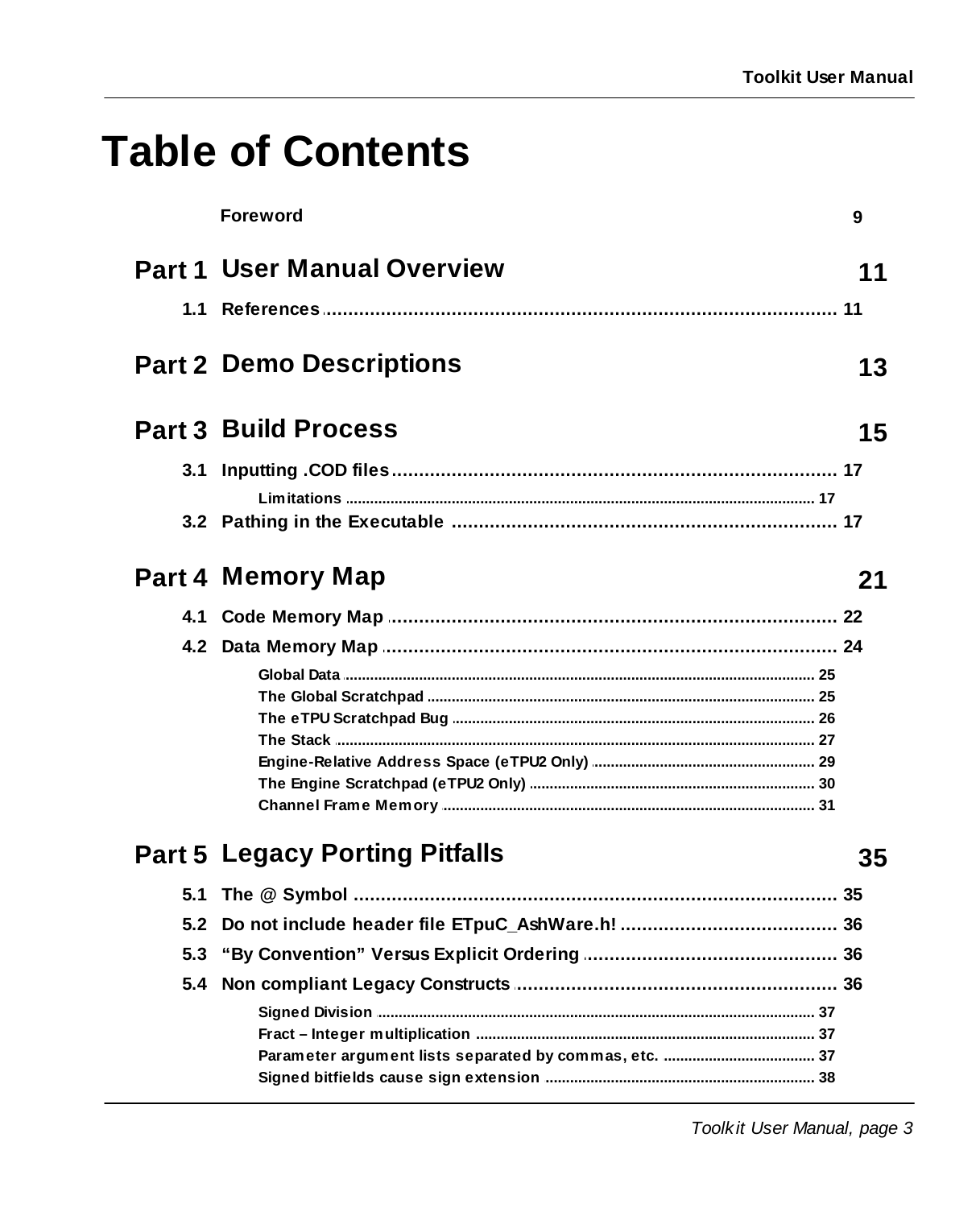| Enumerations are treated as 8-bit or 24-bit data types in Legacy  38 |    |
|----------------------------------------------------------------------|----|
|                                                                      |    |
|                                                                      |    |
| <b>Part 6 Modifying existing host-side</b>                           |    |
| driver code                                                          | 41 |
|                                                                      |    |
|                                                                      |    |
|                                                                      |    |
|                                                                      |    |
|                                                                      |    |
|                                                                      |    |
| <b>Part 7 Using Auto-Defines to Allocate</b>                         |    |
| eTPU Data Memory                                                     | 45 |
|                                                                      |    |
|                                                                      |    |
|                                                                      |    |
| <b>Part 8 Use of Auto-Defines in Simulation</b>                      |    |
| <b>Scripting</b>                                                     | 49 |
|                                                                      |    |
| Part 9 Worst Case Thread Length and                                  |    |
| Latency                                                              | 51 |
|                                                                      |    |
|                                                                      |    |
|                                                                      |    |
|                                                                      |    |
|                                                                      |    |
|                                                                      |    |
|                                                                      |    |
|                                                                      |    |
|                                                                      |    |
|                                                                      |    |
|                                                                      |    |
|                                                                      |    |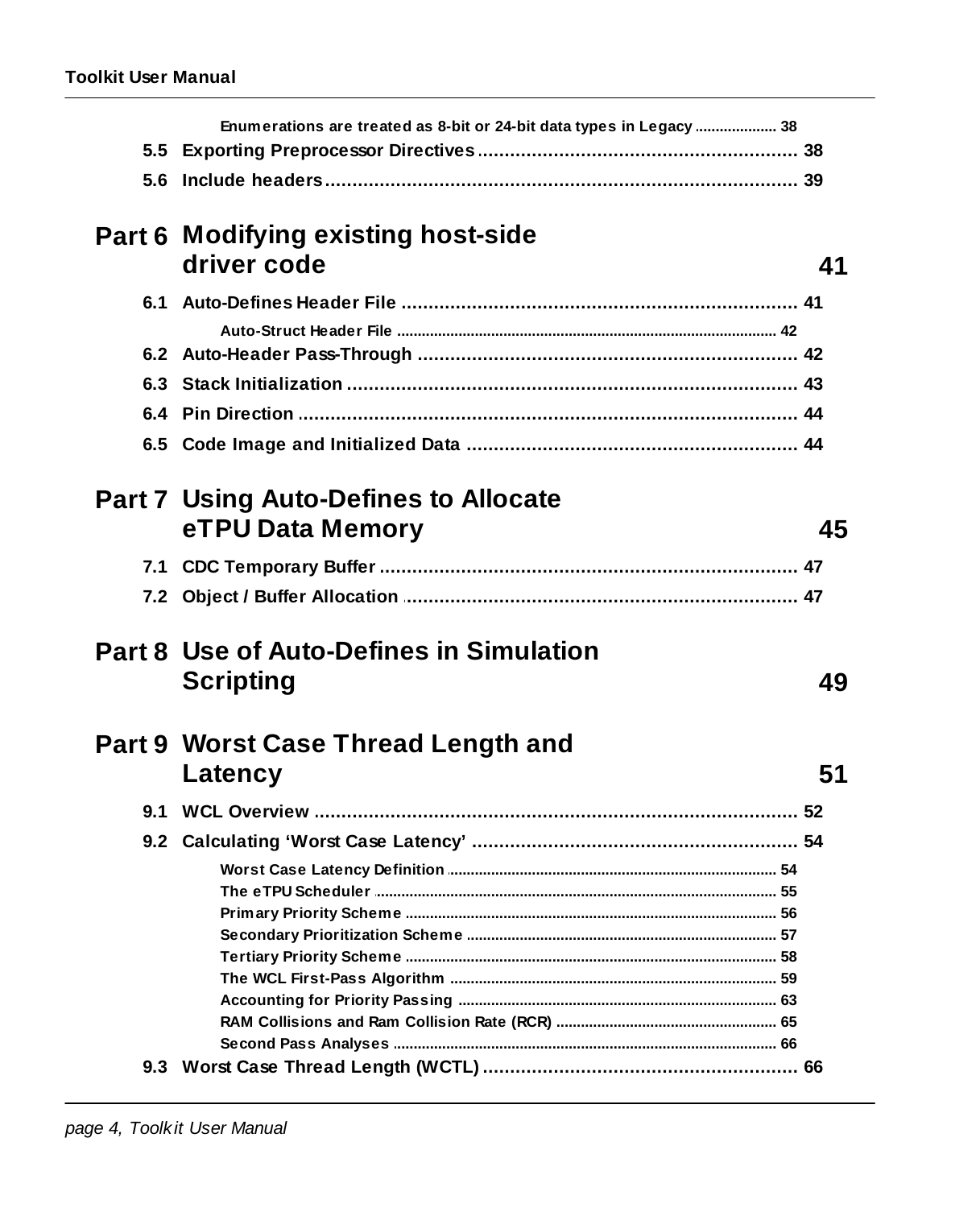83

85

91

| 9.4 |  |
|-----|--|
|     |  |
|     |  |
|     |  |
|     |  |
|     |  |
|     |  |
|     |  |

# **Part 10 Channel Instructions**

# **Part 11 ALU/MDU Intrinsics**

| 11.4 Should not declare static variables in regular "C" Functions.  89 |  |
|------------------------------------------------------------------------|--|

# Part 12 Coding Style Guide

| 12.11 Reserved Names………………………………………………………………………… 96 |  |
|-----------------------------------------------------|--|
|                                                     |  |

Toolkit User Manual, page 5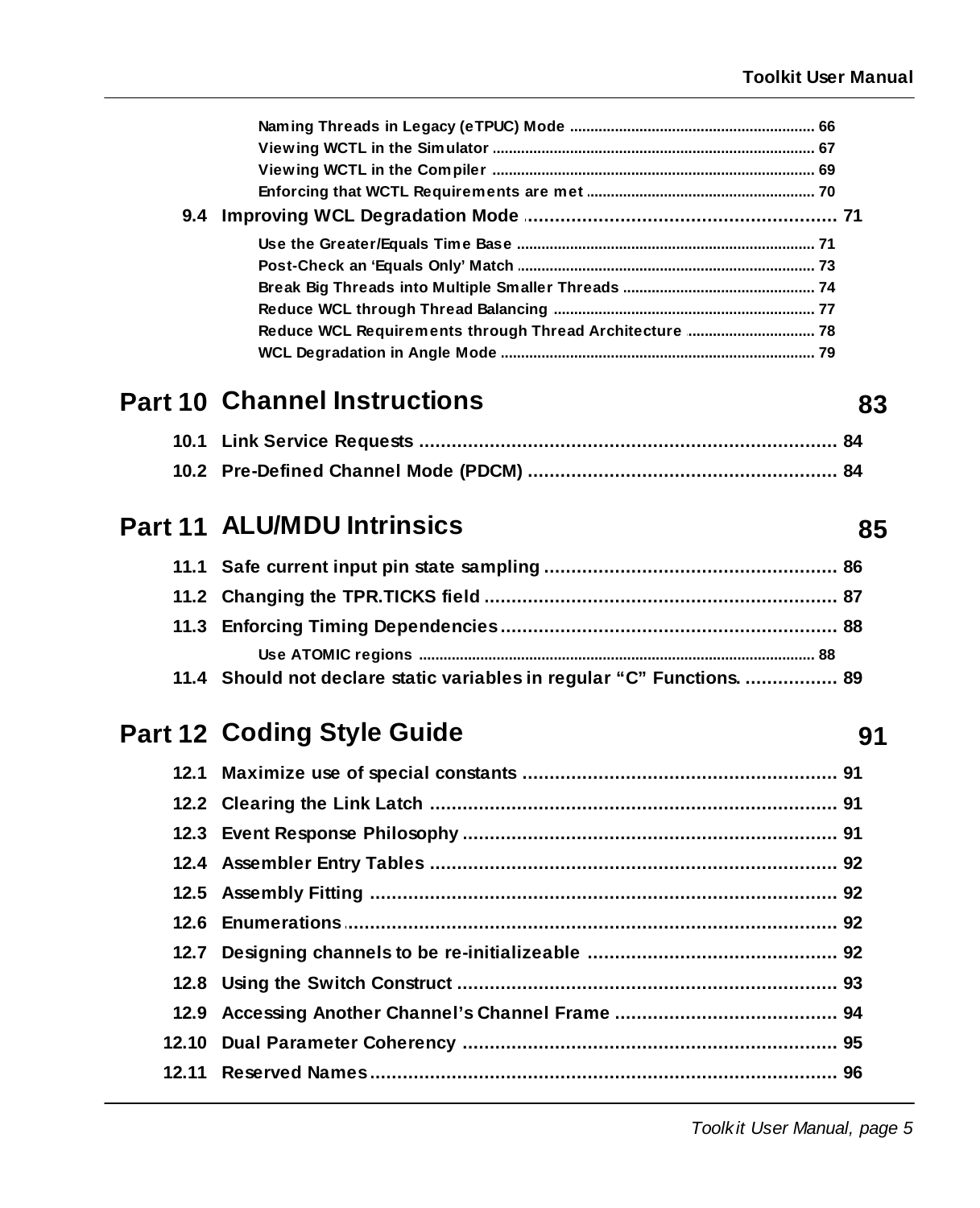|                                                         | 103                                                          |
|---------------------------------------------------------|--------------------------------------------------------------|
|                                                         |                                                              |
|                                                         |                                                              |
|                                                         |                                                              |
| <b>Part 14 Support for Multiple ETEC</b>                |                                                              |
|                                                         |                                                              |
| <b>Versions</b>                                         | 107                                                          |
|                                                         |                                                              |
| 14.2 Ensuring Code is Compiled with Proper Version  108 |                                                              |
|                                                         |                                                              |
|                                                         |                                                              |
| <b>Part 15 Multiple Channels, Different Entry</b>       |                                                              |
| <b>Tables, Same Channel Variables</b>                   | 111                                                          |
| <b>Part 16 Labeling threads</b>                         | 115                                                          |
|                                                         |                                                              |
| Part 17 Using the ASH WARE Error                        |                                                              |
| <b>Handler</b>                                          | 117                                                          |
|                                                         |                                                              |
|                                                         |                                                              |
| Part 18 Unstructured & Unconstrained<br><b>Assembly</b> | 119                                                          |
|                                                         | Part 13 Initializing Global, Channel, and<br><b>SCM Data</b> |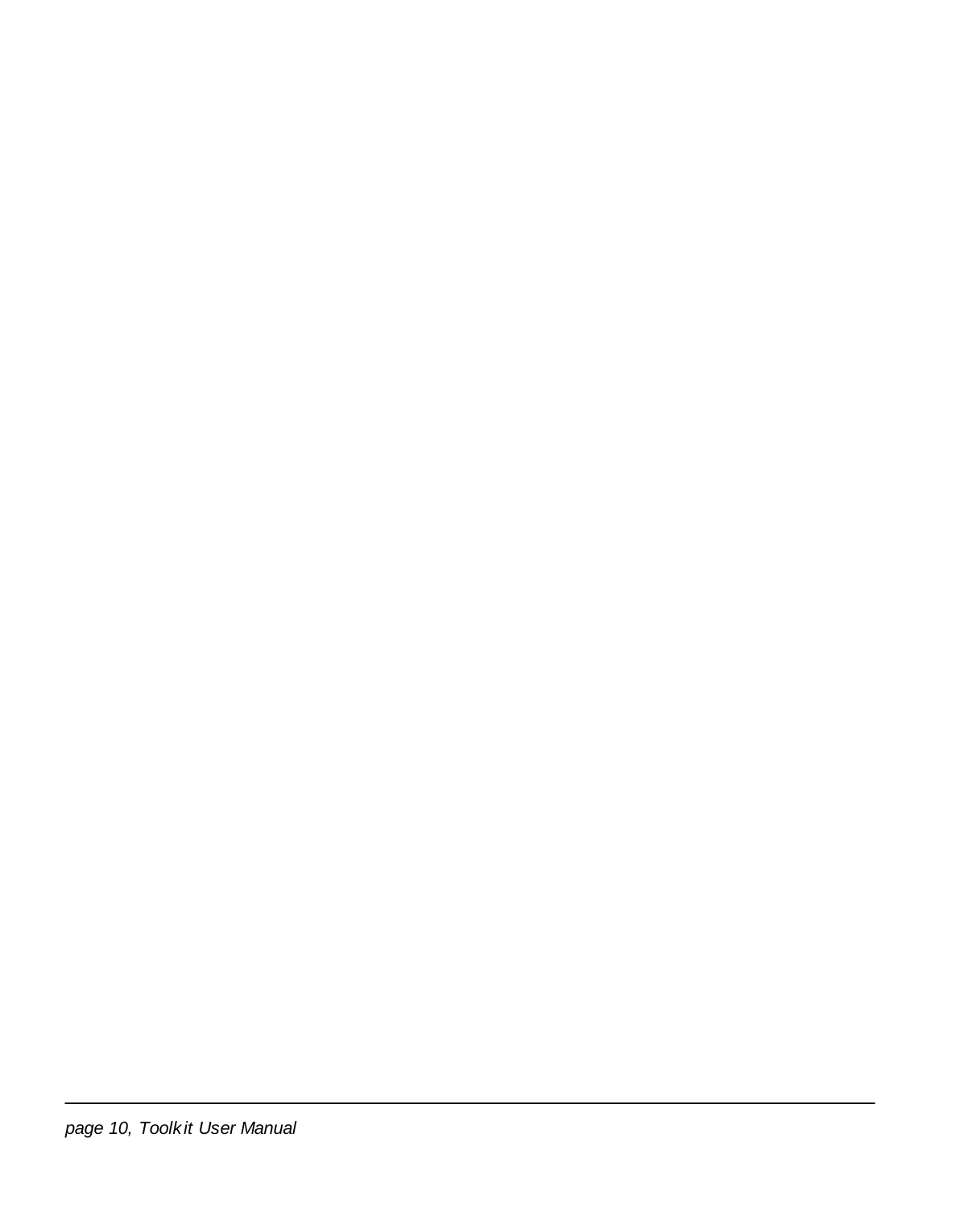# <span id="page-10-0"></span>**1 User Manual Overview**

The ETEC user manual is organized as a series of isolated topics, one to each major section. Some are about the ETEC toolkit, some are more specific to eTPU programming, others are more about the eTPU processor in general.

# <span id="page-10-1"></span>**1.1 References**

ETEC Compiler Reference Manual

ETEC Assembler Reference Manual

ETEC Linker Reference Manual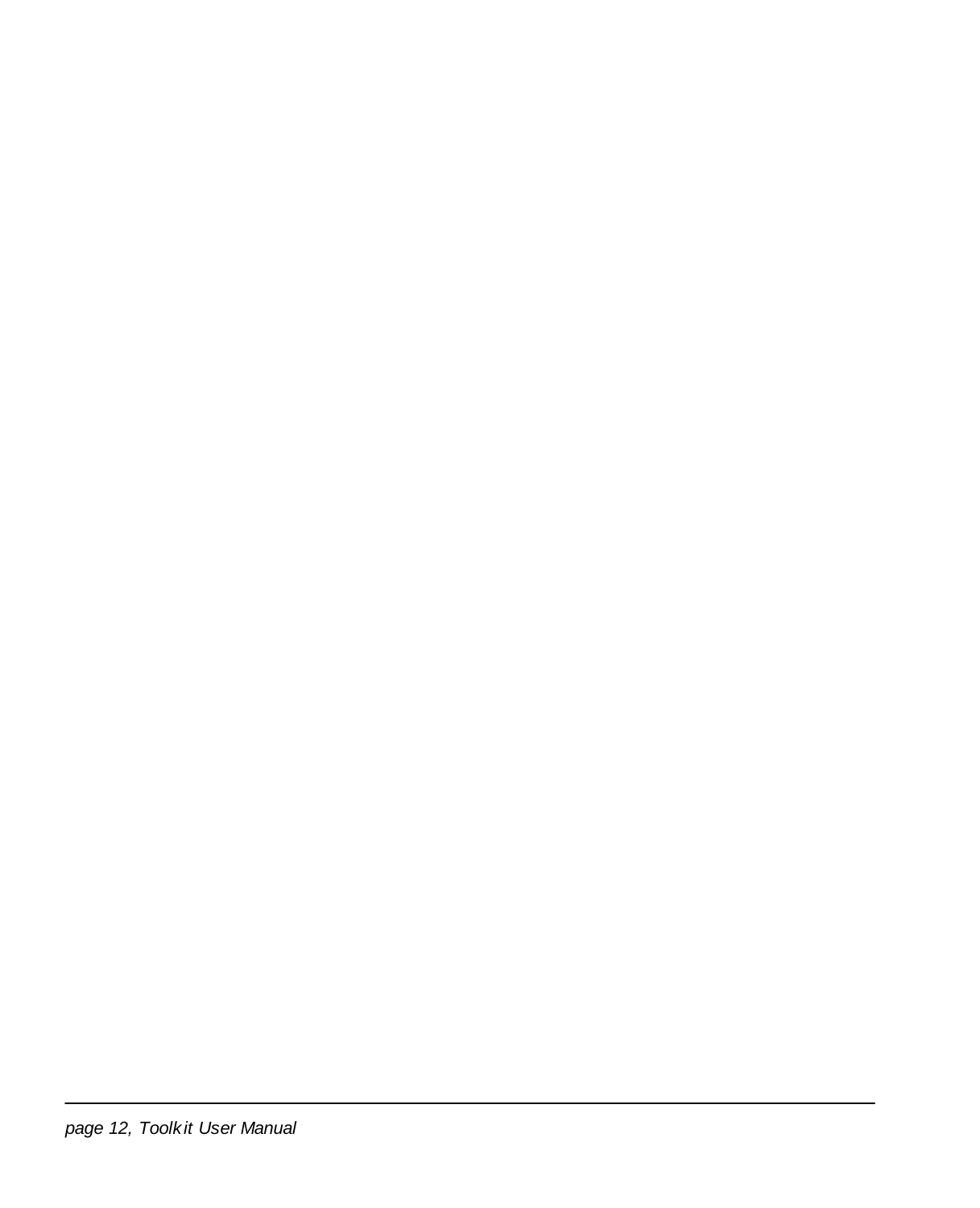# **2 Demo Descriptions**

<span id="page-12-0"></span>Note that YouTube videos covering several of these demos as well as feature tutorial demos are available on our website at [www.ashware.com/product\\_videos.htm](http://www.ashware.com/product_videos.htm).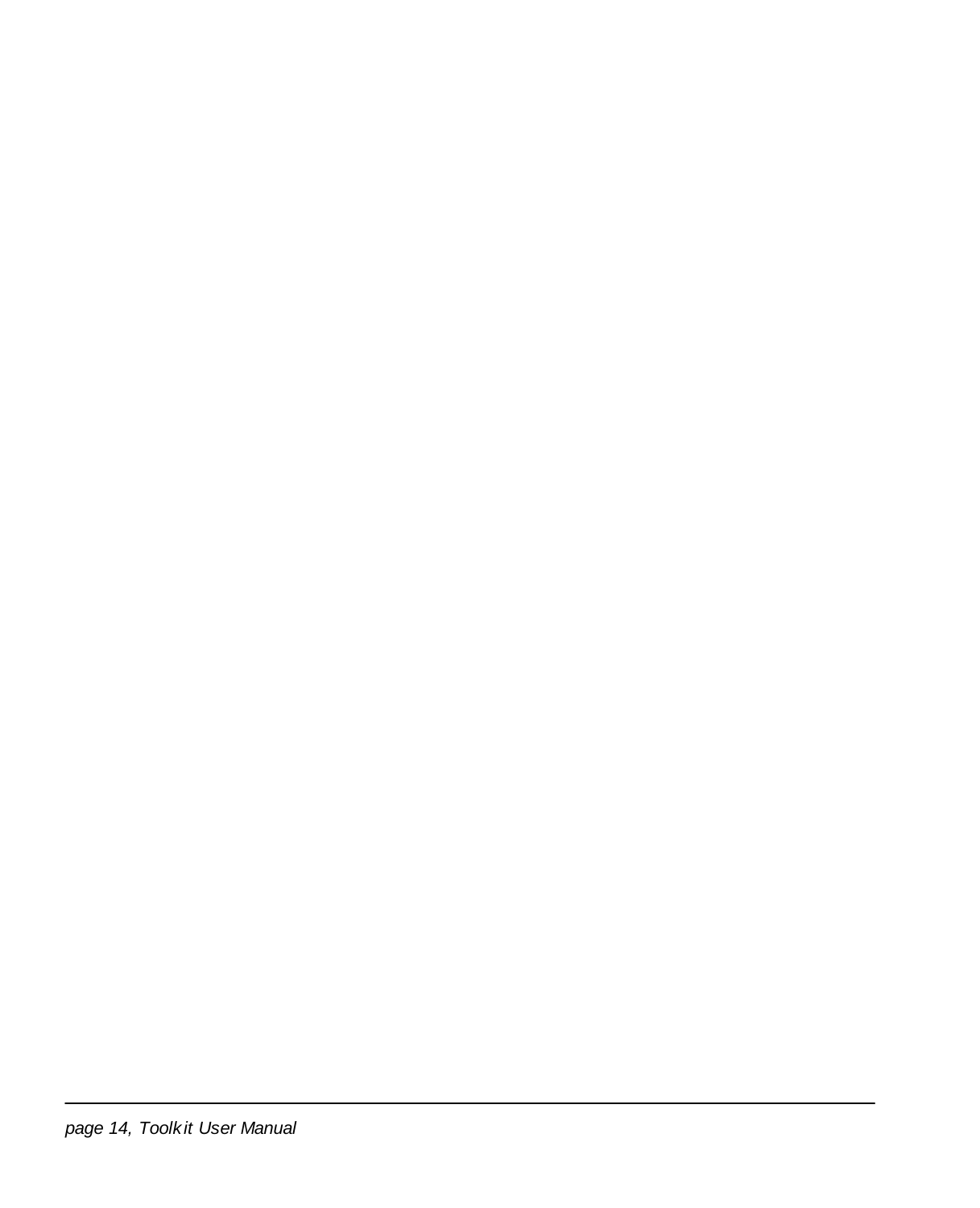# **3 Build Process**

<span id="page-14-0"></span>The ETEC eTPU compiler has separate compile and link stages as shown below.

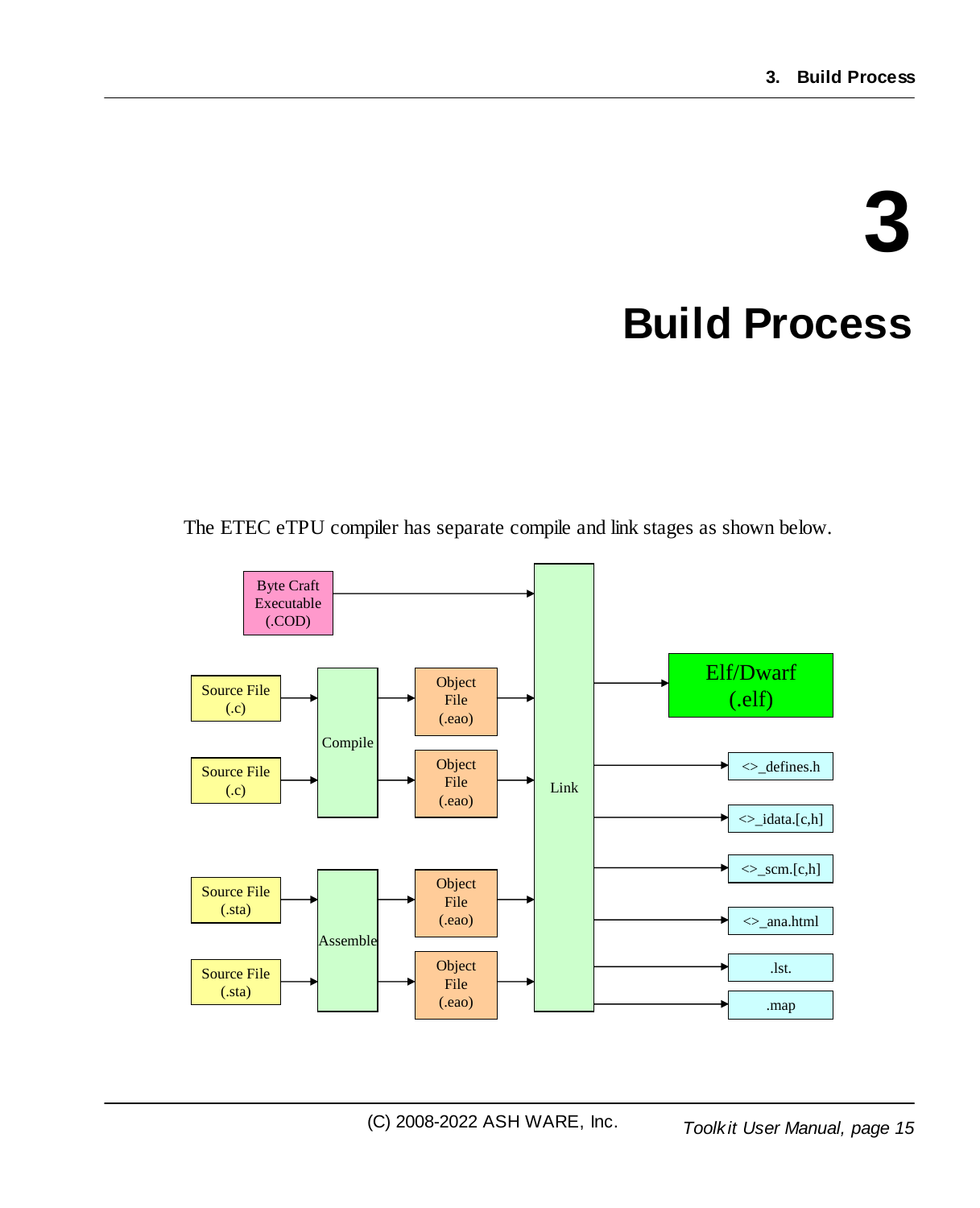An explicit link stage is required even when compiling a single .c source file. All tools in the ETEC toolkit are Windows command line executables. No GUI IDE comes with the ETEC toolkit, however, many IDEs can be configured to use the ETEC compiler, e.g. Eclipse, MS DevStudio, and PSPad, to name just a few. Here at ASH WARE we often use Windows batch scripts or makefiles and a make utility such as GNU make in order to build eTPU code. Our demos typically use Windows batch scripts (.bat files); below is the batch script that builds the ETEC UART function demo.

```
echo off
setlocal
set CC="..\..\ETEC_cc.exe"
set ASM="..\..\ETEC_asm.exe"
set LINK="..\..\ETEC_link.exe"
if exist %CC% goto DoneCheckPathing
set CC="..\..\Gui\testfiles\ETEC_cc.exe"
set ASM="..\..\Gui\testfiles\ETEC_asm.exe"
set LINK="..\..\Gui\testfiles\ETEC_link.exe"
:DoneCheckPathing
echo ++++++++++++++++++++++++++++++++++++++++++++++++++++++++++++++++++
echo RUNNING: %CD%\Mk.bat AT %TIME%
echo ++++++++++++++++++++++++++++++++++++++++++++++++++++++++++++++++++
%CC% -WarnDis=110 etpuc_uart.c
if %ERRORLEVEL% NEQ 0 ( goto errors )
rem -forcedemo only for demos; should not be used when doing real work
%LINK% etpuc_uart.eao -out=etpuc_uart -etba=0x0 -CodeSize=0x800 -lst -forcedemo
if %ERRORLEVEL% NEQ 0 ( goto errors )
echo .
echo BUILD PASSES
goto end
:errors
echo *************************************************
echo YIKES, WE GOT ERRORS!!
echo *************************************************
exit /b - 1:end
```
Running the script in a command line windows results in: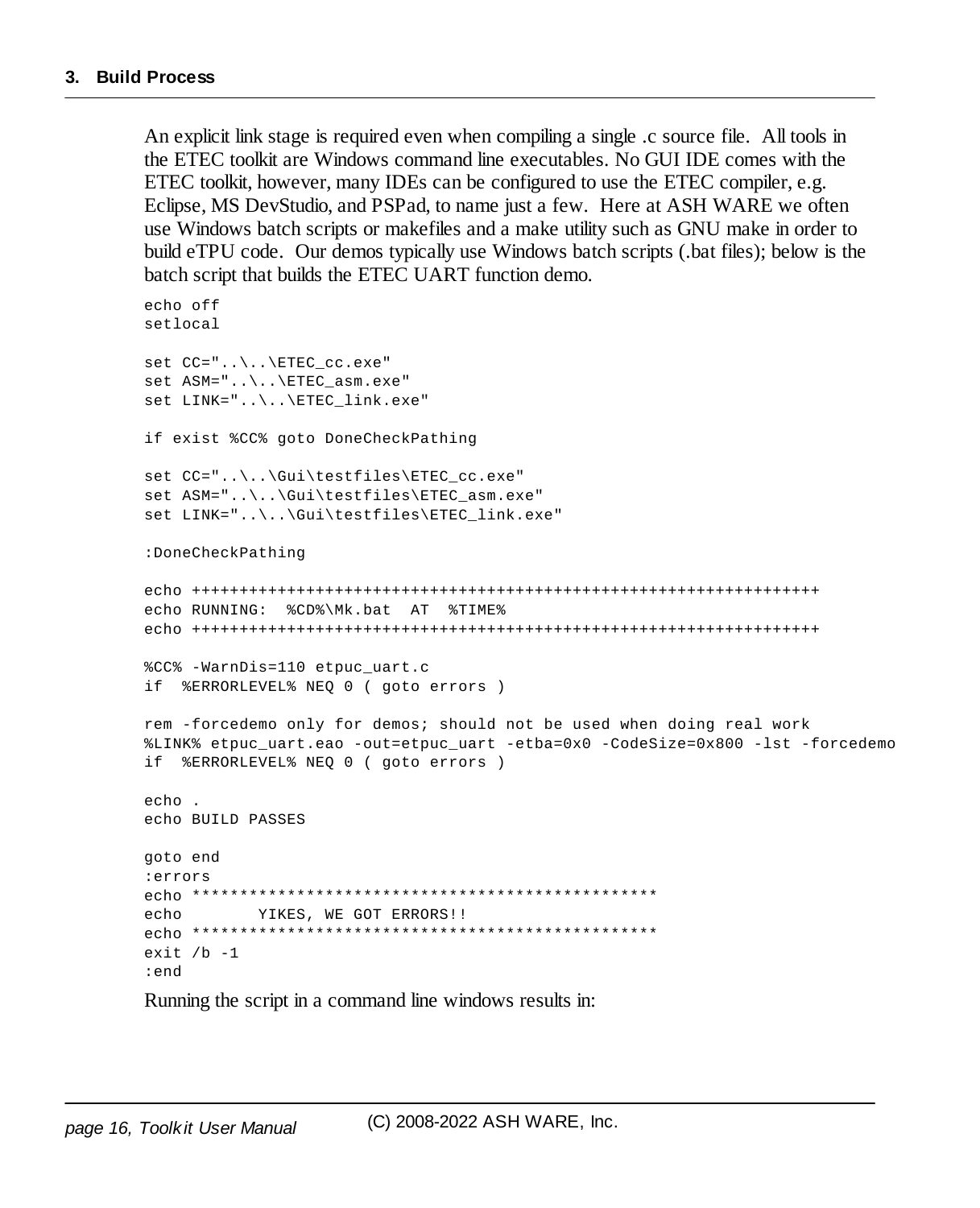| <b>But</b> Compiler Test                                                                                                                                                                                                                                                                                                                                                                                                                                                                                                                                                                                                                                                                                                                                                                                                                                                                                                                                                                                                                                                                 | $\Box$<br>$\Box$ |
|------------------------------------------------------------------------------------------------------------------------------------------------------------------------------------------------------------------------------------------------------------------------------------------------------------------------------------------------------------------------------------------------------------------------------------------------------------------------------------------------------------------------------------------------------------------------------------------------------------------------------------------------------------------------------------------------------------------------------------------------------------------------------------------------------------------------------------------------------------------------------------------------------------------------------------------------------------------------------------------------------------------------------------------------------------------------------------------|------------------|
|                                                                                                                                                                                                                                                                                                                                                                                                                                                                                                                                                                                                                                                                                                                                                                                                                                                                                                                                                                                                                                                                                          |                  |
| C:\Program Files\ASH WARE\eTPU Compiler U1_31A\DemosETEC\Uart>echo off<br>RUNNING:  C:\Program Files\ASH WARE\eTPU Compiler U1_31A\DemosETEC\Uart\Mk.bat  AT  16:13:39.99<br>ETEC C Compiler V1.31A<br>(C) 2007-2010<br>ASH WARE Inc.<br>ETEC C Preprocessor V1.31A<br>ASH WARE Inc.<br>$(C)$ 2007-2010<br>Success: etpuc_uart.c $\rightarrow$ etpuc_uart.eao<br>CC<br>ETEC Linker U1.31A<br>ASH WARE Inc.<br>(C) 2007-2010<br>Reading object file:<br>"etpuc_uart.eao"<br>""\Lib\_global_error_handler.lib"<br>Reading library file:<br>Creating 1st file:<br>"etpuc_uart.lst"<br>Creating elf/dwarf file:<br>"etpuc_uart.elf"<br>Creating Init Data files: "etpuc_uart_idata.c"<br>Creating Defines file:<br>"etpuc_uart_defines.h"<br>LINK WARNING [95351] specified #pragma writefile 'cpu/etpu_uart_auto.h' could not be opened<br>Creating SCM array files: "etpuc_uart_scm.c"<br>Creating analyses file:<br>"etpuc_uart_ana.html"<br>"etpuc_uart_or.html"<br>Creating opt. rpt file:<br>SCM: 592 bytes, 132 opcodes, 1 CFSR's, 0.6K/2.0K, 28% used.<br>Link Success ( 1 Warning ) |                  |
| <b>BUILD PASSES</b><br> C:\Program Files\ASH WARE\eTPU Compiler U1_31A\DemosETEC\Uart>                                                                                                                                                                                                                                                                                                                                                                                                                                                                                                                                                                                                                                                                                                                                                                                                                                                                                                                                                                                                   |                  |
| Ш<br>∢                                                                                                                                                                                                                                                                                                                                                                                                                                                                                                                                                                                                                                                                                                                                                                                                                                                                                                                                                                                                                                                                                   |                  |

## <span id="page-16-0"></span>**3.1 Inputting .COD files**

A .COD file can be used as an input to the ETEC linker.

The .COD global memory accesses cannot be determined directly from the .COD file. Therefore this information must be provided to the linker using a command line options. See Command Line Options section of the reference manual for information on specifying the global memory boundaries

#### <span id="page-16-1"></span>**3.1.1 Limitations**

Code that dereferences functions must disable code relocation AND disable optimizations because this is not extractible.

# <span id="page-16-2"></span>**3.2 Pathing in the Executable**

When generating the executable image file (.elf or such) pathing information is included that allows the debugging tool (simulator or debugger) to find the source code that created the executable image file. Allsource code pathing information is stored relative to the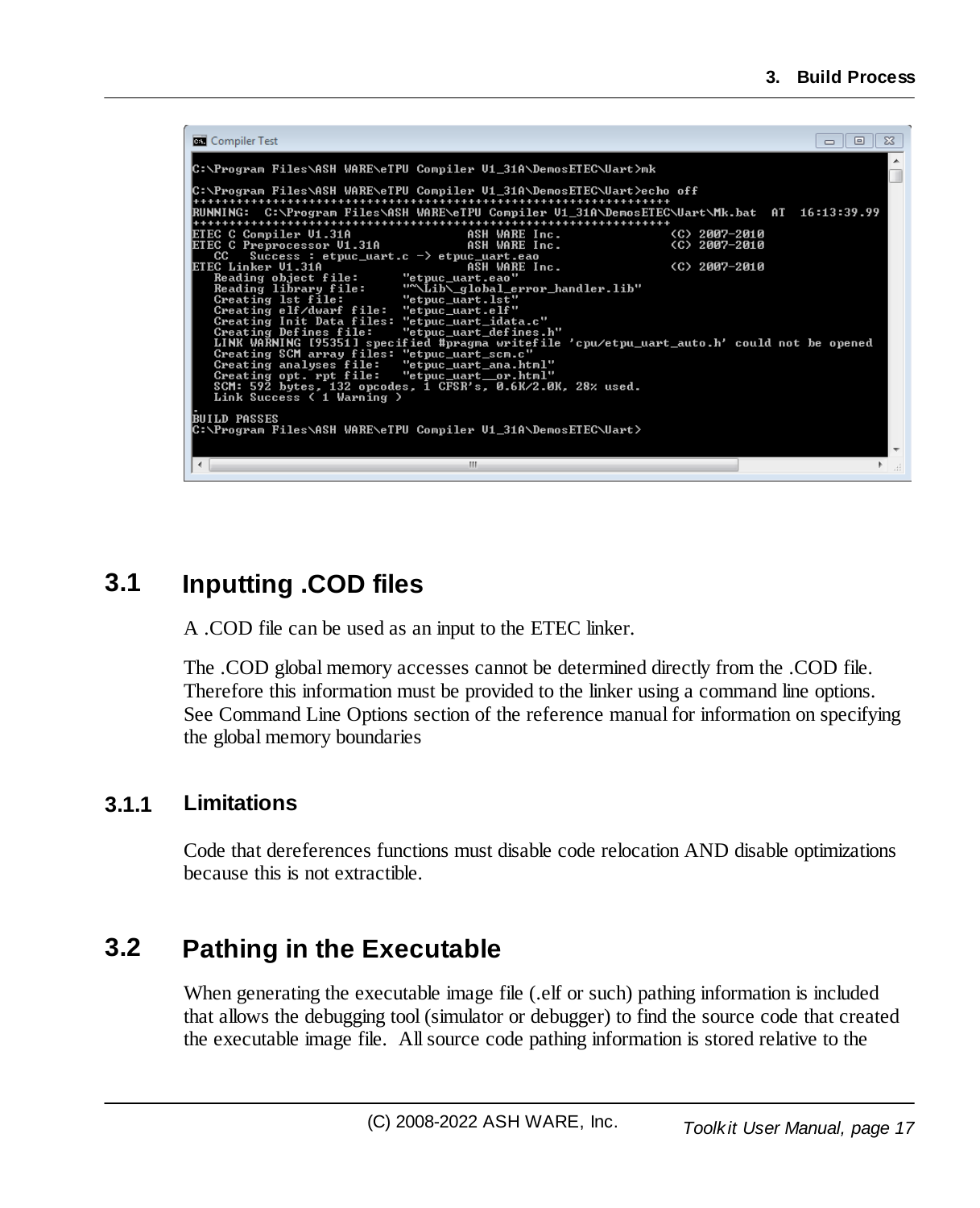linking directory in which the executable image file is generated. This allows directory trees to be moved and the source code can be located by the debugging tools as along as all directories (source code and executable output image) are moved together. Note that the linker can output the executable image and associated output files to a different directory than that in which the linking is done, but that is not recommended as it can create a disconnect between the source files and executable image.

**Example 1.** All source code and the executable output file are in the same directory. This is the most simple and common case. Because the source code and executable code are in the same directory no directory information is included with the source code information.

Input File:

c:\SomeDirectory\foo.c [input to linking as foo.eao]

Link Directory and Output File:

c:\SomeDirectory\output.elf

Source Code Pathing Information:

foo.c

**Example** 2. Source code is in the same drive, but up one sub-directory and down another sub directory.

Input File:

```
c:\SomeDirectory\SubDirA\foo.c [input to linking as ..\SubDirA\foo.eao]
```
Link Directory and Output File:

c:\SomeDirectory\SubDirB\output.elf

Source Code Pathing Information:

..\SubDirA\foo.c

**Example** 3. Source code is in a different drive from the executable output image file. Note that in this case since the source code is on a completely different drive, the entire path to the source code is retained.

Input File: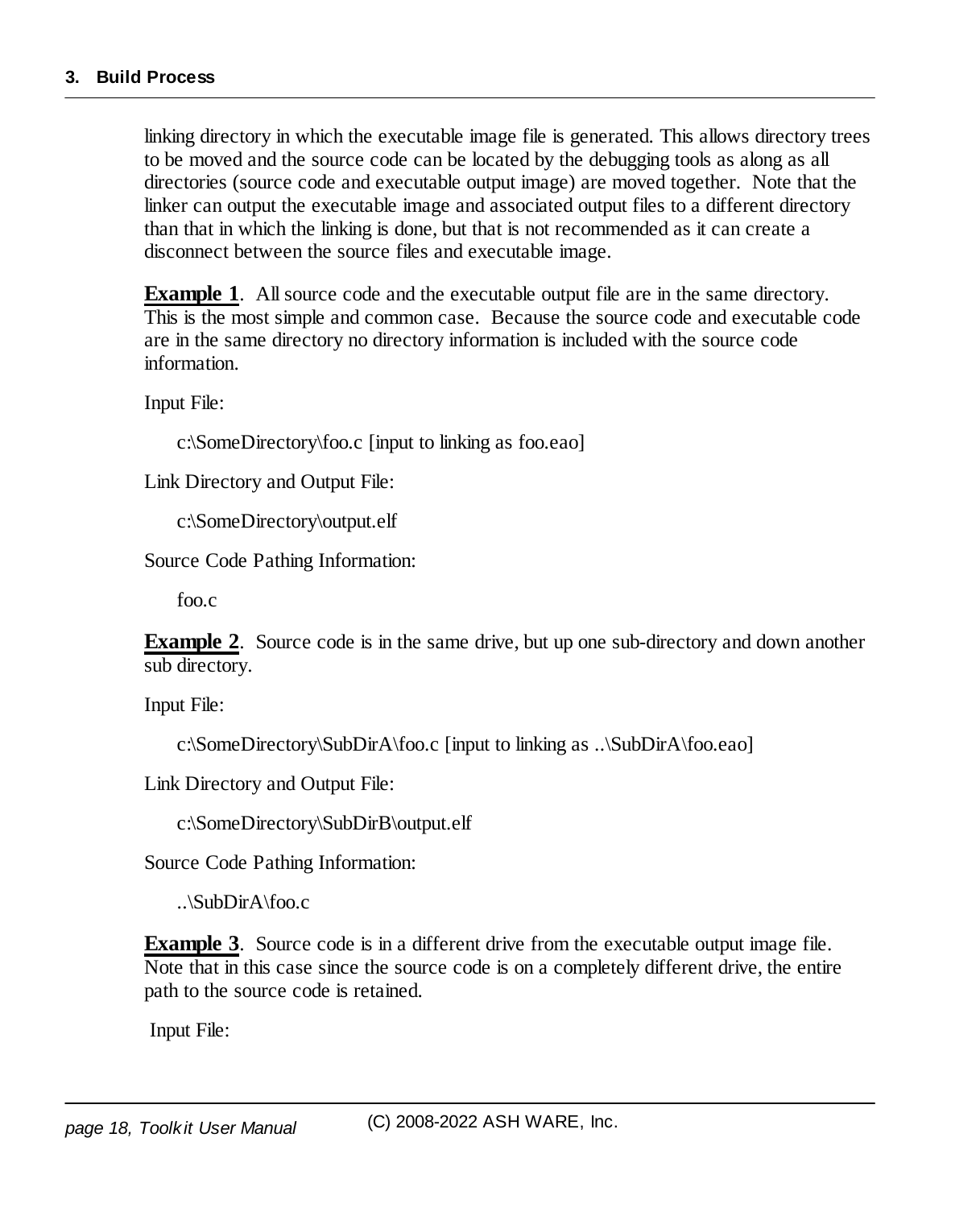L:\DriveLDir\foo.c [input to linking as L:\DriveLDir\foo.eao]

Link Directory and Output File:

N:\DriveNDir\output.elf

Source Code Pathing Information:

L:\DriveLDir\foo.c

It is therefore ideal to have the link done in the executable image file's ultimate destination rather than moving it after it has been generated. However, if you must move the executable file after it has been generated then you may need to specify the source file location in your simulator or debugger. In the ASH WARE simulator this is in the 'Options' menu under the 'Source Code Search Path' sub menu.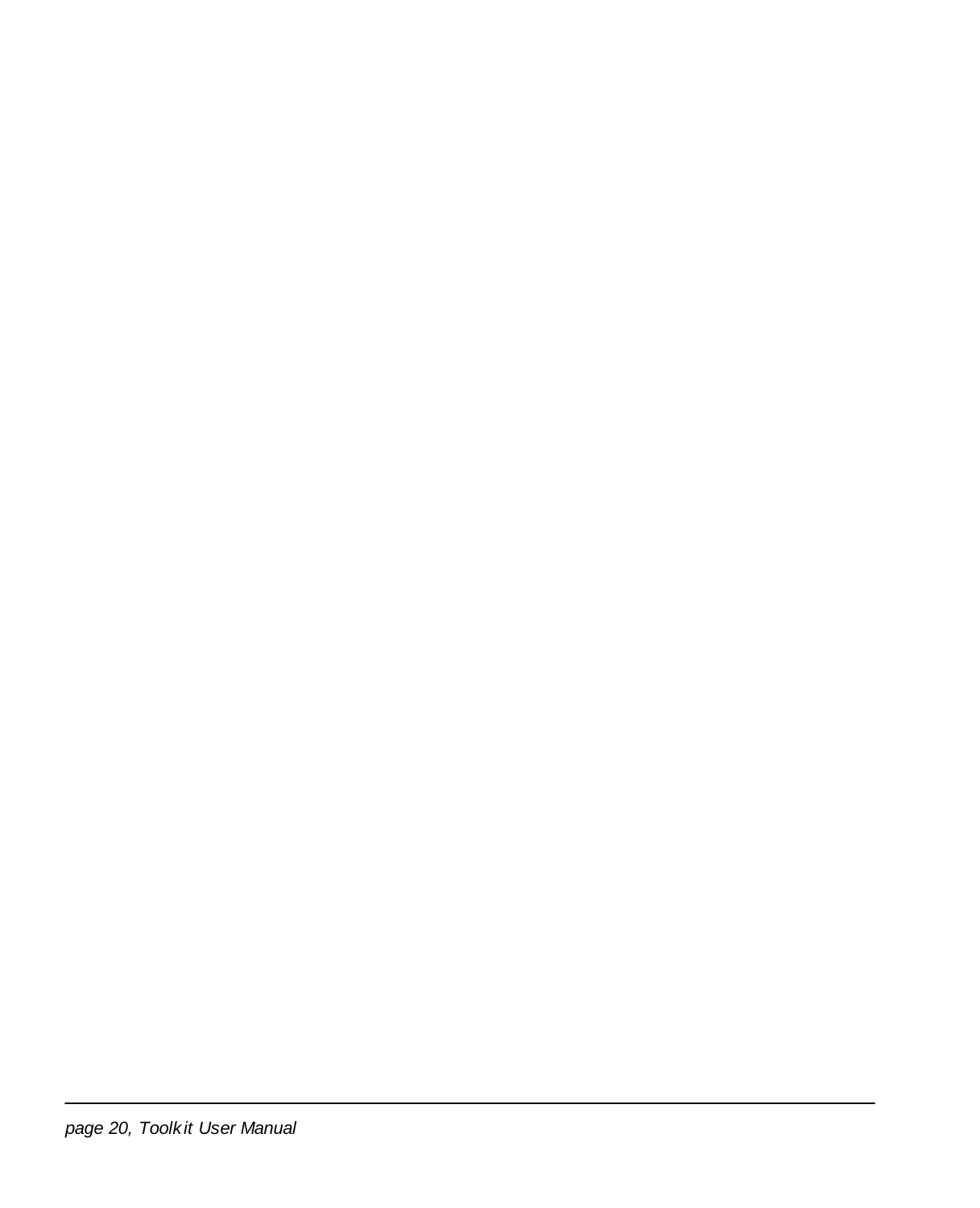# **4 Memory Map**

<span id="page-20-0"></span>The eTPU has separate code and data address spaces. These separate code and data spaces base their memory at address zero.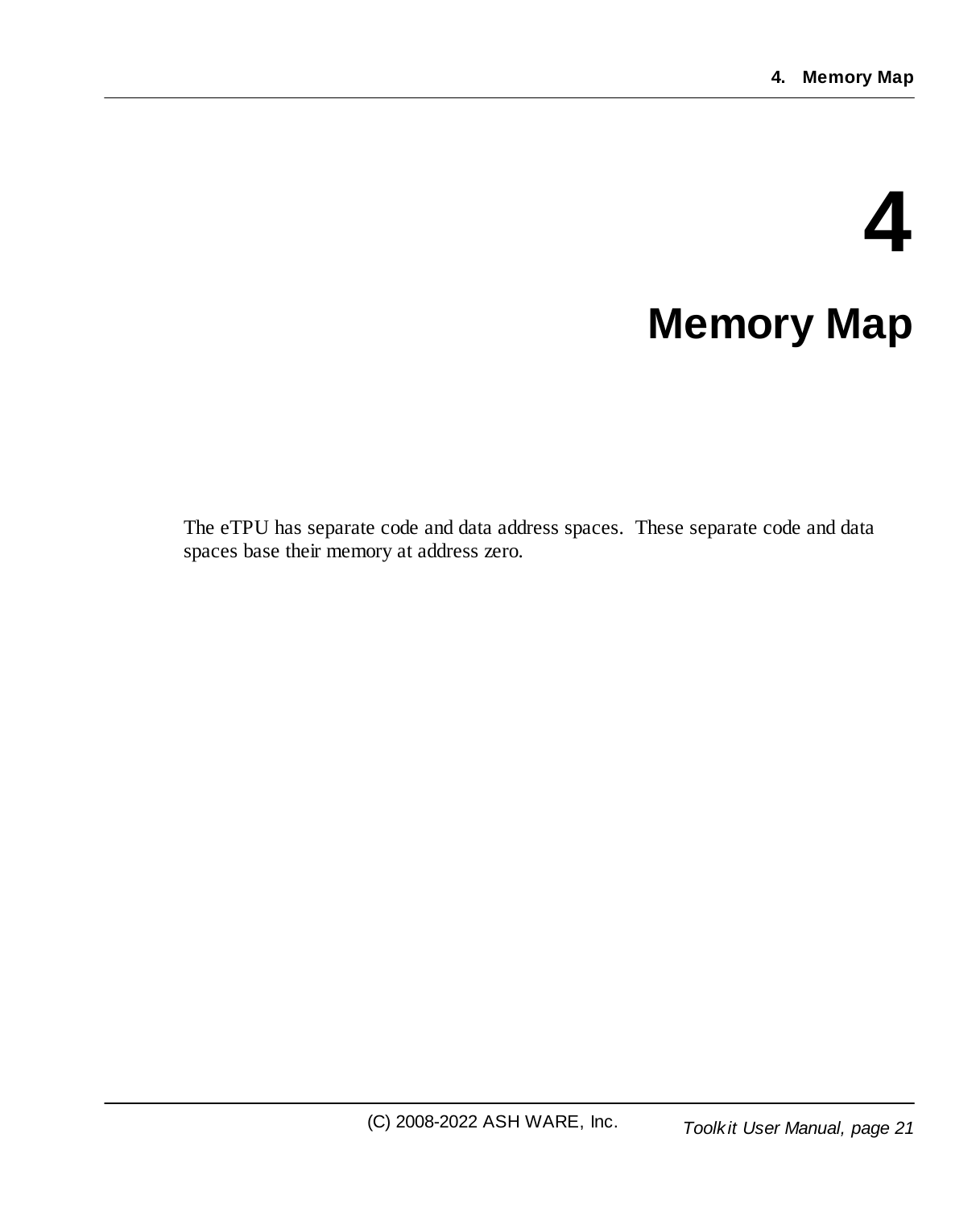### <span id="page-21-0"></span>**4.1 Code Memory Map**

Code memory has two primary components, Entry Table and Code Memory as seen below.



As seen in the above diagram, the entry table base defaults to address zero. As eTPU Functions and eTPU Classes are added, they are fill towards address 0x800.

The entry table base address can be overridden using the -etba=<ADDR> linker command line option, where the address must be a multiple of 0x800. It is generally best to keep the entry table base address at address zero (default.) If the entry table base address is overridden, code memory fills both above and below the entry table.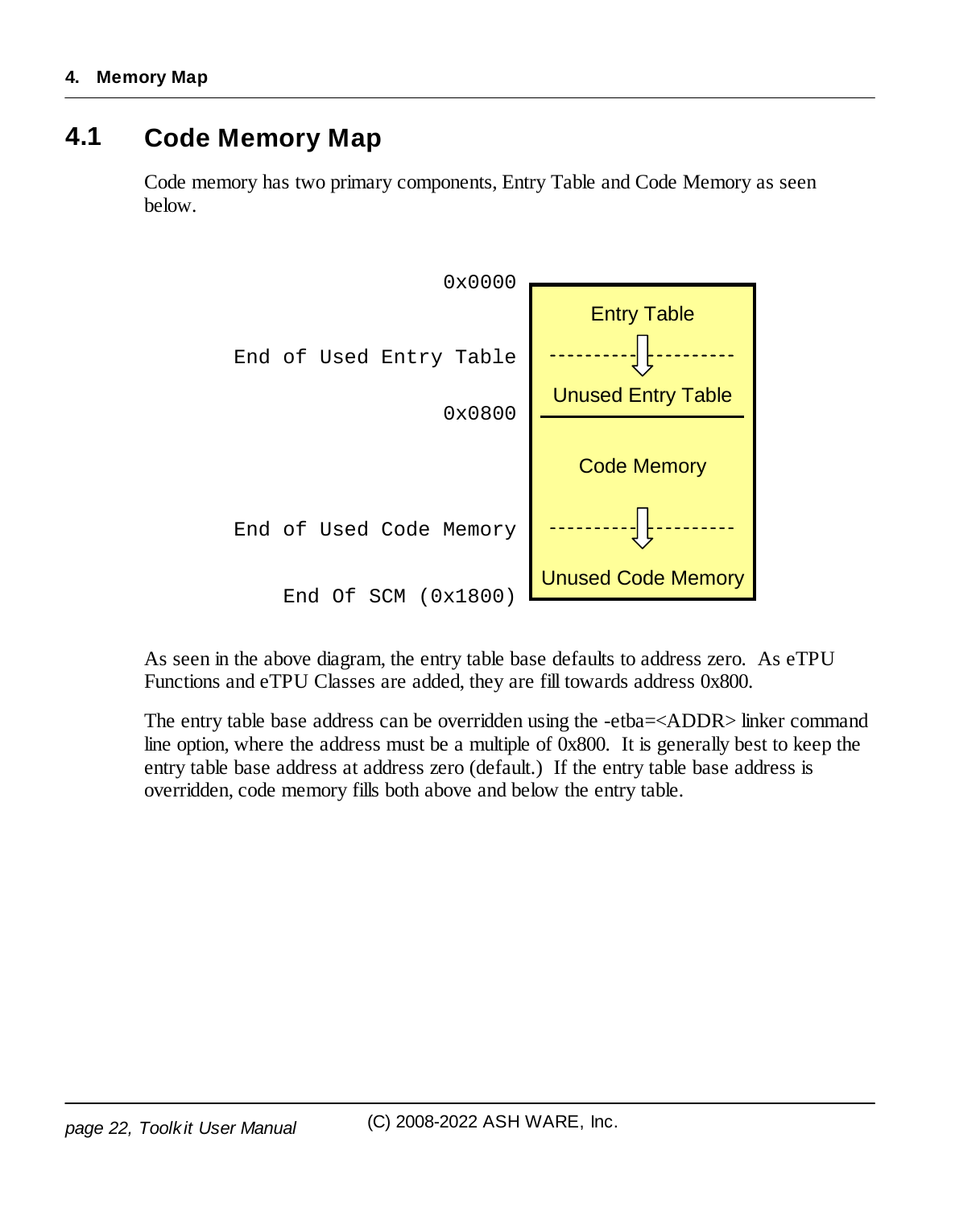The eTPU code (opcodes) defaults to address 0x800 and grows towards the end of SCM. Note that the end of SCM varies from one microcontroller to the next. The default, which is shown, is  $0x1800$  (6K) and this is the smallest amount of memory currently on any eTPU. More typical amounts are 16K or 24K; to increase the memory size use the - CodeSize=<BYTES> linker command line option. As the code size grows, the 'End of Used Code Memory' grows towards the 'End of SCM.' Once this is hit, additional growth occurs in the unused portion of the entry table, as shown below. The code's base address can not be overridden because the designers could not think of a situation in which this would be required.



The entry table is effectively an array of thread-start address pointers. Unused entry table is filled with pointers to the Error Handler Library. This allows observability of accidental access of entry table because the corresponding bit in the \_Global\_error\_data gets set.

Unused code memory (SCM) gets filled with 'goto' opcodes where the goto destination is a handler in the Error Handler Library. This allows observability of run-away code because the corresponding bit in the Global error data gets set.

Unused entry table could be accessed inadvertently by a programming error in which an unused eTPU Function or Class is specified on CxCR.CFS register. However, this same unused memory could be accessed by runaway code, bringing in to question the decision to treat unused entry table as unused entry table and not unused opcodes. The rationale for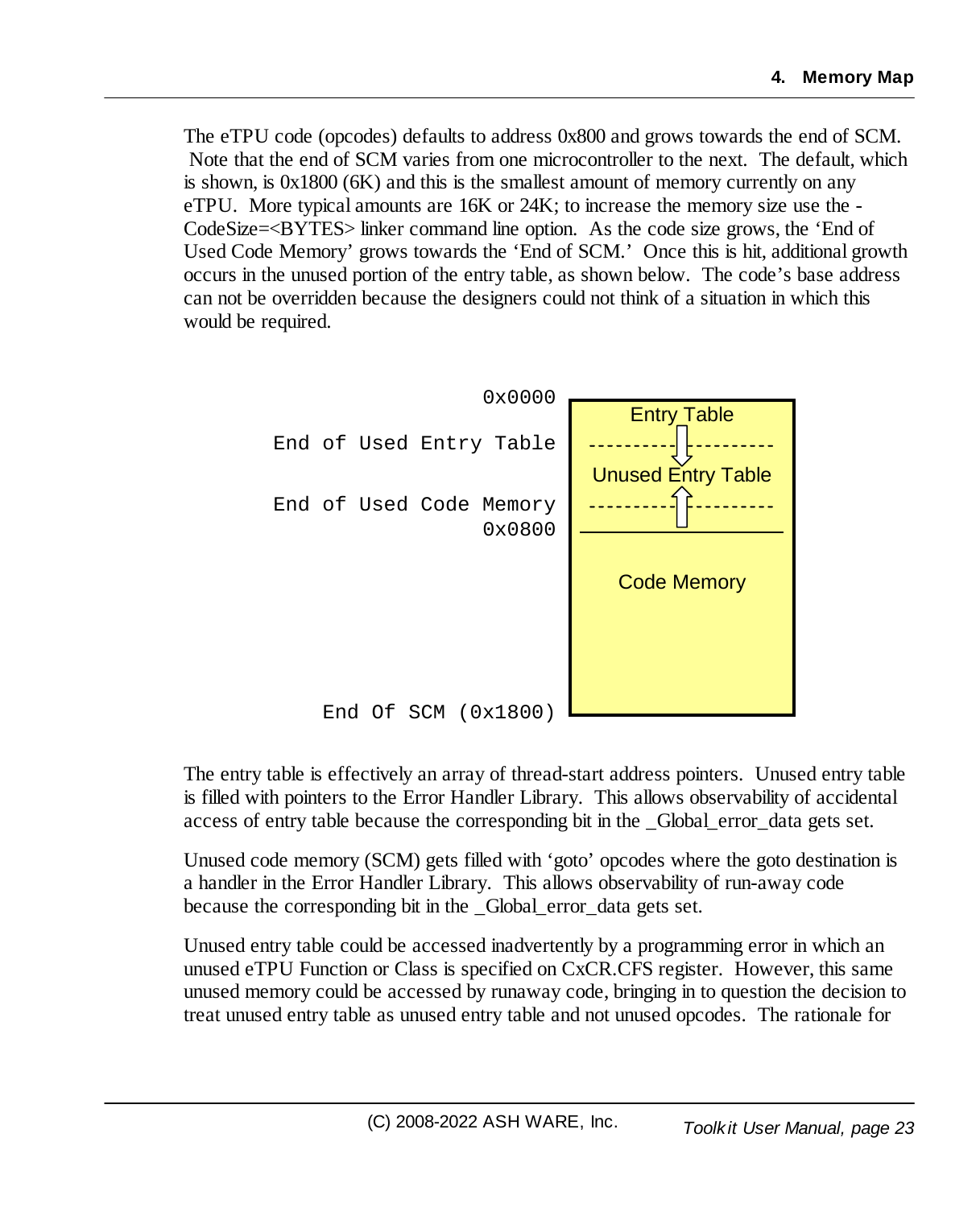treating it as unused entry table is because a programming error is thought to be far more likely than runaway code.

### <span id="page-23-0"></span>**4.2 Data Memory Map**

ASH WARE recommends that data memory be is laid out as follows.



The memory layout listed above is supported by the many #defines that are automatically generated by the linker. These #defines are found in the auto-defines file which is the same as the output ELF/DWARF file (unless overridden or disabled) except that the file suffix (.ELF) is replaced with '\_defines.h'.

The following auto-define indicates the size of the Global Data. Note that since the Global Data begins at address zero, this is also the start of the Stack / Scratchpad / Engine Data memory.

```
#define _GLOBAL_VAR_SIZE_ 0x04
```
The section of memory below the Global Data holds one or more of Stack, Scratchpad, and/or Engine Data. These reflect three different programming models. Somewhat interestingly, the ETEC compiler supports mixing and matching of multiple of these models. These are all used to hold dynamic local variables that overflow the available register set, and dynamic local variables stored in registers that must be saved when 'C' functions are called.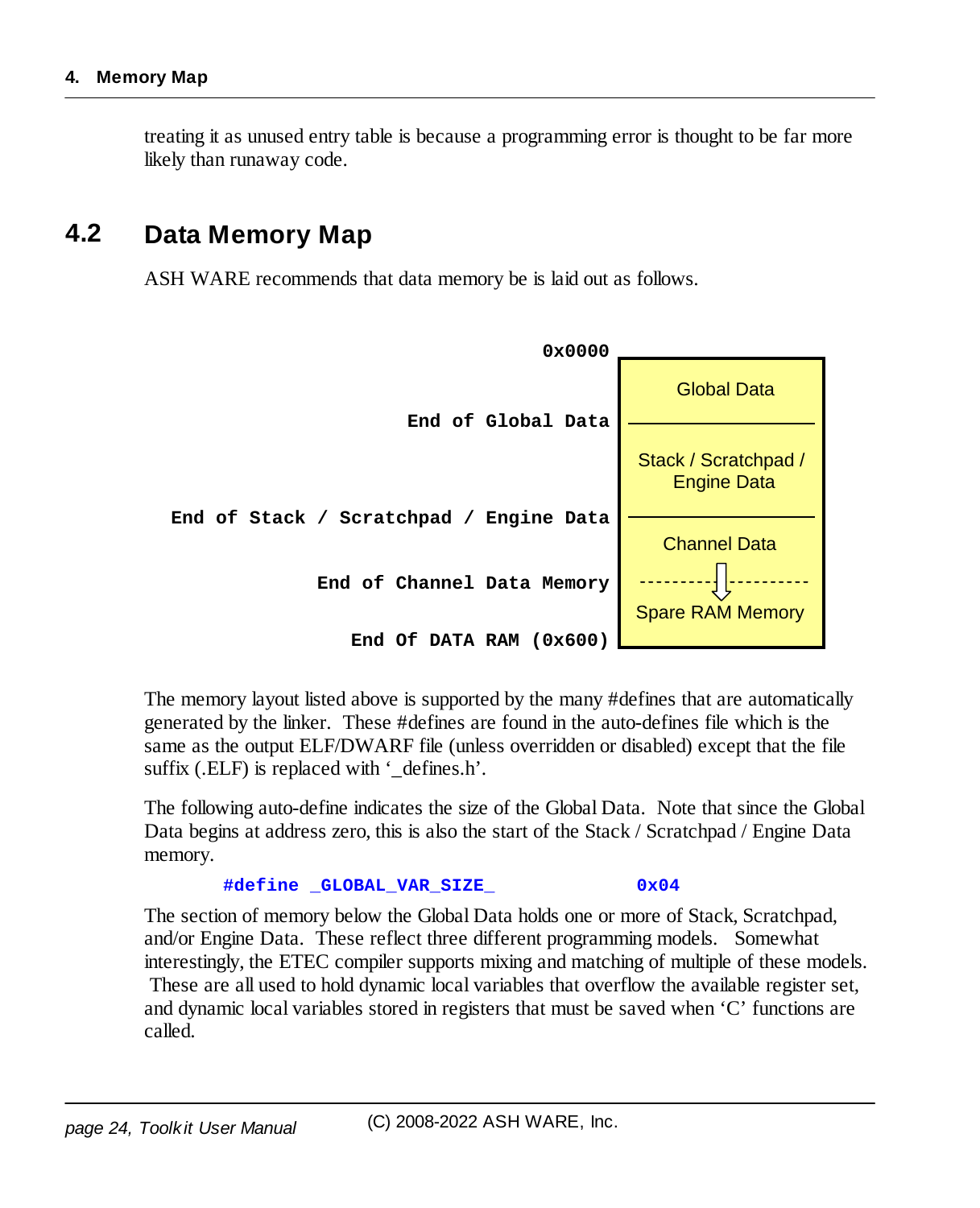#### <span id="page-24-0"></span>**4.2.1 Global Data**

Say the current engine speed needs to be able to be read by all code in all channels and in both eTPU engines. This can be done by declaring a global variable named 'EngineSpeed'. To make 'EngineSpeed' global, it must be declared outside of any function, as follows.

```
// Declare outside of any eTPU Function,
// Class, or 'C' function
int EngineSpeed;
void MyFunction()
{
     int SomeVar = EngineSpeed;
    <More Code>
}
```
#### <span id="page-24-1"></span>**4.2.2 The Global Scratchpad**

The ETEC compiler supports storing in Scratchpad memory, dynamic local variables that overflow the available register set, and dynamic local variables stored in registers that must be saved when 'C' functions are called. Under the default stack-based programming model, these automatic variables would go on the stack, but when the Scratchpad model is enabled, such items are allocated from static, global memory addresses.

Using scratchpad memory has a slight advantage over a stack-based approach in that it produces somewhat tighter code than stack due to limitations in the eTPU instruction set.

However, the scratchpad has a significant disadvantage in that it cannot be used on code that runs simultaneously in both eTPU engines. This is known as the 'eTPU Scratchpad Bug' and is explained in the following section.

The auto-defines file includes a macro for the size of global scratchpad.

**#define \_GLOBAL\_SCRATCHPAD\_SIZE\_ 0x10**

It also includes a macro for the total global allocation, which includes both user-declared global data, and globalscratchpad, if any.

**#define \_GLOBAL\_DATA\_SIZE\_ 0x14**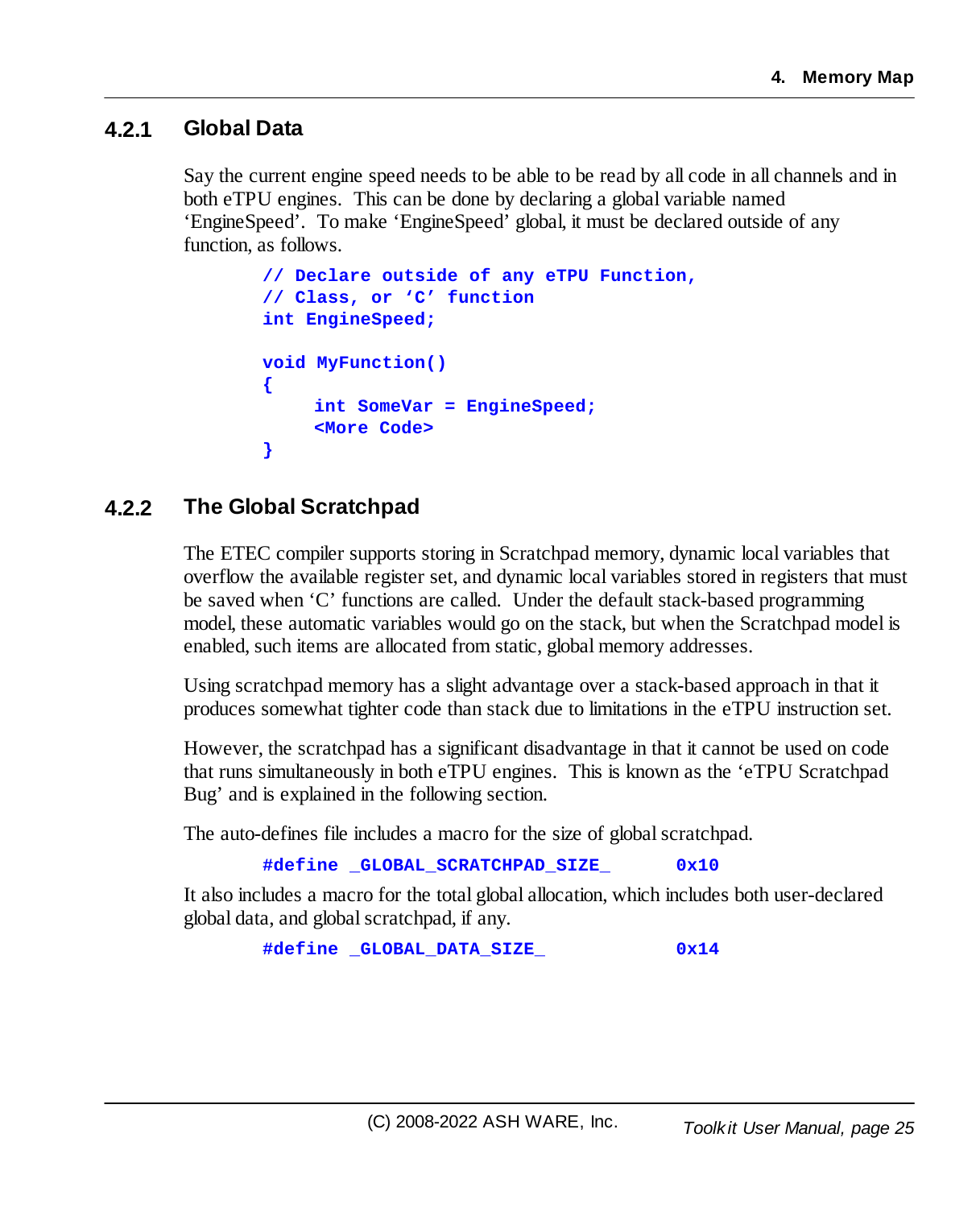#### <span id="page-25-0"></span>**4.2.3 The eTPU Scratchpad Bug**

The Scratchpad memory model has an inherent bug when the same code is run in both eTPU engines, AND that code utilizes scratchpad. Consider the PWM eTPU Function shown below which is running at the exact same time in both engine A and in engine B. It is important to not that it is the exact same eTPU Code in both engines, and therefore dynamic local variable 'MyVar1' is stored at the exact same address.



Now consider the following events that occur in this exact order.

- ·Engine A writes a '5' to MyVar1 (address 0x240)
- ·Engine B writes a '10' to MyVar1 (address 0x240)
- ·Engine A reads the value from MyVar1 (again, address 0x240)

Recall that scratchpad is used for things like storing dynamic local variables that overflow the available registers set. Since engine A wrote a '5' it should read back a '5', but instead a '10' is read, THIS IS A BUG!

Therefore:

#### *THE SCRATCHPAD MODEL SHOULD ONLY BE USED ON eTPU CODE THAT ONLY EXECUTES IN ONE OF THE TWO eTPU ENGINES!*

There are two caveats to the above. First, if the compiled eTPU code does not end up requiring any scratchpad usage, then of course it can run in both engines simultaneously. Carefully designed code that requires few dynamic local variables, and makes only one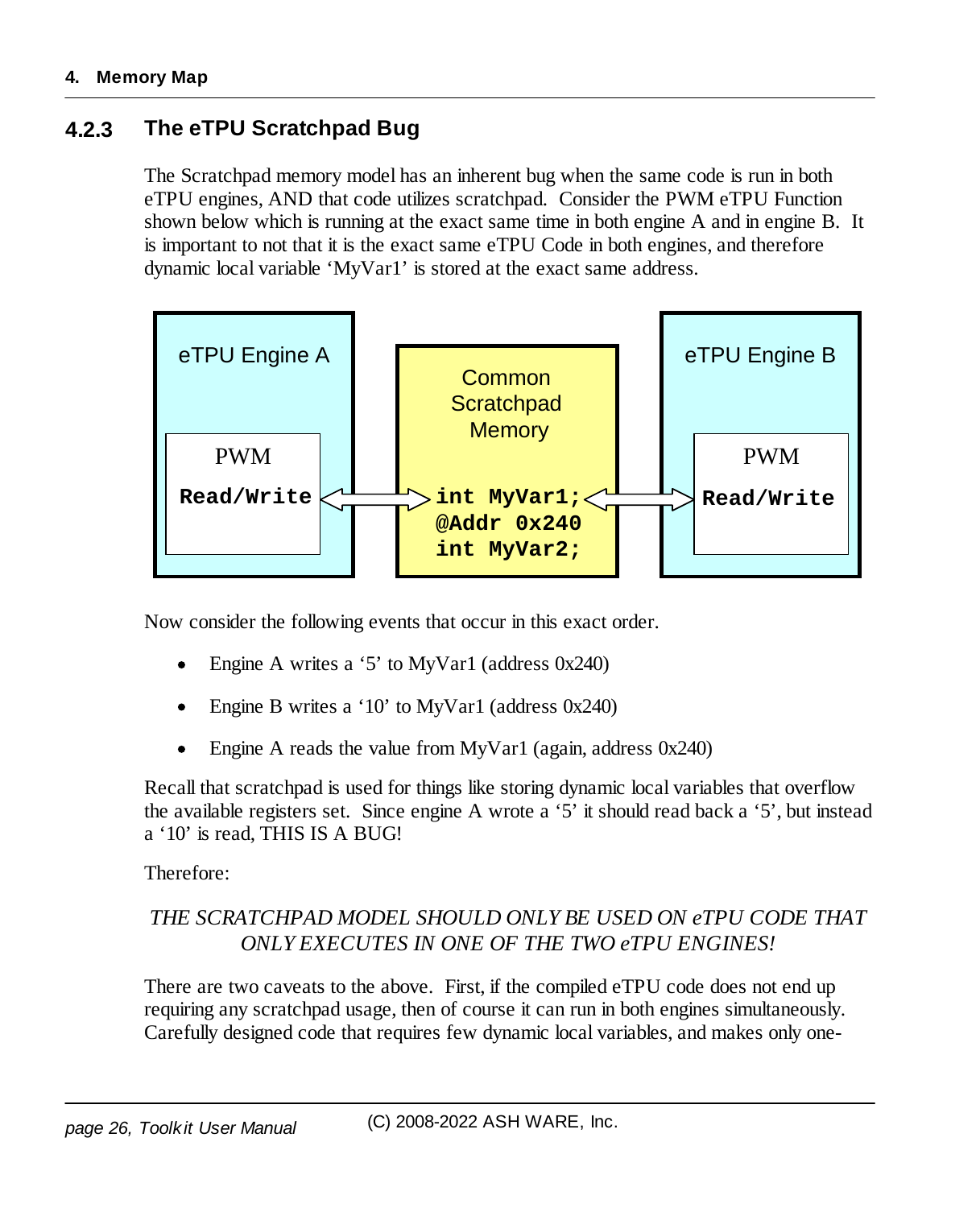deep no-argument function calls can achieve this. Second, the designer can make use of eTPU hardware semaphores to protect engine-engine conflicts in threads that utilize scratchpad. The drawback is that this effectively doubles the worst-case thread length of such threads and requires more error-prone direct user intervention (e.g. a later code maintainer introduces a scratchpad variable into a thread that didn't need/have semaphore protection previously).

The Scratchpad model is specified on the ETEC compiler's command line as follows.

#### **-globalScratchpad**

It is possible to mix both scratchpad and stack by compiling some eTPU Functions and Classes with scratchpad and others using stack. This is useful because when there is a mix of functions, some of which must execute on both eTPU engines (and therefore are compiled to use stack) and others that will only ever run on one of the engines (and therefore can be compiled using the more optimal scratchpad.)

#### <span id="page-26-0"></span>**4.2.4 The Stack**

The ETEC compiler also supports a classic stack similar to that seen in CPU's. The stack grows and contracts as needed during each thread. As mentioned previously, the stack holds dynamic local variables that overflow the available register set, and dynamic local variables stored in registers that must be saved when 'C' functions are called.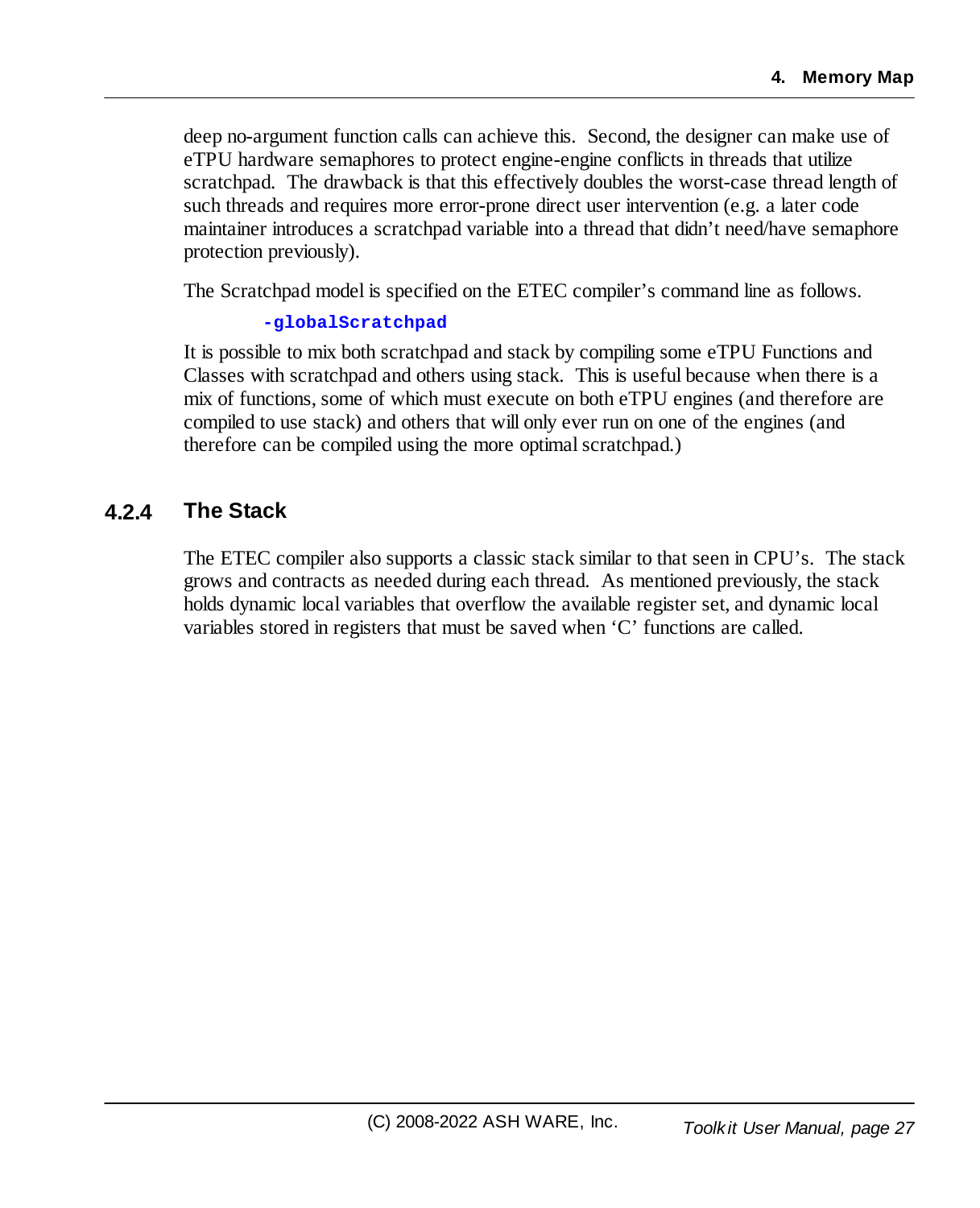Although the stack model currently produces larger code in some cases (between 0% and 10% larger) it offers the significant advantage that each eTPU engine gets its own stack and therefore does not have the coherency bug inherent in the Scratchpad memory model explained in the previous section. The example shown below illustrates this. Each eTPU engine gets its own stack, so reads/writes to within these stack can never overlap and therefore are intrinsically safe.



The ETEC compiler performs a static analysis to determine the stack requirements. It assumes that all eTPU functions run in both eTPU engines. The worst-case stack size is provided in the auto-defines file.

```
#define _STACK_SIZE_ 0x34
```
The stack bases addresses for the two engines are automatically generated in the autodefines file as shown below, assuming the user wants to place stack directly after global allocation in the memory map.

```
// Default stack base address definitions
#define _ETPU_A_STACK_BASE_ADDR 0x4
#define _ETPU_B_STACK_BASE_ADDR 0x38
```
In reality, the stack(s) could be allocated anywhere, including the top of memory.

Not all eTPU functions require a stack. For instance, if an eTPU function can fit all its dynamic local variables in the available register set, and there are no 'C' function calls that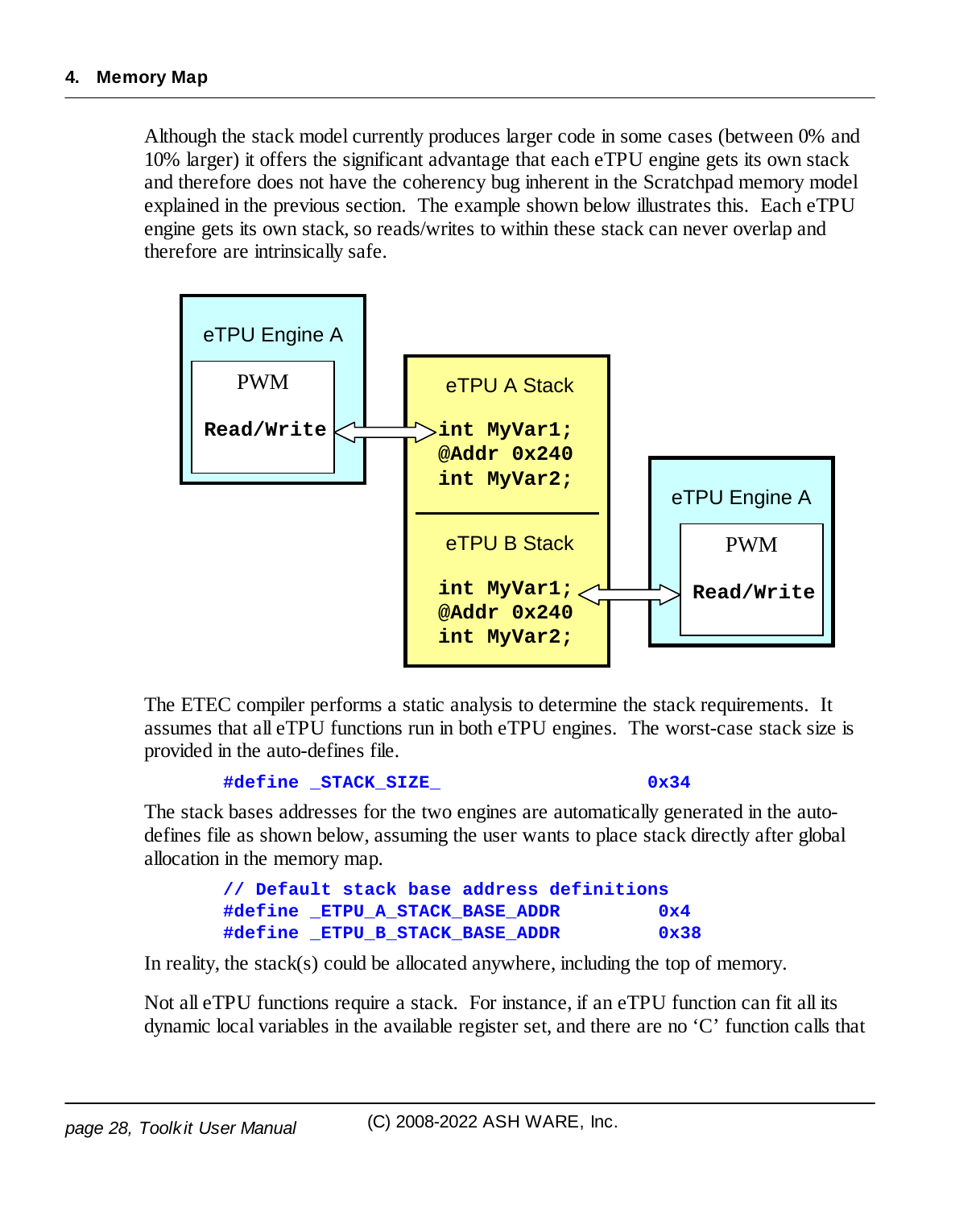trigger stack usage in any thread, then the stack is not required by that function. For instance, none of NXP's Set 1-4 eTPU functions require a stack.

When a stack is required the ETEC compiler generates a stack pointer that is part of the eTPU function/class channel frame. This stack pointer must be initialized in each channel instance of the eTPU function/class. Since a stack may or may-not be required (and the same code might require a stack in one compiler release, but not in the next) it is a good idea to use the following #ifdef to provisionally initialize the stack with the appropriate stack pointer.

In the following example a PWM function that may (or may not) require a stack is given a reference to the stack base. This is done for a channel in each of the eTPU engines.

```
// init the stack frame for a channel on eTPU Engine A
#ifdef _CPBA24_PWM___STACKBASE_
write_chan_data24 (CHAN_27, _CPBA24_PWM___STACKBASE_,
                   _ETPU_A_STACK_BASE_ADDR);
#endif
//
// init the stack frame for a channel on eTPU Engine B
#ifdef _CPBA24_PWM___STACKBASE_
write_chan_data24 ( CHAN_25, _CPBA24_PWM___STACKBASE_,
                    _ETPU_B_STACK_BASE_ADDR);
#endif
```
Since the Stack memory model is the default, no command line argument is required to select it.

#### <span id="page-28-0"></span>**4.2.5 Engine-Relative Address Space (eTPU2 Only)**

The eTPU2 processor introduces a new type of memory address space, referred to as "Engine-Relative". Variables or other data allocated in engine-relative space are accessed via an offset specified by the eTPU2's new Engine Relative Base Address (ERBA) field. Each engine has its ECR.ERBA, thereby supporting two different offsets. This allows code running on each engine to see an engine-only copy of static data; it also allows the same code, which utilizes static memory allocation for scratchpad, to run independently on each eTPU engine without conflict. This latter feature is known as "Engine Scratchpad", and is discussed further in the next section. Users can declare global/static variables to be allocated out of engine-relative space using the \_ENGINE address space qualifier.

```
int _ENGINE e_s24;
```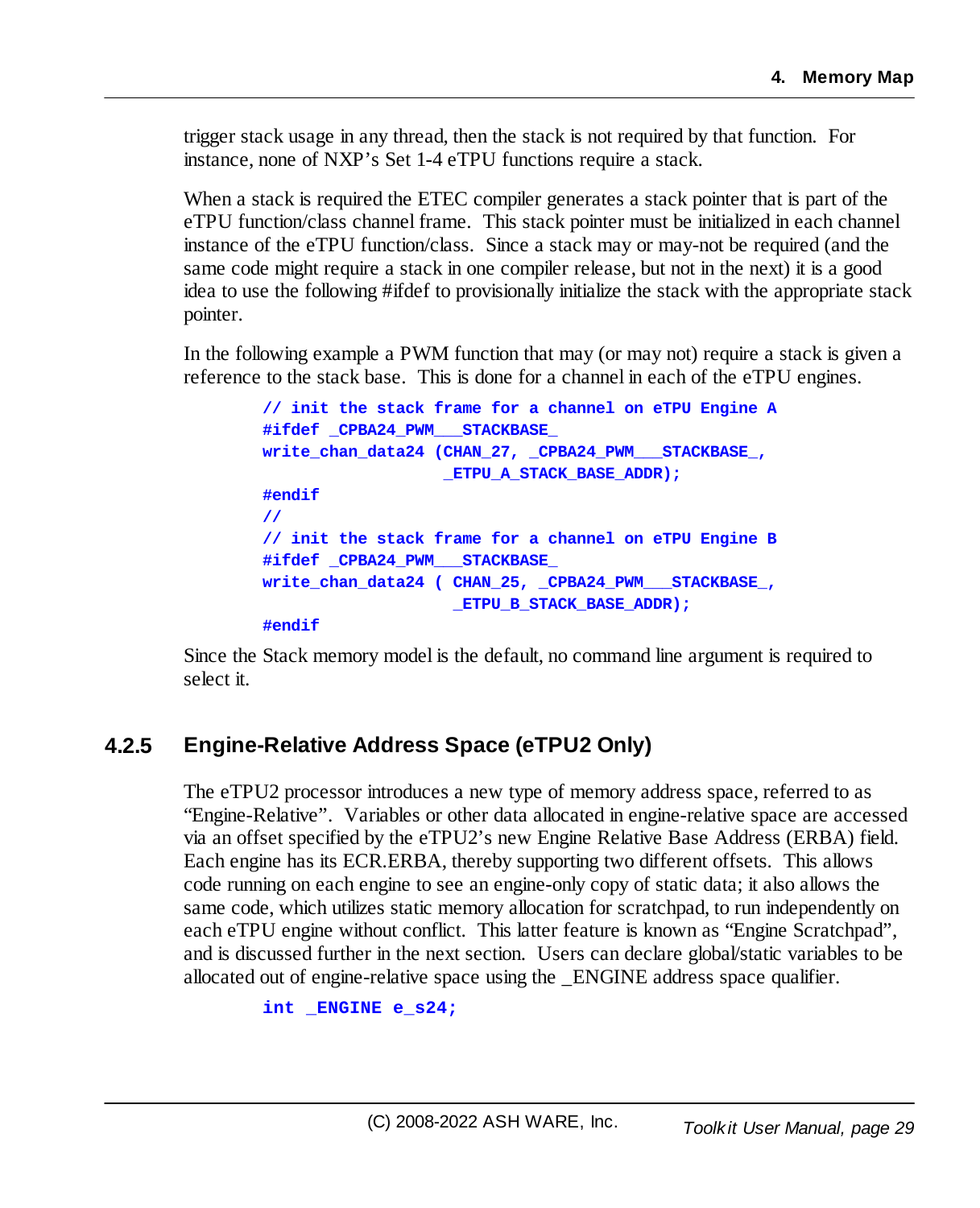User-defined engine-relative variables are allocated starting at the base of engine-relative space (limited to 512 bytes); the following macro in the auto-defines file provides the size used by these user variables.

**#define \_ENGINE\_VAR\_SIZE\_ 0xA4**

Further information on engine-relative address space placement with respect to the entire SDM memory map is provided in the next section.

#### <span id="page-29-0"></span>**4.2.6 The Engine Scratchpad (eTPU2 Only)**

The eTPU2 supports Engine Scratchpad. The Engine Scratchpad is quite similar to the globalscratchpad with one major difference. Since memory accesses are offset by the eTPU2's new Engine Relative Base Address (ERBA) field and the offsets are independent, the Scratchpad bug inherent in globalscratchpad is avoided. See below. [JD  $\rightarrow AK:$  change "@Addr" below ...



A significant drawback of using engine-relative base address register is its granularity which is 0x200 bytes. This can lead to significant RAM wastage. The true (byte) address of any access is calculated as follows

```
trueAddress = (ECR.ERBA << 9)
```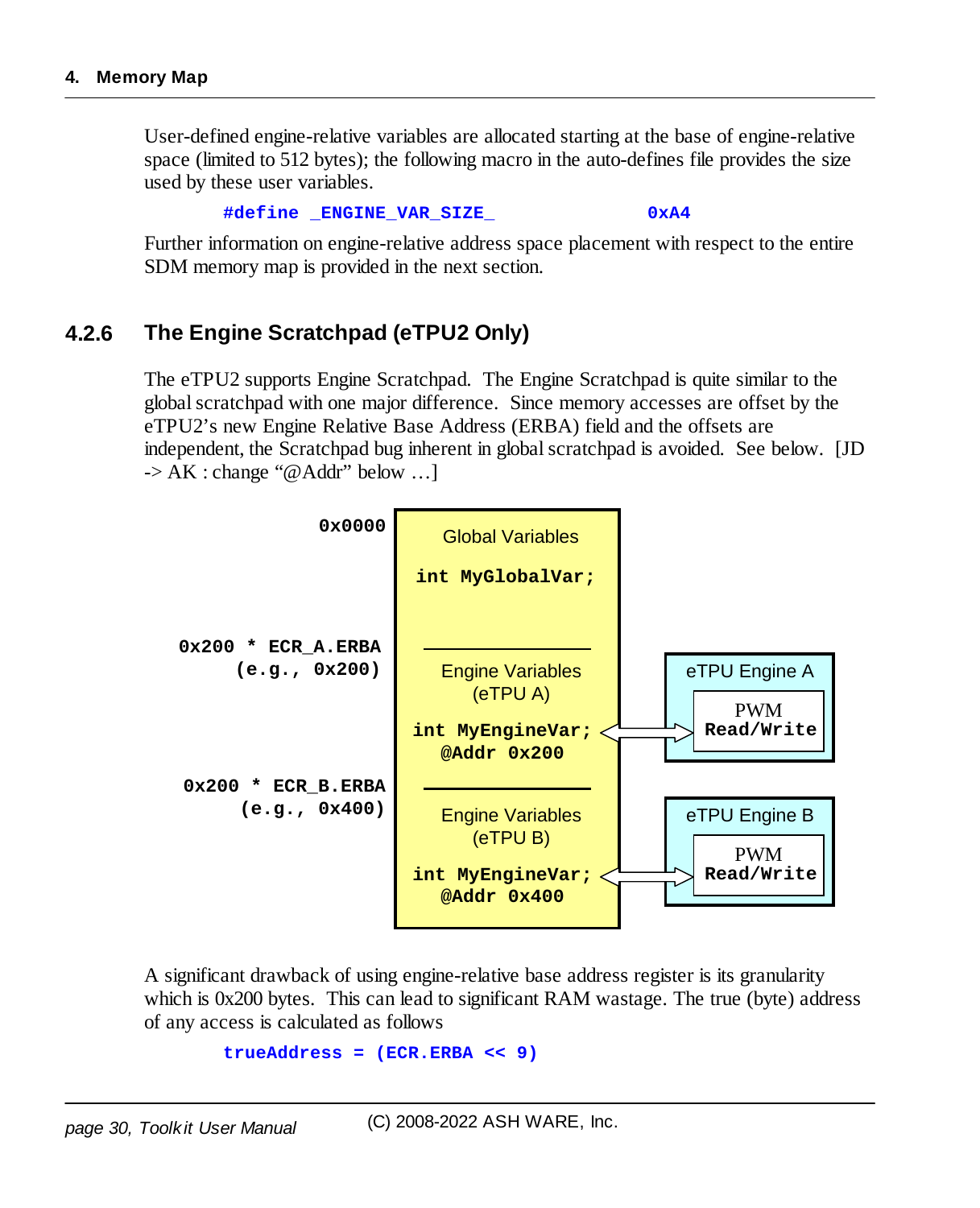#### **+ Engine-Relative-Access-Address;**

Suppose there are 0x20 bytes of Global Data. Due to the ERBA's granularity, the next possible Engine-Relative scratchpad boundary is address 0x200, so this is where eTPU A's scratchpad is located per the auto-defines default (users can of course override this and program ERBA however they want). Suppose only 0x30 bytes of Scratchpad memory is required. For eTPU B, the next possible scratchpad boundary is 0x400, so this is where eTPU B's Engine-Relative scratchpad base goes. Since 0x30 bytes of scratchpad memory is required for engine B, the Channel Frames can begin at 0x430. The auto-defines file macros that are generated to support engine-relative address space are show below, and are in addition to engine user variable size described in the previous section.

```
#define _ENGINE_SCRATCHPAD_SIZE_ 0x00
// user var + scratchpad
#define _ENGINE_DATA_SIZE_ 0xA4
// Default engine-relative base address
// (ECR_X.ERBA) definitions
#define _ETPU_A_ENGINE_1ETPU_RELATIVE_BASE_ADDR 0x200
#define _ETPU_A_ENGINE_2ETPU_RELATIVE_BASE_ADDR 0x200
#define _ETPU_B_ENGINE_2ETPU_RELATIVE_BASE_ADDR 0x400
```
Therefore, it takes 0x430 bytes of RAM to hold 0x20 bytes of global memory, and 2 times 0x30 bytes of engine memory. The wastage in this case is 0x3B0 bytes. Note that an advanced user could carefully fillsome of these wasted memory gaps with eTPU function/class channel frames (advanced technique).

The Engine Scratchpad model is specified on the compiler's command line as follows.

**-engineScratchpad**

Note that this is only available for the eTPU2 target.

#### <span id="page-30-0"></span>**4.2.7 Channel Frame Memory**

Each channel running in the eTPU can have it's own private section of memory known as the 'Channel Frame.' As shown in the diagram at the beginning of section 3.2, 'Data Memory Map' this located below the 'Scratchpad / Stack / Engine' section.

The start of this memory section is known at compiler time, and therefore the following #defines are generated in the auto-defines file.

> **// Default channel frame base address definitions // One for the single eTPU case, one for the dual eTPU case**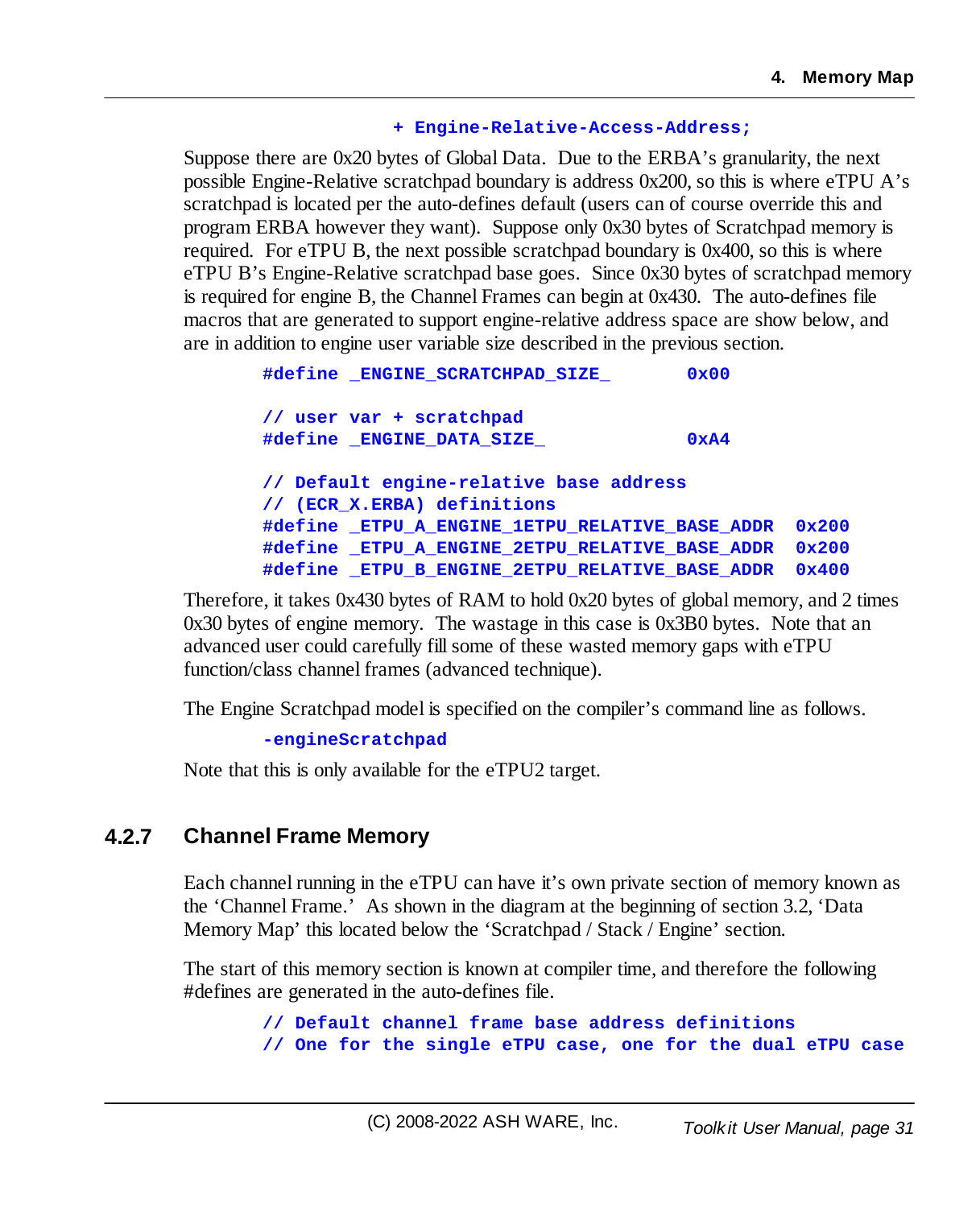#### **#define \_CHANNEL\_FRAME\_1ETPU\_BASE\_ADDR 0x108 #define \_CHANNEL\_FRAME\_2ETPU\_BASE\_ADDR 0x208**

Interestingly, the start of Channel Frame memory depends on whether there are one, or two eTPU engines, since the stack section and engine-relative sections (if any) require perengine allocations. Therefore, two #defines are generated (above;) the first is for a single eTPU microcontroller, the second is for a dual eTPU microcontroller.

The amount of memory required by each channel depends on the eTPU Function or Class running on that channel. For instance, a SPARK channel frame might be 0x28 bytes and PWM channel frame might be only 0x8 bytes. Therefore a system with lots of SPARKs running on many channels would require a far larger Channel Frames Data section than (say) a system comprised mostly of PWM's.

Becase the configuration of which functions are running on which channels is often not known at compile time, the total amount of Channel Frame Data memory is generally also not known. Therefore the total Channel Frame Data size is not in the Auto-Defines file.

However, the amount of Channel Frame memory required by each eTPU Function or Class is known at compiler time. This is shown as follows.

> **// Channel Frame Size, // amount of RAM required for each channel // CXCR.CPBA (this) = CXCR.CPBA (last) + \_FRAME\_SIZE\_PWM\_; #define \_FRAME\_SIZE\_PWM\_ 0x08**

The channel frame is normally built at run-time. Beginning at the Channel Frame Base Address, each channel is allotted a channel frame using the frame size from above. An example of two PWM's and two SPARK's in a two eTPU engine system is shown below.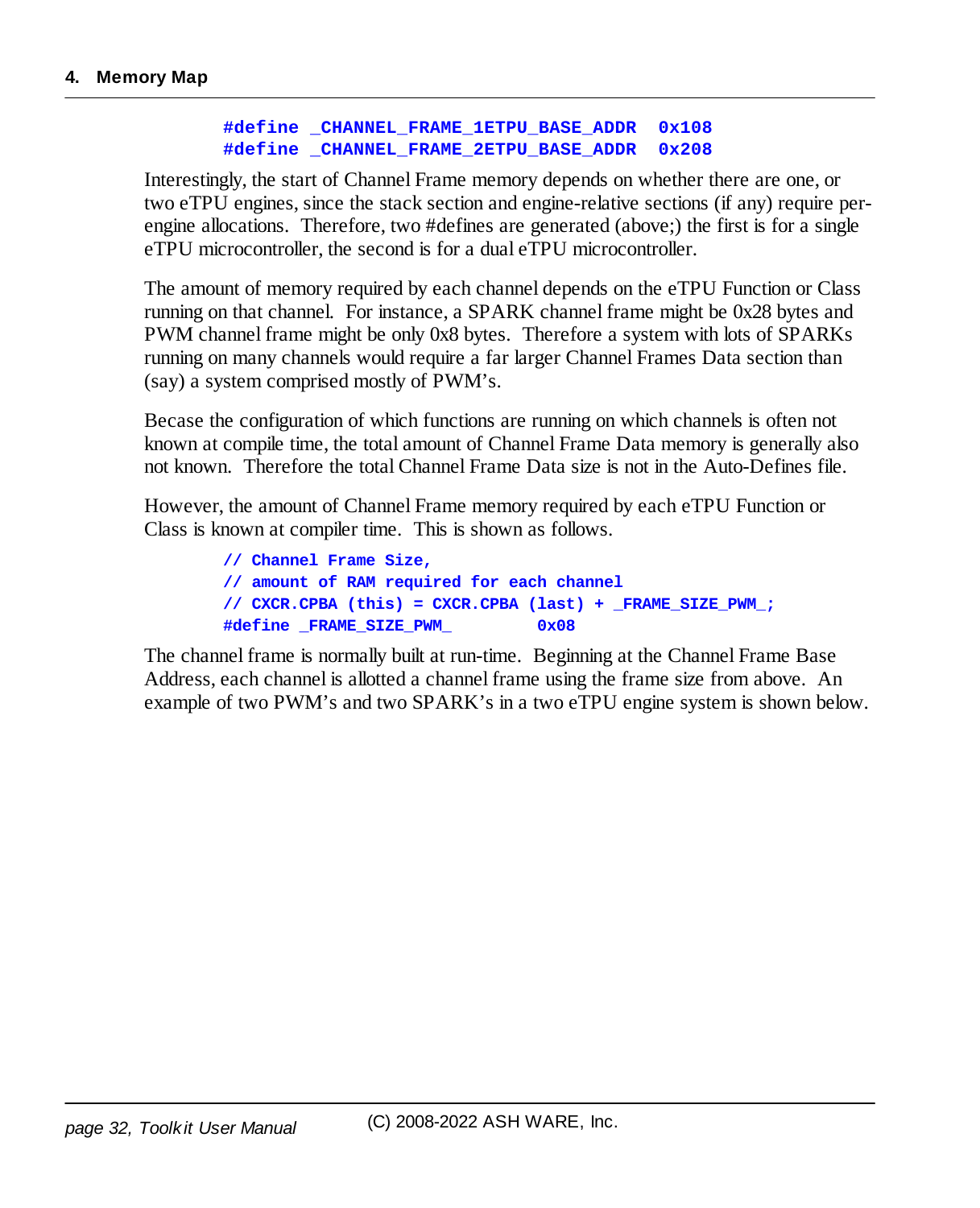|                                          | Gnannel Franjes           |
|------------------------------------------|---------------------------|
| <b>CHANNEL FRAME 2ETPU BASE ADDR</b>     | PWM On Chan0              |
| $CXCR.CPBA = (above) + FRAME_SIZE.PWM$   | PWM On Chan4              |
| $CXCR.CPBA = (above) + FRAME_SIZE_PWM$   |                           |
|                                          | <b>SPARK On Chan1</b>     |
| $CXCR.CPBA = (above) + FRAME_SIZE SPARK$ |                           |
|                                          | <b>SPARK On Chan5</b>     |
| $CXCR.CPBA = (above) + FRAME SIZE SPARK$ |                           |
| (End of Channel Frames)                  | <b>Unused DATA Memory</b> |
| End Of SCM $(0x1800)$                    |                           |

#### **Channel Frames**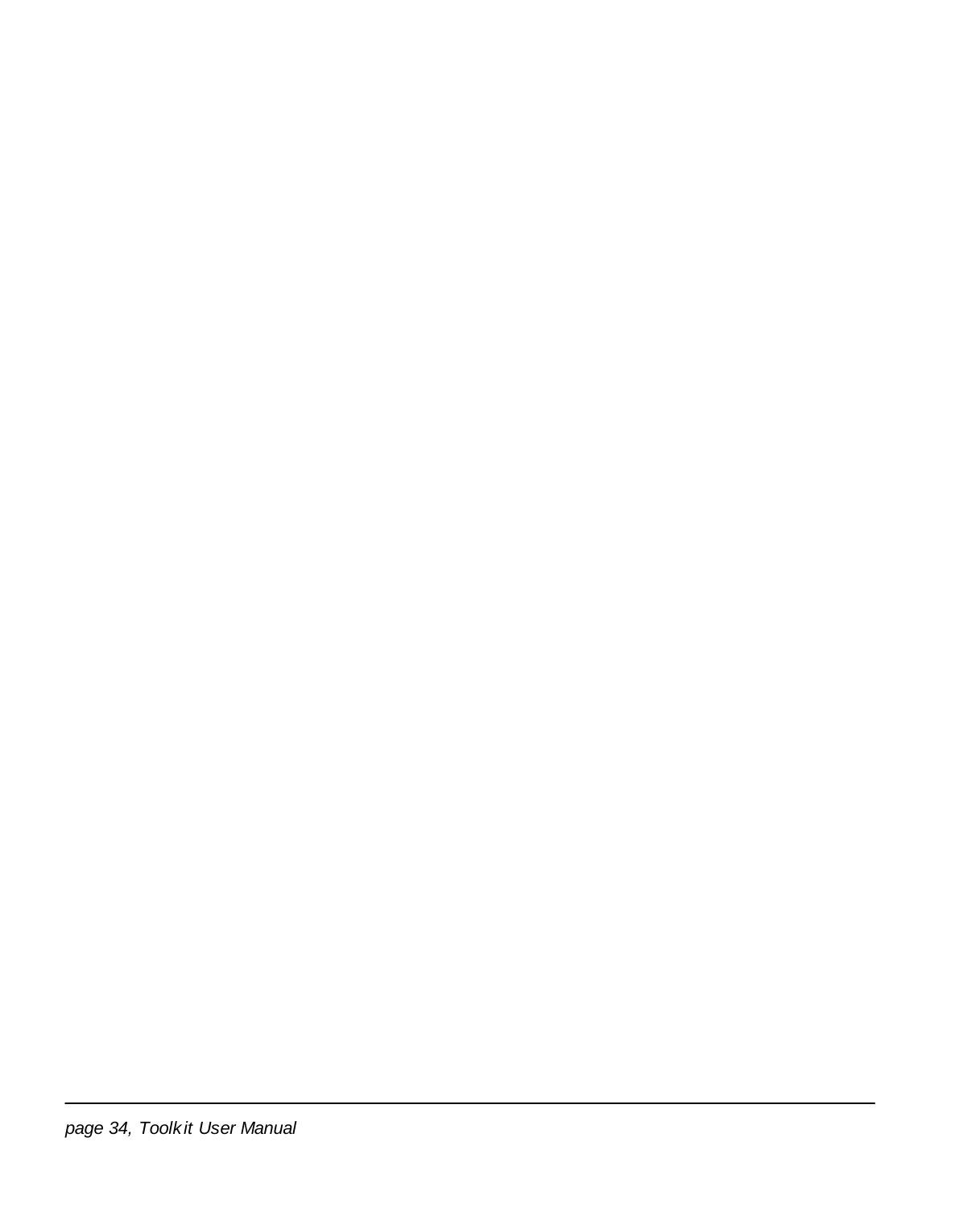# **5**

# <span id="page-34-0"></span>**Legacy Porting Pitfalls**

When porting your code from the Byte Craft compiler to the ASH WARE compiler a number of issues must be understood for the effort to be successful

# <span id="page-34-1"></span>**5.1 The @ Symbol**

The @ symbol is used in the Byte Craft compiler to overlay structures on top of registers or locate objects at specific addresses. This is not standard C and is not supported by ETEC.

ETEC follows C99 (TR18037) for mapping of a structure unto a register using the following syntax (example):

```
struct tpr_struct {
    unsigned int16 TICKS : 10;
    unsigned int16 TPR10 : 1;
    unsigned int16 HOLD : 1;
    unsigned int16 IPH : 1;
    unsigned int16 MISSCNT : 2;
    unsigned int16 LAST : 1;
} register _TPR tpr_reg;
```
The variable 'tpr\_reg' is given type 'struct tpr\_struct' and assigned to the TPR register using the named register syntax 'register \_TPR'.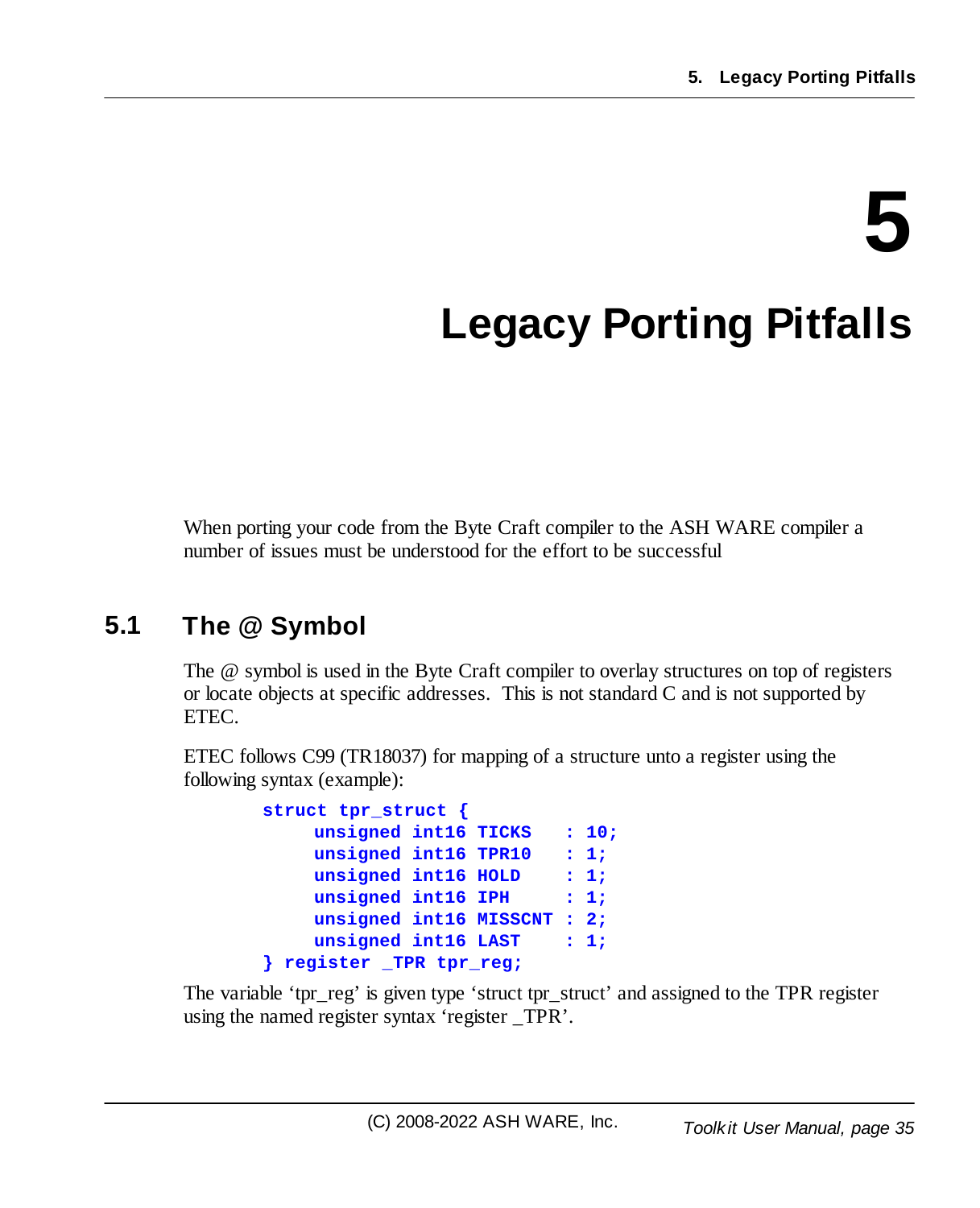### <span id="page-35-0"></span>**5.2 Do not include header file ETpuC\_AshWare.h!**

This header file was generated specifically for the Byte Craft eTPU C compiler and will not work correctly. Use instead the ASH WARE supplied header files, ETpu\_Hw.h and ETpu Std.h, which support all the same #defines.

## <span id="page-35-1"></span>**5.3 "By Convention" Versus Explicit Ordering**

The eTPU instruction set is highly parallel such that multiple sub instructions (which may or may not have ordering dependencies) can be packed into a single instruction. For example, suppose that the code generates the following three sub-instructions in the following order.

```
Sub Instruction A
Sub Instruction B
Sub Instruction C
```
Say it is possible to pack these three sub instructions into two instructions in two possible ways

```
Sub Instruction A, Sub Instruction B
Sub Instruction C
```
Or this way

**Sub Instruction A Sub Instruction B, Sub Instruction C**

How do you know which way the packing will occur? The answer with the Byte Craft compiler is that a set of consistent conventions has been established and all versions of the Byte Craft compiler stick to these conventions.

ASH WARE's ETEC compiler, on the other hand, is a convention-less compiler in the sense that a specific ordering is not guaranteed IF they are no dependency conflicts. Instead, ASH WARE provides methods for explicitly communicating to the compiler where ordering dependencies exist – see the ETpu\_Lib.h header file.

## <span id="page-35-2"></span>**5.4 Non compliant Legacy Constructs**

Many non-C99 compliant constructs are supported by the Legacy compiler. In such cases there is an impossible to resolve conflict between Legacy compliance and C99 compliance. In such un-resolvable cases, ETEC has chosen to be C99 compliant rather than legacy compiler compliant and to document non-compliance legacy issues here.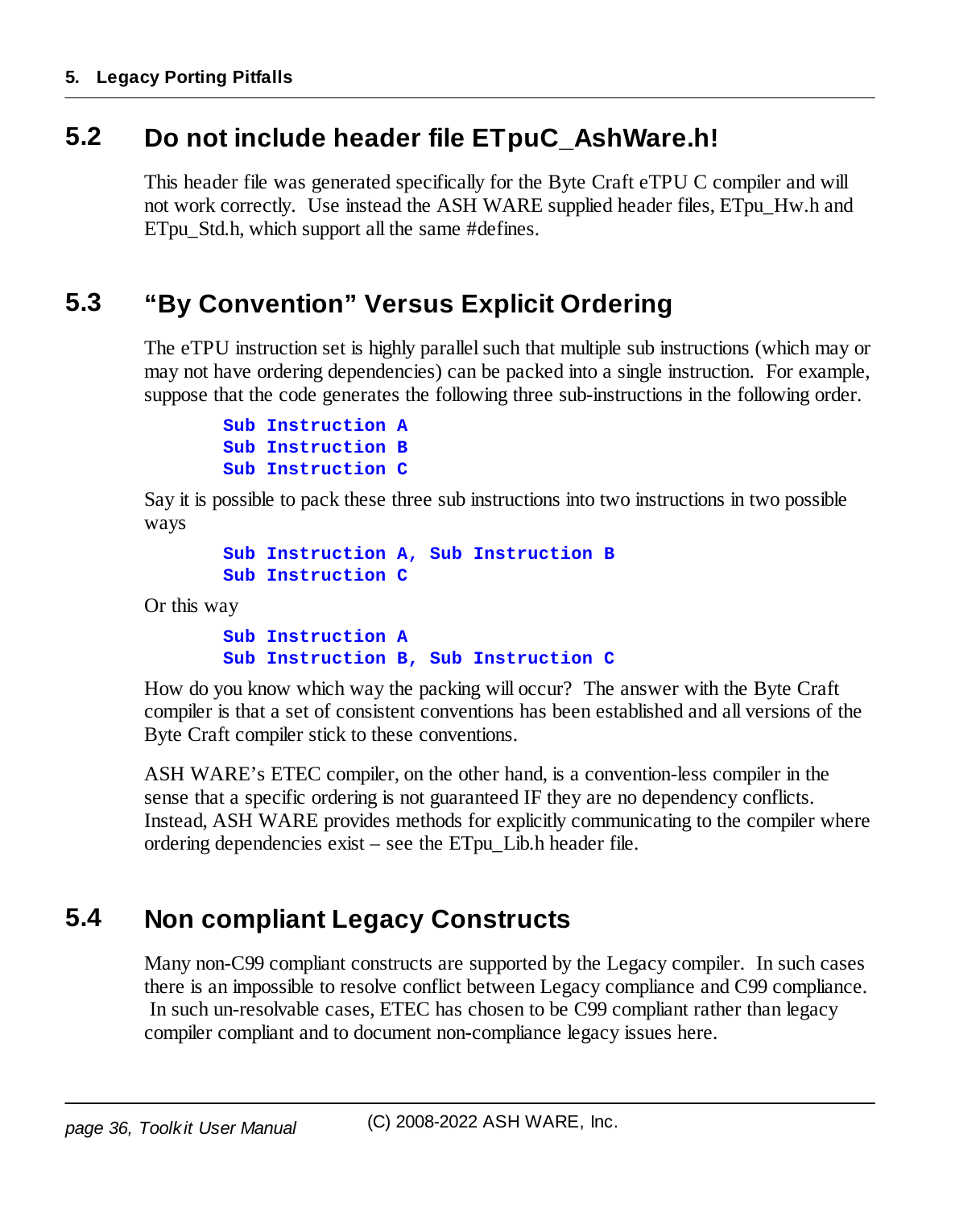# **5.4.1 Signed Division**

With the legacy compiler, division of signed integer types generates the same code as unsigned integer types. However, if either operand is actually negative the result is incorrect. ETEC generates correct code for signed division, but it is much less efficient. It is recommended that if the operands do not actually need to be signed, that they be given unsigned types or typecast to unsigned before the division to result in better code.

#### **5.4.2 Fract – Integer multiplication**

Per TR18037, the result of a Fract – Integer multiplication is of type Fract and represents the fractional portion of the result. Most eTPU users actually want the integer portion of the result, which can be gotten using the muli $\diamond$ () library functions. The Legacy compiler does not follow TR18037 and returns the integer portion of a Fract – Integer multiply. ETEC users must use the muli $\ll$ ) library functions to get the same result.

#### **5.4.3 Parameter argument lists separated by commas, etc.**

Various smallsyntax issues are likely to be encountered that are easily fixed such as comma separators. Consider the declaration of three integer variables, as follows.

```
int x, y, z;
```
This may or may not be compliant depending on where the declaration occurs. If the declaration occurs within a function body, as follows, this is fine.

```
Void MyFunc()
{
     int x, y, z;
     < ... >
}
```
The problem is that this is not allowed in allsituations. For example, when declared in the function argument, as follows, the syntax is not compliant.

```
// This is non-compliant
// It will result in a compilation error in ETEC
// even though the legacy compiler allows it
Void MyFunc(int x, y, z )
{
    < ... >
}
```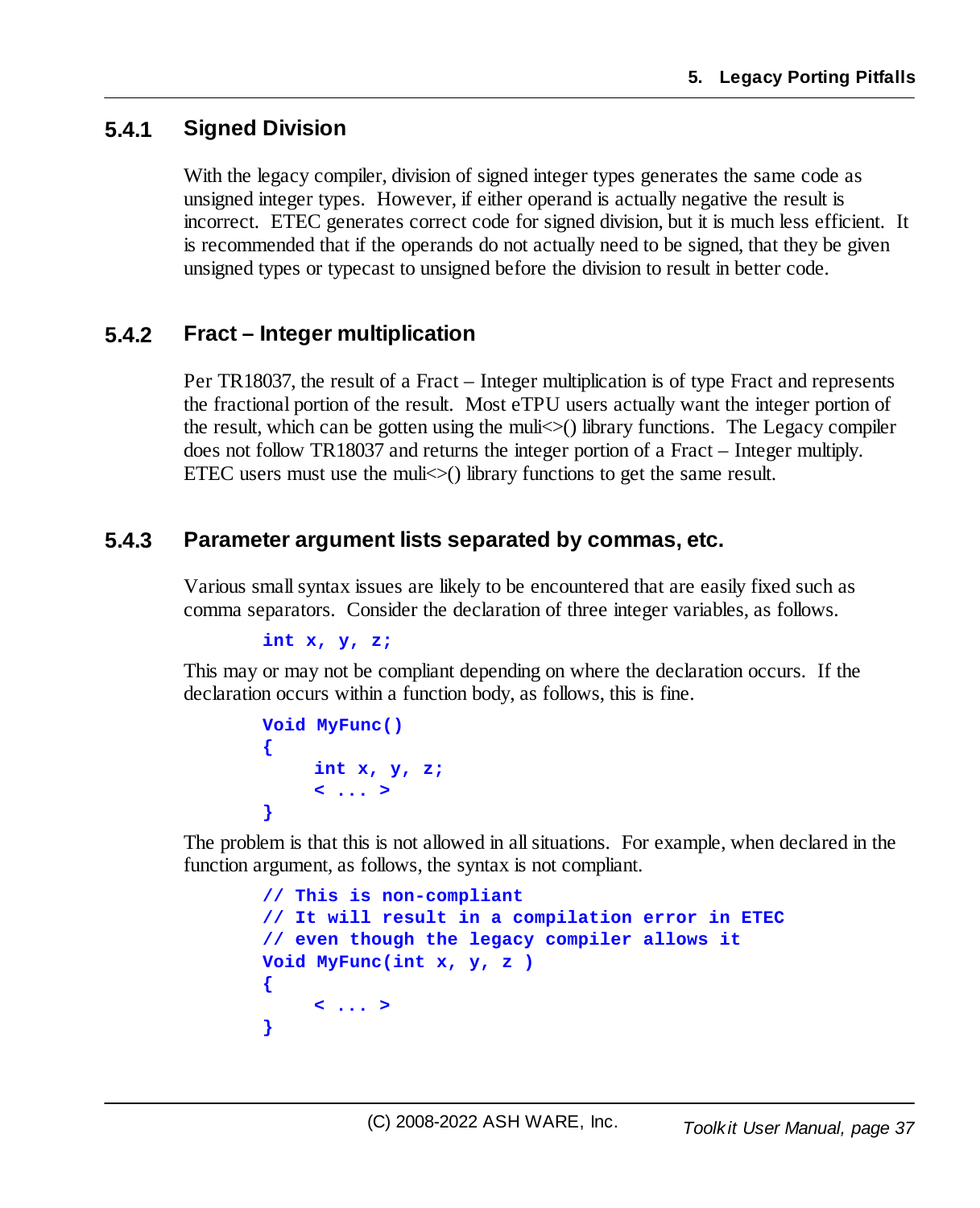#### **5. Legacy Porting Pitfalls**

#### **5.4.4 Signed bitfields cause sign extension**

Using bitfields of signed type in ETEC is expensive because accesses of these bitfields are properly sign extended. Unless signed is required, it is much better to use unsigned for bitfields.

#### **5.4.5 Enumerations are treated as 8-bit or 24-bit data types in Legacy**

ETEC will pack an enumeration variable into an 8-bit unit if the range of enum values fit in an 8-bit signed unit, otherwise a 24-bit unit is used. The legacy compiler appears to do something similar, but it is not guaranteed that the same data size will be used by ETEC in all cases.

# **5.5 Exporting Preprocessor Directives**

ETEC does support the #pragma write technique for host interface code generation; the below applies when using the default ETEC auto-header generation rather than #pragma write.

In legacy code, it is not uncommon for the constant generated by a #define to be exported into the auto-generated header file, as follows.

```
#define INIT_HSR 7
<...>
<...>
<...>
#pragma write h, ( ::ETPUliteral(#define ETPU_INIT_HSR) INIT_HSR );
```
This generates the following #define in the auto generated header file.

```
#define ETPU_INIT_HSR 7
```
Whoopdie doo, did I mention that my leg is a leg?

The problem in ETEC is that the preprocessor's directives are not exported into the auto defines file. Instead, #defines that are needed by both the host-CPU and the eTPU side, must be moved into their own header file and included into both the host-side and the eTPU side builds as follows.

```
// File: CommonDefines.h
#define INITIALIZE_HSR 7
```
In the host side "C" file, include the common defines file.

```
// File: HostSideDriver.c
```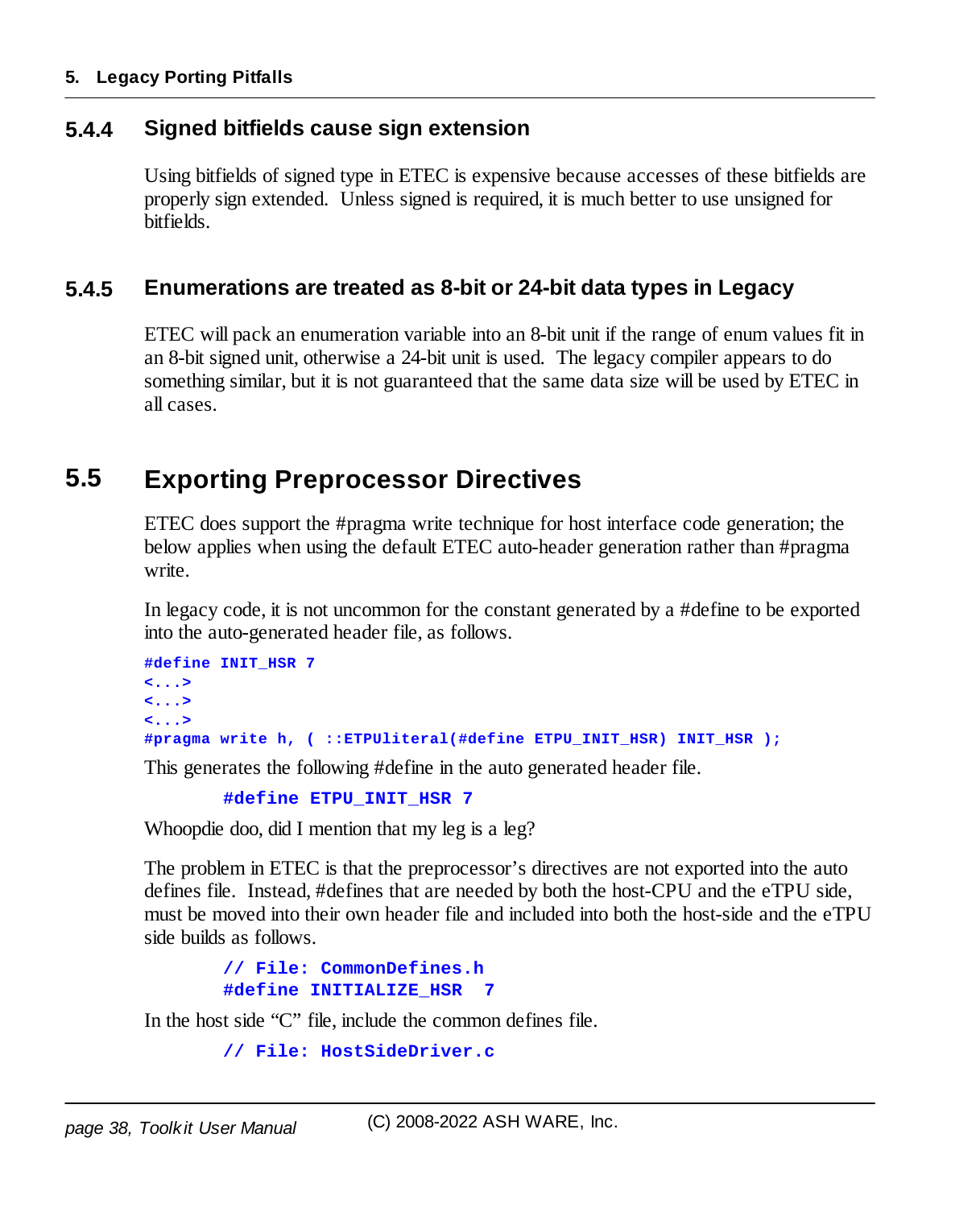```
#include "CommonDefines.h"
<...>
<...>
write_chan_hsrr( TEST_CHAN_ASM1, INITIALIZE_HSR);
```
Similarly, on the eTPU side "C" file, include the same common defines file.

```
// File: eTPUFunction.c
#include "CommonDefines.h"
<...>
<...>
void MeasurePulse ( int24 PulseWidth, int24 PulseAccum )
{
    if ( hsr == INITIALIZE_HSR)
     {
    // Thread that handles the hsr==7 event here.
    <...>
```
# **5.6 Include headers**

The eTPU\_C system uses the standard header file named "etpuc.h." and or "etpuc\_common.h". The equivalent files in ETEC are "ETpu\_Hw.h" and "ETpu\_Std.h." At the top of your source code you can use ETEC's built-in #define ETEC to make your source code compatible with both the ETEC and eTPU\_C.

```
#ifdef __ETEC__
#include <ETpu_Std.h>
#else
#ifndef __ETPUC_H
#include <etpuc.h> /*Defines eTPU hardware*/
#endif
```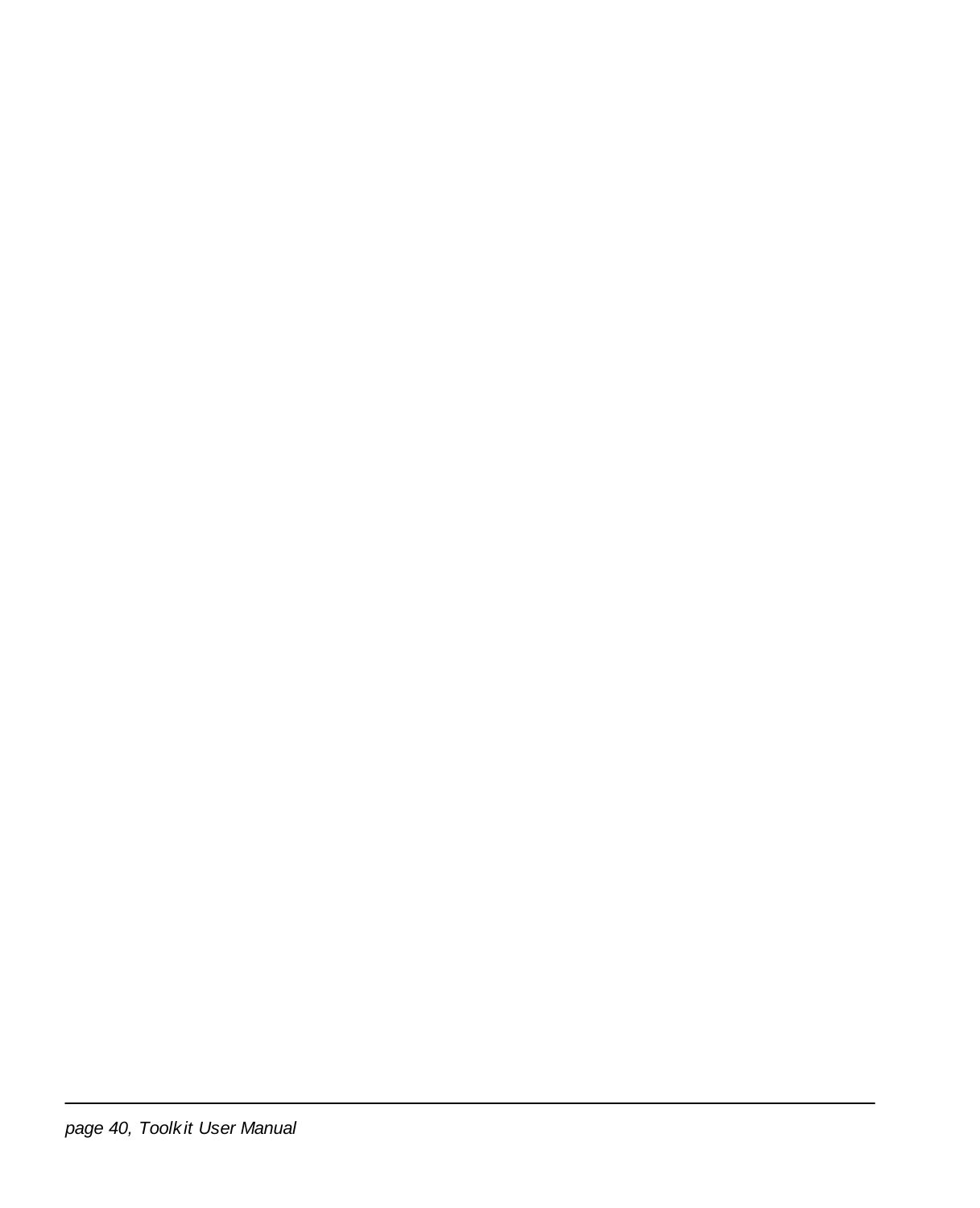# **6**

# **Modifying existing host-side driver code**

For the most part, existing host-side eTPU driver code will function as-is with ETEC, the main change required being that a different set of macro names need to be used for address offsets, etc. The sections below document where modifications are likely to be needed.

# **6.1 Auto-Defines Header File**

The ETEC auto-defines mechanism outputs all compiler generated interface information into a header file referred to as the "defines file". Existing tools and code used a technique called "#pragma write" in order to generate this data for use by host-side drivers. In virtually all cases there is a one-for-one match between auto-generated macros in the defines file, and macros generated via manually coded "#pragma writes", however, the macro names will almost certainly be different. ETEC uses a well-defined algorithm to generate the macro names; see the reference manual for details. Transitioning to ETEC for the most part just requires the defines file be included, and macros being referenced changed to the auto-defines names.

For example, a line of code such as

```
// write match_rate calculated from time base
// frequency and desired baud rate
*(pba + ((FS_ETPU_UART_MATCH_RATE_OFFSET - 1) >> 2))
                                         = chan_match_rate;
```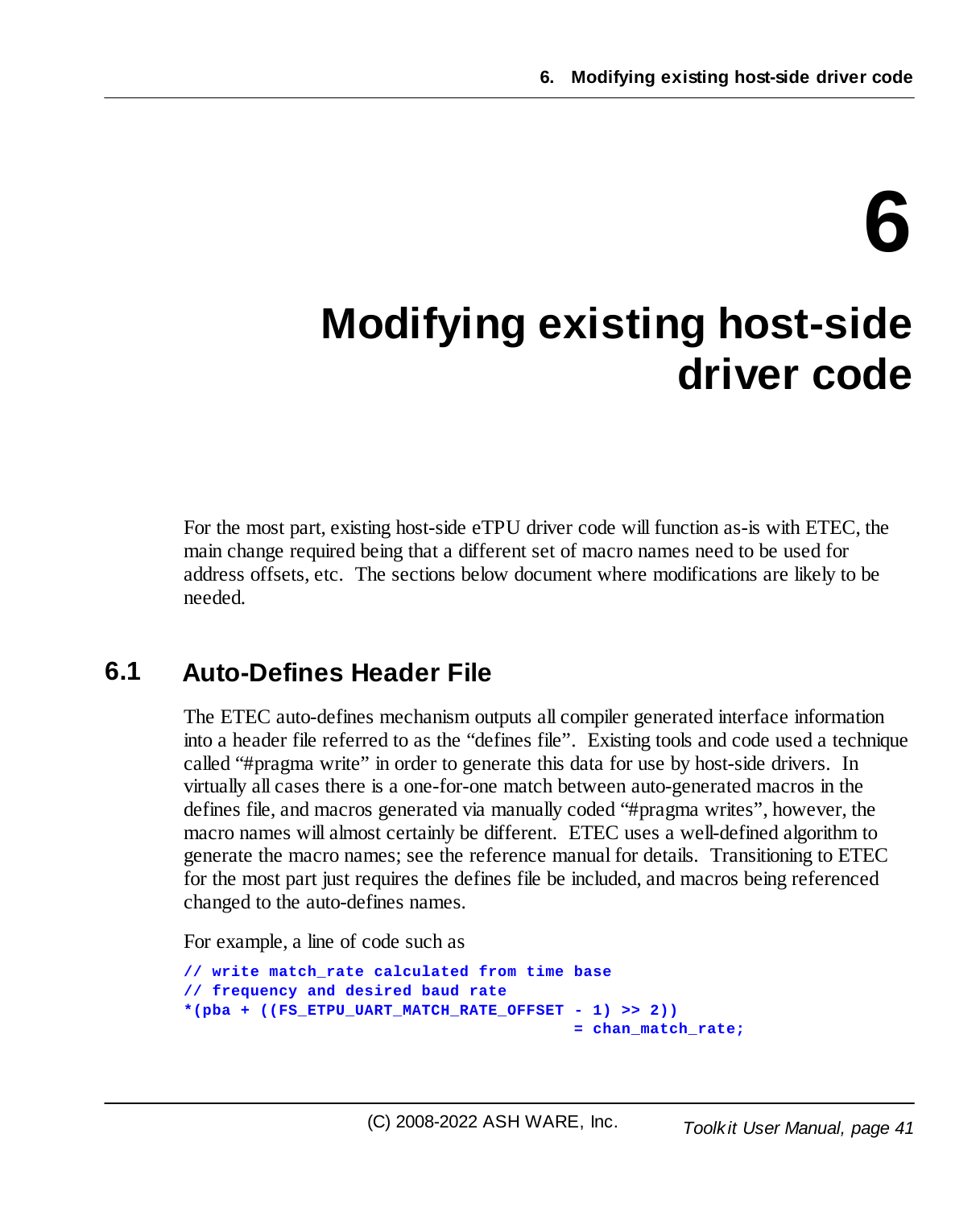Would become

```
*(pba + ((_CPBA24_UART_FS_ETPU_UART_MATCH_RATE_ - 1) >> 2))
                                               = chan_match_rate;
```
The macros that typically need replacement include:

- ·MISC value
- ·Entry table base address
- ·Function numbers
- ·Function entry types
- ·Channel (function) frame sizes
- ·Data (parameter) address offsets

#### **6.1.1 Auto-Struct Header File**

The ETEC auto-struct capability provides another way to read/write the eTPU shared data memory from the host. See the reference manual for details.

# **6.2 Auto-Header Pass-Through**

Unfortunately, a not particularly clean method for exporting information for things like HSR numbers gained traction in the eTPU community and this is not supported by the ETEC compiler when using the default auto-defines header. The HSR number is defined at the top of the 'C' file, then used in the entry table's if/else array, and then is exported into the auto-generated file, as follows.

```
#define INIT_TCR1_HSR_NUM 7
< ... >
if ( hsr == INIT_TCR1_HSR_NUM )
< ... >
#pragma write h, #define FS_INIT_TCR1_HSR INIT_TCR1_HSR_NUM );
```
With the ETEC compiler, the HSR numbers should be defined in their own header file. This header file is then included in both the eTPU-side and host-side source code.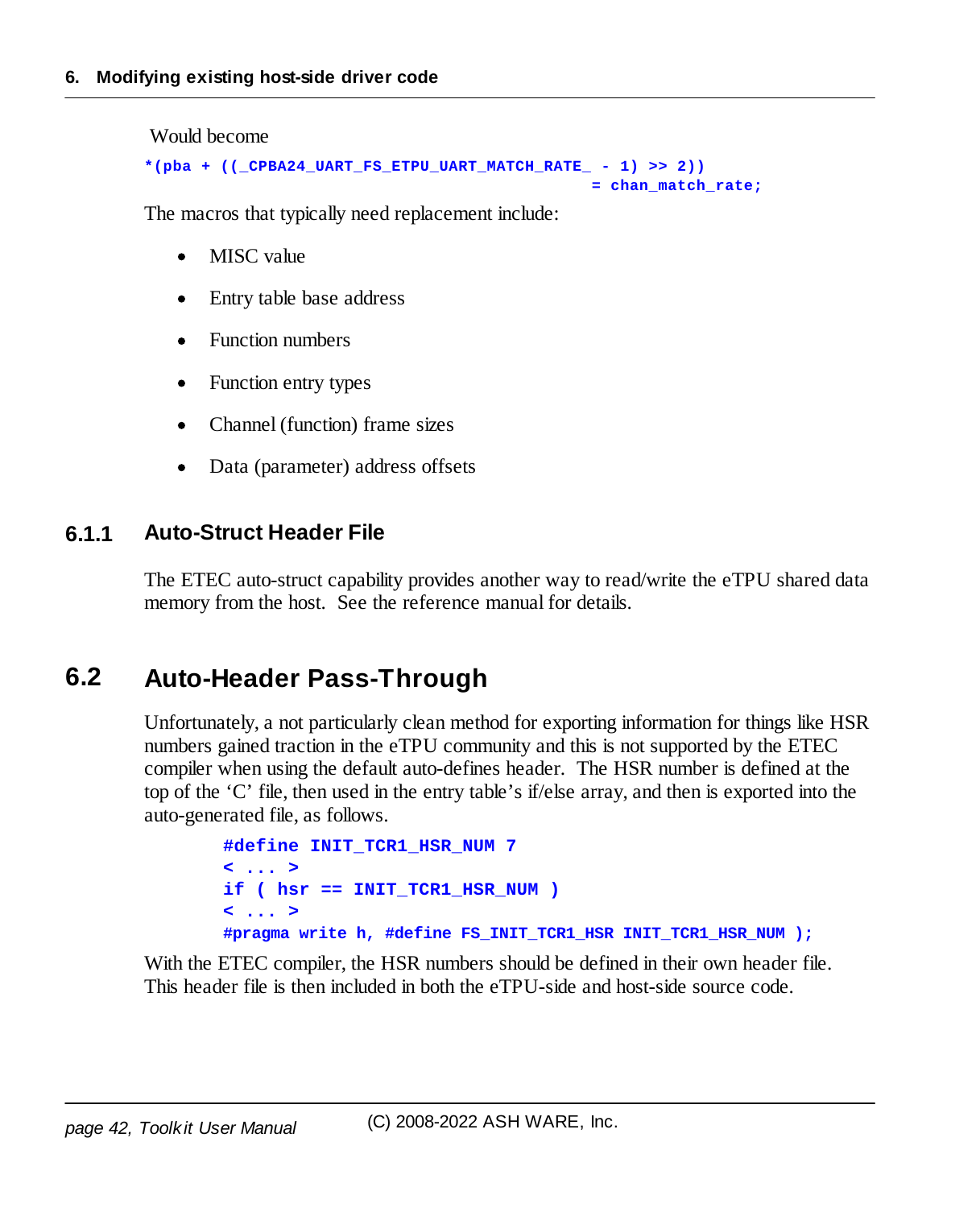# **6.3 Stack Initialization**

The ASH WARE ETEC compiler is stack based by default, whereas the Legacy compiler is not. ETEC does have several "scratchpad" compilation modes that use dedicated memory locations for items that would normally go on the stack. This has the drawback of potential dual-eTPU conflicts (globalscratchpad; more below) and tends to use more memory, but it also tends to result in slightly tighter code. Stack initialization only applies when the default stack programming model is used.

For code builds that use the stack programming model, and actually need to use the stack (either because there are function calls or because there is local variable overflow) a stack must both be allocated and any functions that use the stack must have their

\_\_STACKBASE channel variable initialized to point at the stack. The ETEC auto-defines makes stack initialization easy because it outputs both a recommended stack base location, and a stack size. Additionally, it outputs macros for the start of channel frame allocation, which take into account the stack size; see below.

```
// Amount of DATA RAM (in bytes) required for the stack
// (ideally, programs require none)
// #define CHANNEL_FRAME_START (((_GLOBAL_DATA_SIZE_ + \
                                 _STACK_SIZE_) + 7) & ~7)
#define _STACK_SIZE_ 0x20
// Default stack base address definitions
#define _ETPU_A_STACK_BASE_ADDR 0x84
#define _ETPU_B_STACK_BASE_ADDR 0xa4
// Default channel frame base address definitions
// One for the single eTPU case, one for the dual eTPU case
#define _CHANNEL_FRAME_1ETPU_BASE_ADDR 0xa8
#define _CHANNEL_FRAME_2ETPU_BASE_ADDR 0xc8
```
Why is ETEC stack-based? For one, it results in a more C99 compliant compiler. More importantly, on the eTPU part it eliminates a resource conflict on dual-eTPU microcontrollers, in which functions running on each eTPU can have their scratchpad data accesses conflict and cause very nasty problems. Finally, in many cases it actually results in lower overall SDM memory usage.

The \_STACK\_SIZE\_ macro is a worst-case value computed by a static call-tree analysis, which means it can only be done if there is no recursion (it is generally expected that real application eTPU code will not use recursion). Note, however, that at times the \_STACK\_SIZE\_ macro can be defined to a (small) non-zero value, and yet, no stack is actually used. This can occur when link-time optimization removes any last need for the stack. The final test of whether any stack is used/required, is if any channel frames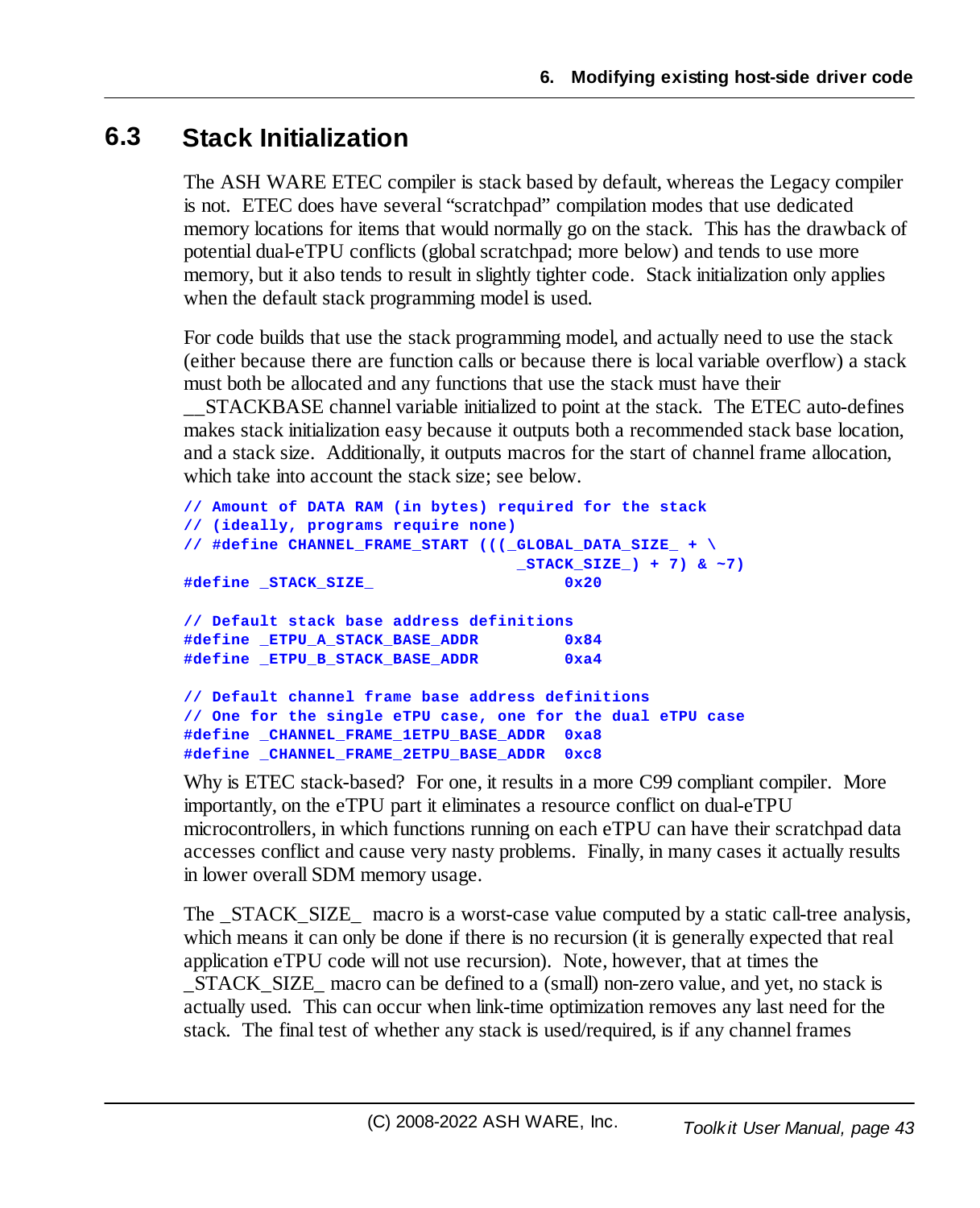contain **STACKBASE** variables. The best way to write host code that initializes channel frame stack values is with conditional compilation, such as

```
// "DefinesTest" function stack initialization, for channel
// DT_CHAN_NUM (only if needed)
#ifdef _CPBA_TYPE_DefinesTest___STACKBASE_
etpu_set_chan_local_24(DT_CHAN_NUM,
                       CPBA_TYPE_DefinesTest___STACKBASE_,
                       _ETPU_A_STACK_BASE_ADDR);
```
**#endif**

# **6.4 Pin Direction**

The entry table can use either the input or output pin for event vector handling (but not both.) This is specified in the entry table definition in ETEC mode. But in order to select the entry table, each channel's CxCr.ETPD field must be initialized. The auto header file capability spits out the value for this.

# **6.5 Code Image and Initialized Data**

ETEC auto-generates everything needed to initialize eTPU code and data memory. The typical way this has been done is to place the code image and initialized data (global) into arrays that are included in the host side build, often named "etpu\_code" and "etpu\_globals". With ETEC, this data, in initialized arrays, is automatically generated into the " $\leq$  scm.c" and " $\leq$  idata.c" files which can be included into the eTPU initialization code, like

```
#include "etpu_image_scm.c"
#include "etpu_image_idata.c"
```
The initialized arrays can then be referenced in the call to the standard NXP eTPU initialization function.

```
/* initialize eTPU hardware */
fs_etpu_init (my_etpu_config, (uint32_t *) _SCM_code_mem_array,
              sizeof (_SCM_code_mem_array),
              (uint32_t *) _global_mem_init,
              sizeof (_global_mem_init),0);
```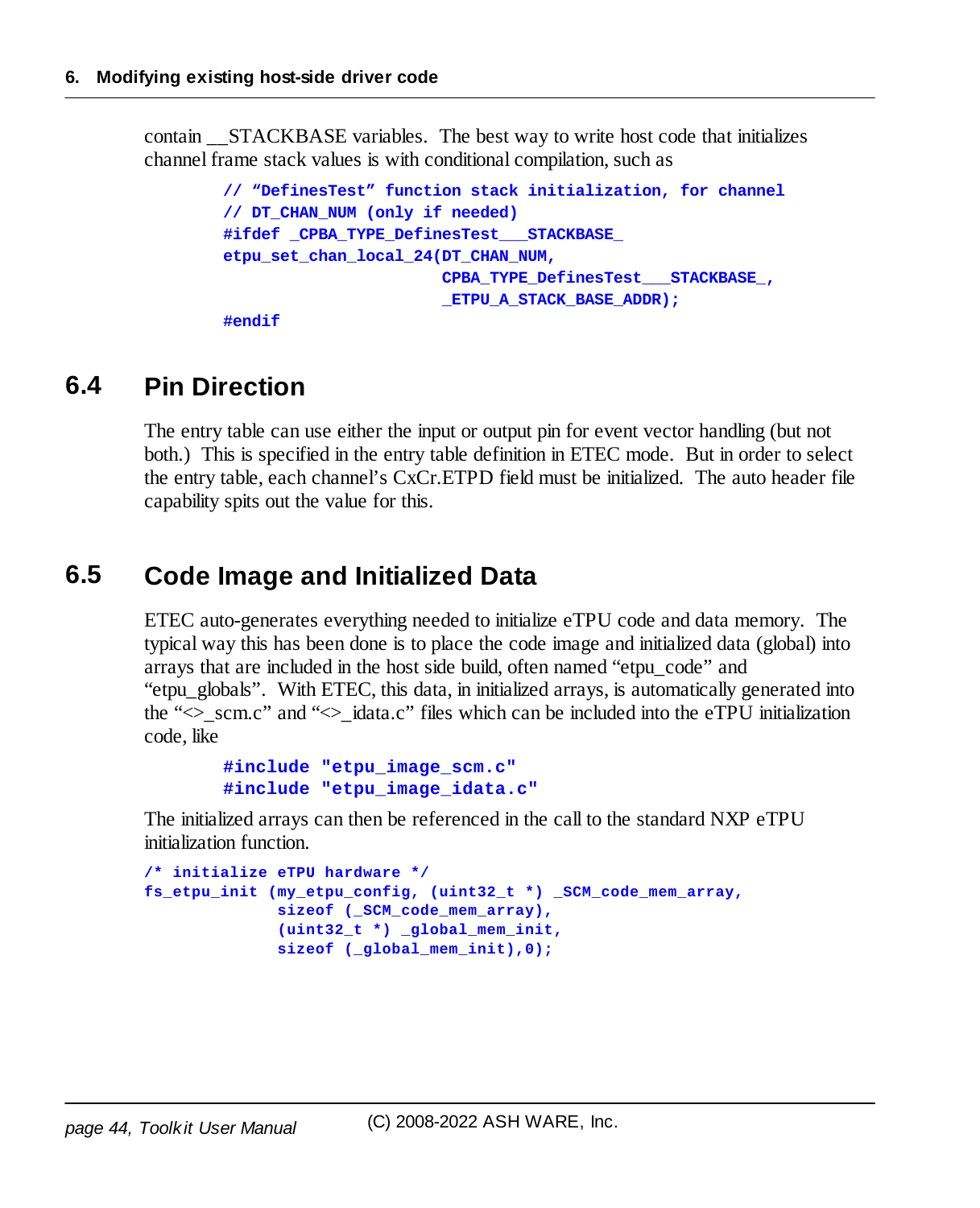# **7**

# **Using Auto-Defines to Allocate eTPU Data Memory**

The auto-defines file provides a number of macros that are useful for allocating eTPU data memory. Some are not optional, such as where global variables and global scratchpad (if any) have been allocated. Others are optional, such as stack location (if any) and the base of channel frame memory; however, the default values typically provide the best performance from a memory usage standpoint.

```
// Total Global Data Size
// (starts at address 0,
// includes any global scratchpad allocation)
// address (end) = SPRAM + _GLOBAL_DATA_SIZE_
#define _GLOBAL_DATA_SIZE_ 0xB8
// Total Engine Data Size (starts at engine address 0,
// includes any engine scratchpad allocation)
// address (end) = ((ECR_X.ERBA)<<9) + _ENGINE_DATA_SIZE_
#define _ENGINE_DATA_SIZE_ 0xB4
// Amount of DATA RAM (in bytes) required for the stack
// (ideally, programs require none)
// #define CHANNEL_FRAME_START (((_GLOBAL_DATA_SIZE_ + \
// _STACK_SIZE_) + 7) & ~7)
#define _STACK_SIZE_ 0x3C
// Default stack base address definitions
#define _ETPU_A_STACK_BASE_ADDR 0xb8
```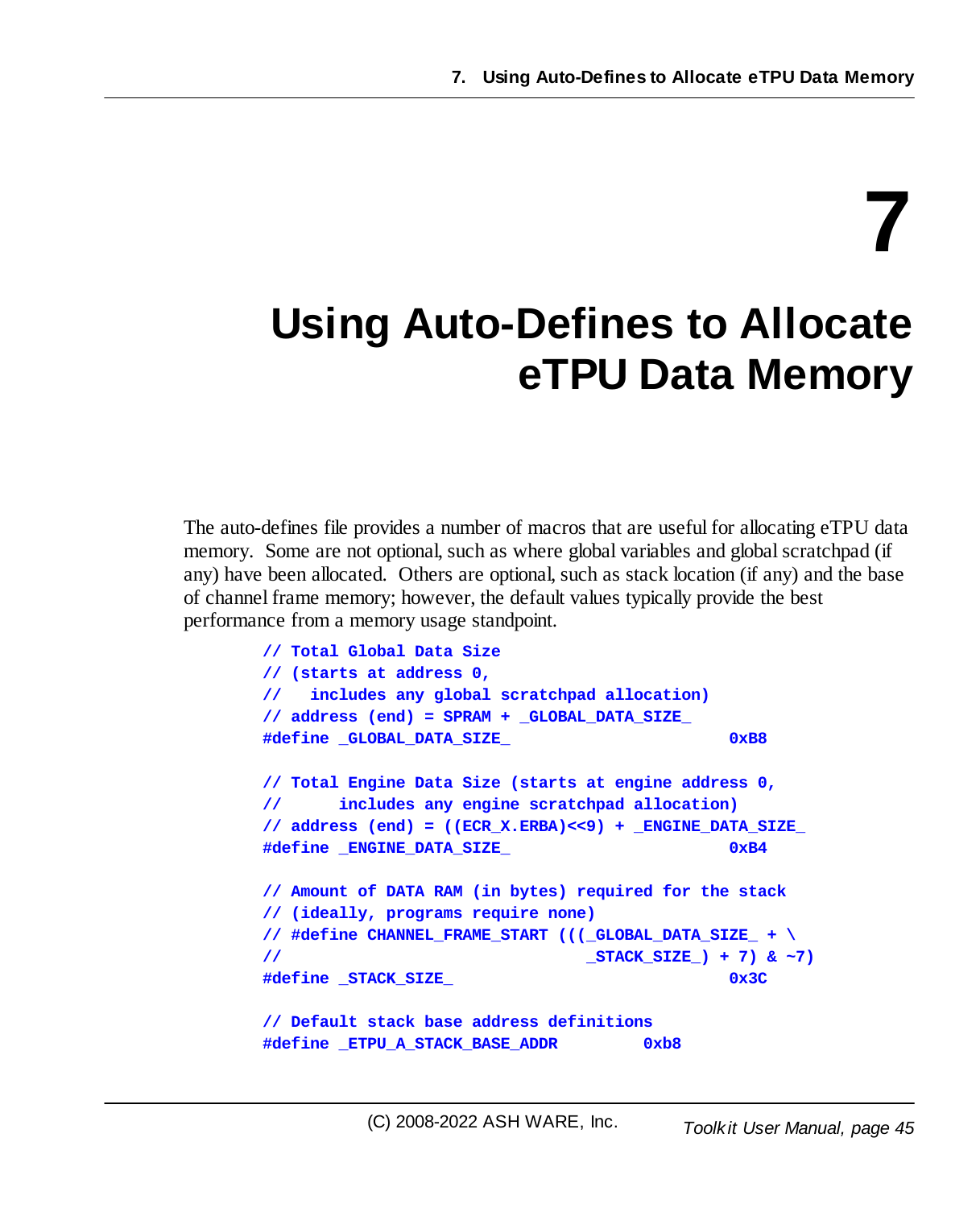```
#define _ETPU_B_STACK_BASE_ADDR 0xf4
// Note on _ENGINE_DATA_SIZE when it is non-zero
// The ERBA for each eTPU engine can only be set
// on a 512 byte boundary.
// If _ENGINE_DATA_SIZE_ is significantly
// smaller than 512 bytes, this
// can lead to significant gaps in shared data memory (SDM)
// usage if other memory usages, such as channel frames,
// are not overlaid into these gaps.
// Thus the default engine-relative base address values
// specified below may not be optimal for a particular
// application. The user should be knowledgeable regarding
// this topic so they can configure the eTPU module
// appropriately.
// Default engine-relative base address (ECR_X.ERBA) def's
#define _ETPU_A_ENGINE_1ETPU_RELATIVE_BASE_ADDR 0x200
#define _ETPU_A_ENGINE_2ETPU_RELATIVE_BASE_ADDR 0x200
#define _ETPU_B_ENGINE_2ETPU_RELATIVE_BASE_ADDR 0x400
// Default channel frame base address definitions
// One for the single eTPU case,
// one for the dual eTPU case
#define _CHANNEL_FRAME_1ETPU_BASE_ADDR 0x2b8
#define _CHANNEL_FRAME_2ETPU_BASE_ADDR 0x4b8
```
The recommended stack base addresses are defined with the macros

ETPU A STACK BASE ADDR, and if a dual-engine system is in use, ETPU B STACK BASE ADDR. The ENGINE macros only are output if the code is compiled for the eTPU2 AND engine-relative address space is used. Lastly, recommended locations at which to start channel frame allocation are provided. Note that two macros are provided, one for if a single-engine eTPU is in use, and the other for a dual-engine eTPU.

Working from the channel frame base, channel frames can be allocated by using their FRAME\_SIZE\_<name>\_macros. This is straight-forward, but there are some times other memory needs to be allocated – for the Coherent Dual-Parameter Controller (CDC) temporary buffer, or other kinds of data buffers or even objects (structures). These cases are discussed below.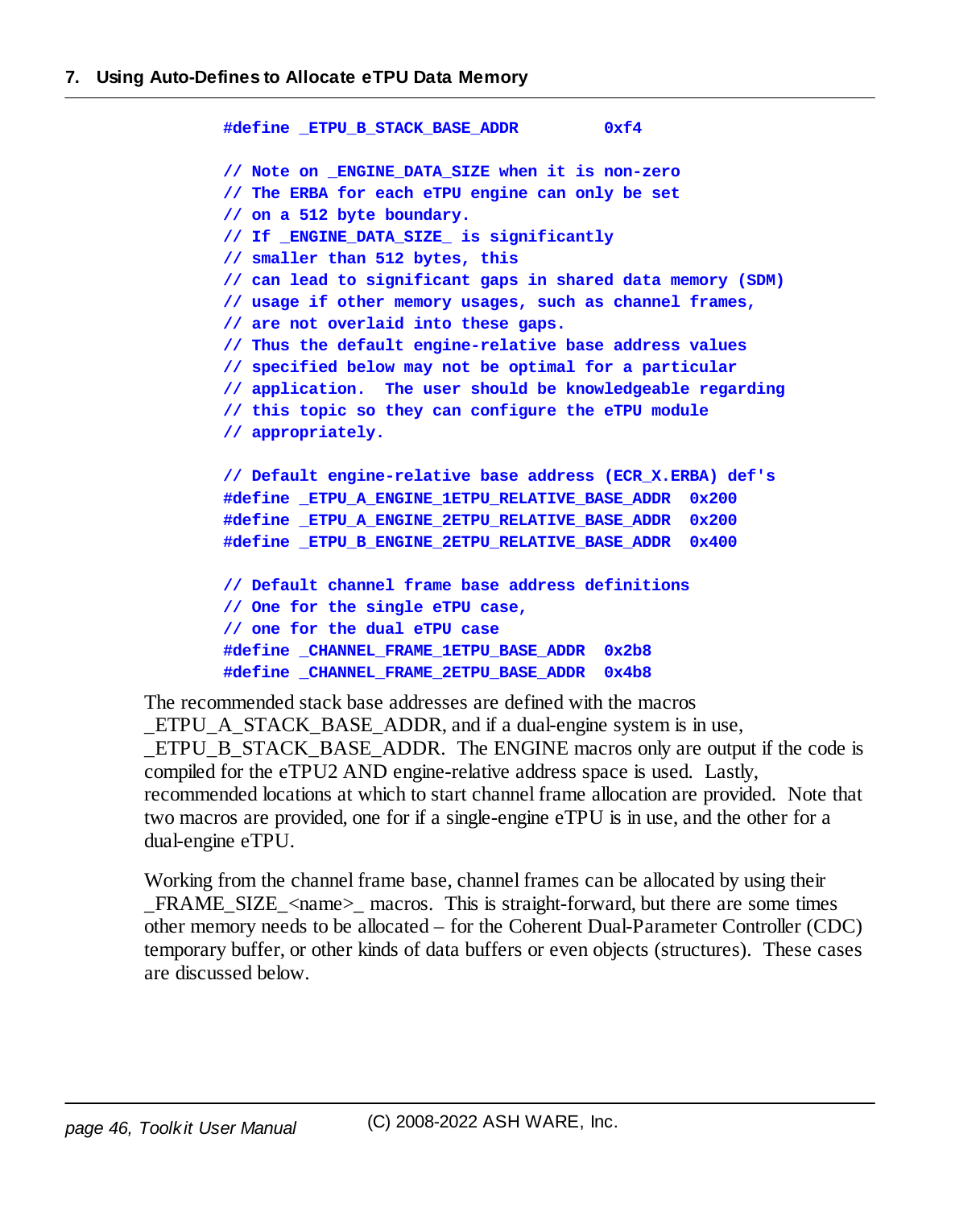# **7.1 CDC Temporary Buffer**

The CDC temporary buffer is two words in size, and must be aligned on a double-word boundary. Given that channel frames need be aligned the same way, the channel frame base address values (e.g. CHANNEL FRAME 2ETPU BASE ADDR). Thus the most convenient thing to do is allocate the CDC temporary buffer before any channel frames are allocated, if CDC is to be used by the host.

```
eTPU->ETPUCDCR.PBASE = _CHANNEL_FRAME_2ETPU_BASE_ADDR >> 3;
uint8_t* etpu_chan_frame_mem = _CHANNEL_FRAME_2ETPU_BASE_ADDR + 8;
// allocate channel frames
uint8_t* etpu_pwm_cf = etpu_chan_frame_mem;
etpu_chan_frame_mem += _FRAME_SIZE_PWM_;
// ...
```
# **7.2 Object / Buffer Allocation**

Allocating data buffers, or other objects, in eTPU data memory is best done after channel frame allocation is done, if reasonable. This is because such allocations typically only need to be done on word boundaries, whereas channel frames are all double-word aligned, and since they are double-word sized, they stack cleanly on top of one another. Most of this is fairly straight-forward, with the exception of allocating space for objects that are of struct/union type (and arrays of such) in the eTPU. The defines file information on a struct/union type includes the following:

```
// defines for type struct S1
// size of a tag type
// (including padding as defined by sizeof operator)
// value (sizeof) = _GLOB_TAG_TYPE_SIZE_S1_
#define _GLOB_TAG_TYPE_SIZE_S1_ 0x08
// raw size (padding not included) of a tag type
// value (raw size) = _GLOB_TAG_TYPE_RAW_SIZE_S1_
#define _GLOB_TAG_TYPE_RAW_SIZE_S1_ 0x07
// alignment relative to a double even address
// of the tag type (address & 0x3)
// value = _GLOB_TAG_TYPE_ALIGNMENT_S1_
#define _GLOB_TAG_TYPE_ALIGNMENT_S1_ 0x01
```
Since a struct/union type on the eTPU can have unusual alignment and size, the above macros - \_SIZE\_, \_RAW\_SIZE\_, \_ALIGNMENT\_ - need to be used to properly allocate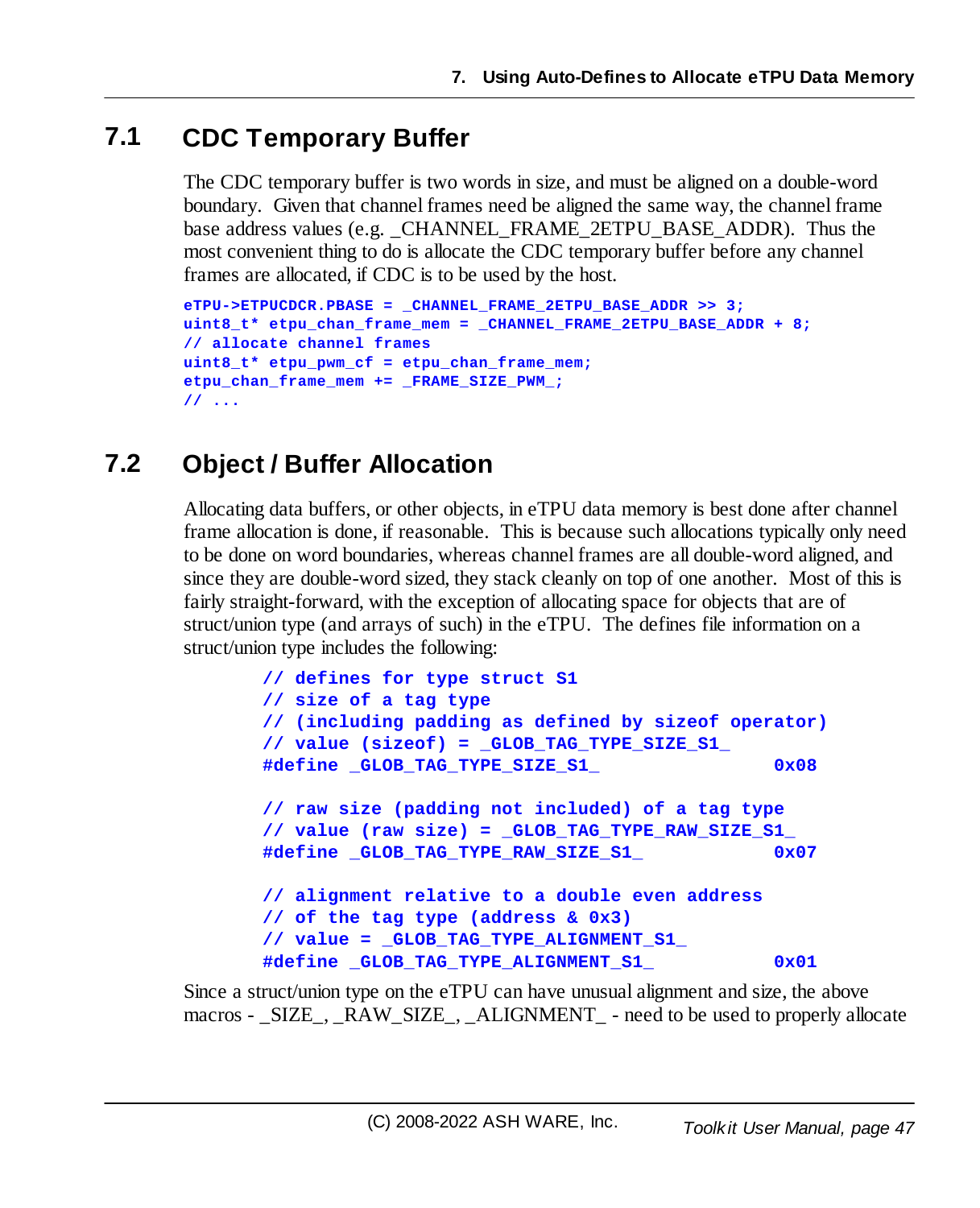space for the object and initialize a pointer to it. The equation for calculating the byte size needed, allocated on a words boundary, is

```
Allocation size = (_RAW_SIZE_ + _ALIGNMENT + 3) & ~3
```
A pointer to the object (on the eTPU-side) is then computed as

```
Pointer = Allocation Address (word boundary)
        + _ALIGNMENT
```
An array of struct/union type would be allocated with a slightly different equation

**Allocation size = (\_SIZE \* (array length – 1) + \_RAW\_SIZE\_ + \_ALIGNMENT + 3) & ~3**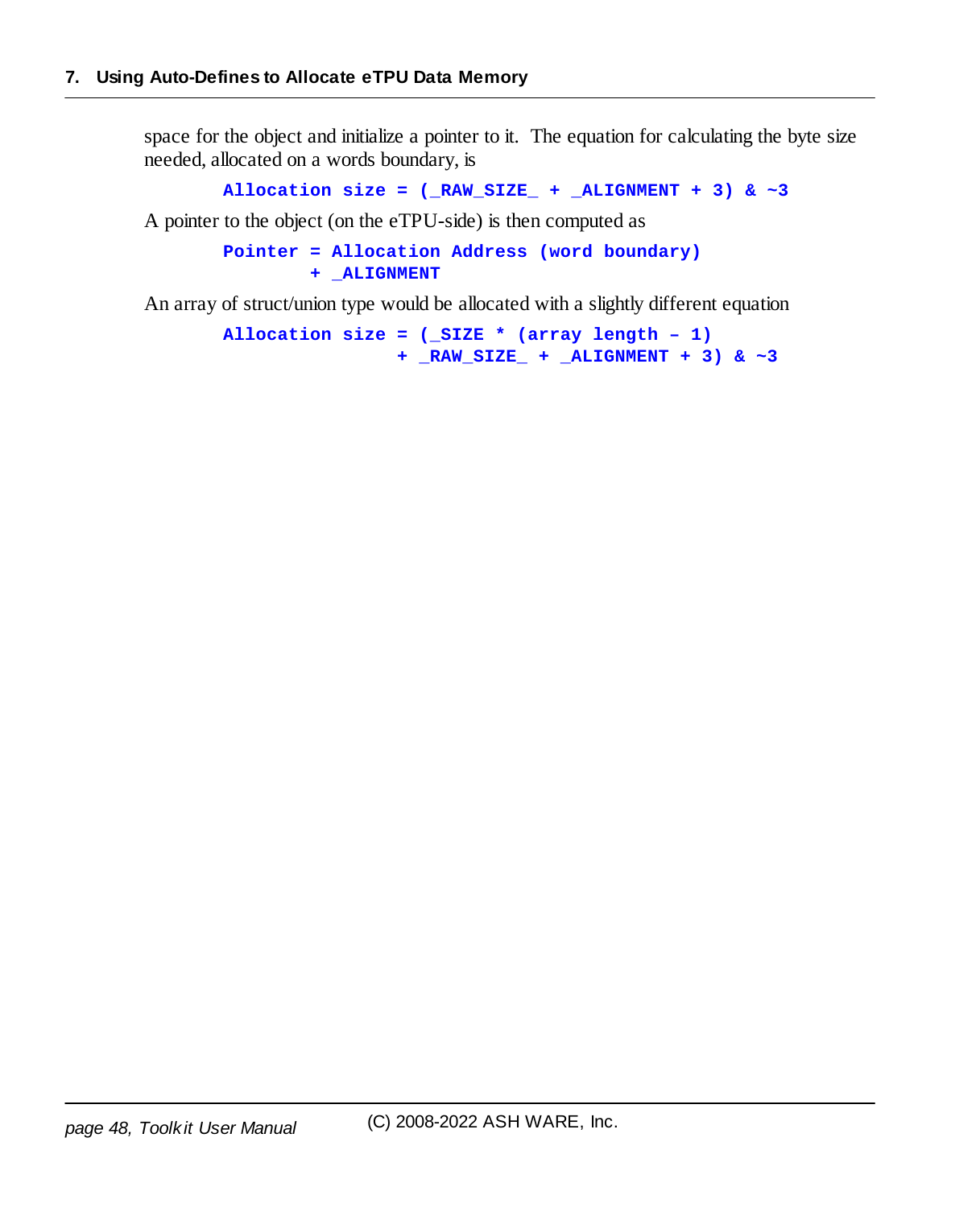# **8**

# **Use of Auto-Defines in Simulation Scripting**

Interfaces have been developed that in combination with the auto-defines header file simplifies the scripting task in the eTPU Stand-Alone Simulator. Distributed with the ETEC toolkit in the Sim sub-directory are two header files, etec sim autodef.h (only one that needs to be included; contains the user-level interfaces) and

etec\_sim\_autodef\_private.h. These files define a series of macros that help translate natural function/variable names to the proper auto-define macro names and generate the proper underlying script command. Some examples below illustrate the capabilities:

```
// write global data
write_global_data_autodef( g_s8, 0x22 ); // g_s8 = 0x22
write_global_data_autodef( g_s24, 0x444444 ); // g_s24 = 0x444444
write_global_bool_bit_autodef( g_b3, 0 ); // g_b3 = 0
write_global_data_2darray_autodef( g_a2, 1, 1,
                                   0x77 ); // g_a2[1][1] = 0x77
write_global_data_member_autodef( g_s1, s8,
                                  0x21 ); // g_s1.s8 = 0x21
write_global_data_member_autodef( g_s1, s24,
                                  0x654321 ); // g_s1.s24 = 0x654321
write_global_bit_field_member_autodef( g_s1, bf1,
                                       0x77 ); // g_s1.bf1 = 0x77
// write channel frame data to channel TEST_CHAN, which
// is assigned function/class "DefinesTest"
write_chan_data_autodef( TEST_CHAN, DefinesTest, _s8, 0x22 );
write_chan_data_autodef( TEST_CHAN, DefinesTest, _s24, 0x444444 );
write_chan_bool_bit_autodef( TEST_CHAN, DefinesTest, _b3, 0 );
write_chan_data_array_autodef( TEST_CHAN, DefinesTest, _a1, 2, 0x66 );
write_chan_data_member_autodef( TEST_CHAN, DefinesTest, _s1, s8,
```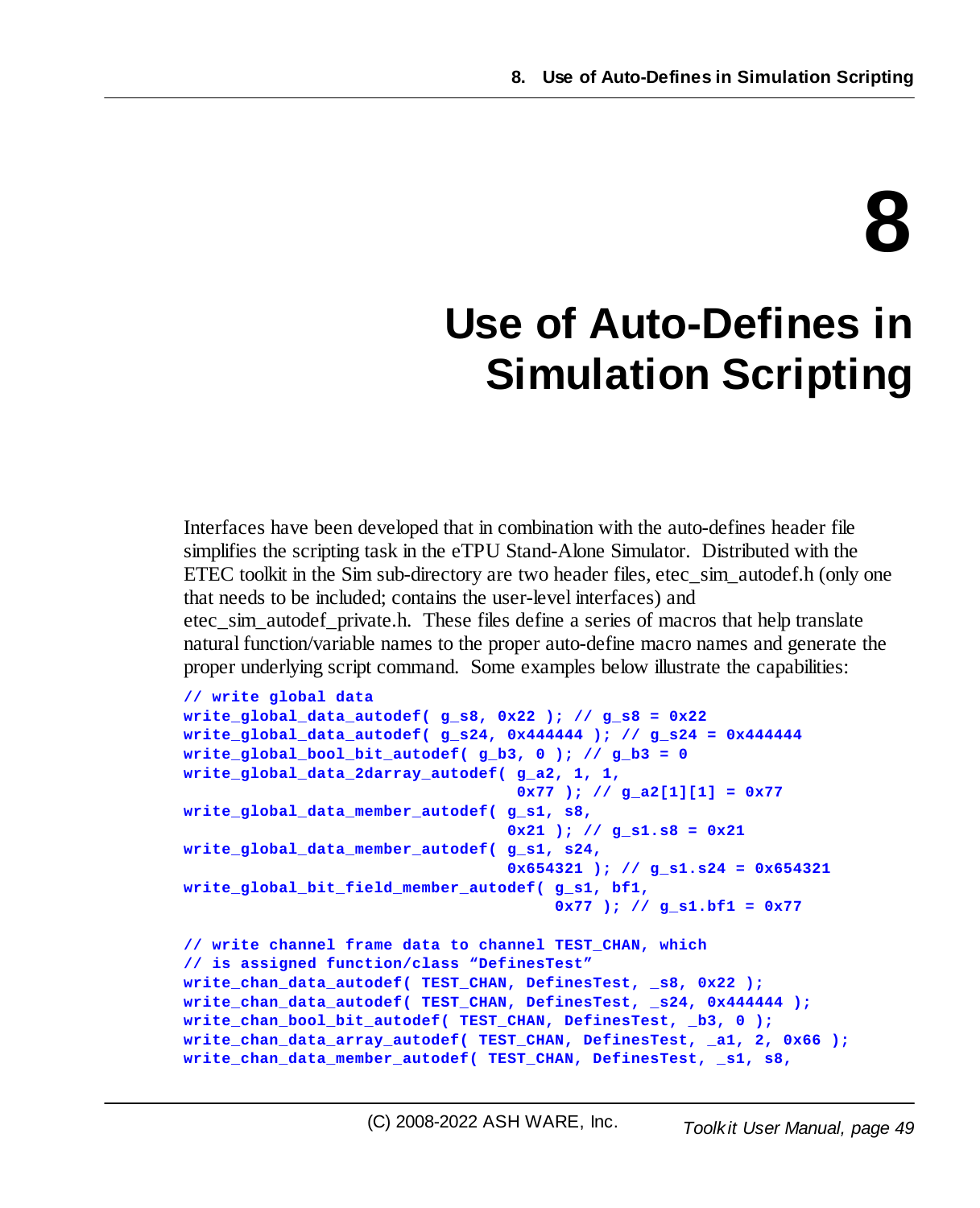```
0x21 );
write_chan_data_member_autodef( TEST_CHAN, DefinesTest, _s1, s24,
                                0x654321 );
write_chan_bit_field_member_autodef( TEST_CHAN, DefinesTest, _s1, bf1,
                                     0x77 );
// verify channel frame data
verify_chan_data_autodef( TEST_CHAN, DefinesTest, _s8, 0x22 );
verify_chan_data_autodef( TEST_CHAN, DefinesTest, _s24, 0x444444 );
verify_chan_data_array_autodef( TEST_CHAN, DefinesTest, _a1, 2,
                                0x66 );
verify_chan_data_member_autodef( TEST_CHAN, DefinesTest, _s1, s8,
                                 0x21 );
verify_chan_data_member_autodef( TEST_CHAN, DefinesTest, _s1, s24,
                                 0x654321 );
verify_chan_bit_field_member_autodef( TEST_CHAN, DefinesTest, _s1,
                                      bf1, 0x77 );
```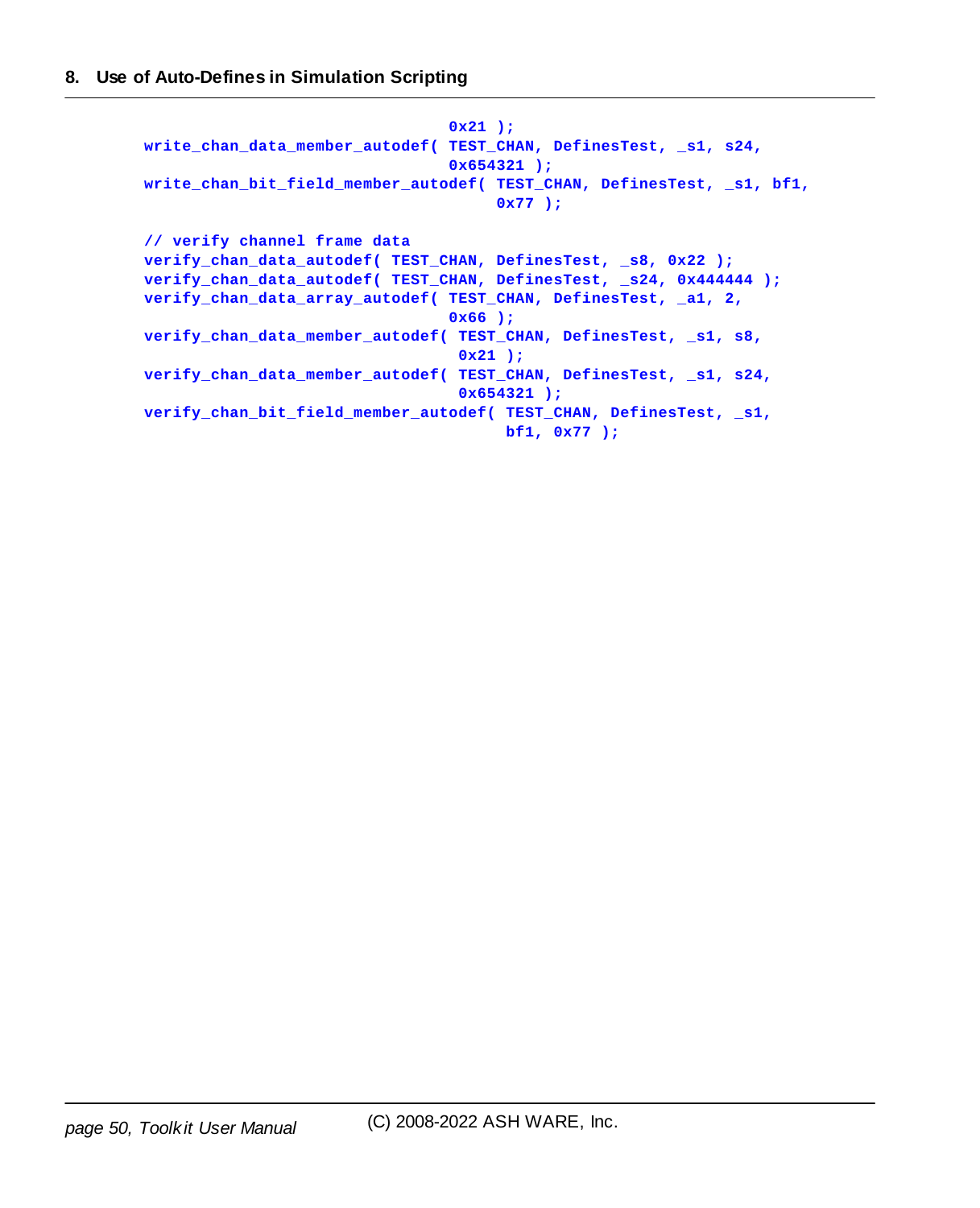# **9**

# **Worst Case Thread Length and Latency**

A key index in real time CPU systems is 'bandwidth.' Bandwidth is typically used to determine whether or not the CPU can control a system. This is because it is typical to have a number of tasks that operate from a timer interrupt that occurs (say) every 20 milliseconds. If all the tasks are able to be completed in (say) 15 milliseconds then 75% of the bandwidth is used, and 25% is spare. If more tasks are added and/or the time to execute the tasks increases, then it may take longer than 20 milliseconds to execute all the tasks. This is called 'running out of bandwidth' and control of the system will likely be lost.

However, by nature the eTPU is different. In the eTPU, bandwidth is NOT particularly helpful in determining whether the eTPU will function properly.

The eTPU is non-preemptive which results in very fast context switches, but also results in the critical performance index being '*Worst Case Latency*' which is abbreviated as 'WCL'. If WCL requirements are met for every channel then the eTPU will operate properly. If any WCL requirement is not met on any channel, then the eTPU will either have degraded operation or (depending on the degradation mode) will not operate at all.

This chapter covers the concept of Worst Case Latency (WCL) and the key contributor to WCL which is Worst Case Thread Length (WCTL.) The following useful concepts are also covered.

- ·Naming threads
- ·Viewing WCTL (measured) in the Simulator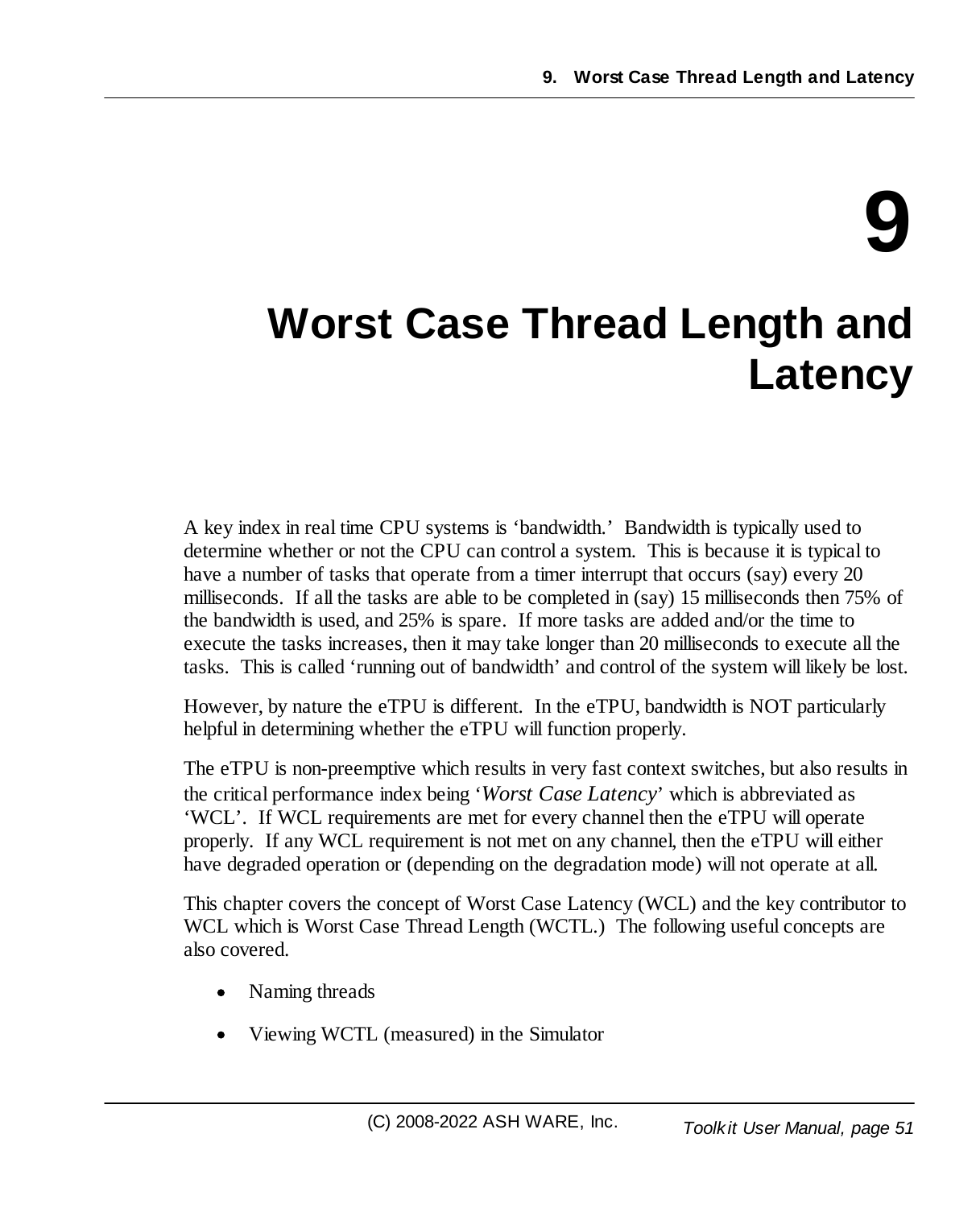- ·Viewing WCTL (analyzed) in the compiler.
- ·Enforcing that WCTL requirements are met in the compiler
- ·Improving the degradation mode when WCL requirements are not met
- ·Special angle mode WCL issues

# **9.1 WCL Overview**

The eTPU is an event response machine. An event occurs and the eTPU executes a thread that handles that event. The thread ends and the eTPU's microsequencer goes idle awaiting the next event on any of the 32-channels. Later, another event occurs and another event-handling thread responds. This pattern repeats itself, event-then-thread, event-then-thread, event-then-thread, ad infinitum. This pattern is shown below for a PWM.



In the picture shown above, the falling PWM pin is the event that triggers the thread. Thread activity is shown in the waveform named 'PwmThreads' which is seen below the PWM's pin signal. The 'PwmThreads' signal is active high such that when it is a '1' a thread servicing the PWM channel is executing. When 'PwmThreads' is a '0', the eTPU's microsequencer is either idle, or is executing a thread for another channel. The thread closely follows the falling edge event (in this example) because the microsequencer is mostly idle. However, in a more typical scenario there are other events occurring in other channels that require event-handling threads and therefore the microsequencer may be busy when the falling edge on the PWM channel occurs. This results in varying delays between the events and the event-handling threads, as shown below.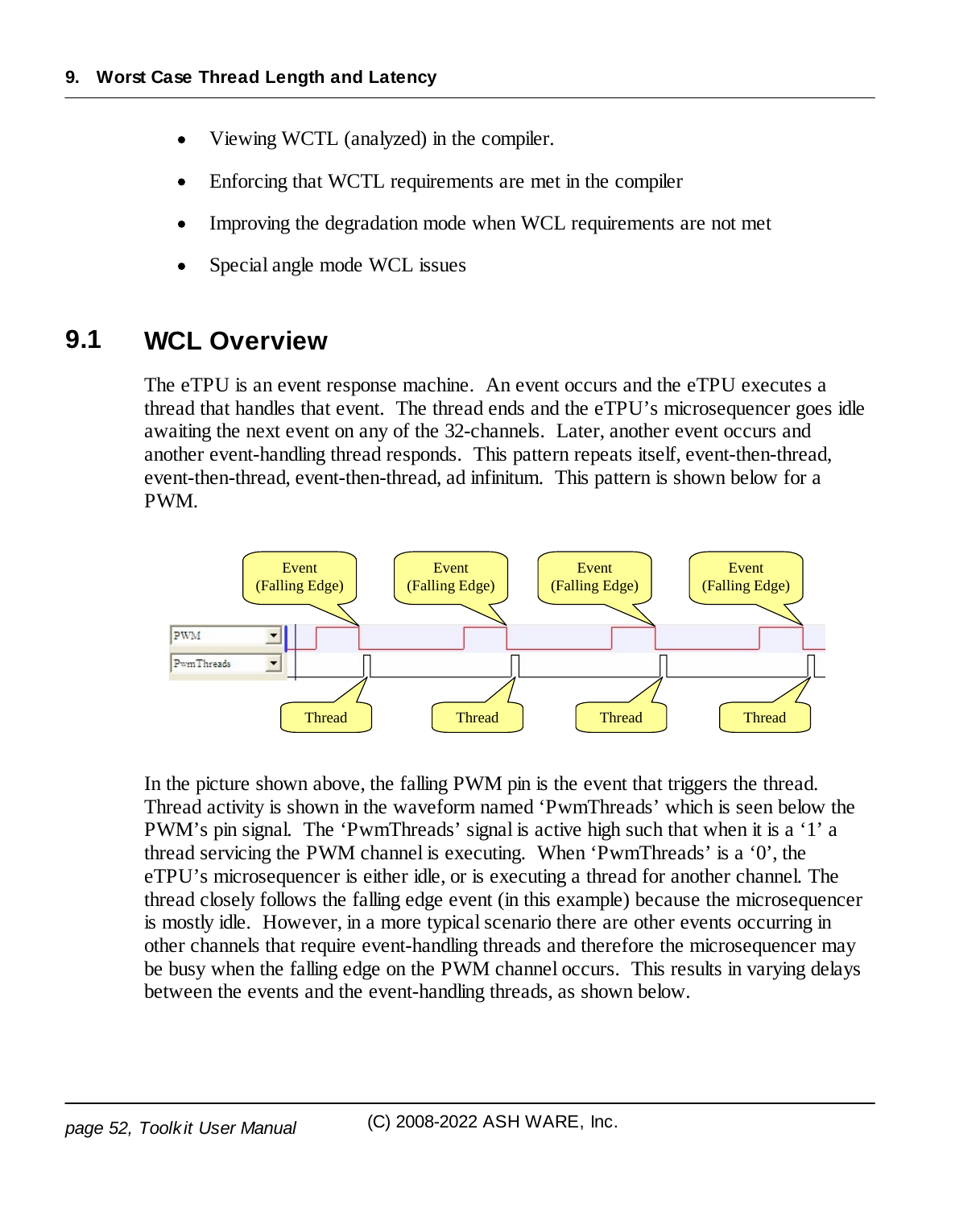

The delays vary because the number of other channels requesting servicing varies. For instance the first delay seen above is quite a bit shorter then the other delays, and the second delay is quite a bit longer than the others. In fact, the second delay is so long that the PWM is in risk of not functioning properly.

Why is the delay potentially a problem? Consider the sequence of events shown in the diagram below. It begins with the event (1) which results in the thread (2). The thread generates both the rising edge (3) and the falling edge (4).



In the above diagram, if the thread (2) should become so delayed that it occurs later than when the next rising edge (3) is supposed to occur, then the next rising edge (3) will be either delayed or missed entirely. The exact behavior depends on how the channel is configured (this will be covered later) but for now assume that neither scenario (PWM operation ceases or lag in the PWM signal) is particularly desirable.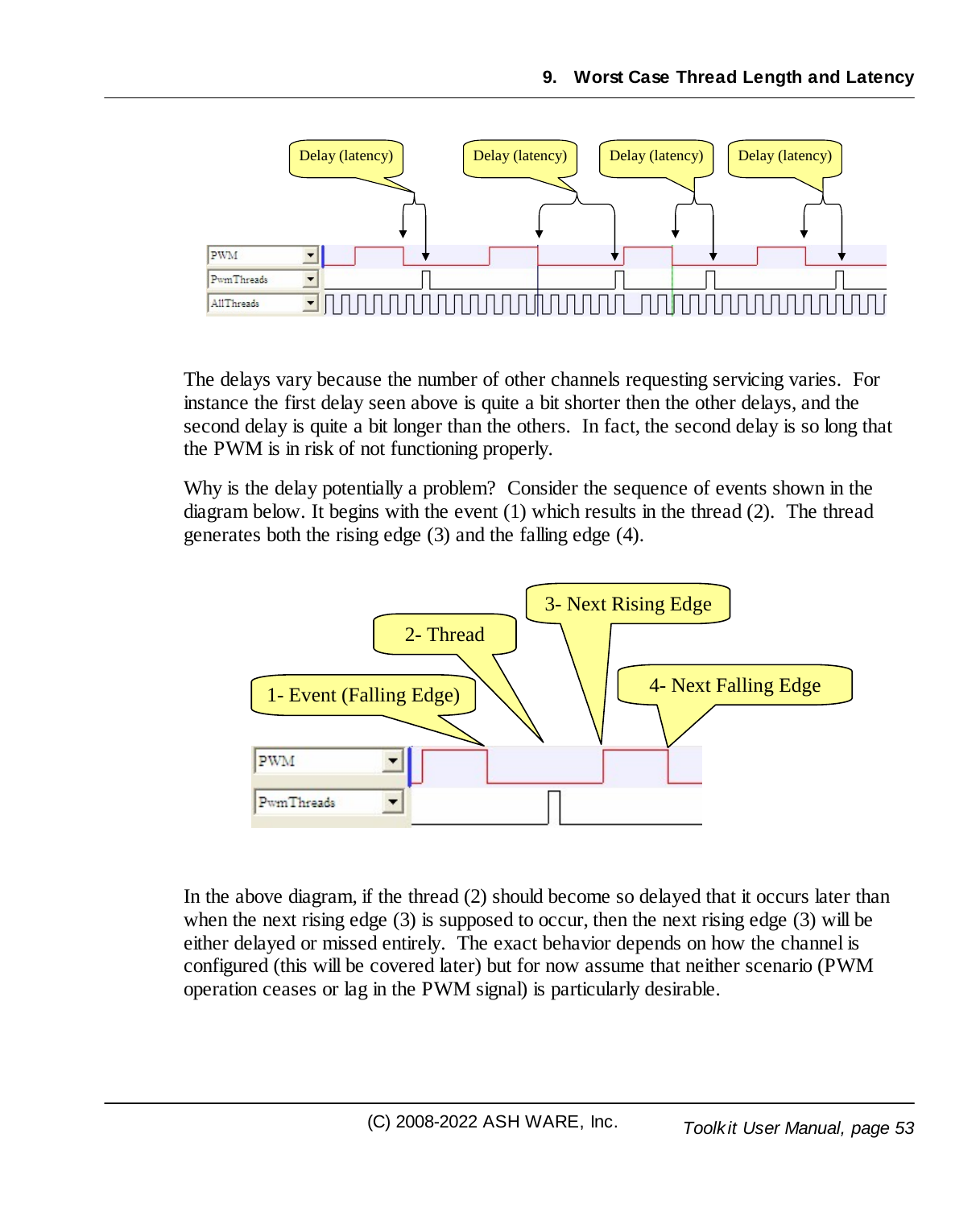# **9.2 Calculating 'Worst Case Latency'**

There is good news and bad news.

The good news is that for a particular system it is possible to do a static analysis to determine the actual worst case latency. This can be compared to the required worst case latency to see whether or not the system will function properly.

The bad news is that for (say) a PWM it is not possible to determine WCL without knowing what else is in the system such as what other functions are running and what the priority is assigned for those channels. In other words, PWM operation on a given channel is dependent on what functions are operating on other channels, and also on how the channels are configured (mode, scheduling priority, etc.)

Consider the following example in which two channels are active, 'PWM' and 'TIMER'. In this example the person who wrote the 'TIMER' function stayed up all night playing video games and as a result could not focus at work and did a poor job writing the TIMER function. In the following example the second timer thread is so long and occurs at such a time that the PWM thread is delayed, thereby resulting in a shortened pulse.



## **9.2.1 Worst Case Latency Definition**

Worst Case Latency is defined as follows.

*Worst case delay from an event to the end of the thread that handles the event.*

An example of WCL is seen below.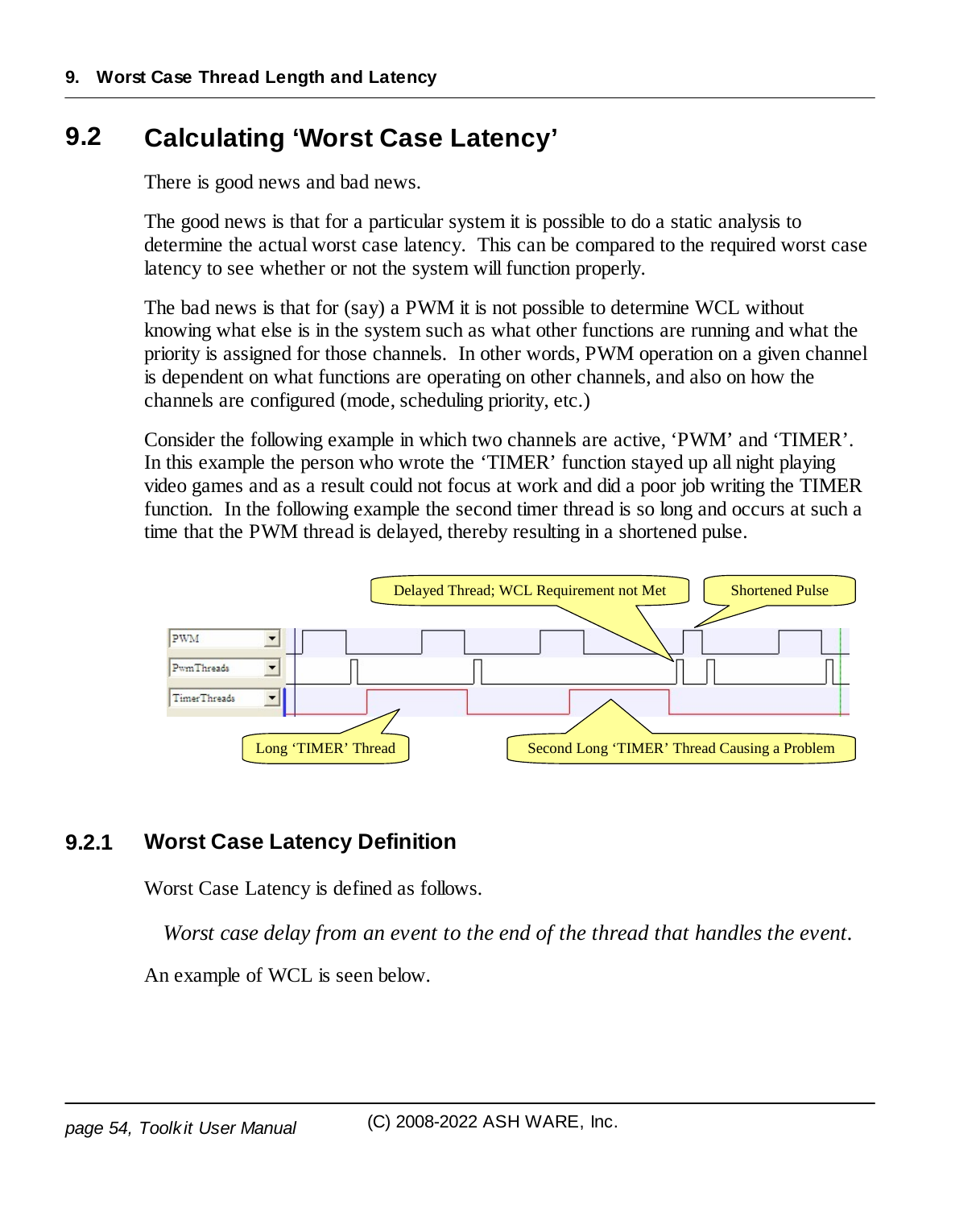

In this simple example at the exact moment the PWM thread would be scheduled, a TIMER thread gets scheduled first such that the PWM thread must wait until the TIMER thread completes. There is an additionalshort delay between when the TIMER thread ends and the PWM thread begins known as a 'Time Slot Transition' or TST. The TST typically lasts 6 system clocks and is required by the scheduler to decide which channel to schedule for servicing next and to prepare the next thread for execution.

#### **9.2.2 The eTPU Scheduler**

The eTPU scheduling algorithm is a critical in determining the WCL. The core issue is that there are 32 channels in the eTPU, yet there is only a single micro-sequencer that can execute threads in response to events on those 32 channels, as shown below.

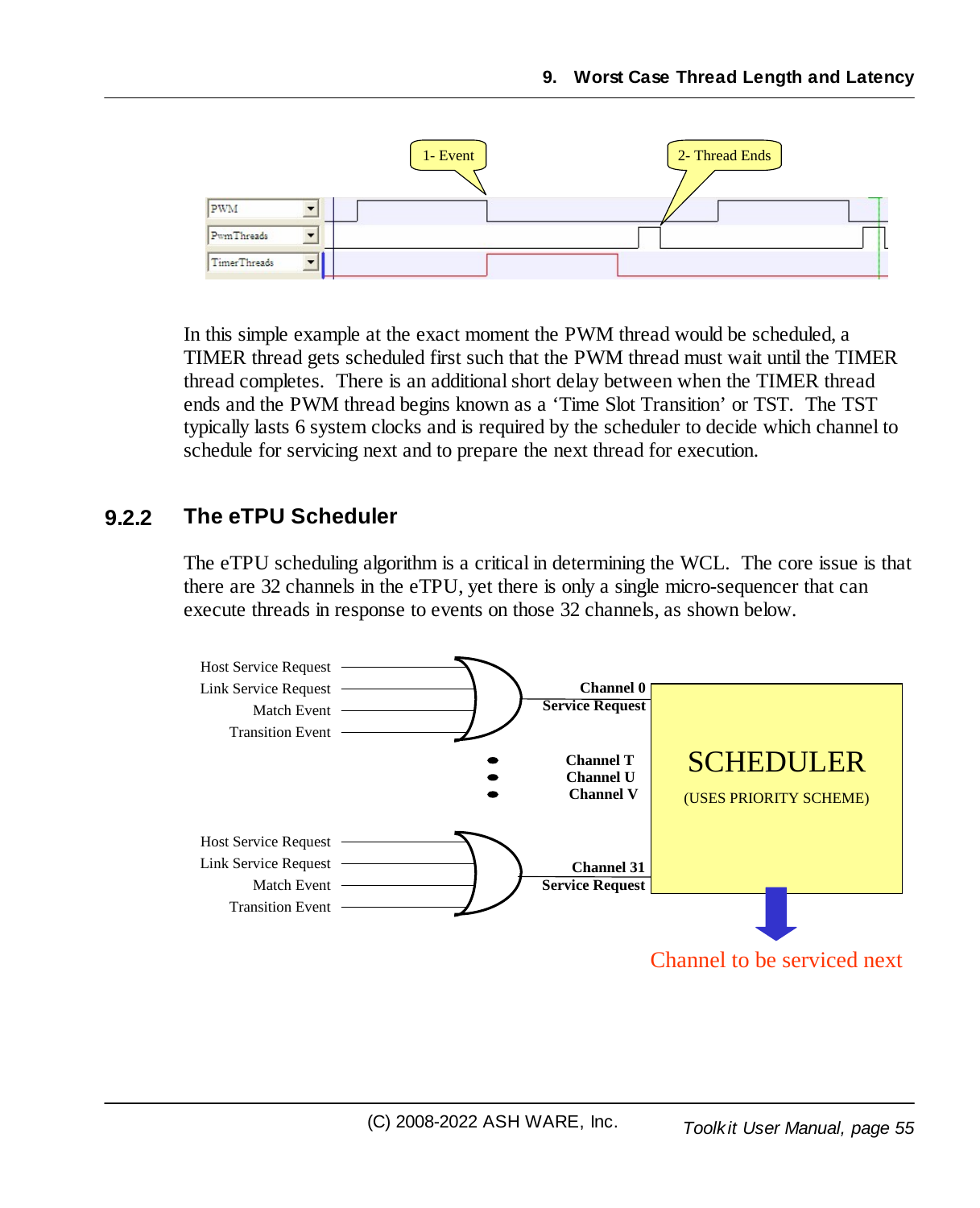So threads must necessarily be scheduled sequentially and threads that are scheduled earlier will have reduced latency while threads scheduled later will have increased latency.

# **9.2.3 Primary Priority Scheme**

The eTPU has 32 channels and each of these channels is assigned a priority; High, Middle, Low, or Off. The primary prioritization scheme is based on this assigned priority. Threads are scheduled based on the following repeating seven 'Time Slot' pattern.

H - M - H - L - H - M - H

In other words, if many channels are requesting servicing all at once, a High priority channel will get serviced first, followed by a Middle, then another High, then a Low, and so forth.

Consider an example in which channels are assigned priorities as follows.

- ·Channels 0..9 High Priority
- ·Channels 10..19: Middle Priority
- ·Channels 20..31: Low Priority

When all 32-channel request servicing simultaneously, the channels channel servicing is shown below. Note that signal High 0 9 represents any High-Priority thread executing and that a high priority has been assigned to channels 0 through 9. Similarly, signal Middle 10–19 represents a thread on any of the Middle priority channels 10 through 19. Signal Low\_20\_31 represents a thread on any of the Low priority channels 20 though 31.



As can be seen in the above diagram, some Middle and Low priority channels do get scheduled before some High priority channels so what exactly does the priority level mean? Notice that at the end of the second loop, eight High priority channels have gotten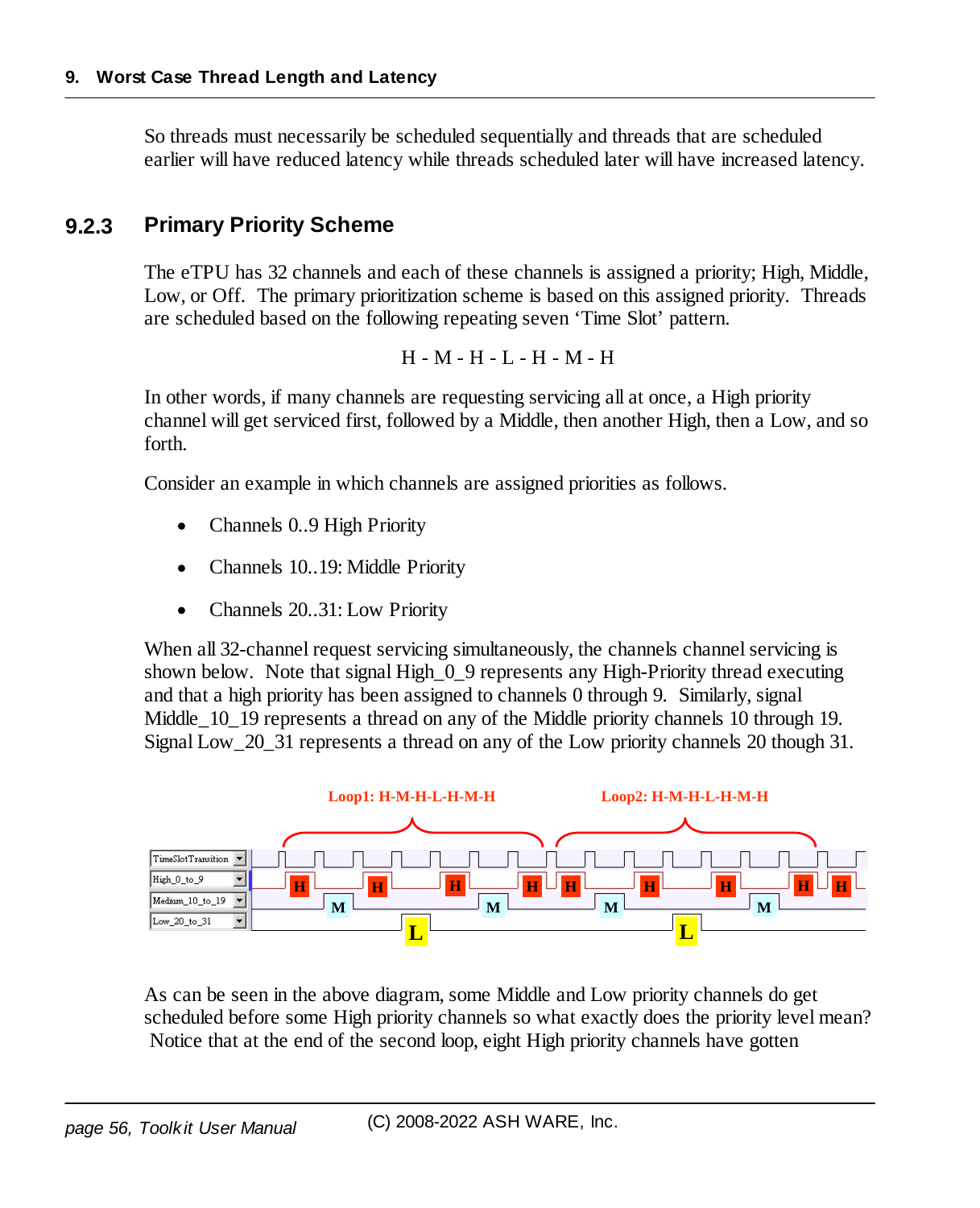serviced, four Middle priority channels have gotten serviced and only two Low priority channels have gotten serviced. So the channel prioritization refers to how many Time Slots each priority gets within the round robin loop. Specifically, high priority channels get four time slots, Middle priorities channels get two time slots and Low priorities channels get only a single time slot.

However, the primary prioritization scheme is insufficient to determine which channel within a priority group gets scheduled first. For this, a secondary prioritization is required and this is covered in the next section.

## **9.2.4 Secondary Prioritization Scheme**

The secondary prioritization is channel number with the lower numbered channel being scheduled earlier than a higher numbered channel when their primary prioritization level (High, Middle or Low) is the same.

Consider an example in which channels are assigned priorities as follows.

- ·Channels 0, 1, and 2: High Priority
- ·Channels 13 and 14: Middle Priority
- ·Channels 25 and 26: Low Priority



As can be seen in the above diagram, within the High priority group, channel 0 gets schedule before both channel 1 and 2 because '0' is less than '1' and '2. Similarly, within the Middle priority group, channel 13 is schedule prior to channel 14, and within the Low priority group channel 25 is schedule prior to 26.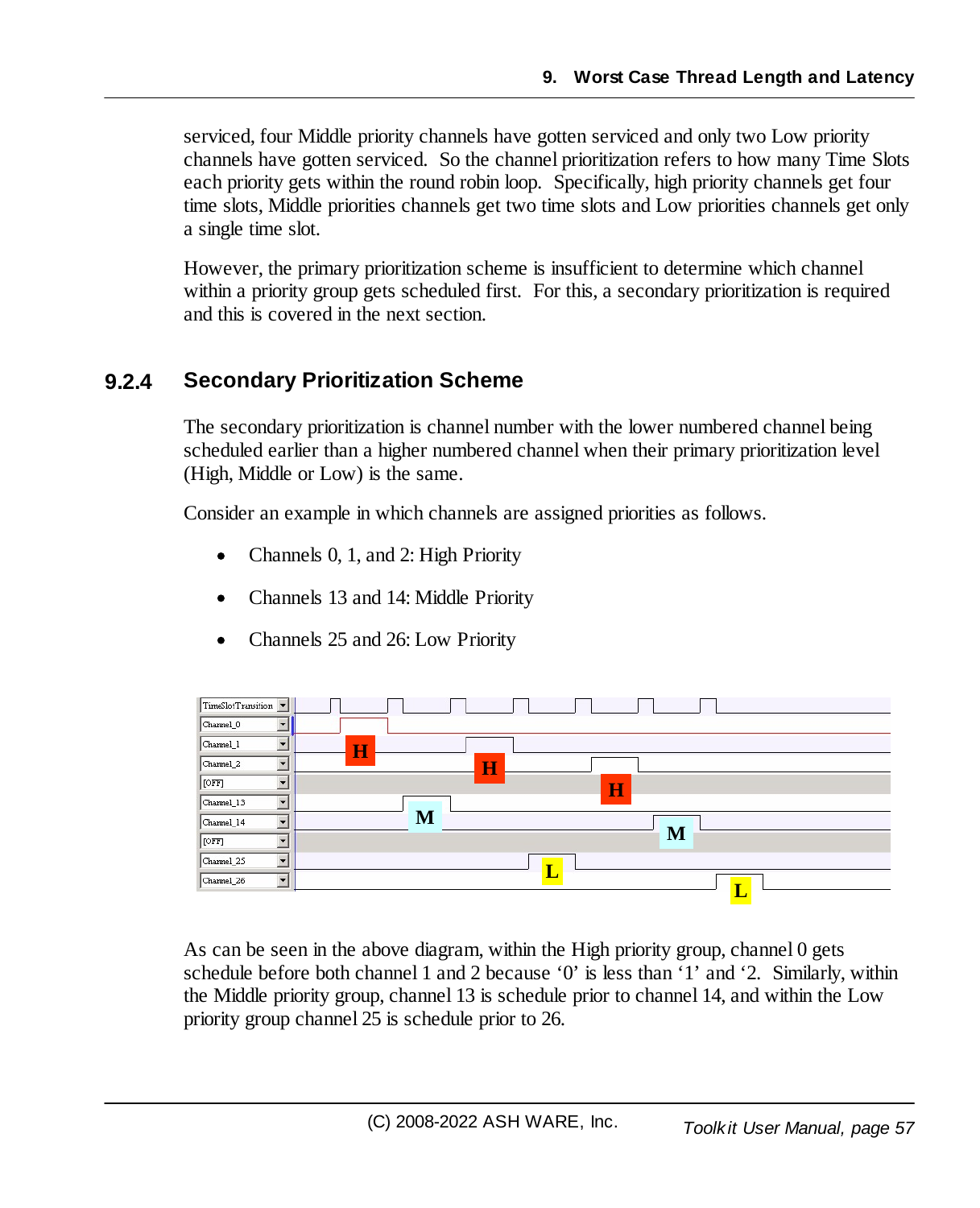So there is a primary priority scheme base on the assigned priority for each channel (High, Middle, and Low) and a secondary priority scheme based on channel number (Lower channel number goes before higher channel number) but this leaves one significant issue to be addressed.

#### **9.2.5 Tertiary Priority Scheme**

With the primary and secondary priority schemes there is a significant problem and it is this. Consider the following situation.

- ·Channels 0, 1, and 2 are all High priority (same priority group)
- ·Channels 0, 1, and 2 all request servicing at once
- $\bullet$ Channel 0 constantly requests servicing, even after being serviced

With only the primary and secondary servicing scheme, since all the channels are in the same priority group and channel 0 is the lowest numbered channel, it would get serviced constantly and the other two channels would never gets serviced.

However, the Tertiary priority scheme solves this problem by only allowing a channel to get serviced a second time when all the other channels that are requesting servicing within a priority grouping have been serviced once. This is illustrated below.



As seen in the above diagram, the tertiary priory scheme prevents channel 0 from getting serviced a second time until both channels 1 and 2 have been serviced. This prevents lockout on channels 1 and 2.

Note that the Tertiary priority scheme only acts on channels within a priority grouping.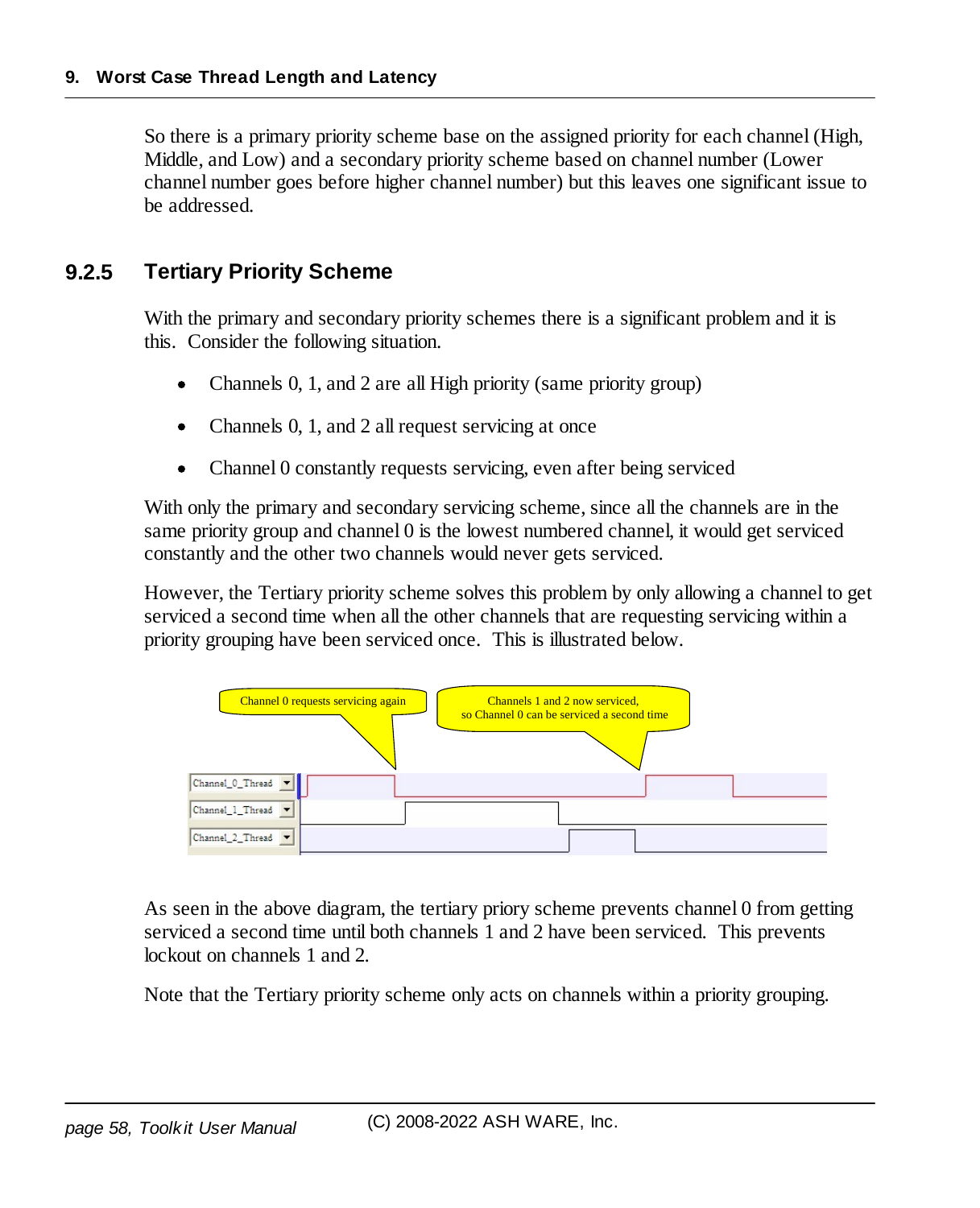#### **9.2.6 The WCL First-Pass Algorithm**

There are two ways to calculate Worst Case Latency; First Pass, and Second Pass. The first pass algorithm is quicker and easier but yields overly conservative results. The Second Pass method yields more accurate results but is more complicated so generally not used unless the first pass indicates that system requirements will not be met. This section covers the First Pass algorithm

The first pass algorithm yields three WCL numbers, one for each priority group (High, Middle, and Low.)

For each priority group do the following

- ·Assume each channel in the priority group executes its worst case thread once.
- Find the worst thread of any channel in each of the other two priority groups. Assume that these threads occupy every time slot in their respective priority groups.
- · Examine the seven-time-slot round robin schedule and choose a worst-case starting point. For high priorities, this is after the second time slot, for Middle priorities choose the third time slot, and for low priorities choose the 5'th time slot. See the diagram below
- ·For every thread include a 6-system-clock Time Slot Transition.



·Add it all up!

To determine the WCL at each Priority group of channels, start with the worst-case time slot shown above and progress forward until all channels of that time priority level have been serviced once. Add up the number of time slots of each priority group.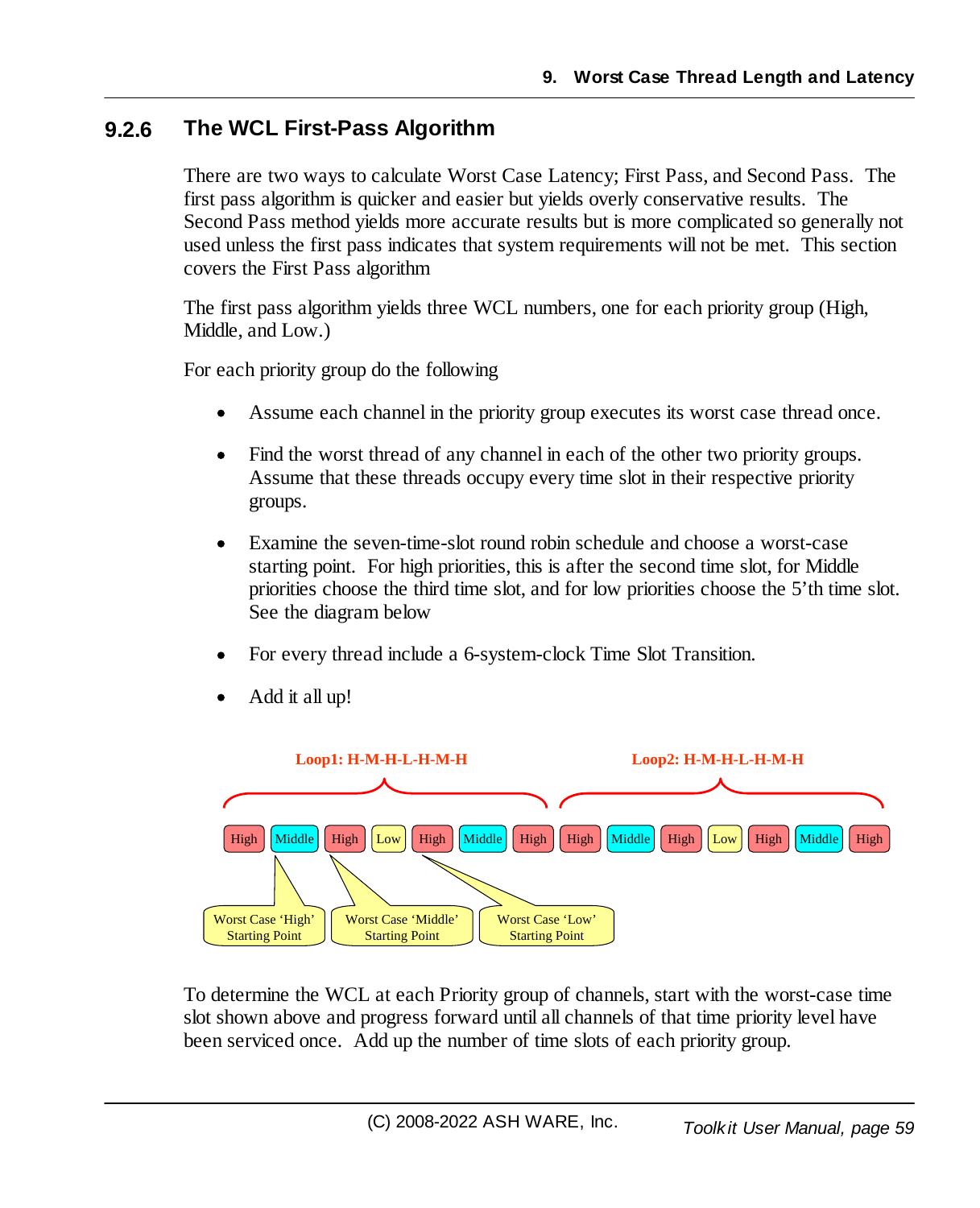Let's take an example in which there are three channels at the Middle priority level. Let's calculate the WCL for Middle priority channels. The diagram below shows how many time-slots at the High, Middle, and Low priority levels get serviced (worst case) for each Middle priority channel getting serviced once.



As seen in the above diagram, there are 6 High priority time slots, 3 Middle priority time slots, and 2 Low priority time slots between when the Middle channel seen to the left of the 'Worst Case Middle Starting Point' and when that same Middle priority channel completes its second servicing indicated in the above diagram as 'Third Middle Serviced' channel.

The following table lists the number of High, Middle, and Low time slots that contribute to the Middle priority WCL for various numbers of channels at the Middle priority level. For instance, if only one channel is set to the Middle priority level, the first row shows that the Middle priority WCL is has 2 High priority time slots, 1 Middle priority time slot, and 1 Low priority time slot.

| Number of channels at the<br>'Middle' Priority level | 'High' time slots | 'Middle'<br>time<br>slots | 'Low'<br>time<br>slots |
|------------------------------------------------------|-------------------|---------------------------|------------------------|
|                                                      |                   |                           |                        |
| $\mathcal{D}_{\cdot}$                                | 4                 | 2                         |                        |
| 3                                                    | 6                 | 3                         | 2                      |
|                                                      | 8                 | 4                         |                        |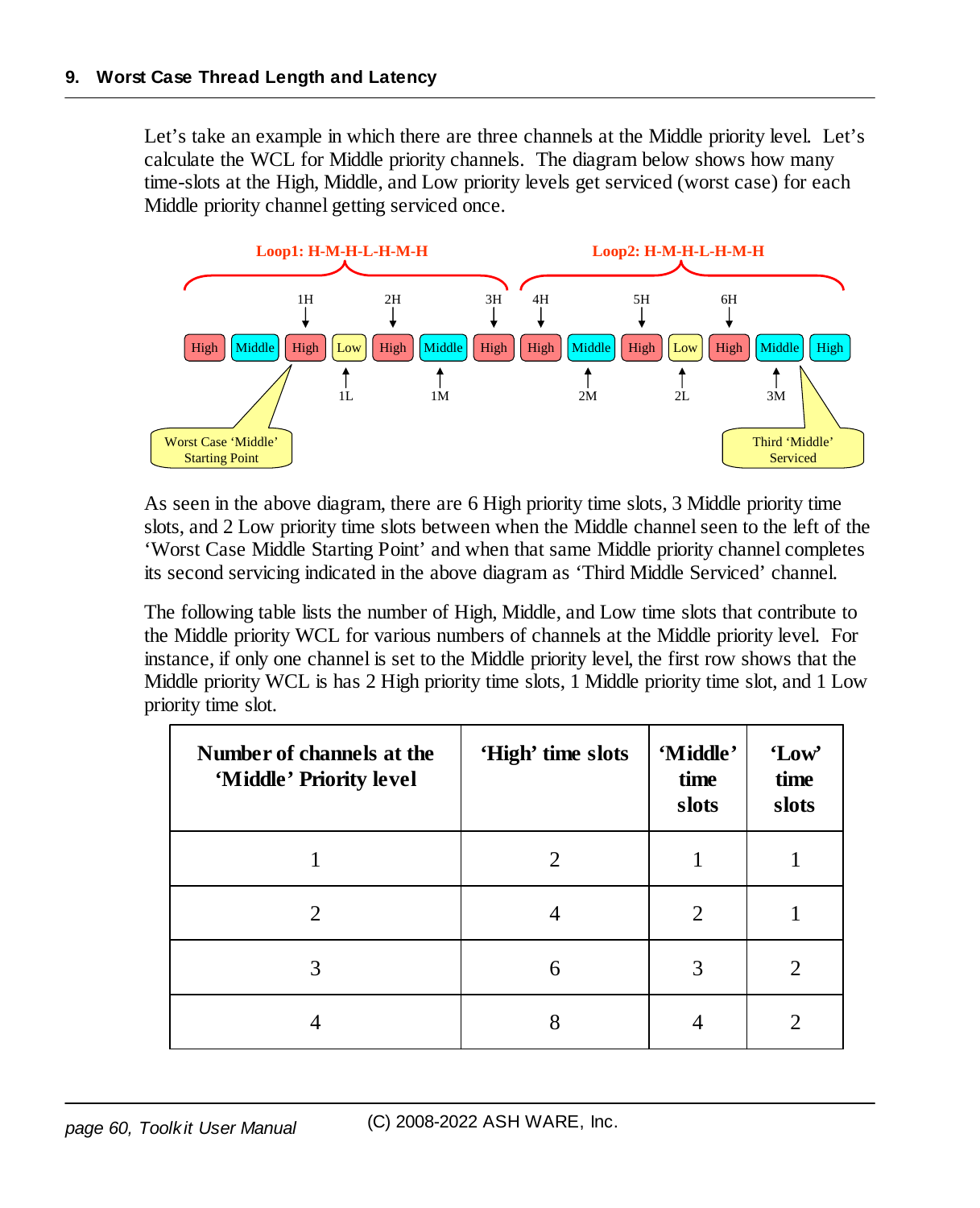Continuing with the previous example, take a system with four eTPU Functions, PWM, UART, IC, and GPIO. The Worst Case Thread Length (WCTL) for each of these channels is listed in the following table, as is how many of each function is running at each priority level.

| eTPU Function | <b>Worst Case Thread</b><br>(microseconds) | 'High'<br>priority<br>channels | 'Middle'<br>priority<br>channels | 'Low'<br>priority<br>channels |
|---------------|--------------------------------------------|--------------------------------|----------------------------------|-------------------------------|
| <b>PWM</b>    | 0.30                                       |                                |                                  |                               |
| <b>UART</b>   | 0.60                                       |                                |                                  |                               |
| IC            | 1.32                                       |                                |                                  |                               |
| <b>GPIO</b>   | 0.20                                       |                                |                                  |                               |

To calculate WCL for the Middle Priority channels, begin with the Middle priority channels. There are three active channels, running PWM, IC, and GPIO. Each of these channels executes its worst case thread once.

Next, find the worst case thread of any High priority channel. As seen in the above diagram, this is the UART, so the worst case is the UART running threads continuously.

Finally, find the worst case thread of any Low priority channel. This is IC, and the worst case is when this worst case thread is requesting servicing continuously. See below for this worst case sequence.



Now, it is just a matter of adding everything up, see below.

```
Middle Priority: 1 PWM + 1 UART + 1 GPIO
```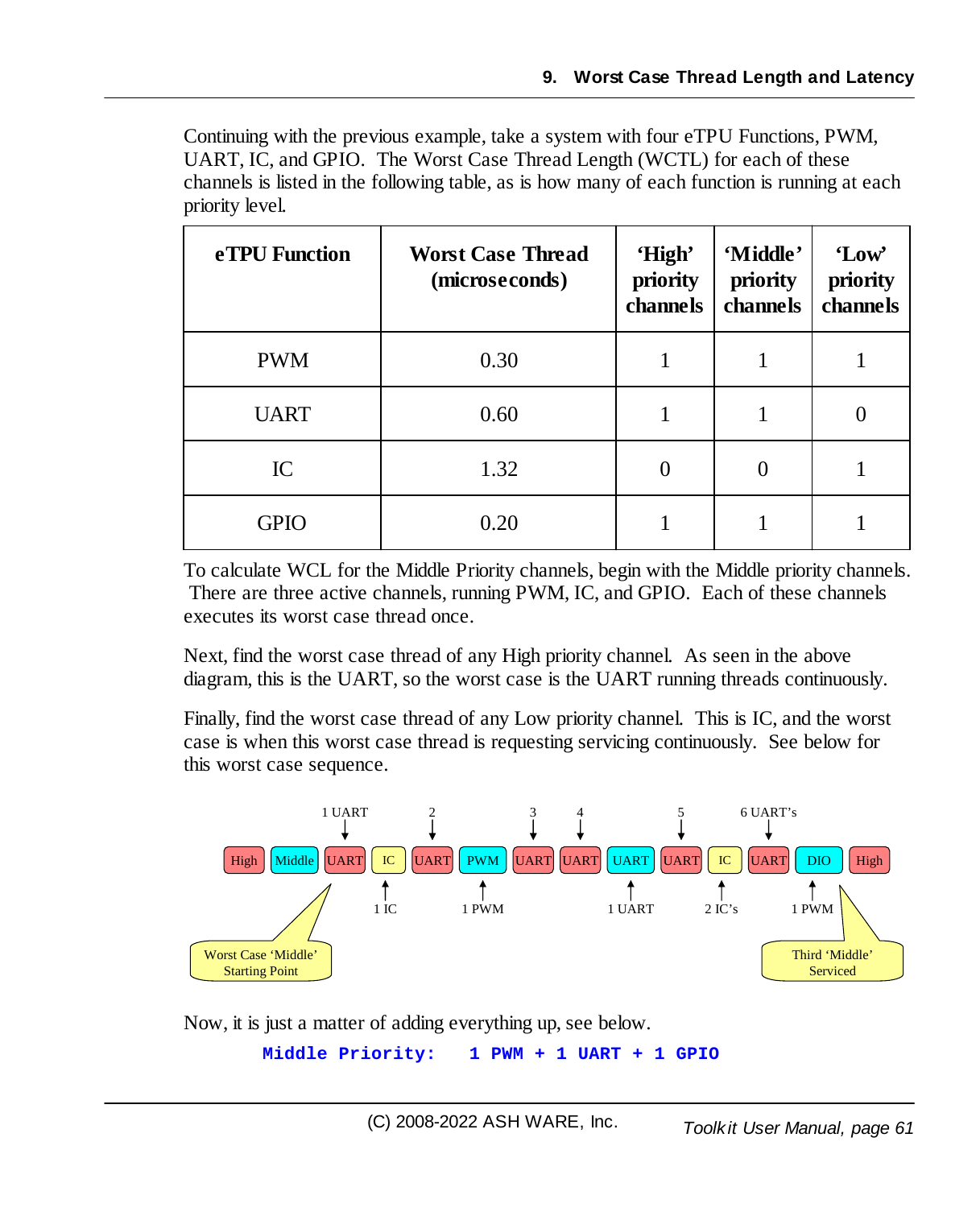| High Priority: | 6 UART's                             |
|----------------|--------------------------------------|
| Low Priority:  | $2$ IC's                             |
|                |                                      |
| <b>Total:</b>  | $1$ PWM + 7 UART's + 1 GPIO + 2 IC's |

For each thread, there is also one time-slot transition which must be accounted for. Since there are 11 threads, include 11 TST's.

```
1 PWM + 7 UART's + 1 GPIO + 2 IC's + 11 TST's
```
Each Time Slot Transition is 6 system clocks, assuming 100 MHz and no RAM collisions, each TST is 0.12 microseconds.

| $1$ PWM:      |  |  | $1 * 0.32$ (microseconds)  |
|---------------|--|--|----------------------------|
| 7 UART's:     |  |  | + 7 * 0.60 (microseconds)  |
| 1 GPIO:       |  |  | + 1 * 0.20 (microseconds)  |
| $2$ IC's:     |  |  | + 2 * 1.32 (microseconds)  |
| $11$ TST's:   |  |  | + 11 * 0.06 (microseconds) |
|               |  |  |                            |
| <b>TOTAL:</b> |  |  | $= 8.02$ microseconds      |

```
Middle priority channels' WCL is 8.02 microseconds!
```
The High priority channels' WCL analyses of the same system yields the following.

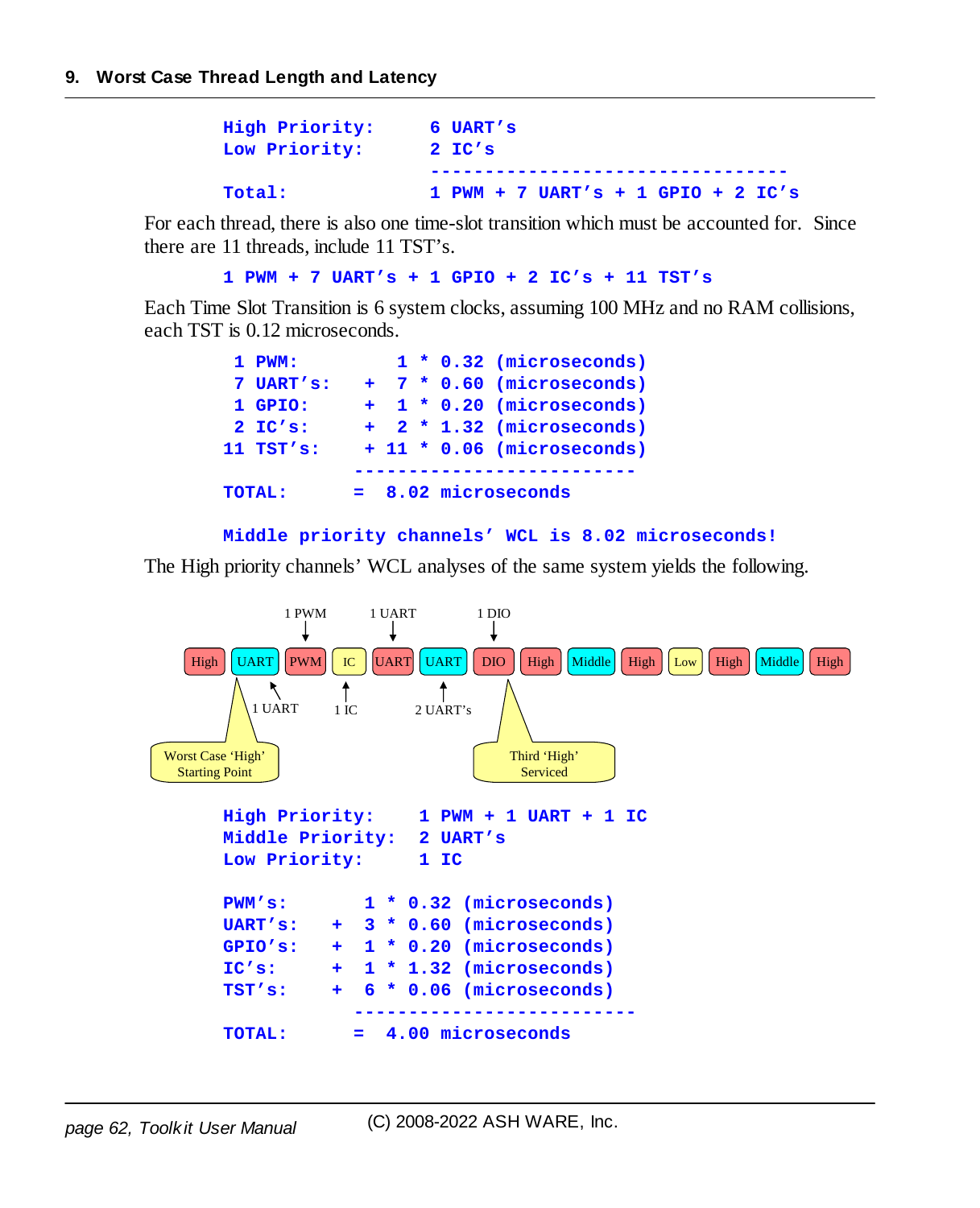

For the Low priority channels, the analysiss is as follows:



#### **9.2.7 Accounting for Priority Passing**

The WCL analyses up to this point assumed that in every priority level, the worst case channel's worst case thread is continuously requesting servicing. Although this seems quite conservative, priority passing can actually worsen this WCL analyses.

Priority passing occurs when no channel within a priority group is requesting servicing. The way this works is very intuitive. If it is a Low priority time slot, and no Low priority channel is requesting servicing, a High priority channel takes its place. If it is a Low priority time slot, and no Low or High priority channels are requesting servicing, a Middle priority channel takes its place. All priority combinations are shown in the following table.

| Assigned        | <b>Next</b>     | <b>Next</b> |
|-----------------|-----------------|-------------|
| <b>Priority</b> | <b>Priority</b> | Priority    |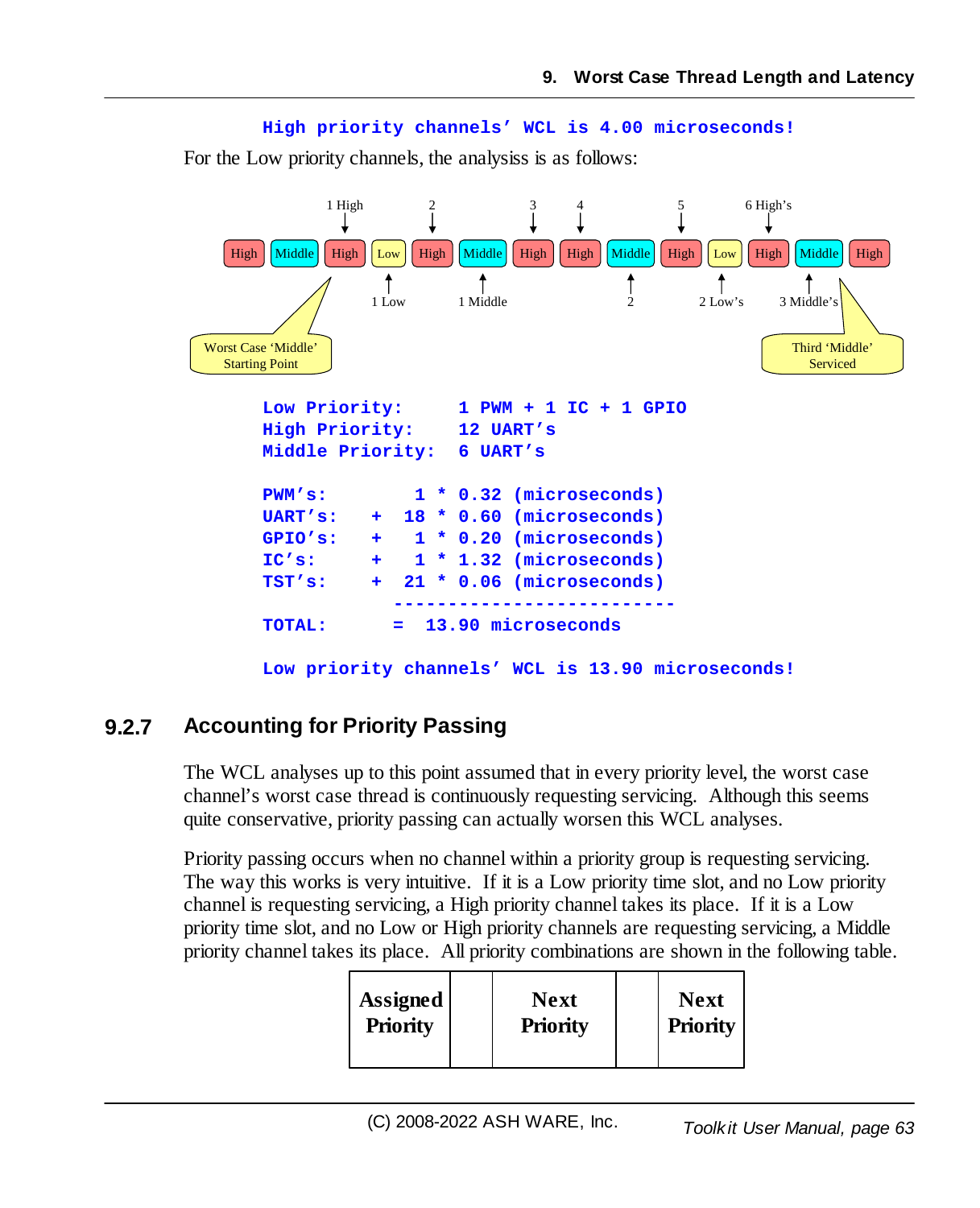#### **9. Worst Case Thread Length and Latency**

| <b>Level</b> |     | Level  |               | <b>Level</b> |
|--------------|-----|--------|---------------|--------------|
| High         | --> | Middle | -->           | Low          |
| Middle       | --> | High   | -->           | Low          |
| Low          | --> | High   | $\rightarrow$ | Middle       |

So how does this affect the WCL analyses? If the WCL analyses is for Middle priority, and there is a time slot in which no Middle priority channel is requesting service, then the original Middle priority channel that is requesting service gets serviced sooner, so this has the affect of reducing (improving) latency and therefore the affect need not be considered for the worst-case.

However, if WCL is being done on the Middle priority, and it is a Low priorities time slot, and no Low priority channels are requesting service, then the Time Slot may be given to a High priority channel. If the worst-case High priority thread is longer than the worst-case Low priority thread, then the Middle priority WCL must assume that the Low priority threads are priority-passed to the (longer) High-priority thread.

It is easy to generate an example of this. Assume that the system consists of the following three channels and priorities.

| <b>eTPU</b><br><b>Function</b> | <b>Worst Case Thread</b><br>(microseconds) | <b>Priority</b> |
|--------------------------------|--------------------------------------------|-----------------|
| <b>PWM</b>                     | 0.30                                       | Middle          |
| <b>UART</b>                    | 0.60                                       | High            |
| <b>GPIO</b>                    | 0.20                                       | Low             |

For this system with just three channels running per the above table, the following shows the worst-case sequence.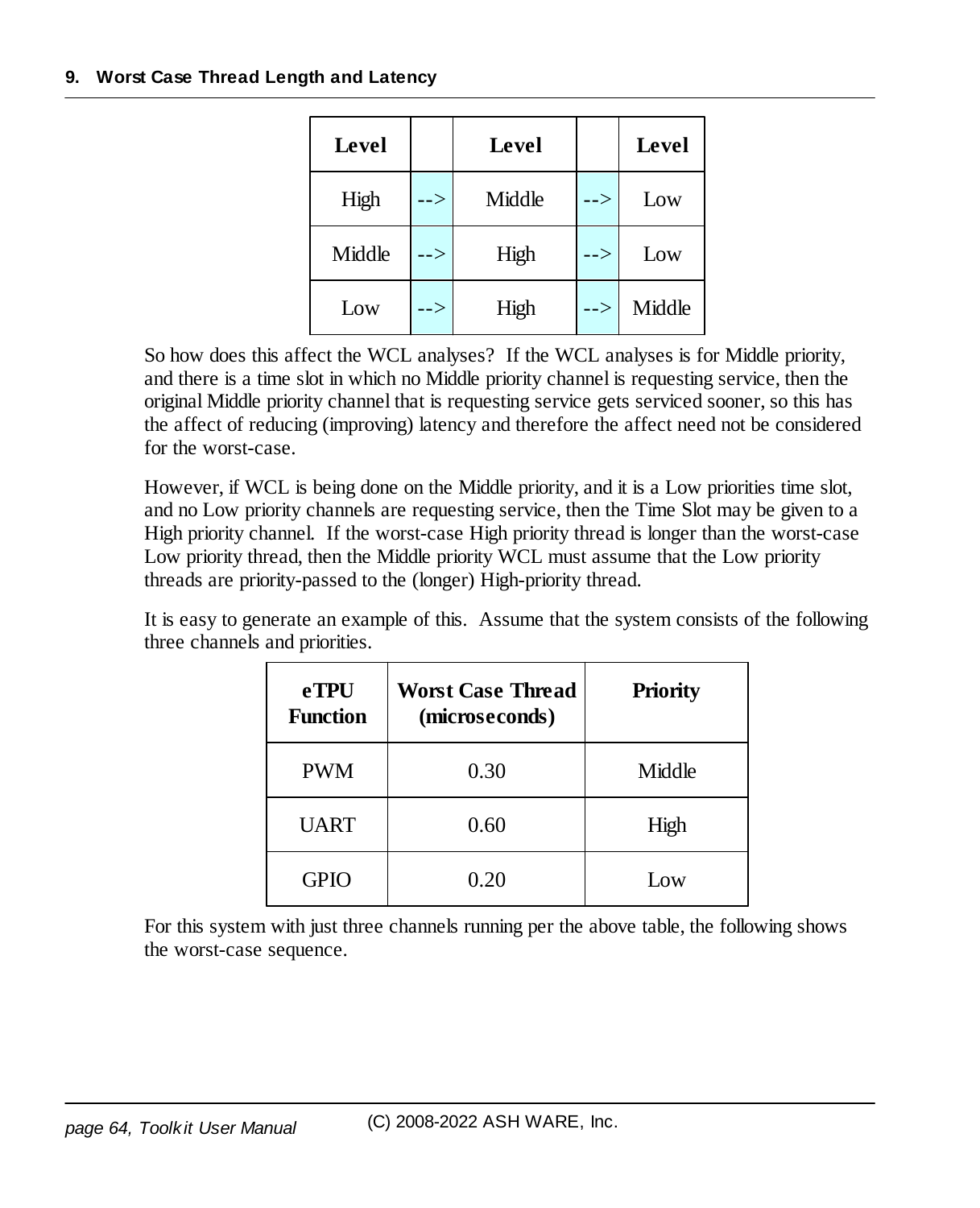

So by priority passing, in this simple case with only three active channels (one at each priority level) the middle priority WCL increases due to priority passing from the (shorter) low-priority time slot thread to the longer high-priority time-slot thread.

A similar worsening of the WCL for the Low channels occurs when there is priority passing from a (shorter) Middle priority thread to a (longer) high priority thread.

However, there is no affect on the High priority WCL calculation because any Low or Middle priority time slot would priority-pass to a High priority thread, thereby reducing the overall latency.

# **9.2.8 RAM Collisions and Ram Collision Rate (RCR)**

RAM collisions occur when the eTPU and the host CPU access the parameter RAM at the same time. When such a RAM collision occurs, the eTPU may need to wait for the eTPU. Well written CPU code should access the eTPU RAM infrequently, and should never (say) poll the eTPU because this can result in high RCR's.

A detailed examination of the RCR is beyond the scope of this manual. However, considering that in typical eTPU code less than 20% of instructions access the RAM, and that a typical RCR is well under 10%, adding a couple percent of 'fudge factor' to the WCL's is generally all that is required to account for RAM collisions.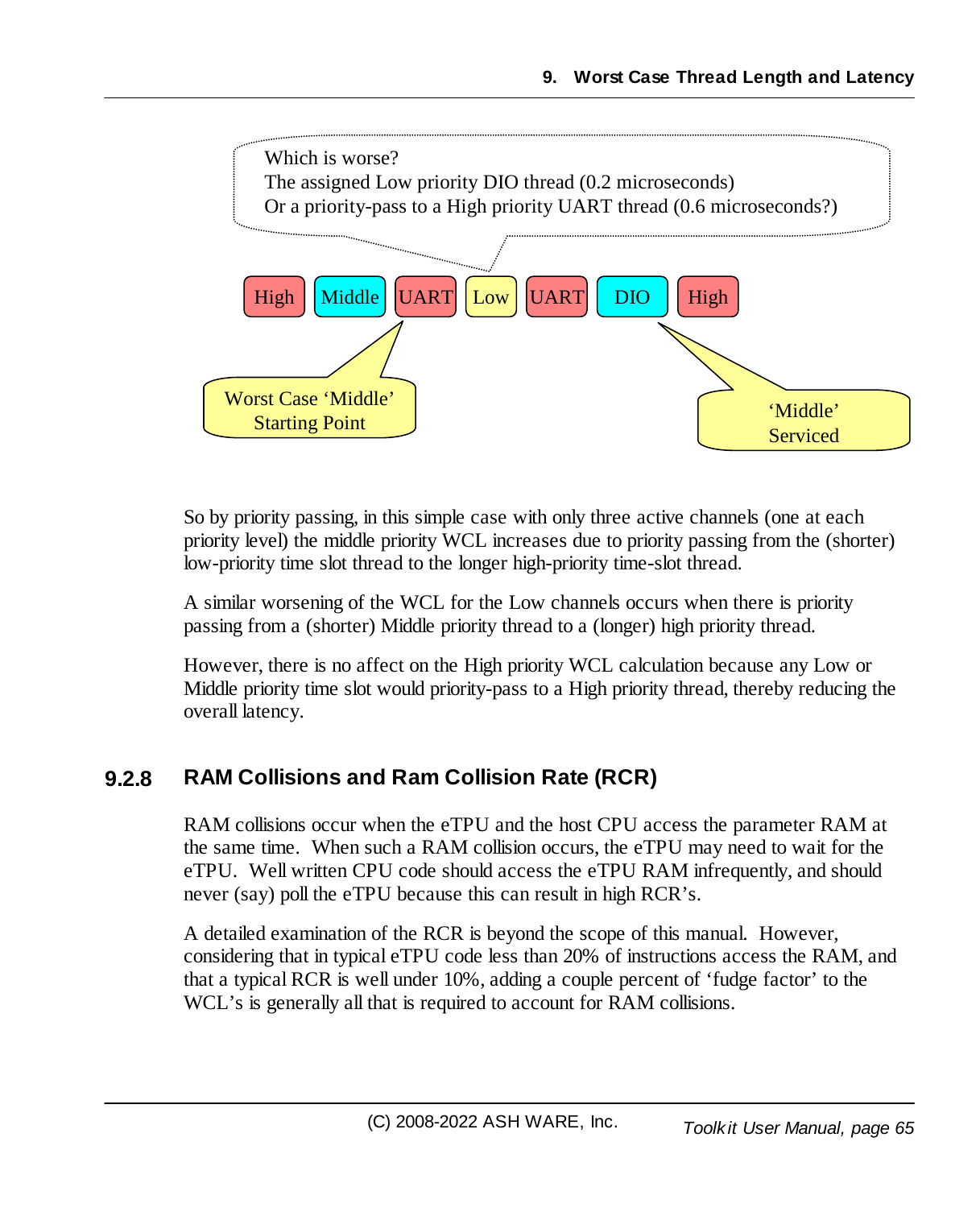A scenario where the 2-percent 'fudge factor' approach fails is when the number of instructions comprising the WCL is low, say under 50, such that there are (say) only 10 RAM accesses. With this very small number of RAM accesses, a more detailed accounting of RAM collisions on WCL may be required.

When accounting for RAM collisions it is also important to include the two RAM accesses that occur during the Time Slot Transitions. These eTPU RAM accesses can collide with the CPU's accesses and can delay the eTPU.

## **9.2.9 Second Pass Analyses**

A second pass analyses involves incorporating system-specific information into the equation. This generally yields WCL's that reduced by half, which is a surprisingly-large but somewhat consistent amount.

Take the case where the worst-case thread in the priority group not being analyzed is a PWM. The first-case assumption is that this thread will occupy every single time slot. However, if the PWM alternates between rising and falling edge handling threads, and these two threads are not of equal length, then the WCL analyses willshow an improved WCL if this information is included in the equation. Similarly if the PWM's minimum period is (say) 50 microseconds, then using this information may be able to reduce the calculated WCL even further.

# **9.3 Worst Case Thread Length (WCTL)**

The worst-case thread length (WCTL) for each eTPU function is required in order to calculate Worst Case Latency (WCL.) This data can be acquired in either the Simulator or the ETEC Compiler as described in the following sections.

# **9.3.1 Naming Threads in Legacy (eTPUC) Mode**

In the legacy eTPU mode a thread is within a scope-block formed by an if/else array. These scope blocks form threads and are automatically assigned names by the compiler. However, it is possible to override the compiler-assigned names by adding 'dummy' labels. These dummy labels must appear immediately following the if/else curly-bracket, as shown below.

```
else if ( IsMatchBOrTransitionAEvent() )
{
```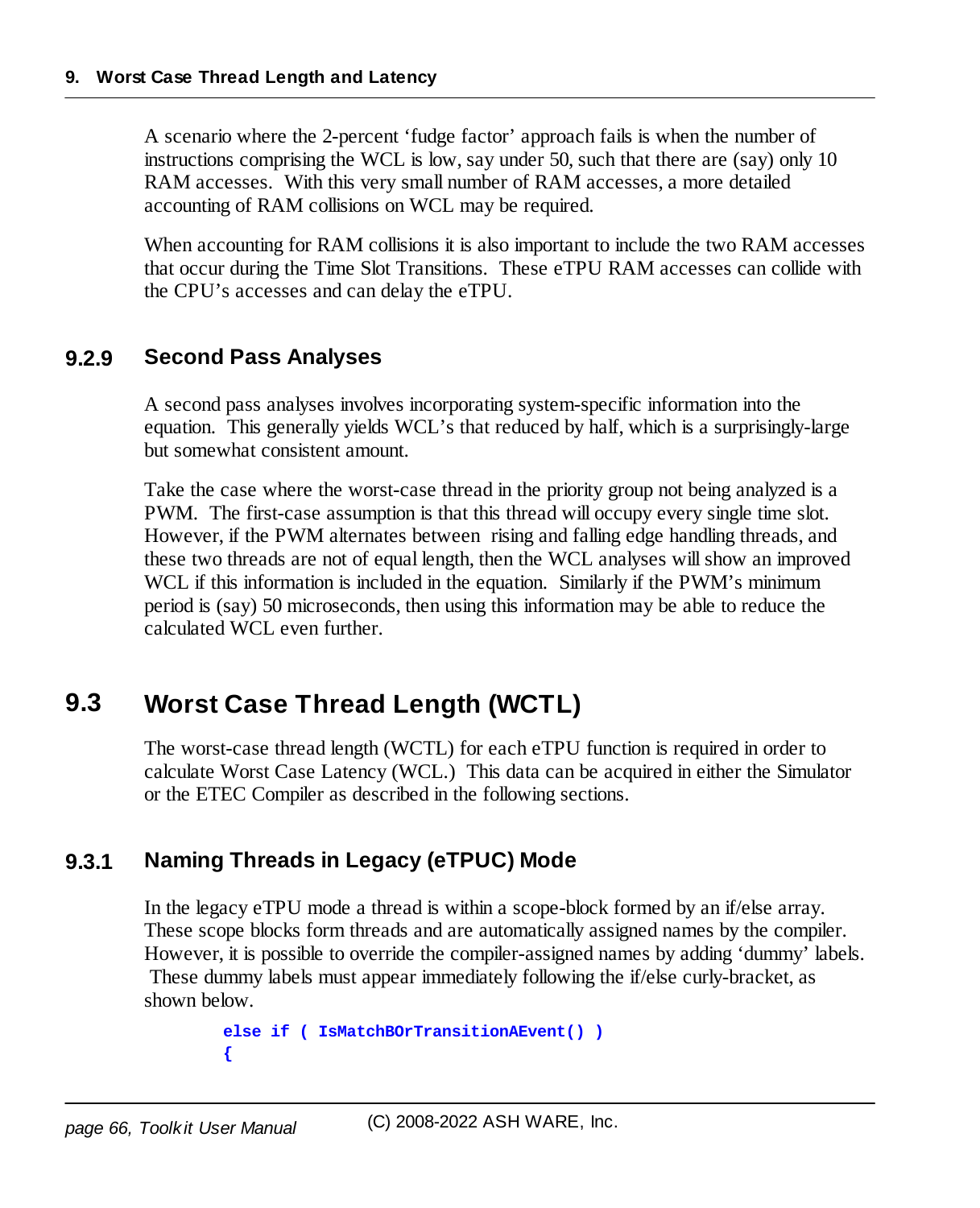```
PWM_handle_falling_edge_thread:
     // ertB contains the TCR1 count of the falling edge
     LastFallingEdge = ertB;
     // Calculate the time for the next falling edge
     NextFallingEdge = LastFallingEdge + Period;
ertB = NextFallingEdge;
     // Calculate the time for the next rising edge
     NextRisingEdge = NextFallingEdge - HighTime;
     // ertB contains the TCR1 count of the falling edge
     ertA = NextRisingEdge;
     // ertA and ertB contain
     // the next rising & falling edge times
     // Write these times out to the channel hardware
     // and generate the next set of rising & falling edges
     // by generating match events
     ClearMatchAEvent();
     ClearMatchBEvent();
     WriteErtAToMatchAAndEnable();
     WriteErtBToMatchBAndEnable();
}
```
In the above example the thread that handles the PWM's falling edge event is named, 'PWM\_handle\_falling\_edge\_thread.'

Note that in ETEC mode, the threads are within functions of type eTPU thread, so the thread name is simply the function name. In the ETEC assembler the thread name is simply the entry label.

Having a user assigned thread-name is important because #pragma verify\_wctl requires a thread name. Additionally, features with thread references within the simulator (such as the ThreadStats windows) use these thread names.

## **9.3.2 Viewing WCTL in the Simulator**

The simulator's ThreadStats window is used to view information w/r to thread length. This is accessed from the 'View' menu by selecting the 'Threads' sub-menu. The ThreadStats window shown at the bottom of the following picture becomes visible.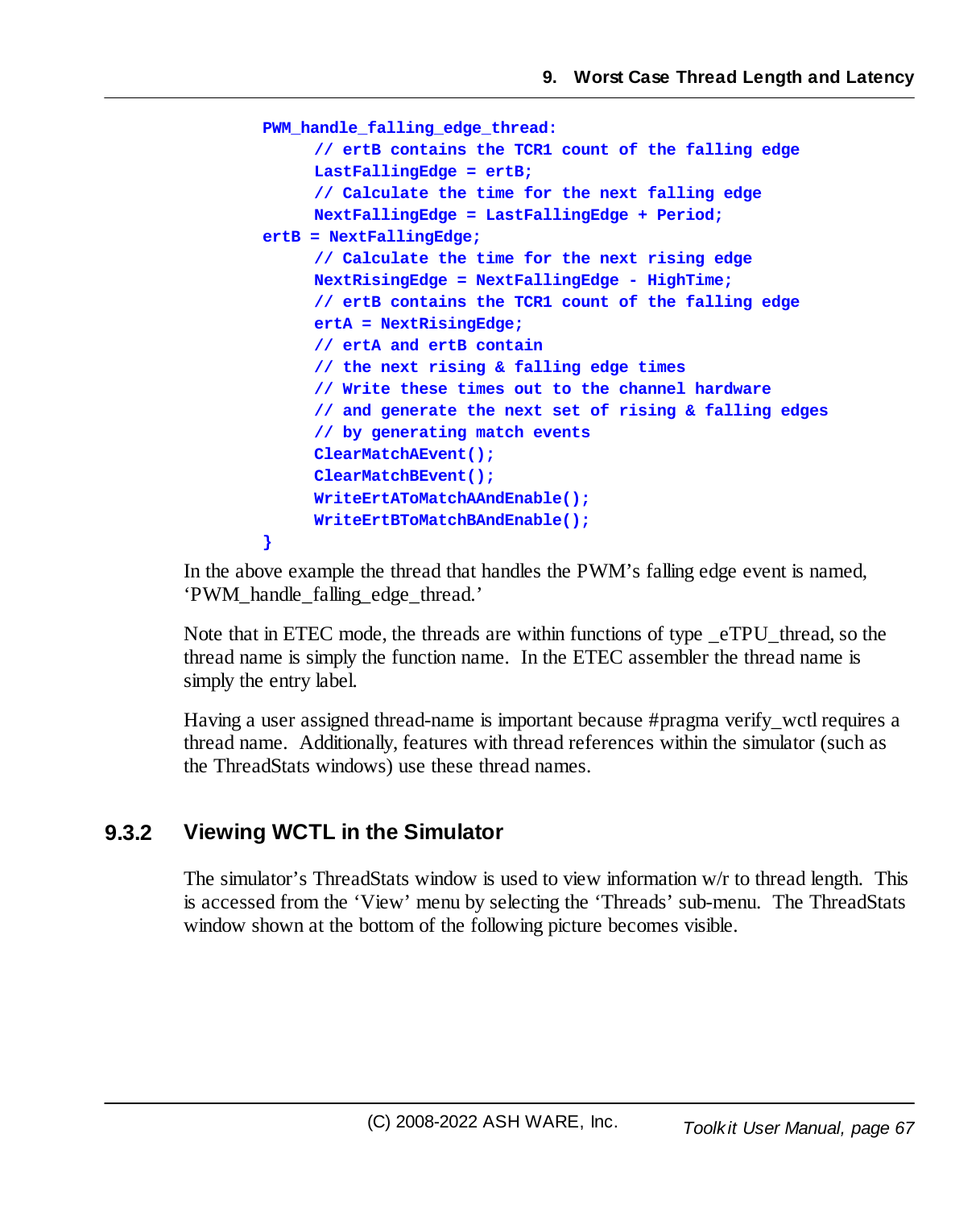

However, the ThreadStats window requires further specification in order to have it display the desired channel (or all channels set to a particular eTPU Function.) Move the mouse into the ThreadStats window and click the right mouse botton. From there a particular channel can be specified, or all channels set to a particular eTPU Function.

If there is no thread-name displayed on the right side of the ThreadStats window, see Section **Error! Reference source not found.**, "**Error! Reference source not found.**."

Another useful feature is to place the mouse above a particular thread and click the left mouse button. This highlights the first line of source code associated with that function. In the above diagram, the PWM\_init thread has been selected, and in the source code window the PWM\_init thread is highlighted.

This ThreadStats window displays the number of instruction steps (both total and in the worst-recorded thread) for that thread. The number of RAM accesses is also displayed, though this is the number of RAM accesses in the longest-recorded thread.

However, there is one significant drawback to the simulator's ThreadStats window. It records as the Worst Case, only the worst ENCOUNTERED case. So if in your tests the worst thread has not been executed, the ThreadStats window will display an invalid and too-short thread as the worst case.

In the next two sections it can be seen how the true worst case thread is both viewable and tested using a #pragma verify\_wctl construct.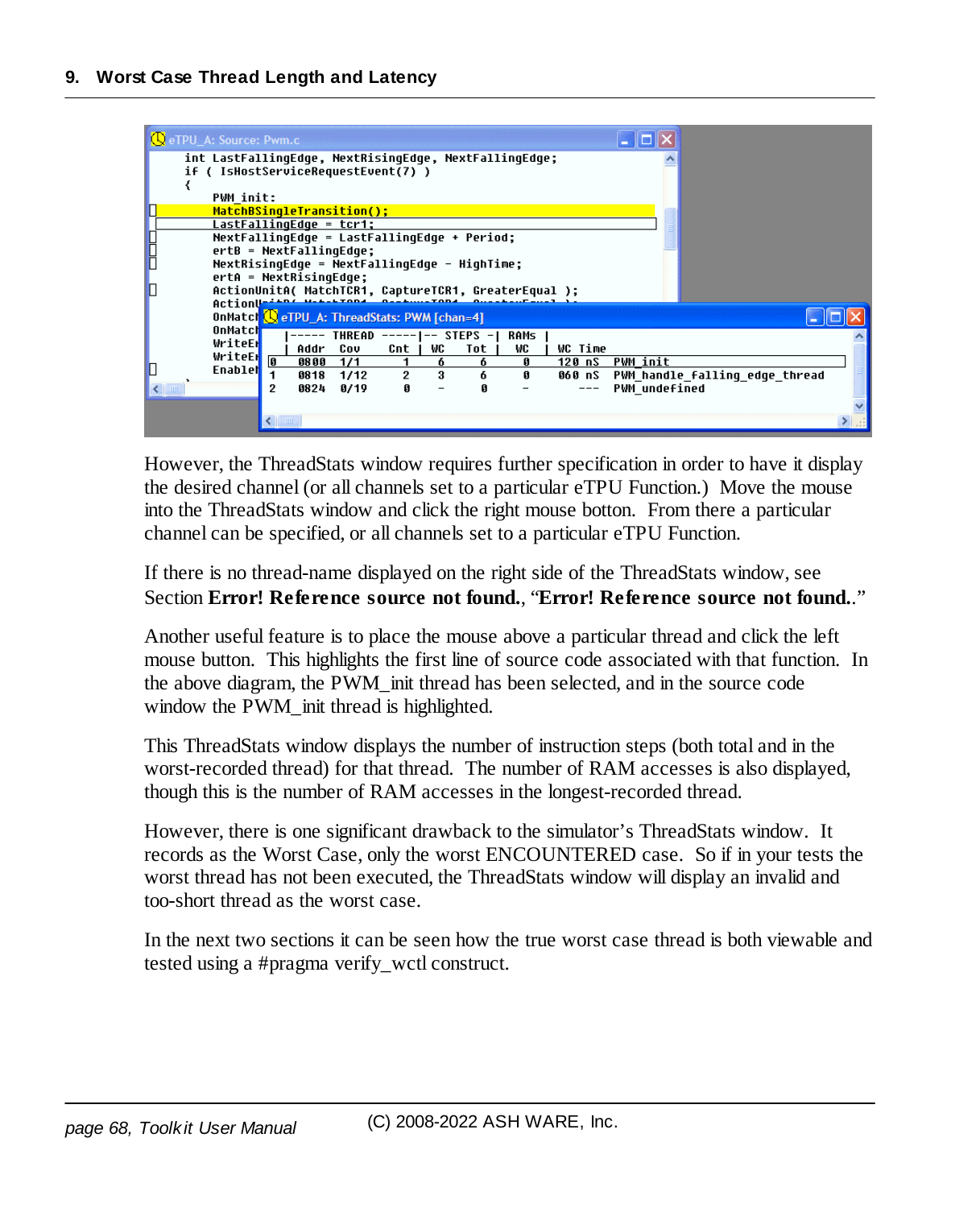## **9.3.3 Viewing WCTL in the Compiler**

The ETEC compiler performs a static analysis of the WCTL for every thread. The results are displayed in the analysis file as shown below. This is pulled from NXP's Set1 functions. Note that the analyses file name is the same as the output ELF/DWARF file (unless overridden or disabled) except that the file suffix (.ELF) is replaced with '\_ana.html'.

| <b>Thead/Function</b>            | <b>Steps</b> | Ram<br><b>Accesses</b> |
|----------------------------------|--------------|------------------------|
| <b>GPIO</b>                      | 10           | 6                      |
| GPIO::GPIO output hi             | 1            | 0                      |
| GPIO::GPIO_output_lo             | 1            | 0                      |
| GPIO::GPIO_input_rising          | 5            | 0                      |
| GPIO::GPIO input falling         | 5            | 0                      |
| GPIO::GPIO_input_either          | 3            | 0                      |
| GPIO::GPIO input match           | 10           | 2                      |
| GPIO::GPIO input immediate       | 9            | 3                      |
| GPIO::GPIO_match_event           | 10           | 6                      |
| GPIO::GPIO_transition_event      | 9            | 3                      |
| GPIO::GPIO_undefined [excluded]  | 18           | 1                      |
| PWM                              | 15           | 6                      |
| PWM::PWM_init [excluded]         | 27           | 7                      |
| PWM::PWM immediate update        | 5            | 3                      |
| PWM::PWM immediate update missed | 4            | $\overline{2}$         |
| PWM::PWM coherent update         | 10           | 7                      |
| PWM::PWM_frame_edge_active_high  | 14           | 6                      |
| PWM::PWM_frame_edge_active_low   | 15           | 6                      |
| PWM::PWM active edge             | 4            | 2                      |
| PWM::PWM undefined [excluded]    | 18           | 1                      |

#### **Worst Case Thread Lengths**

A number of notable things are seen in the WCTL section of the analyses file shown above.

First, the worst case thread (PWM\_frame\_edge\_active\_low) is highlighted because it is the worst case thread. This PWM\_frame\_edge\_active\_low has 15 instruction steps and 6 RAM accesses. RAM accesses are interesting (but generally not significant) because if the host-CPU and the eTPU access the RAM at the same time, it can cause a collision which may delay the eTPU's microsequencer by two system clocks.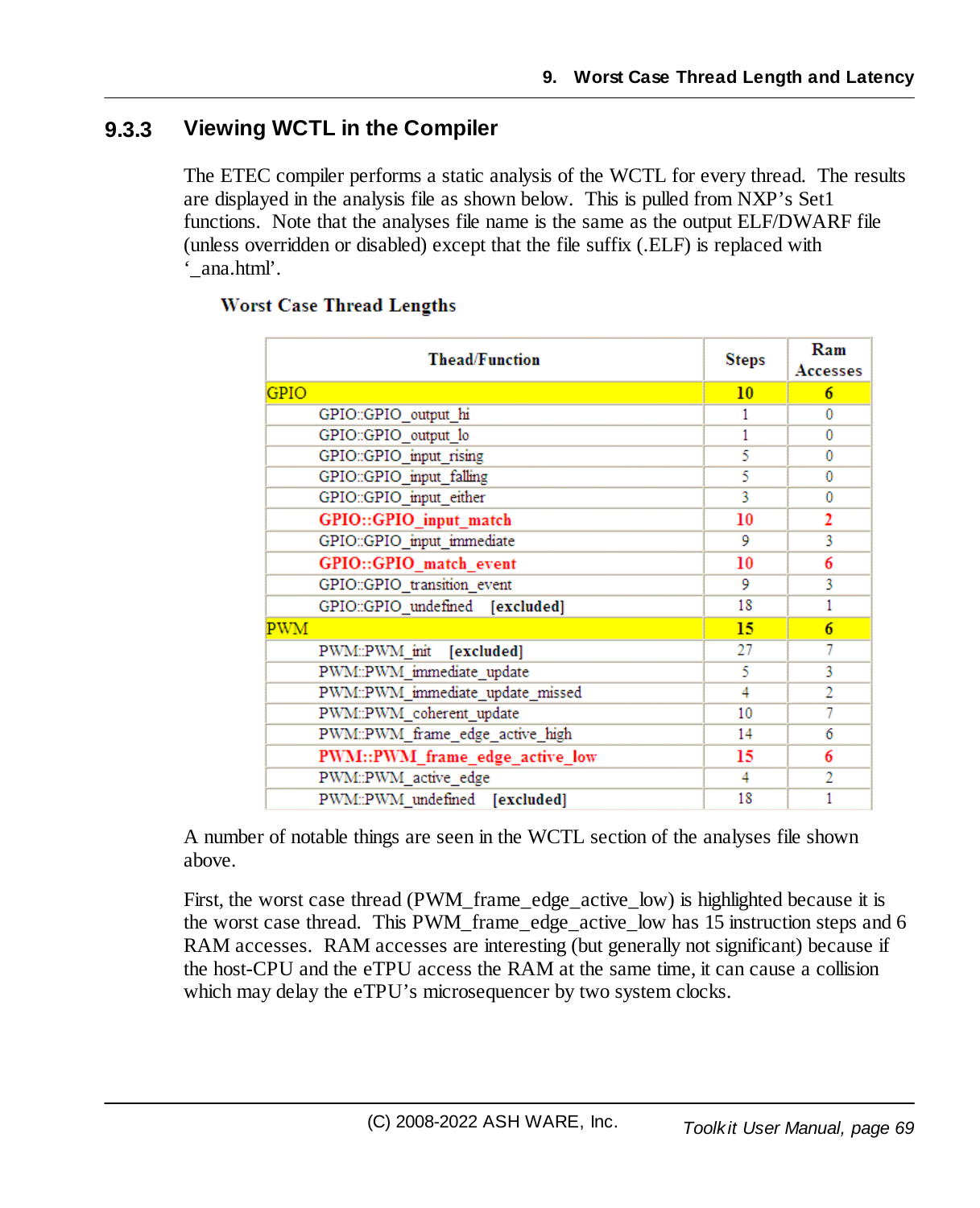Another interesting feature is seen in the PWM\_undefined thread. It is listed as 'Excluded' because this thread should never execute. This 'PWM\_undefined' thread responds to invalid events that never occur for example a 'link' event. For reliability purposes, the thread that executes is in the error handler library.

How does ETEC know that this thread never executes? The user tells ETEC by adding a #pragma exclude\_wctl construct with the thread-to-be excluded name anywhere in the source code, as follows for the 'PWM\_undefined' thread.

**#pragma exclude\_wctl PWM\_undefined**

#### **9.3.4 Enforcing that WCTL Requirements are met**

The importance of WCTL as a contributor to WCL has been examined, as has mechanisms for determining the WCTL for each eTPU Function in the Simulator and ETEC compiler. However, to achieve a more maintainable and higher-quality solution, the WCTL enforcement mechanism should be used.

Take an example where you have inherited an eTPU Function. Say the original engineer knew that in order to function properly in the system a WCTL of (say) no more than 3 steps (instructions) is required. Perhaps that engineer monitored that this requirement is being met by examining the analyses file on every build.

However, maybe that engineer is now working for some other company and perhaps the requirement was not passed on to you so you do not know to monitor the analyses file. So when your boss asks you to add an enhancement, and that enhancement causes the WCTL requirement to be exceeded, you have unknowingly broken the eTPU Function.

The verify wctl construct provides a mechanism for embedding WCTL requirements directly into the source code. The construct does this by verifying that a user-specified maximum number of steps (instructions) is not exceeded. If the limit is exceeded the build fails. One form of this construct is shown below.

**#pragma verify\_wctl <eTpuFunction> <NumSteps> steps <NumRams> rams**

For example to verify that the PWM function's worst case thread does not exceed 3 steps (instructions), use the following construct.

**#pragma verify\_wctl Pwm 3 steps 5 rams**

It is often desireable to verify that a specific thread within and eTPU Function does not exceed some limit. For example a thread named 'RisingEdgeThread' can be verified as follows.

**#pragma verify\_wctl Pwm::RisingEdgeThread 2 steps 3 rams**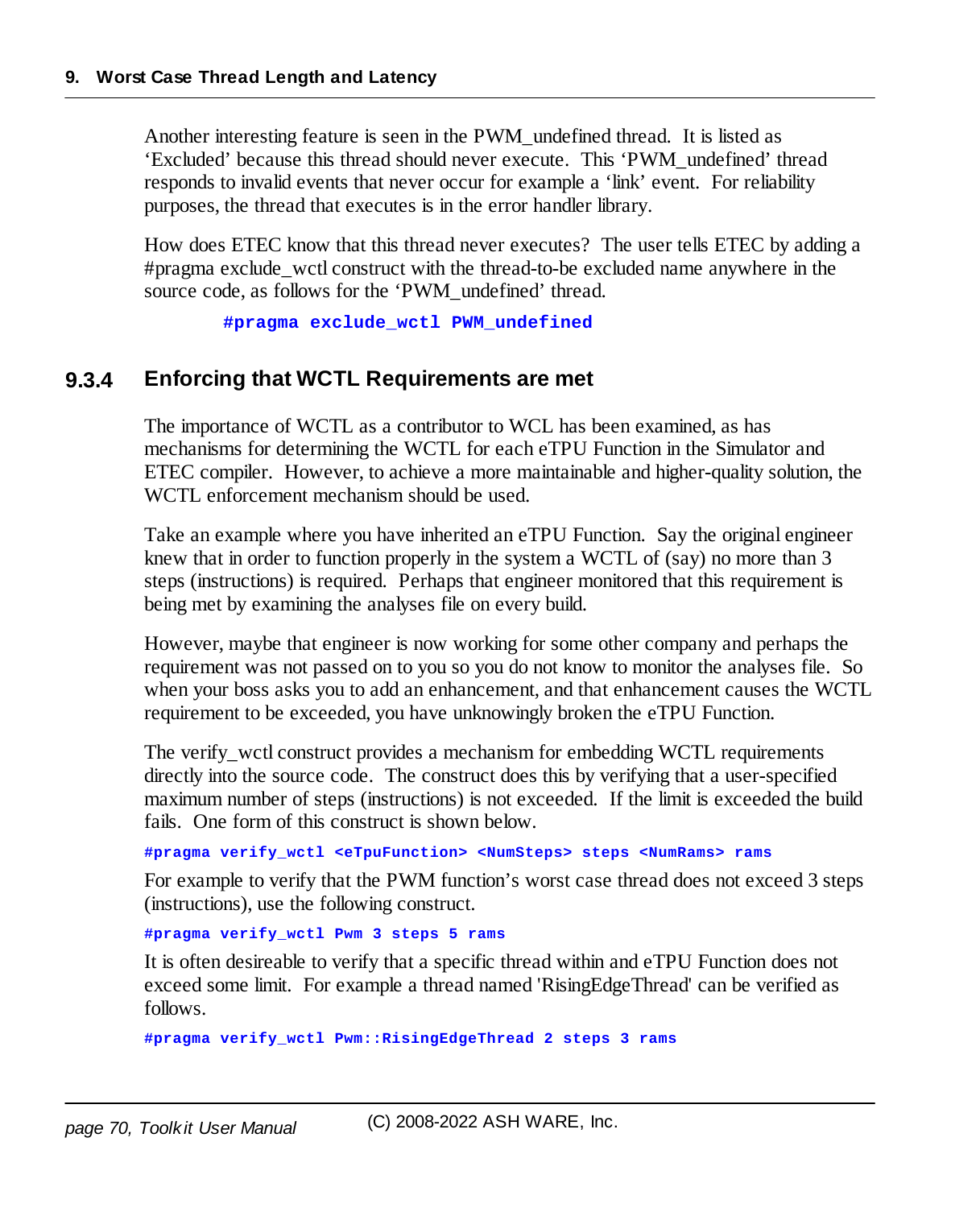If this PWM requirement is not met, the build will fail, as shown below

```
LINK ERROR [82542] file "Pwm.c" line 11: #pragma verify_wctl Pwm Failure
  Maximum thread length exceeded
  Allowed WC Steps: 3
  Actual WC Steps: 6
  Allowed WC RAM's: 5
  Actual WC RAM's: 0
  File "Pwm.c" line 18
```
This way, you can detect a failure to meet WCTL requirements as early as possible in the development cycle.

Other forms of this construct can verify the WCTL of a specific entry table (in ETEC mode a single eTPU Function (Class) can have multiple associated entry tables.) See the ETEC Reference Manual for more information.

# **9.4 Improving WCL Degradation Mode**

In a perfect world, WCL requirements are always met. However, in many cases WCL requirements are not met and in fact, there are many successful eTPU designs in production today in which these requirements are not met.

The key is to design defensively such that when WCL latency requirements are not met the degradation mode is benign. This section covers strategies for reducing WCL requirements and for designing defensively such that when WCL requirements are not met, the degradation mode is as benign as possible.

## **9.4.1 Use the Greater/Equals Time Base**

Each action unit in the channel hardware contains a match comparator which is configured to be either 'equals only' or 'greater equals.' For output eTPU Functions such as a PWM, the match comparator is typically fed into output pin logic which toggles the output pin on a MATCH, as shown below.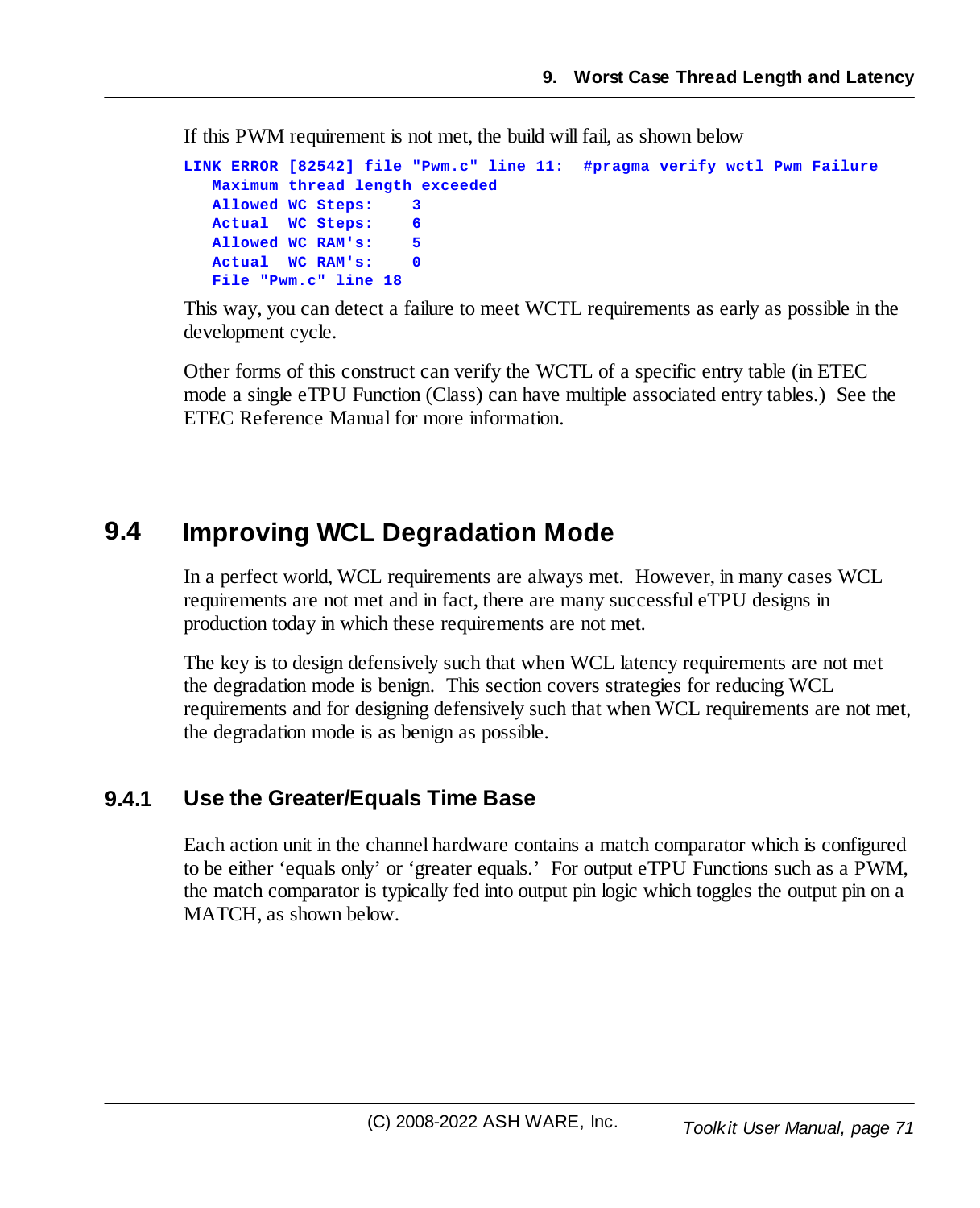

#### **The Match Comparator**

Consider the following sequence of events.

- ·The free-running TCR1 counter is at 20
- ·The MATCH register is written to 25
- ·The TCR1 counter is free running, so it goes 21, 22, 23, 24, 25
- ·When the TCR1 counter hits 25, the MATCH Comparator fires
- · Firing of the MATCH Comparator triggers a rising edge on the channel's output pin

The above sequence of events occurs when WCL requirements are being met because the starting TCR1 counter value (20) is less than the value written to the MATCH register (25.) But what happens if there is a delay such that when the section of code that writes a 25 to the MATCH register executes, the TCR1 counter is already greater than 25, say it is at 30 instead. What happens, will a rising edge be triggered on the output pin?

Well, that depends on whether the MATCH comparator has been configured as 'Equals Only' or as 'Greater or Equals' mode.

If the MATCH comparator has been programmed via the TBS field to be 'Greater or Equals' then the output rising edge will still be triggered, but it will be 5 TCR1 (or TCR2) increments too late. Depending on how TCR1 is configured, this may be 0.1 microseconds, for many systems this may not be a huge deal. This degraded mode when WCL is not met is seen in the following diagram.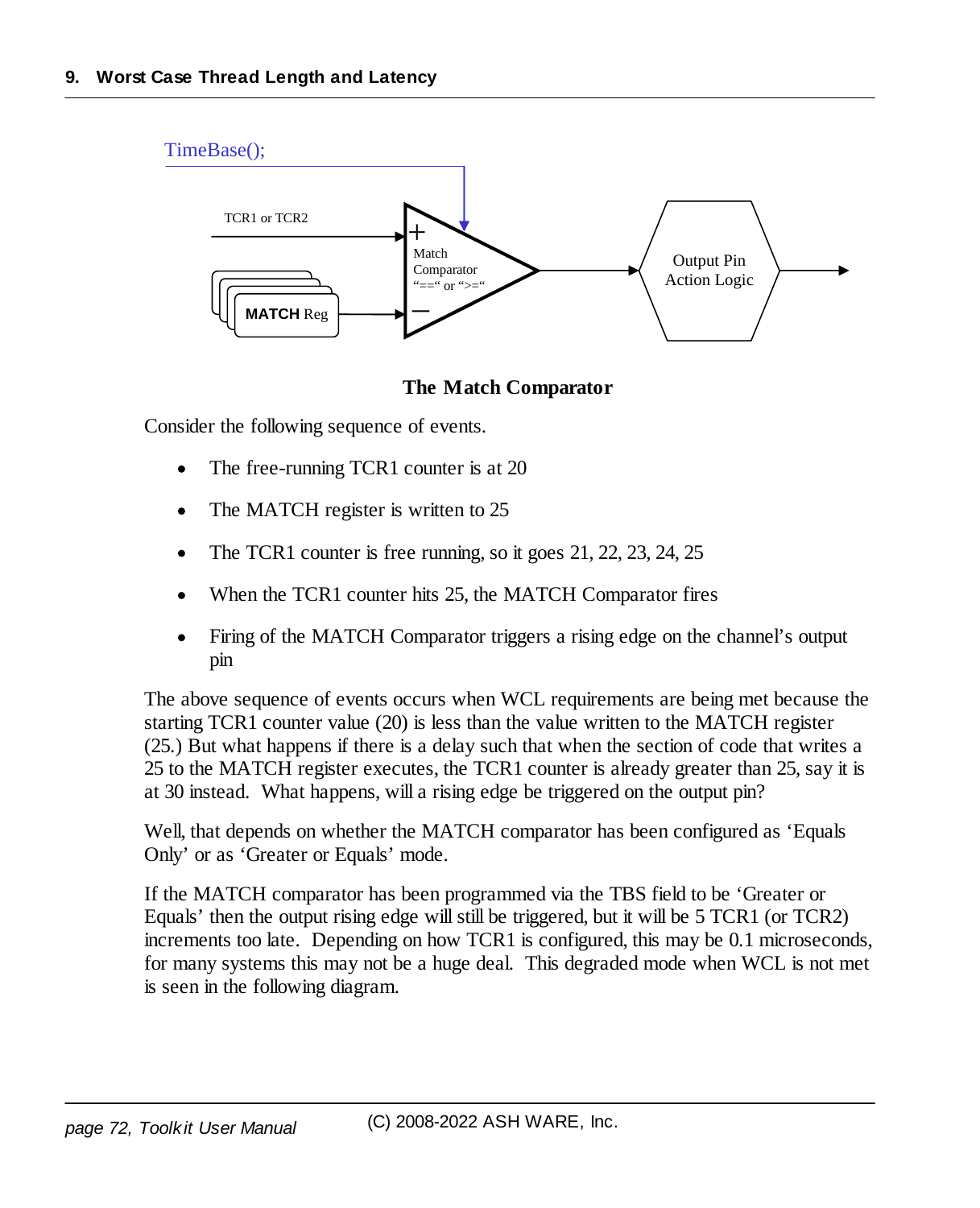

However, if the MATCH comparator has been configured in 'Equals Only' mode then the TCR1 (or TCR2) counter must complete a full cycle and return to 20 before the output pin's rising edge is triggered. If the MATCH is triggered off a free-running TCR1 counter, the best case rollover is around 250 milliseconds, which is an electronic eternity.

So although every application has its own specific set of requirements, it is generally best to configure the MATCH comparator to use the 'Greater or Equals' mode.

#### **9.4.2 Post-Check an 'Equals Only' Match**

Suppose that system requirements dictate use of the 'Equals Only' Time Base mode. All is not lost if WCL requirements are not always met. One strategy is to check the value written into the MATCH register against the TCR1 counter, as shown below. Note that the use of the ATOMIC region assures that the TCR1 counter value at the exact time that the match is written in used in the comparison.

```
// Record the TCR1 value at which the match is generated
      // 'Atomic' assures that it all goes in the same instruction
#pragma atomic_begin
      int l_savedTcr1 = tcr1;
      ClearMatchAEvent();
      WriteErtAToMatchAAndEnable();
      ClearMatchBEvent();
      WriteErtBToMatchBAndEnable();
#pragma atomic_end
      if( l_savedTcr1 – ertA >= 0 )
       {
             // An equals-only match was missed
             // Trigger a link-to-self event
              // The link-thread will handle the
              // missed match situation
             link = chan;
```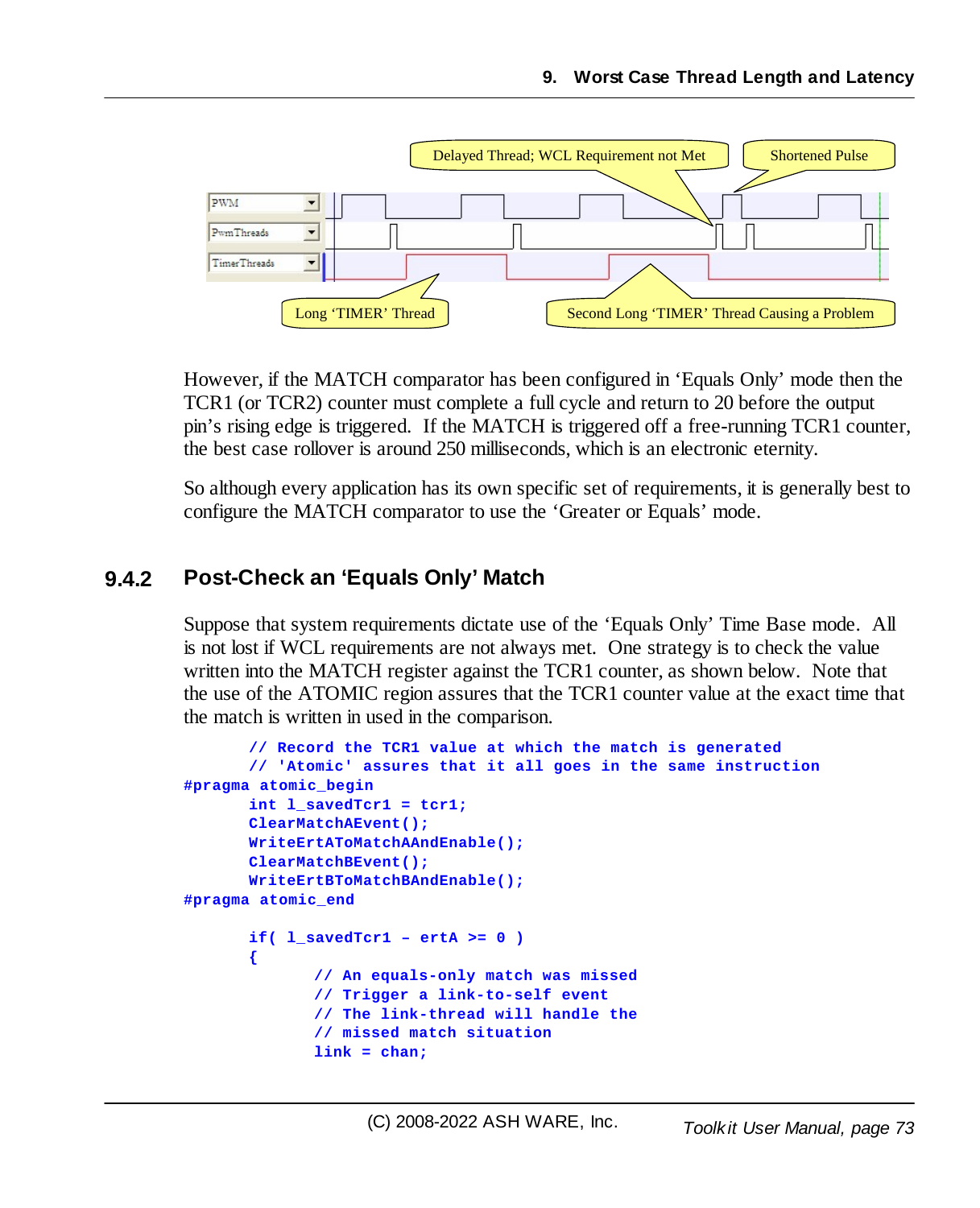#### **}.**

The overall strategy is to detect a missed match by triggering a link thread that takes some palliative action in the link-handling thread.

#### **9.4.3 Break Big Threads into Multiple Smaller Threads**

In the vast majority of systems the WCL for a particular channel is not determined by WCTL of the eTPU Function running in that channel, but rather by the WCTL of all the other threads running in all the other channels. Consider the WCL of the Middle priority channels in the following example in which three channels are set to the Middle priority.



In the above example, the WCL contributors are 6 High priority time slots, 2 Low priority time slots, and 3 middle priority time slots for a total of 11 time slots. The Time slot of each Middle priority channel represents just 1/11 of all the time slots that contribute it its WCL.

So over 10/11 of the time slots (over 90%) are belong to other channels of any particular Middle priority channel.

Therefore, the key to achieving a low WCL on the Middle priority channels is to keep the WCTL of the worst case High and Low priority channels as low as possible. And the same goes for the High priority WCL which is determined largely by the Middle and Low priority WCTLs. Similarly, the Low priority WCL is largely determined by the Middle and Low WCTLs.

Consider the Middle priority WCL in the following system which contains one Middle priority UART and two Middle priority GPIO's, and the rest of the channels are a mix of PWMs set to High and Low priorities.

| <b>eTPU</b>     | <b>Worst Case Thread</b> | 'High'   | 'Middle' | 'Low'    |
|-----------------|--------------------------|----------|----------|----------|
| <b>Function</b> | (microseconds)           | priority | priority | priority |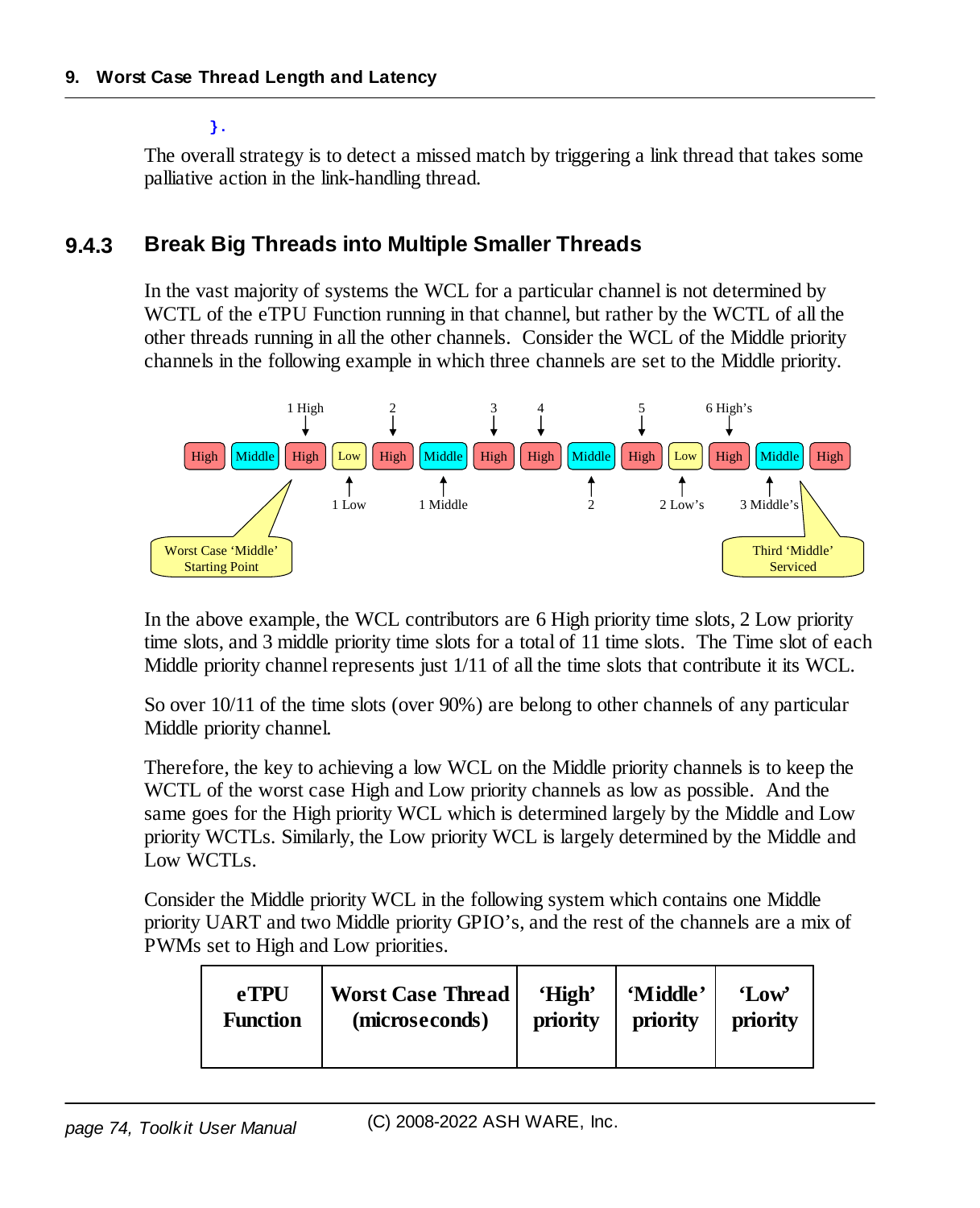|             |      | channels | channels   channels |    |
|-------------|------|----------|---------------------|----|
| <b>PWM</b>  | 0.30 | 14       |                     | 14 |
| <b>UART</b> | 0.60 |          |                     |    |
| <b>GPIO</b> | 0.20 |          |                     |    |

The Middle priority WCL calculation comes out as follows.

| PWM'S:  |     |  | 8 * 0.30 (microseconds)    |
|---------|-----|--|----------------------------|
| UART's: | $+$ |  | $1 * 0.60$ (microseconds)  |
| GPIO's: | $+$ |  | 2 * 0.20 (microseconds)    |
| TST's:  |     |  | + 11 * 0.06 (microseconds) |
|         |     |  |                            |
| TOTAL:  |     |  | $= 4.06$ microseconds      |

Now, let's assume that the PWM's 0.3 microsecond WCTL can be nearly halved by splitting it into two smaller threads, each of which is 0.16 microseconds. By splitting the PWM's worst-case thread the number of time slots in the Middle priority WCL calculation does not change. So the WCL calculation changes as follows.

| PWM's:  |  |  | 8 * 0.16 (microseconds)               |
|---------|--|--|---------------------------------------|
|         |  |  | UART's: $+$ 1 $*$ 0.60 (microseconds) |
| GPIO'S: |  |  | $+$ 2 $*$ 0.20 (microseconds)         |
| TST's:  |  |  | $+$ 11 $*$ 0.06 (microseconds)        |
|         |  |  |                                       |
| TOTAL:  |  |  | = 2.94 microseconds (>25% reduction)  |

Therefore, reducing WCL by breaking large threads up into smaller threads can yield significant improvements. However, opportunities for breaking up long threads into shorter threads must be determined on a case by case basis. For the PWM in this example the thread is performing two tasks; each thread is calculating both the rising and falling edge time, as seen below.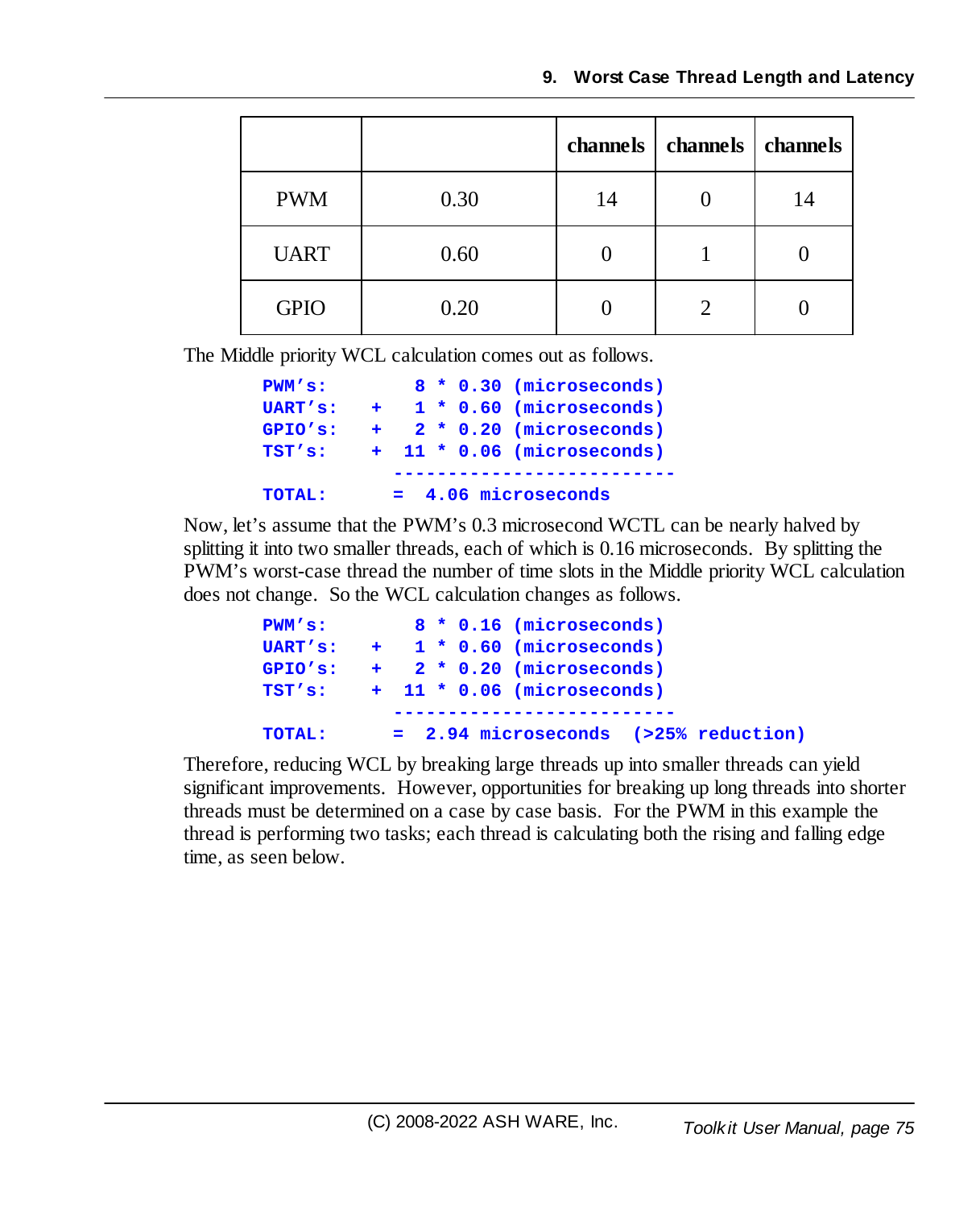

Since the thread contains two tasks (generate rising and falling edges) it will be broken into two smaller threads that each do one of these tasks. In this case the following approach will be taken.

- ·Thread1 responds to the falling edge event and the channel flag being clear
- ·Thread1 generates the next rising edge
- ·Thread1 sets the channel flag
- ·Thread1 ends, BUT DOES NOT CLEAR THE FALLING EDGE EVENT!
- ·Thread2 responds to the falling edge event and the channel flag being set
- ·Thread2 generates the next falling edge
- $\bullet$ Thread2 clears the channel flag
- ·Thread2 clears the falling edge event!

The above algorithm is implemented in the following diagram



Breaking up the biggest threads into multiple smaller threads can yield significant improvements in the WCL, however the method used to partition the tasks into multiple threads varies from one application to the next.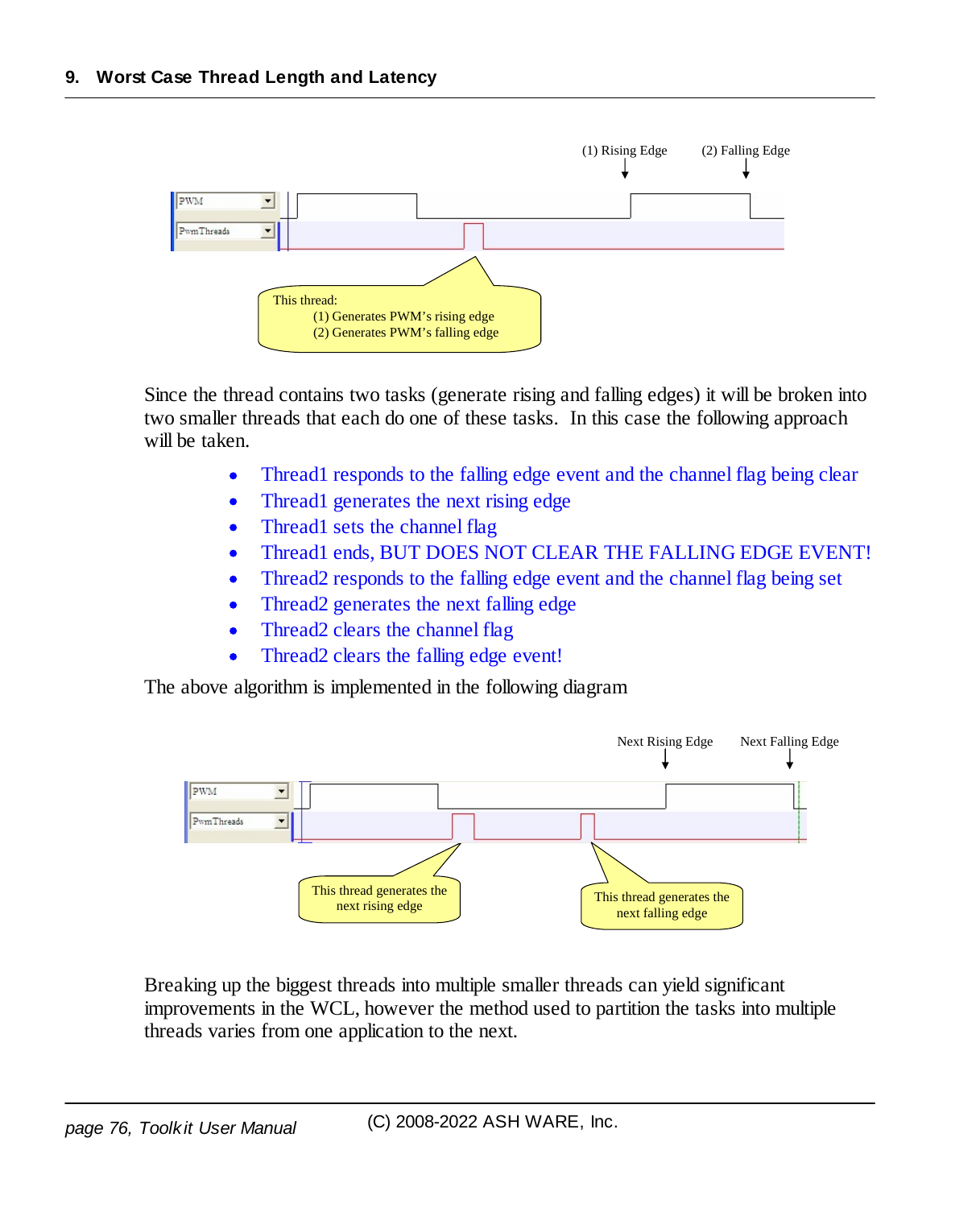#### **9.4.4 Reduce WCL through Thread Balancing**

This method of reducing WCL is similar to the 'break big threads into multiple smaller threads' except that the tasks are re-partitioned within existing threads instead of moved into new threads. For instance suppose that the tasks are partitioned as follows

- $\bullet$  Thread 1 Tasks:
	- o Task A: 0.3 microseconds
	- o Task B: 0.5 microseconds
- · Thread 2 Tasks:
	- o Task C: 1.7 microseconds
	- o Task D: 1.4 microseconds

So with the portioning shown above Thread 1 tasks total 0.8 microseconds and the WCTL is from Thread 2 which totals 3.2 microseconds.

Suppose instead the thread tasks are load balanced as follows.

- · Thread 1 Tasks:
	- o Task A 0.3 microseconds
	- o Task C 1.7 microseconds
- · Thread 2 Tasks:
	- o Task B: 0.5 microseconds
	- o Task D: 1.4 microseconds

By repartitioning the tasks, the two threads are now 2.0 microseconds and 1.9 microseconds, thereby reducing this eTPU Functions WCTL from 3.2 microseconds to 2.0 microseconds, a 37% reduction.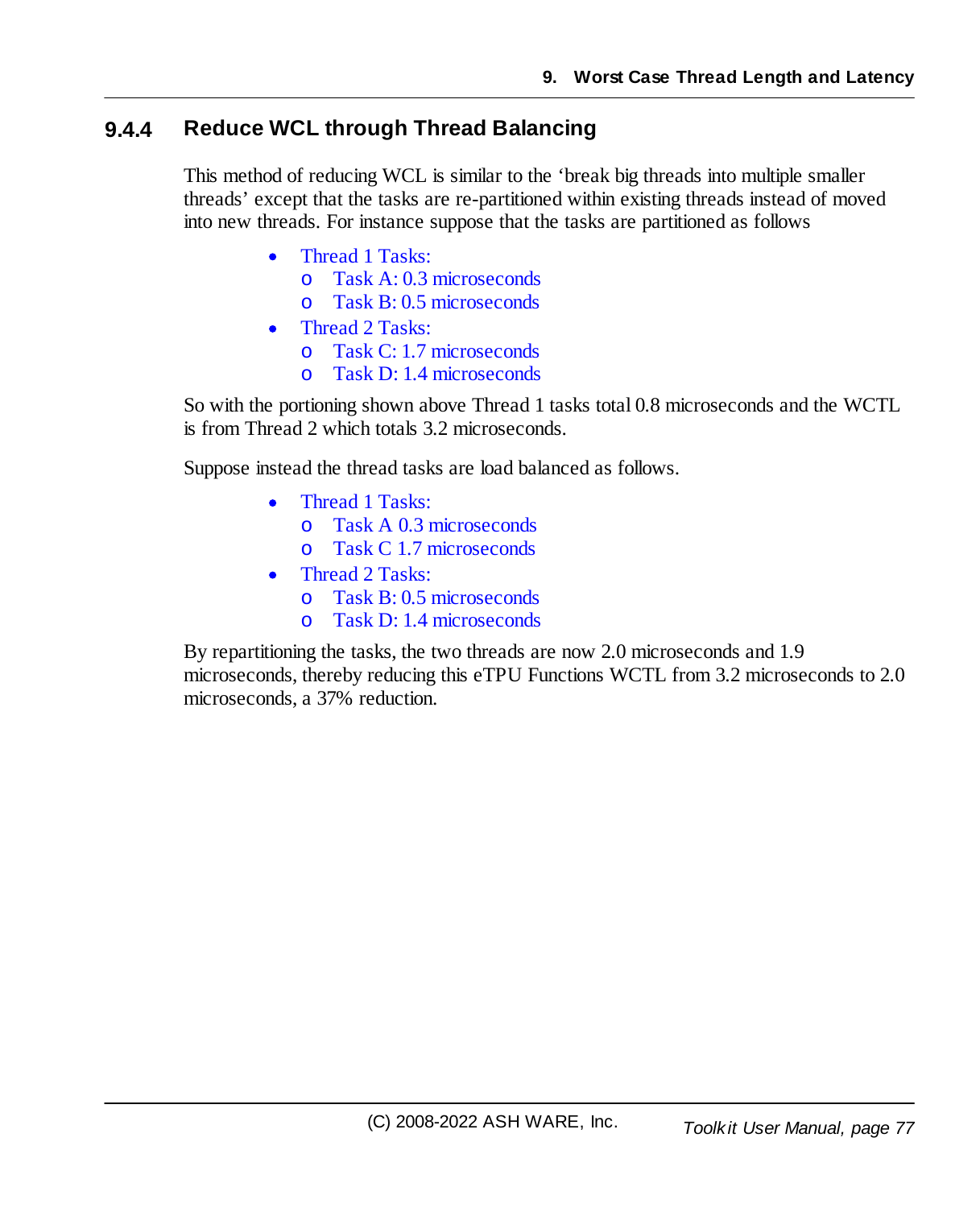#### **9.4.5 Reduce WCL Requirements through Thread Architecture**

Consider again the following PWM function.



The sequence events from the falling edge that generates the second thread is as follows.

- ·Falling edge event
- ·Thread that generates the 'Next Falling Edge'
- ·Falling edge

There is an entire period in which the second thread can occur because so the WCL must be less than the period.

However, the WCL requirements are much worse for the thread that generates the 'Next Rising Edge' due to the sequence of events shown below.

- ·Falling edge event
- ·Thread that generates the 'Next Rising Edge'
- ·Next Rising Edge

So the thread must occur between the falling and rising edges which results in the requirement that the WCL be less than the low pulse width. This WCL requirement for this Thread can be significantly reduced if the thread were triggered by the Rising edge instead of the falling edge as follows

- ·Rising edge event
- $\bullet$ Thread that generates the 'Next Rising Edge'
- $\bullet$ Next Rising Edge

As seen in the following diagram, the threads that respond to the rising edge event respond to generate the 'Next Rising Edge' and the thread that responds to the falling edge event generates the next rising event. Although by architecting the threads this way the WCL does not change, the WCL requirement is significantly less rigid because in all cases the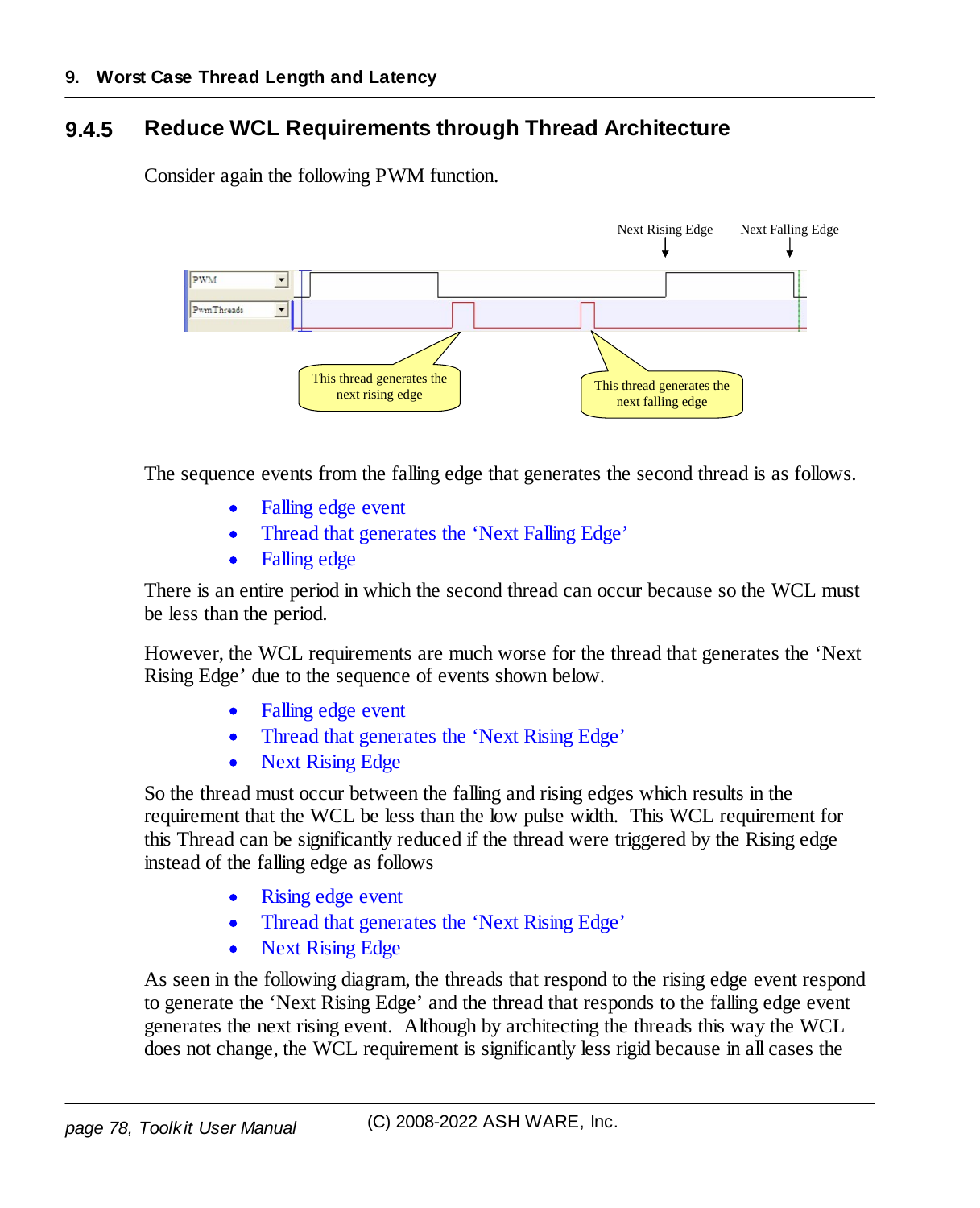WCL requirement is to less than every second edge or (in general) less than the period of the PWM.



Authors note on implementing this design change. The channel mode was changed from 'MatchBSingleTransition' to EitherMatchNonBlockingSingleTransition. Channel flags are still required to maintain proper thread sequencing in the case when both rising and falling edge events are pending.

#### **9.4.6 WCL Degradation in Angle Mode**

It was shown earlier in this chapter that the WCL degradation mode is generally improved when the match comparator is configured as 'Greater Equal.' This is because if WCL requirement is exceeded the match still occurs, just a little late. On the other hand, when the match comparator is configured as 'Equals Only' and the WCL requirement is not met, the output may go idle for a long, long time.

Consider a free running TCR1 counter and a MATCH event scheduled for the future as seen below. The circle represents the values traversed by the free-running TCR1 counter. The boundary between 'Future' and 'Past' being the point on the exact opposite side of the circle as the current TCR1 value.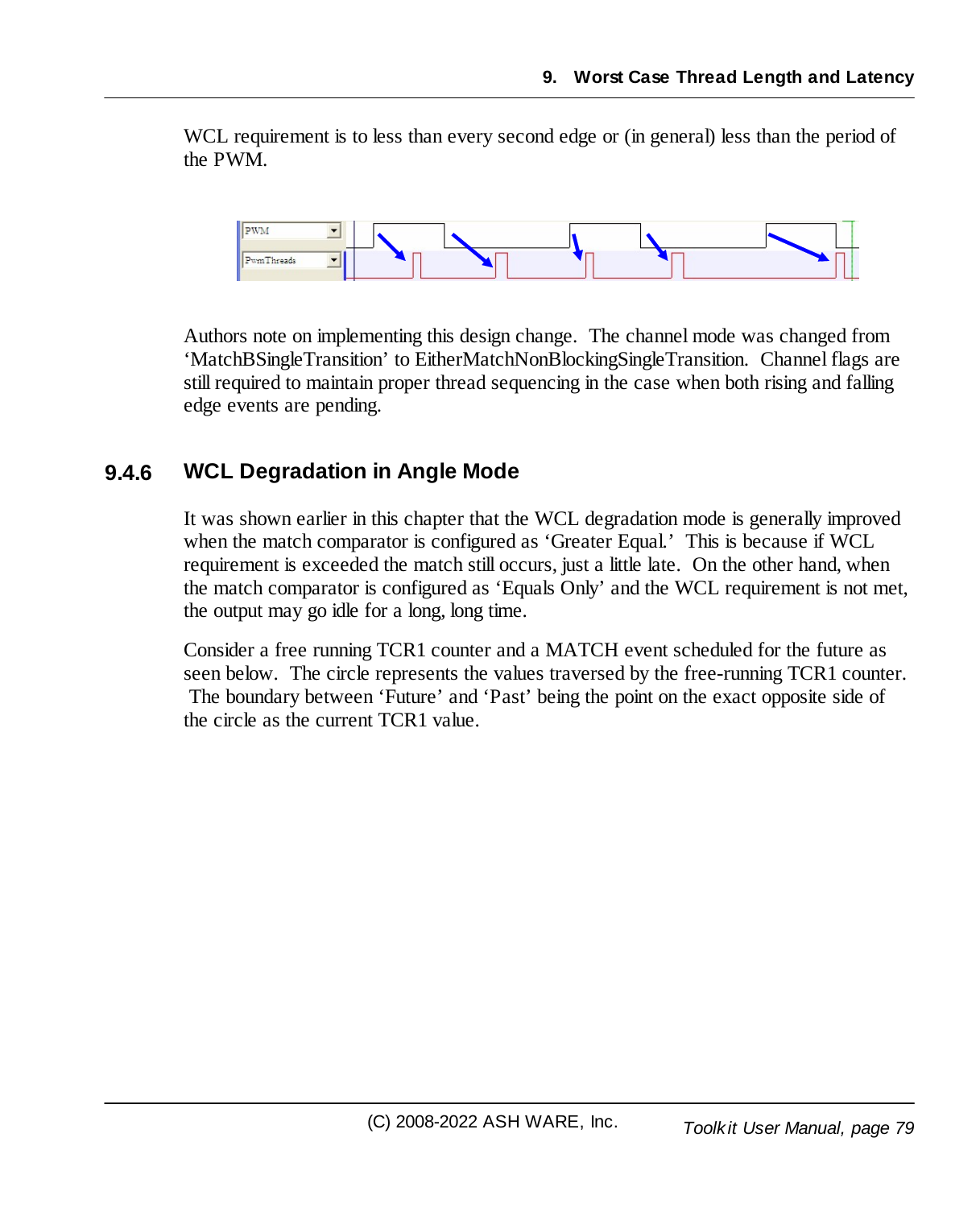

In the diagram shown above, the match event 'works' because it is scheduled for the future, or specifically, greater than the current TCR1 counter value and less than the current TCR1 counter value plus 0x800000. However, the TCR1 counter has limited dynamic range and if the MATCH event were scheduled too far into the future it would be in the past instead of the future. Specifically, the current TCR1 counter value plus 0x800000 represents the boundary between 'future' and 'past'. Even at the TCR1 counters maximum rate, the 'Future/Past' boundary is still in the hundreds of milliseconds.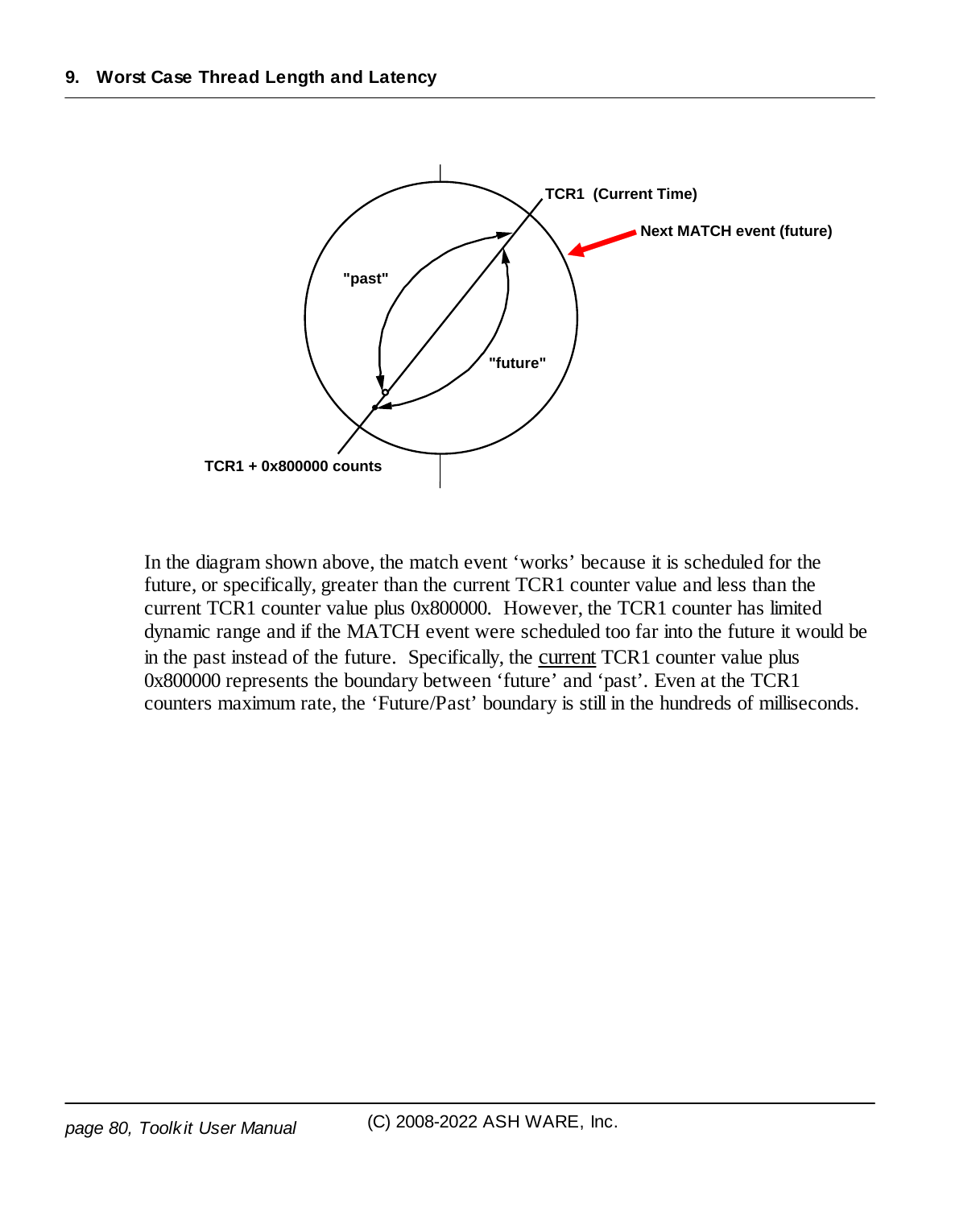However, by asserting TPR.LAST the whole concept of 'future'and and 'past' breaks. This is because the TCR2 counter (when used in this way) does not free run, but instead resets back to '0' after it gets to the value represented by '720 degrees'. This reset is depicted in the following diagram by the dotted red line. Typically that '720 degree' value is around 0x2D000. This reset of the TCR2 counter by assertion of TPR.LAST is pictured below.



So if an event uses the current time (current TCR2 value) plus an offset to schedule an event that may be in the future at all the values that the TCR2 traverses and therefore would never occur. Conversely, if a MATCH event is schedule for the past (as shown above) it would fire immediately if the TCR2 counter was near 720 degrees and the 'Greater Equal' match mode is used. The following two rules apply for Angle Mode

- $\bullet$  Rule 1: If asserting TPR.Last at 720 degrees, match comparators that use TCR2 must be configured as 'Equals Only.' This generally results in a poor degradation behavior when WCL requirements are not met.
- · Rule 2: If the TCR2 counter is allowed to free, the match comparators that use TCR2 can be configured as 'Greater Equals.' This generally results in superior degradation behavior when WCL requirements are not met.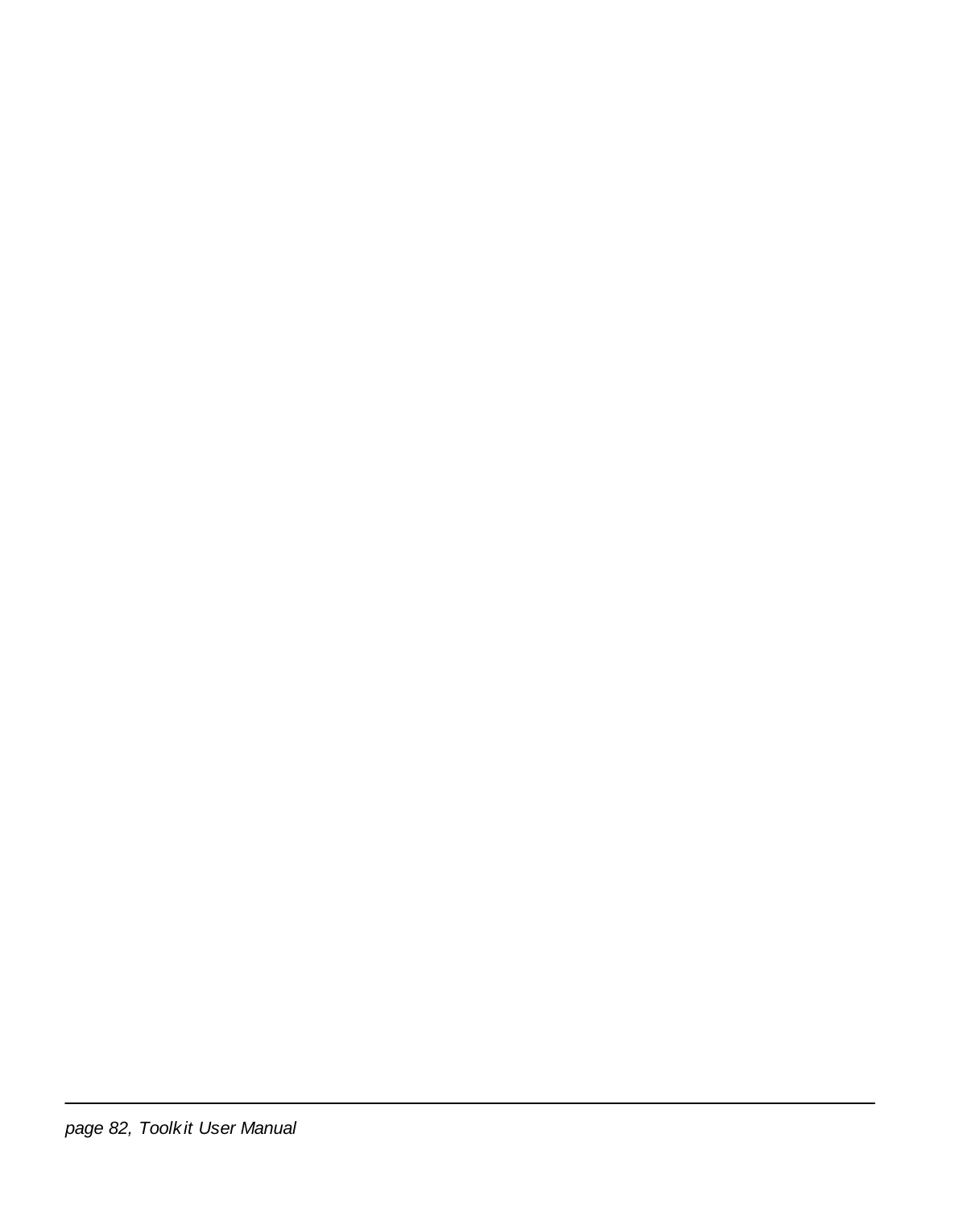# **10 Channel Instructions**

Channel instructions are used to configure the channel hardware. Proper use and especially ordering of channel instructions is critical to generation of efficient, optimal and most importantly, robust eTPU code.

eTPU instruction set's parallelism affords a huge optimization opportunity, especially with respect to parallelizing channel instruction. For example a half dozen or more channel instructions can often be fitted into a single instruction, yielding code size reduction of certain code segments of 80% or more. Aggressive optimization techniques can yield code size reductions of 50% or more in certain types of applications.

Unfortunately, there is a downside to aggressively parallelizing and reordering channel instructions which is that behavior is often dependent on their execution order. For example, clearing the Match Recognition Latch (MRL) and writing the Match Register can have subtle, yet different behavior depending on whether the clear occurs first, the write occurs first, or whether the two channel instructions occur in the same instruction. For this reason the parallelization of the instruction set is both well defined in this manual, AND most importantly, the user is given full control over both parallelization and re-ordering.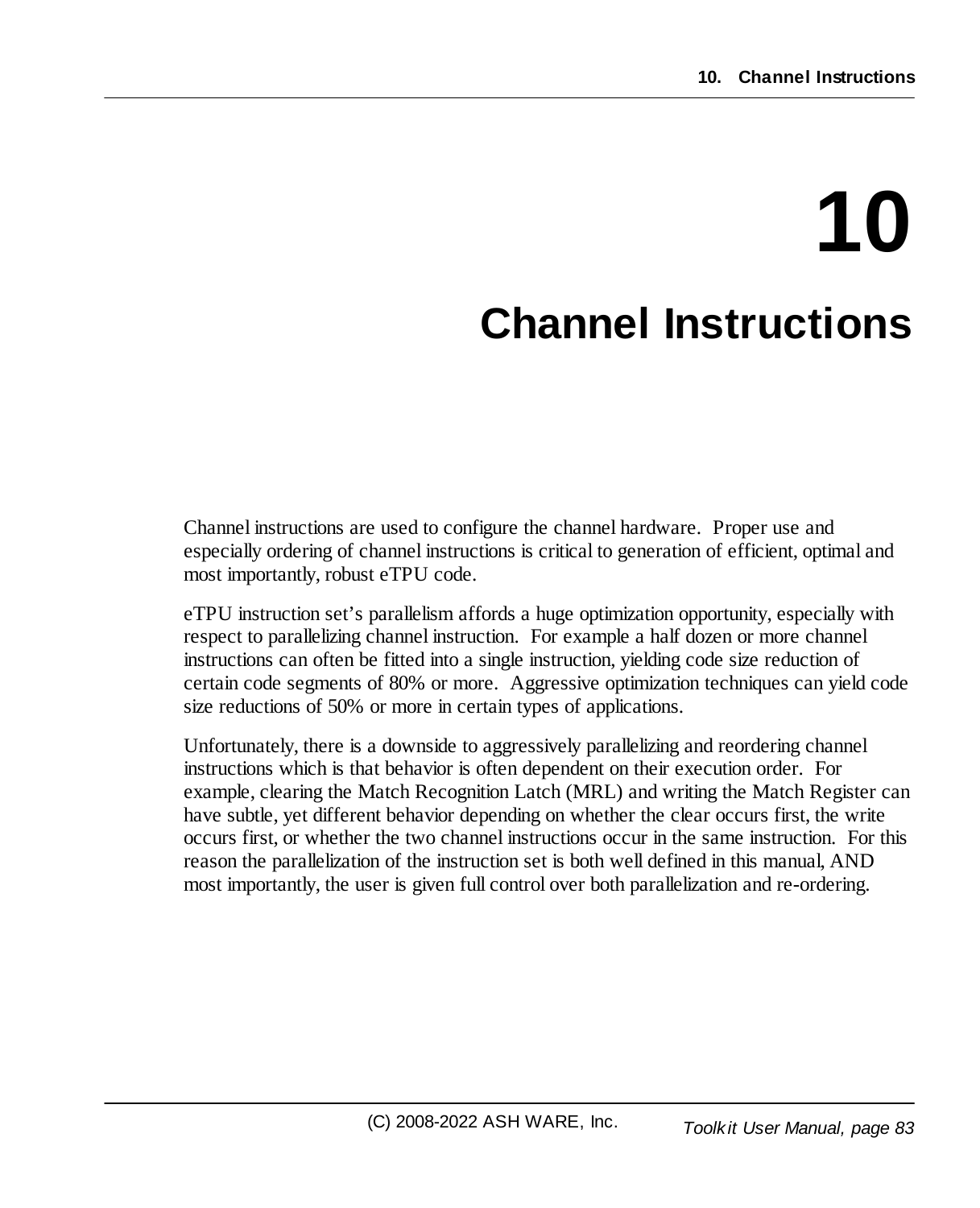#### **10.1 Link Service Requests**

The link instruction does not interact with other channel instructions and therefore there are no restrictions on reordering or parallelization.

There may be a cross channel Link Service Requests (LSR) timing dependency relative to RAM loads or stores where the two eTPU engines are using links to do cross engine synchronization. For instance an eTPU engine could write a variable to RAM, and then link to a channel on the other engine, causing the other engine to execute a thread in which the variable is read. Since it is critical that the Link Service Request occur no sooner than when the variable is written (such that the other engine does not read the variable before it is written) this timing dependency must be communicated to ETEC as follows.

```
SharedVar = 22;
#pragma synch_boundary_all;
link(other engine, 5);
```
### **10.2 Pre-Defined Channel Mode (PDCM)**

Pre-defined channel mode (PDCM) is generally the first channel instruction that gets executed at initialization. Once configured its setting is retained indefinitely, and reconfiguration is discouraged.

PDCM will be will be reordered relative to non-channel instructions (ALU, PRAM, etc) and relative to the Flag Control (FLC,) Link Service Requests (LSR) Interrupts (CIRC and DTR)

The PDCM instruction will not be re-ordered relative to all other channel instructions.

The PDCM will be joined together with a channel instruction that follows it where possible to take advantage instruction set parallelism.

The PDCM will not be joined together with channel instructions found above this instruction, though there is generally no optimization penalty for this restriction because the PDCM write should generally be the first Channel Instruction in the initialization thread.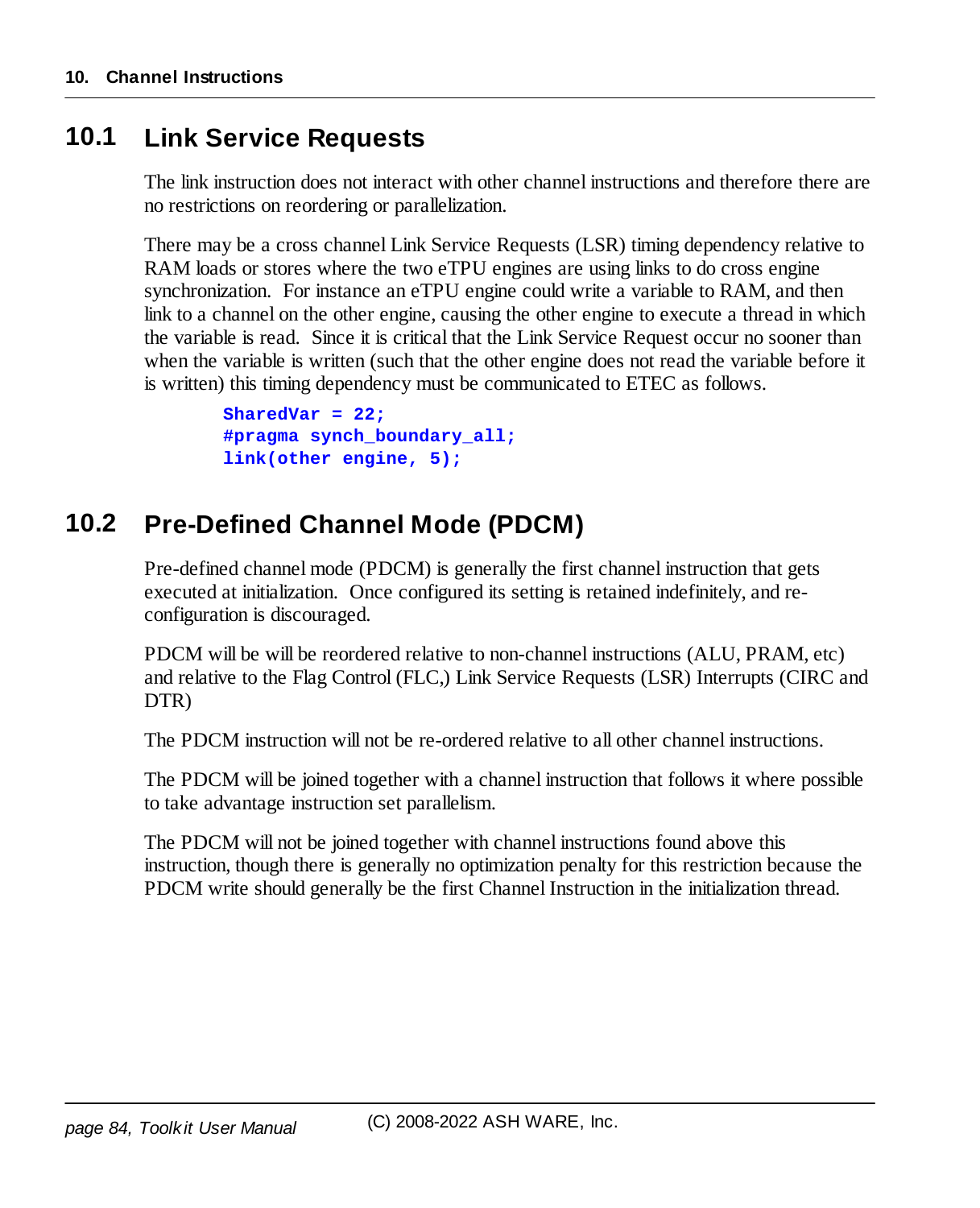# **11 ALU/MDU Intrinsics**

The eTPU hardware has capabilities not easily accessible through standard C syntax. A set of intrinsics, defined in the standard header file ETpu\_Lib.h, has been developed to provide users access to these capabilities with C function-like calls (intrinsics). All available intrinsics are described in the reference manual; the general categories are:

- ·rotate right
- ·absolute value
- ·shift register
- ·shift by  $2(N+1)$
- ·set/clear bit
- ·exchange bit
- ·MAC/MDU

An example of the usefulness of such constructs can be found in the NXP Set 1 stepper motor control function. An existing code snippet is:

```
/* rotate right by 1 bit */
pin_sequence >>= 1;
if (CC.C == 1)
{
```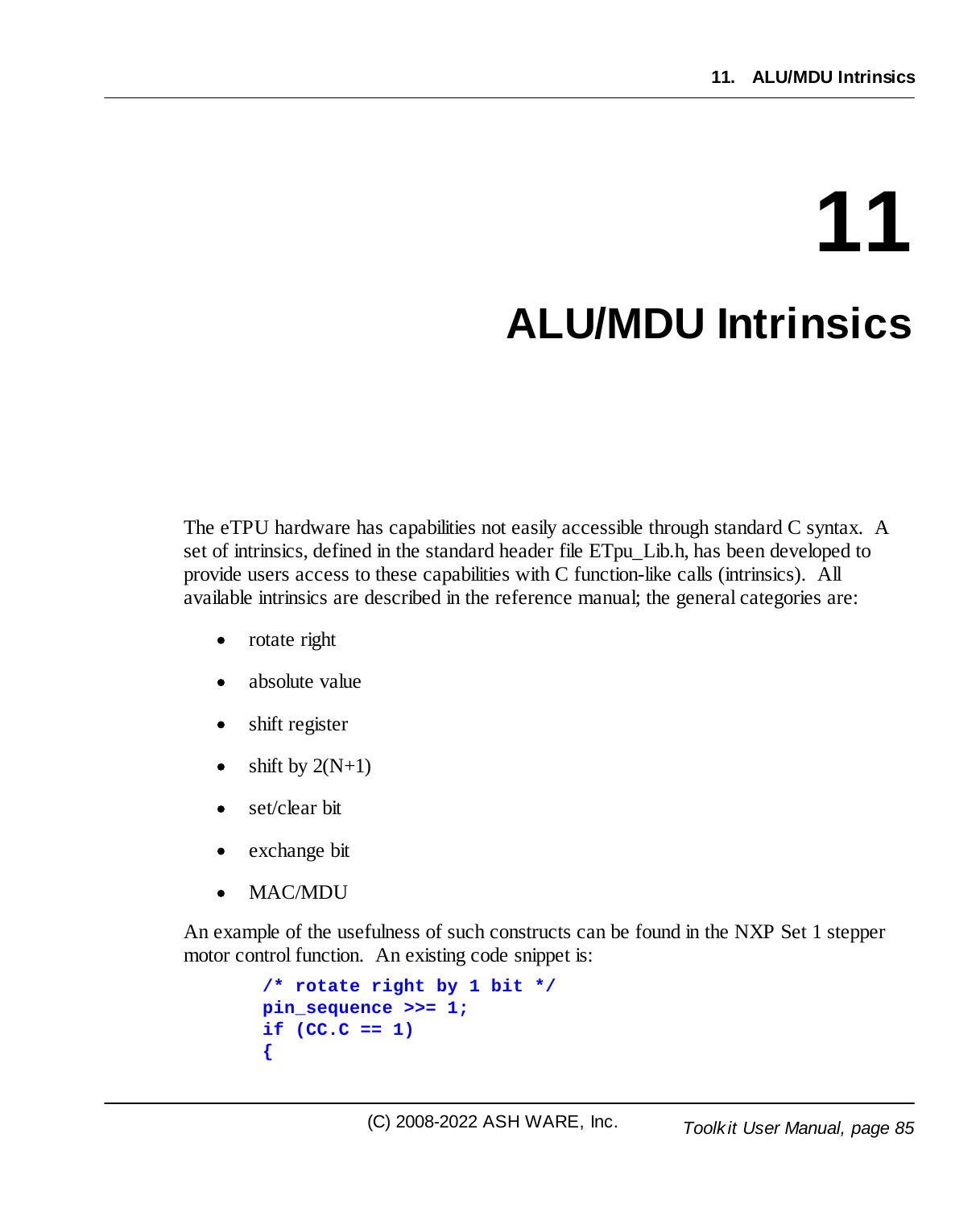**}**

```
pin_sequence += 0x800000;
```
This could instead be written much more efficiently with a rotate right intrinsic:

```
pin_sequence = __rotate_right_1(pin_sequence);
```
One important note with regards to MAC/MDU intrinsics. The code generated by these intrinsics includes a MAC-busy loop. In other words, the user can access the macl/mach registers right after such an intrinsic and expect that the result is there. The compiler/optimizer will attempt to eliminate the MAC-busy loop by placing any MACindependent code in the pipeline, if possible.

### **11.1 Safe current input pin state sampling**

This construct samples the current input pin state and coherently clears the transition detection latches such that if the input pin state were to transition right as the pin state was being set, the TDL being set by that transition would not get missed. Either the recorded pin state would be from before the transition AND the TDL gets set again, or the recorded pin state is from after the transition AND the TDL remains cleared.

The key point is that the channel register needs to be written in the exact same instruction as the TDL latch gets cleared. This is accomplished in ETEC using the "atomic" constructs. By use of this "atomic" region, the atomicity is not at the whim of the compiler but rather explicitly controlled by the user.

```
void PPA_CheckPin()
{
/*-------------------------------------------------------------------+
| This re-writes the chan value and at the same time clears the |
| transition latch (tdl). |
| This causes the pin state to be latched. |
| If the pin does not transition after it is latched, tdl will |
| remain clear. |
| If the pin changes state after it is latched, tdl will be set |
| again, and processed |
| after this thread quits. |
| The design of the hardware ensures |
| the pin state and value |
| of tdl are coherent. |
| tdl does not have to be checked in the current thread. |
| It is the current (latched in this sub routine) and last pin levels|
| that determine |
| the operation of the state machine |
| The current pin level is obtained from channel.PSS |
+----------------------------------------------------------------- -*/
```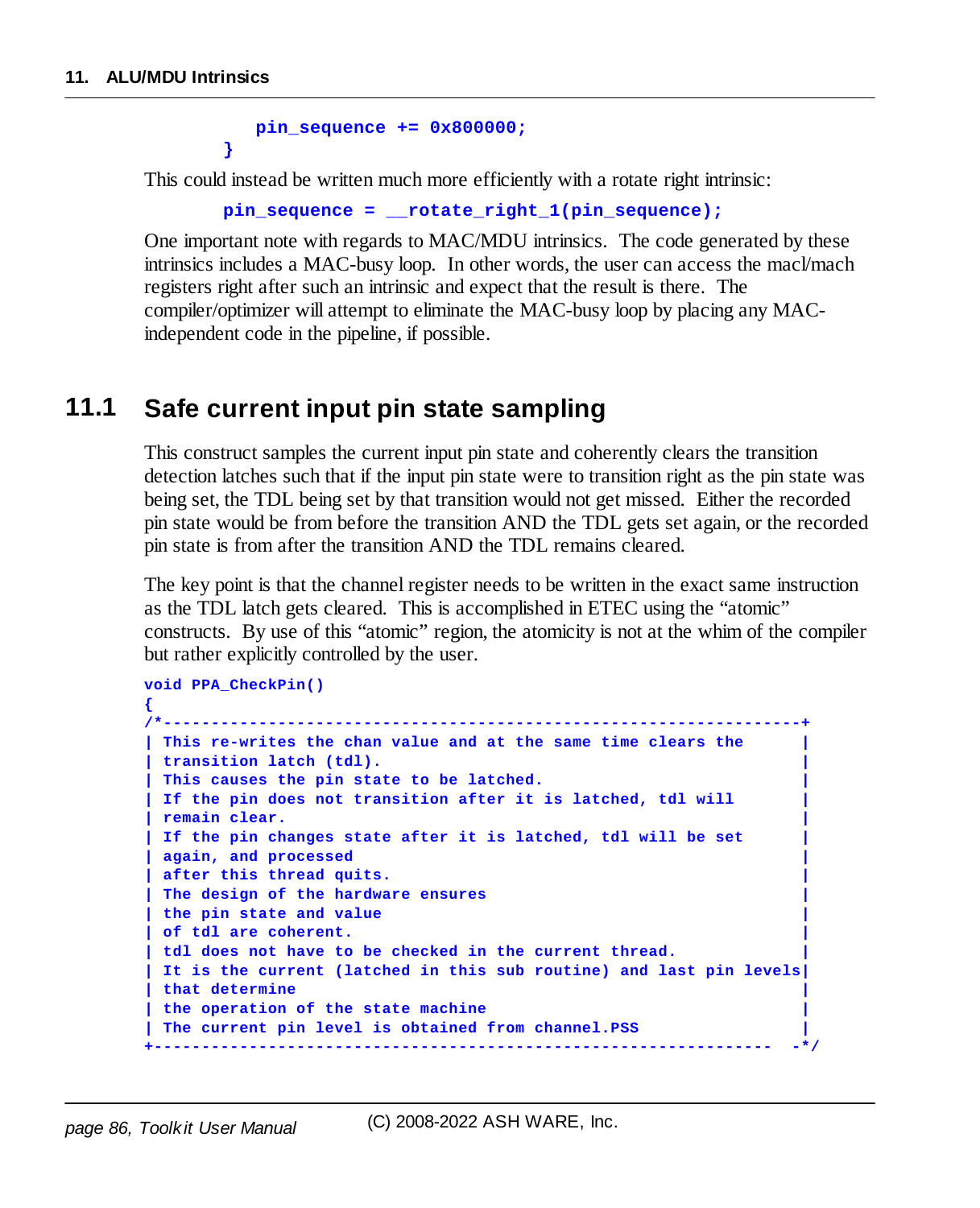```
_AtomicBegin();
    ClearTransLatch();
    chan = chan;
    _AtomicEnd();
}
```
# **11.2 Changing the TPR.TICKS field**

The TPR's TICKS field is in the same register as the TPR.LAST, TPR.MSCNT, TPR.IPH and TPR.HOLD fields, all of which need to be accessed atomically because both the ALU and the Angle Hardware have write access to these fields. Consider the following code sequence

```
Tpr.Ticks = 0x200;
```
From this, the ETEC compiler will generate the following opcode sequence.

```
Alu a = 0xfc00;;
Alu a = ToothProgram & a;;
Alu a = a | 0x200;;
Alu ToothPogram = a;;
```
Say between second and fourth opcodes, a physical tooth passes such that the angle hardware clears a (previously set) TPR.LAST field. In this case, the fourth opcode will set the TPR.LAST field, this is almost for sure NOT the desired behaviour!

Unfortunately there is no way to fix this problem (even using an assembler) because there is no way to atomically write the TPR.TICKS field! Therefore it is incumbent on the user to adopt a strategy that avoids this problem.

Your friendly ETEC code generation tools suite recommend one of the following two strategies:

Only modify the TPR.TICKS field ONCE in the initialization routine.

Only modify the TPR.TICK field if TPR.LAST, TPR.MSCNT, TPR.IHP, and TPR.HOLD fields are ALL at zero.

This latter strategy is effective because the angle hardware only clears the TPR.LAST, TPR.MSCNT, TPR.IPH, and TPR.HOLD fields. Therefore, if those fields are already cleared, then the angle hardware will not modify them, and a non-atomic strategy is not problematic.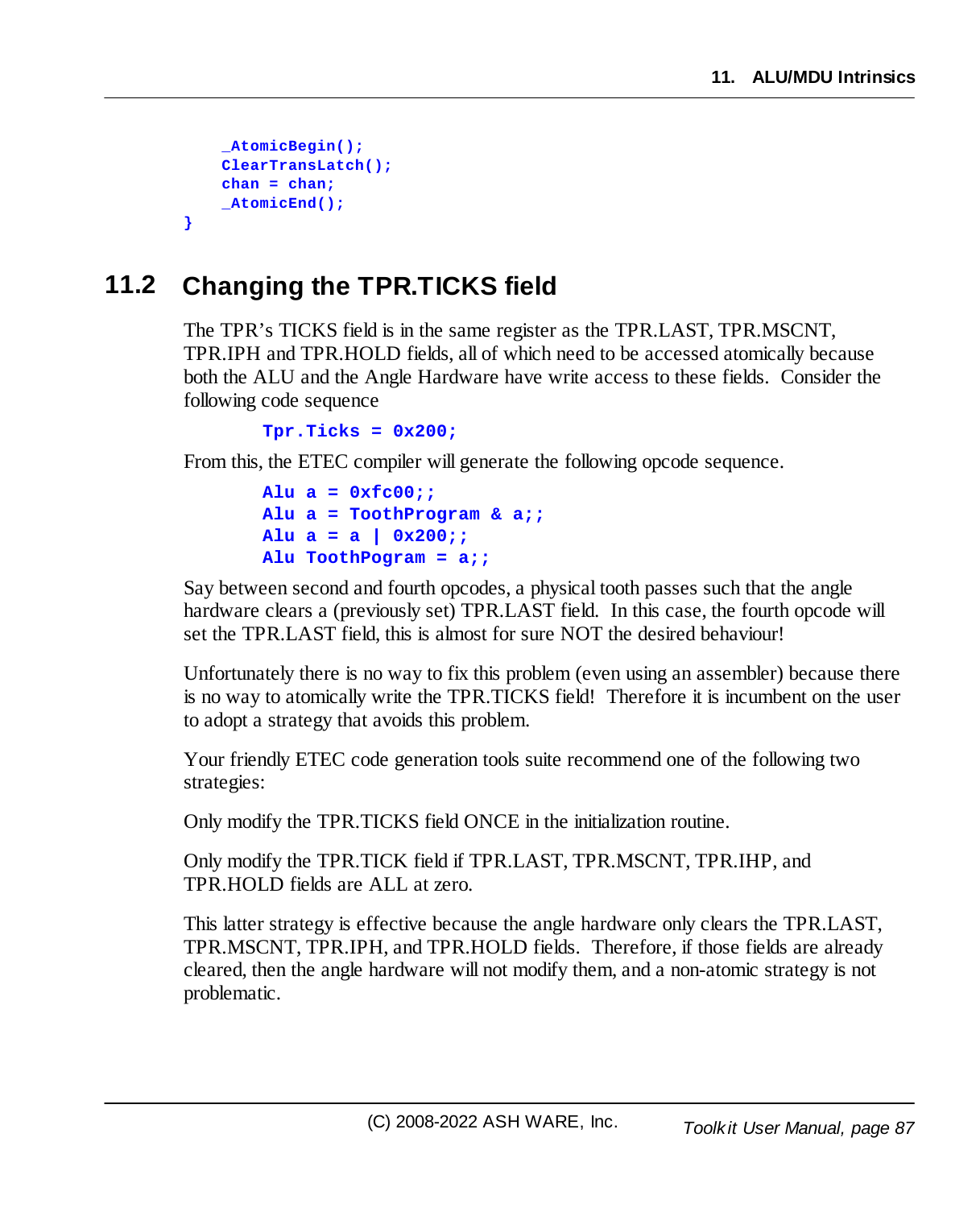As a side note, if the TPR.IPH, TPR.HOLD, and TPR.MSCNT fields are all cleared, then the following code generates both an identical result, and 4X tighter code.

 $TPR = 0x200$ 

# **11.3 Enforcing Timing Dependencies**

The eTPU instruction set is highly parallel and it is generally possible to fit two, three, a half dozen, or more instructions into a single opcode. Code size reduction due to optimizations that take advantage of the parallel nature of the instruction set can reduce code size by 50% or more for most applications.

For this reason, ETEC aggressively optimizes using both parallelism and where appropriate, performs reordering.

Unfortunately it not always possible for ETEC to identify all timing dependencies, especially for RAM and Channel instructions. An example of such a timing dependency might be a buffer in which the eTPU first writes a value into the buffer, and then writes another value that indicates to the CPU that there is a new value in the buffer. It would not be acceptable for ETEC to change the order of these (it would be unlikely to occur anyways, the only reason it would is if it could somehow combine an 8 and 24 bit write into one 32 bit write in such a way that it ends up re-ordering the writes). To ensure the ordering remains as written, the user can explicitly place an optimization boundary between the data writes, such as

**#pragma optimization\_boundary\_all**

#### **11.3.1 Use ATOMIC regions**

Quite a few constructs require atomic sub-instructions, especially channel sub-instructions. The legacy (apparently) did not support guaranteed atomic regions, though the compiler would generally generate correct code. As such quality was assured "by convention."

The ETEC compiler adopts similar conventions established by the legacy compiler such that atomic channel hardware operations should work the same, but to guarantee proper operation a superior (and suggested) strategy is to use the atomic regions such that operations that must be in the same instruction due to atomic requirements are guaranteed to be atomic.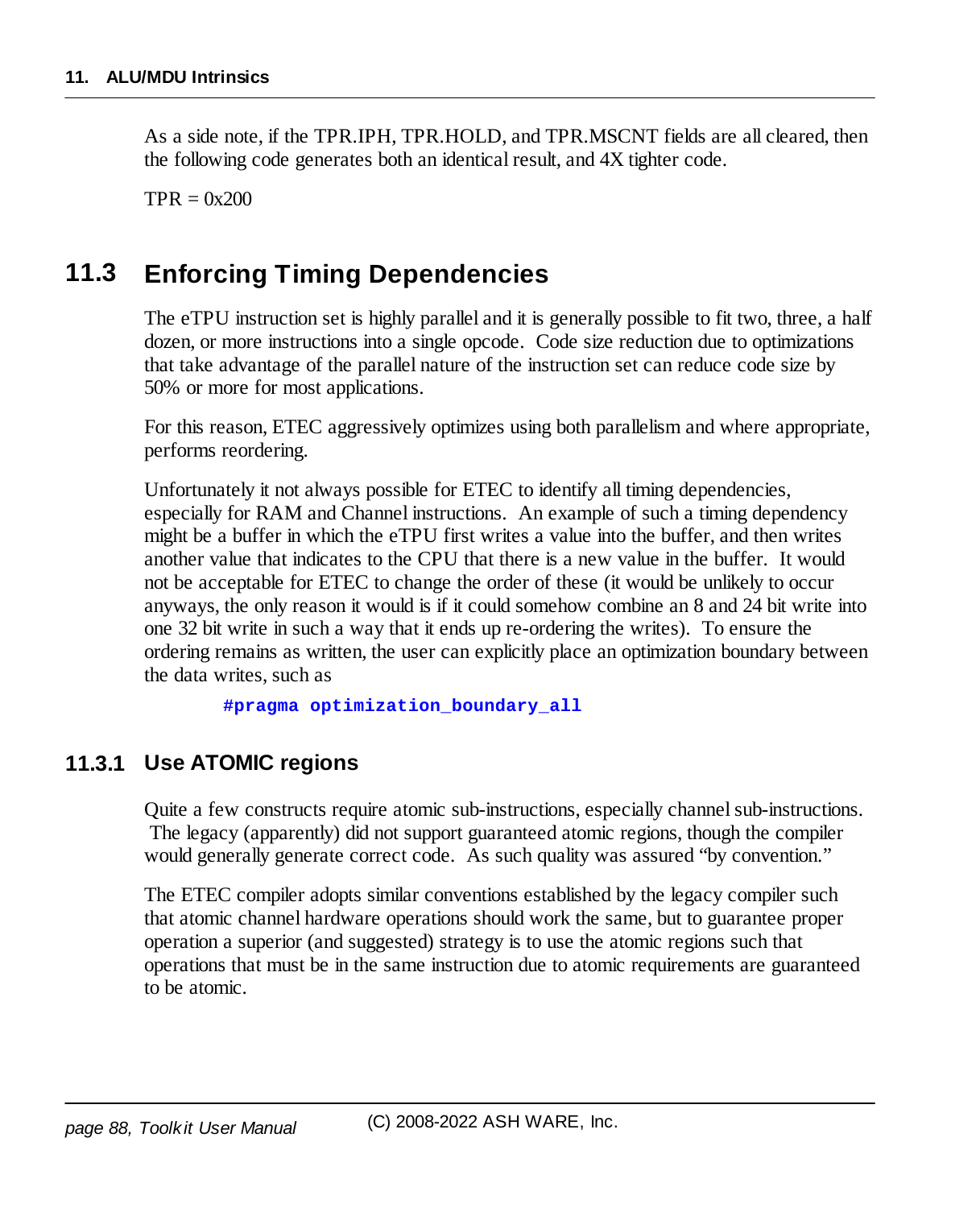For example clearing the MRL latch and re-writing a match value should almost always be done in the same instruction, as follows

```
_AtomicBegin();
EnableMatchA();
ClearMatchALatch();
_AtomicEnd();
```
Note that the standard macros available in the provided ETpu\_Std.h make use of atomic regions and are generally how users should access the channel hardware (e.g. see the SetupMatchA macro).

# **11.4 Should not declare static variables in regular "C" Functions.**

Statics in regular C functions are allocated out of global memory. This is fine in many cases, but could potentially be a problem in the case of this C function running on both eTPUs of a dual-engine eTPU controller, simultaneously. Data corruption could result as a write on one eTPU engine could overwrite data written by the function running on the other engine, which then reads the incorrect value.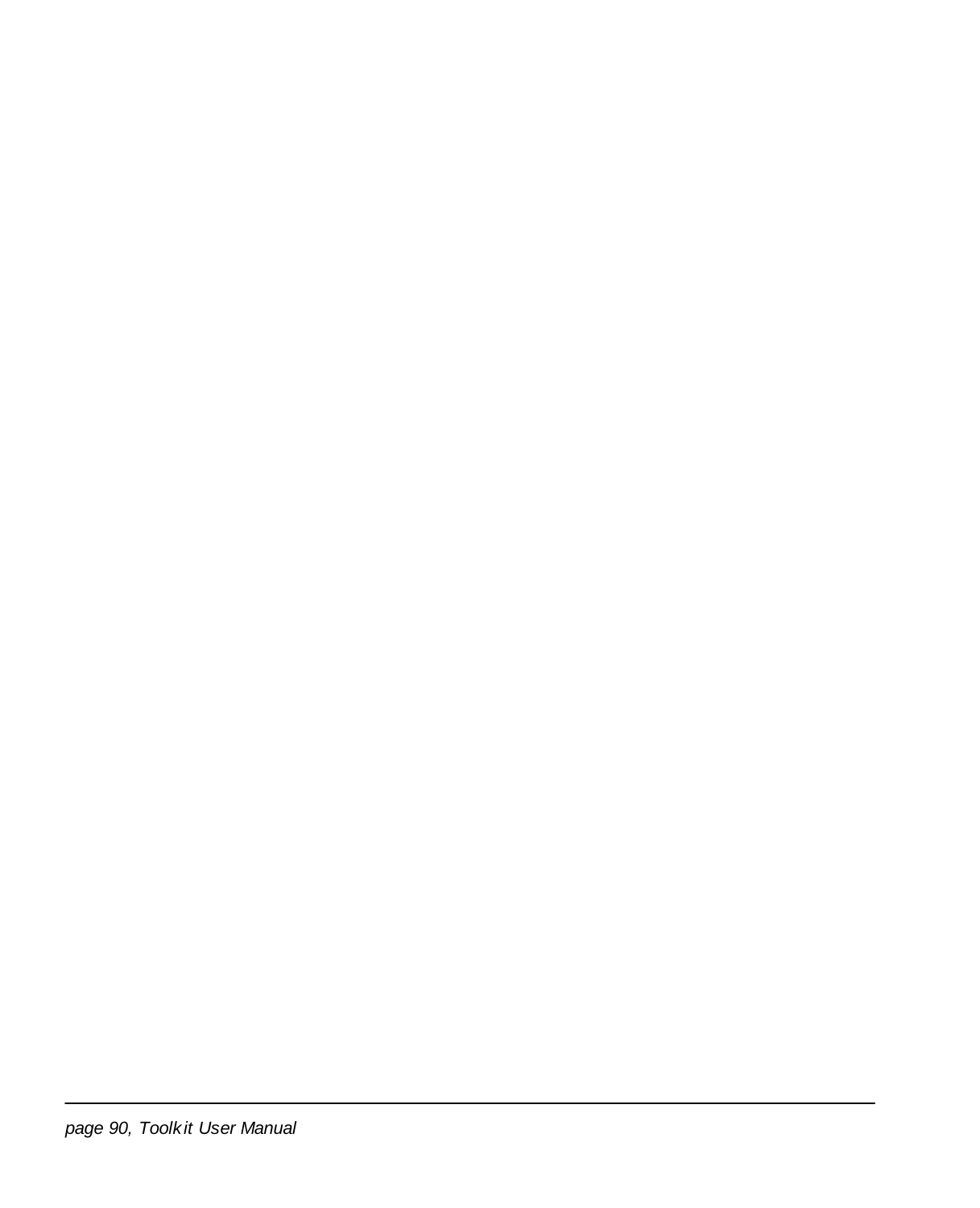# **12 Coding Style Guide**

The sections below contain various tips that can lead to faster or more reliable eTPU code, or in some cases a simplified host interface or improved readability.

# **12.1 Maximize use of special constants**

Special constants are 0, 1, MAX (0x800000), maximize their use.

# **12.2 Clearing the Link Latch**

Suggest generating a separate thread for clearing the link latch and NOT using this macro

**ClearAllLatches();**

# **12.3 Event Response Philosophy**

The eTPU is an event response machine, only clear exactly those latches that are being responded to. Avoid catch-all's such as

```
ClearAllLatches();
```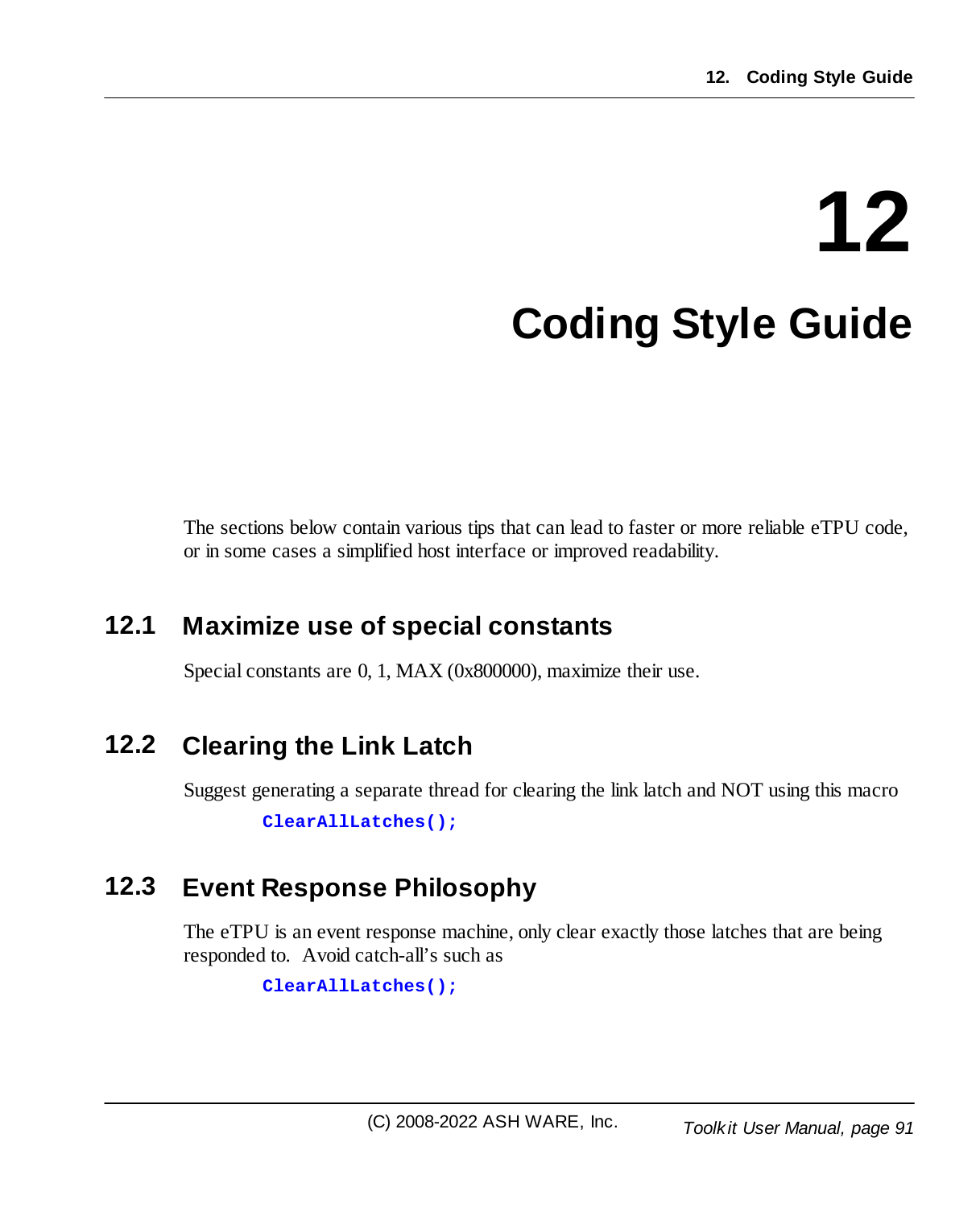#### **12.4 Assembler Entry Tables**

When writing in assembly, if only using one entry table, give the entry table the same name as the class. This reduces the size of the auto-defines that reference the entry table.

# **12.5 Assembly Fitting**

Occasionally it can be difficult to tell why an assembly instruction will not fit. The assembler's error messaging is often improved if the particular format that you intend to employ is specified in the instruction. This is done using the "pragma format" syntax such as the following

> **#pragma format "FormatA3" alu diob = trr.**

Then when assembling, this generates the following error message.

```
The selected format does not support loading of the selected register
on the A-Bus Source bus because the register comes from the alternate
Register set. No Alternate A-Bus-Source is supported in this format.
Format A3 does not support alternate a-Bus Source
```
#### **12.6 Enumerations**

The integer type and enumeration literals are essentially interchangeable in C code. However, when a variable is declared to be of type "int", and it is just used to hold an enumerated value, the debugging tools have no way of translating the integer value to the enumeration literal name. However, if the variable has the enumeration type, debugging tools can display the raw integer value as well as the enumeration literal string.

```
int enum_val; // don't do this
enum enum_type enum_val; // yes, do this
```
#### **12.7 Designing channels to be re-initializeable**

For functions/channels that may be re-initialized, or switched to a different eTPU function on the fly, some extra precautions in the code can be useful:

- have a shutdown thread that ends all matches and leaves the channel in a clean state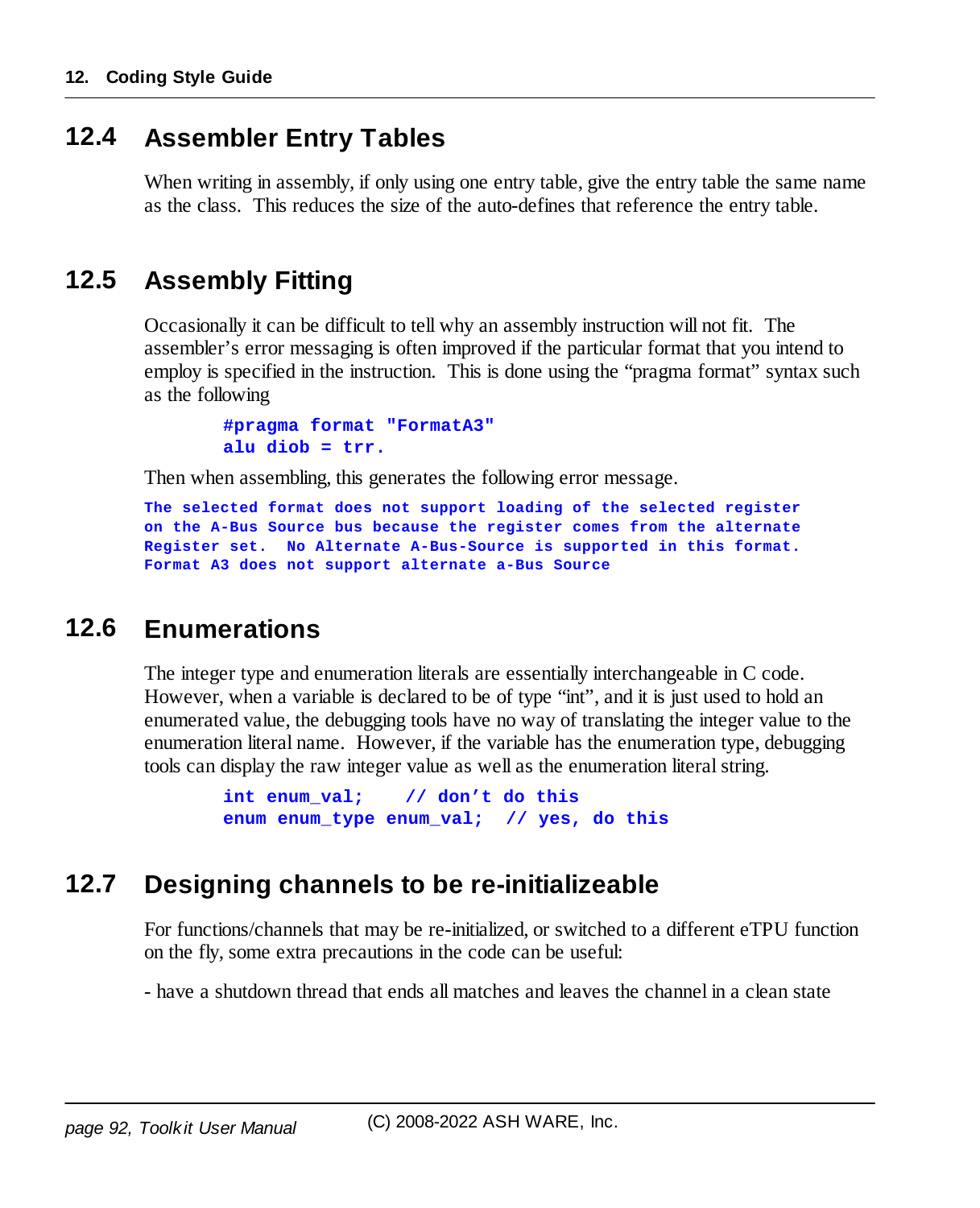- the initialization thread should execute with matches disable, and must configure all channel hardware settings (none should be assumed to be in the default reset state)

Additionally, the host API may need to take extra precautions, like trying to re-use parameter RAM for the channel frame.

# **12.8 Using the Switch Construct**

In real time code use of the 'switch' construct is generally not recommended, but not so in eTPU Code due to a very fast table-lookup instruction. Depending on the situation, the ETEC compiler may use this table lookup to implement a very fast switch. The following considerations apply.

- ·The variable passed to the switch should either be a enumeration or an int8.
- · If fewer than (about) five 'case' statements are present that the table-lookup instruction will NOT be used.
- ·Although the table-lookup resolution time is a constant  $(\sim 10$  instructions regardless of case) because it may not be used, the most WCTL-critical threads should be placed earlier in the case-list.

ETEC also provides a specialized state enumeration and switch construct that can potentially reduce code size, and more importantly reduce thread length. The state switch expression is of a state enumeration type, wherein the enumerators are given values such that the dispatch can directly jump to each case, thus resulting in reduced thread length. However, the state switch concept does have certain requirements and drawbacks that must be studied with care:

- ·All enumerators in the state enumeration must have cases in the state switch.
- ·No default case is allowed.
- · No range checking is done before the dispatch instruction executes, thus the state variable that is switched upon CAN NOT get an invalid value, or the wrong code will execute. Carefully designed and tested software should not have such problems.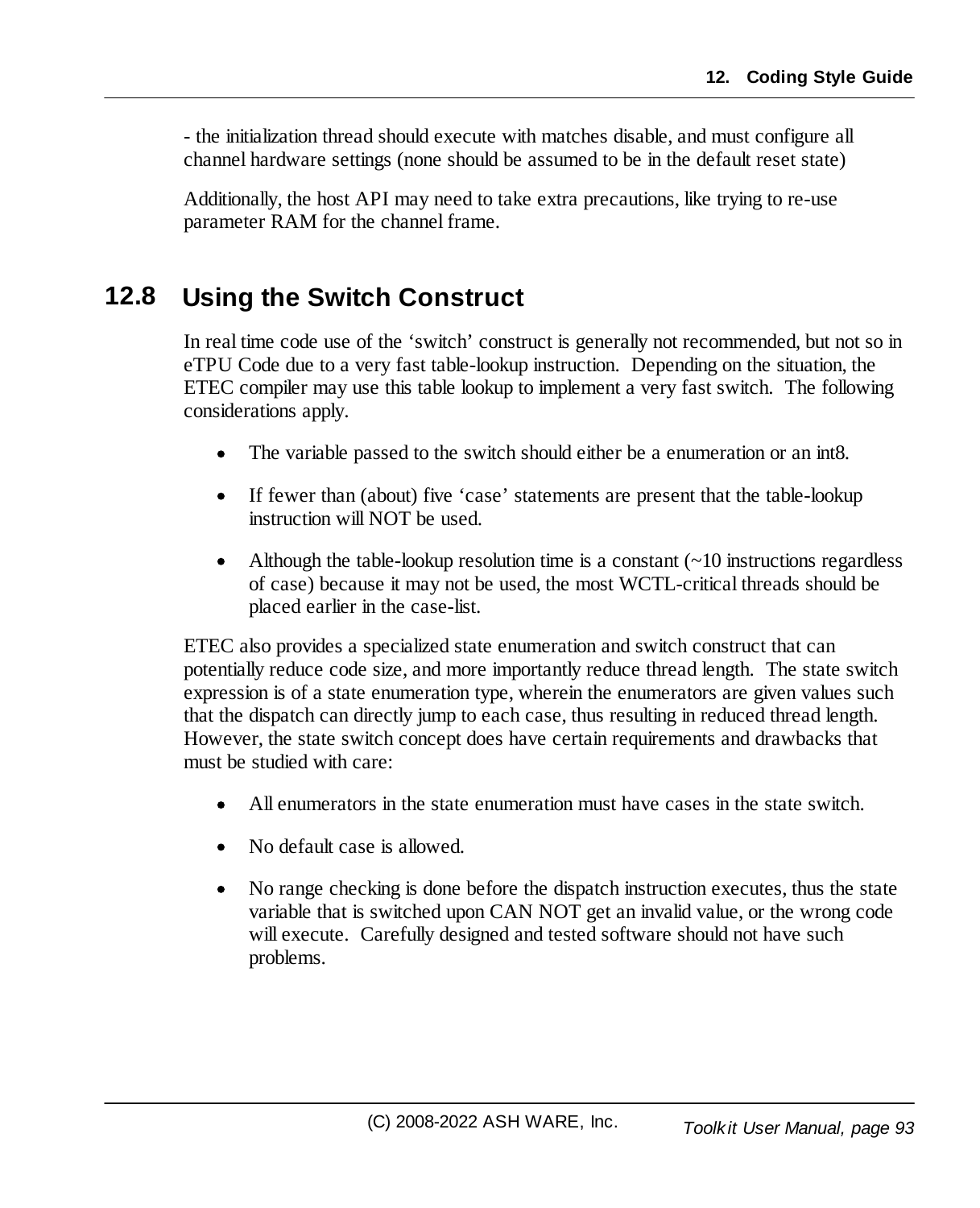# **12.9 Accessing Another Channel's Channel Frame**

The current method to access another channel's channel frame, when the function/class assigned to the channel is different from the accessing channel, is to encapsulate that channel's data inside a structure. A pointer to this structure can then be mapped upon the CHAN\_BASE register – by changing channels, and making references through this pointer, the other channel frame becomes accessible

```
#include "ETpu_Std.h"
struct SM_ChannelParameters
{
       int24 StepCount;
      int24 SyncLength;
      int24 Broken;
};
struct QDEC_ChannelParameters
{
       int24 edgetime;
       int24 edgetime1; // falling edge, rising edge
       int24 Works;
};
#pragma ETPU_function Good, alternate;
void Good( struct QDEC_ChannelParameters qdec_param )
{
       int SaveContextReg;
      if( hsr==7 )
       {
              // This WORKS
              qdec_param.Works = 0x11;
              struct SM_ChannelParameters register_chan_base *sm_param;
              // This is BROKEN
              sm_param->Broken = 0x22;
              // This WORKS
              SaveContextReg = chan;
              chan = 11; // channel 11 is mapped to SM function
              sm_param->StepCount = 0x33;
             chan = SaveContextReg;
       }
      else
       {
       }
}
```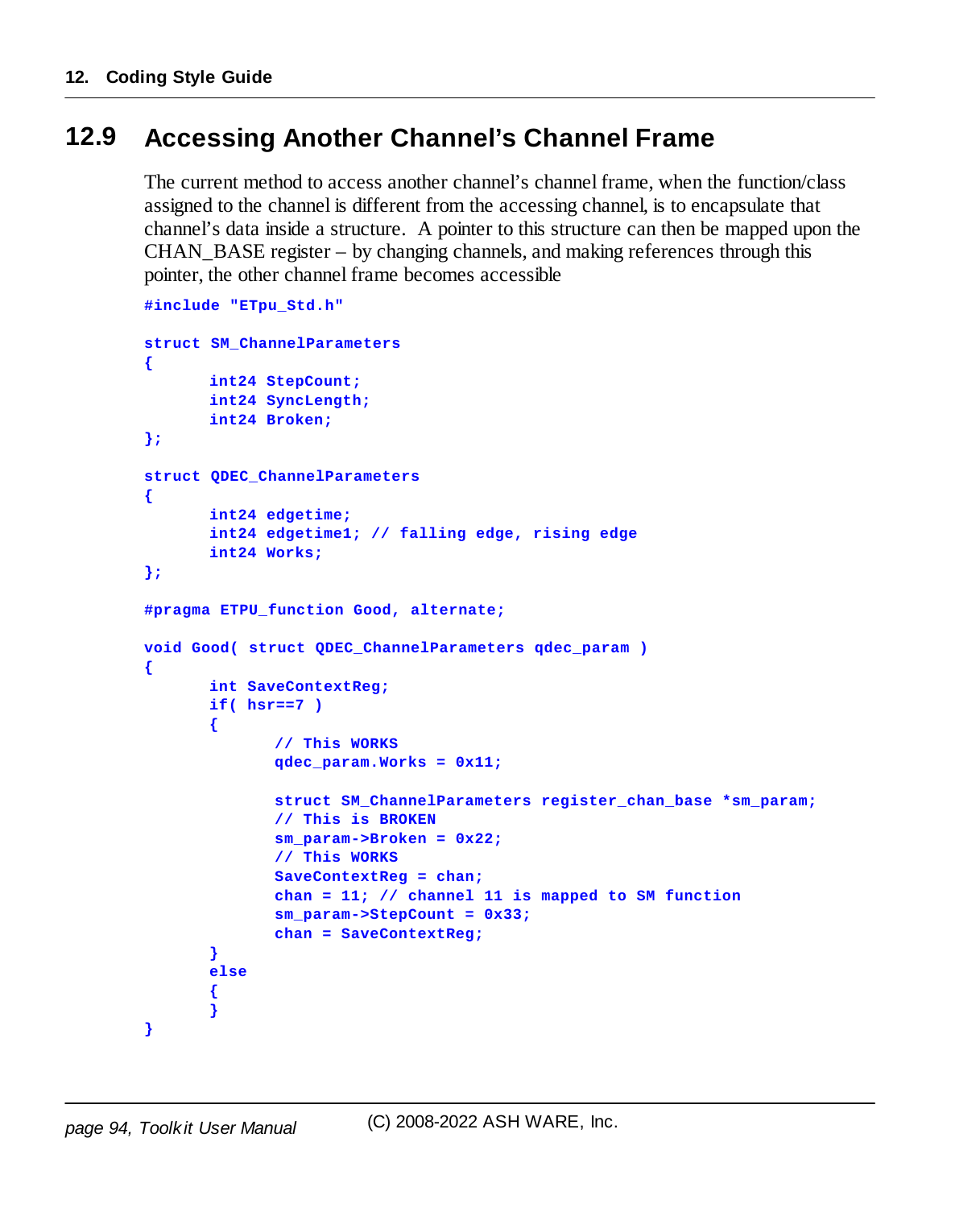When using ETEC mode-style code, channel frame (class) variables an be accessed outside of class scope by using the <class>::<var name> syntax.

### **12.10 Dual Parameter Coherency**

It is often desirable to maintain coherency between pairs of data. Consider the example of a Pulse Width Modulated (PWM) output in which the host CPU defines two variables, Period and Pulse Width, as follows

```
Int24 Period, PulseWidth;
```
Say (for example) the Period is set to 100 ms and the PulseWidth is set to 50 ms such that the duty cycle is 50%. Say the Period needs to be tripled, but the duty cycle needs to remain the same. Consider the consequences of the host-side code implementing the change using the following host-side code sequence

```
// Host side sequence that has a bug!
// (Use the CDPC Controller instead)
Period = 300;
PulseWidth = 150;
```
The problem with this host-side code sequence is that right when the values are updated, it is possible that a pulse might be generated using the NEW Period (300) with the OLD PulseWidth (50) because of the small delay between the Period update and the PulseWidth update. To solve this problem, on the host side, there is a Coherent Dual Parameter Controller (see the CDCR register in NXP's eTPU Manual.)

Now, the same issue exists in the eTPU code in that the Period and PulseWidth variables must be read coherently such that it is guaranteed to have matching (both new or both old) Period and PulseWidth values for every generated pulse. At the eTPU opcode level this is accomplished by three contiguous opcodes in which the first opcode is NOT a RAM access and the next two opcodes access the two parameters.

Unfortunately, there is no intrinsic guarantee by the compiler that sequential variable accesses will result in the aforementioned guaranteed-coherent opcode sequence. Instead, to achieve guaranteed-coherent access ETEC supports coherency constructs such as the following (similar variants are available for writes and other data sizes.)

```
CoherentRead24_24(*Dst1, Src1, *Dst2, Src2);
```
For coherent access, temporary local copies of the Period and PulseWidth variables are made as follows

```
Int24 TempCoherentPeriod, TempCoherentPulseWidth = 150;
CoherentRead24_24(&TempCoherentPeriod, Period,
```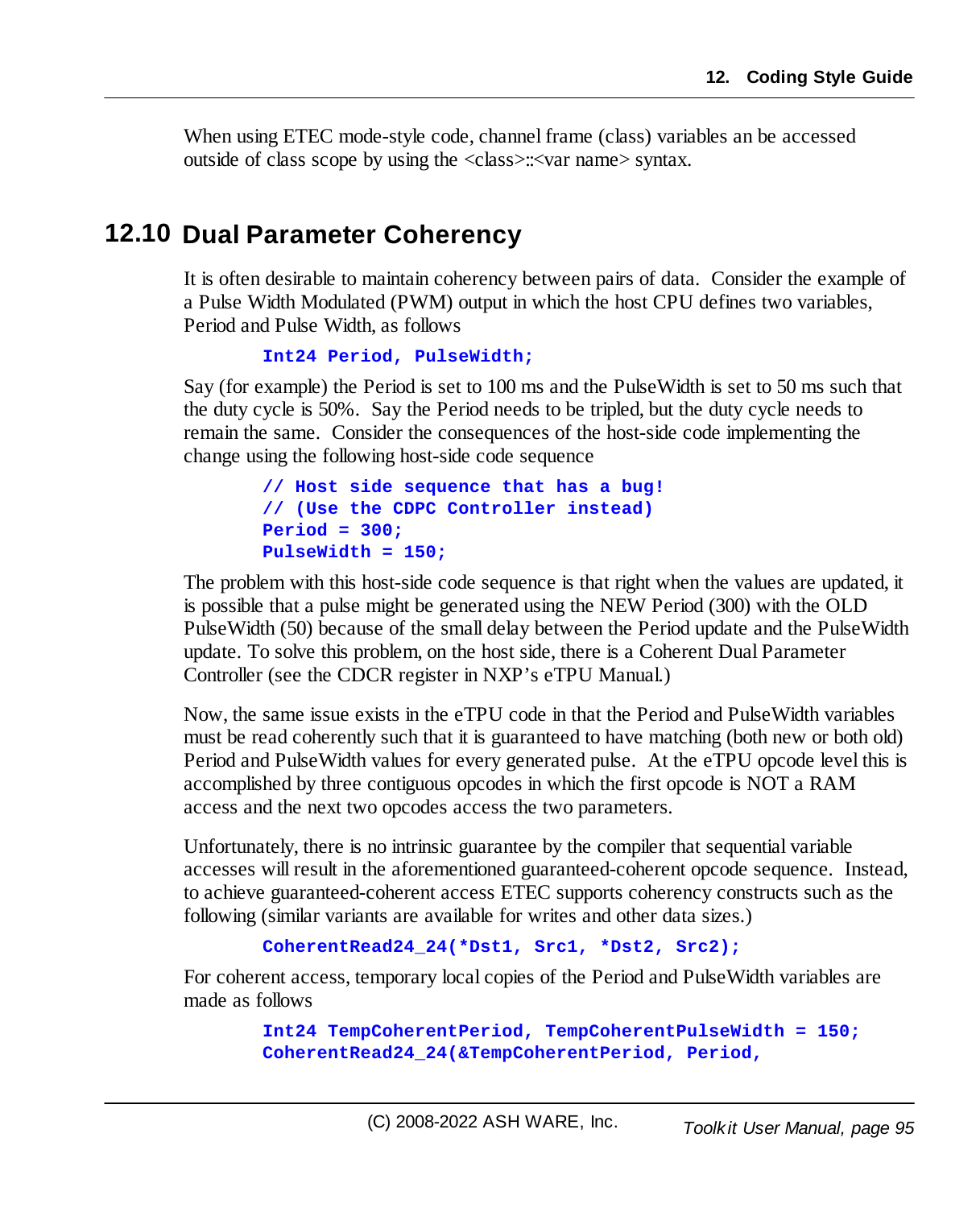**&TempCoherentPulseWidth, PulseWidth);**

```
<...>
```
#### **12.11 Reserved Names**

In order to support legacy eTPU code, several symbol names must be reserved, these include

> **hsr m1 m2**

Additionally, if using inline assembly, care must be used as there are many assembly keywords, e.g.

- ·condition code flag names
- ·register names
- ·channel instructions references such as "pin"

Note too, that the assembler is not case-sensitive so that both "PIN" and "pin" (and other variations) would cause problems.

#### **12.12 Signed – Unsigned Multiplication**

If the unsigned operand is of rank (size, essentially) greater than or equal to the signed operand, the multiplication will be performed by the hardware as "unsigned". This does not affect the actually multiplication result value, but it does affect the "overflow" into the mach register, which will be sign-extended if necessary when the multiplication is signed. Users should take care, that if an unsigned multiplication is performed, the result in mach may not be as they expect.

# **12.13 Accessing the MACH/MACL Registers**

There are times when it is convenient to directly access the MACH/MACL registers. Although these registers can be used as general purpose registers for many tasks, they have the special function of holding the results of an MDU (Multiply-Division Unit) operation, and in fact, hold intermediate results during MDU computation. Perhaps the user wants to check for overflow on a regular multiplication operation by checking for a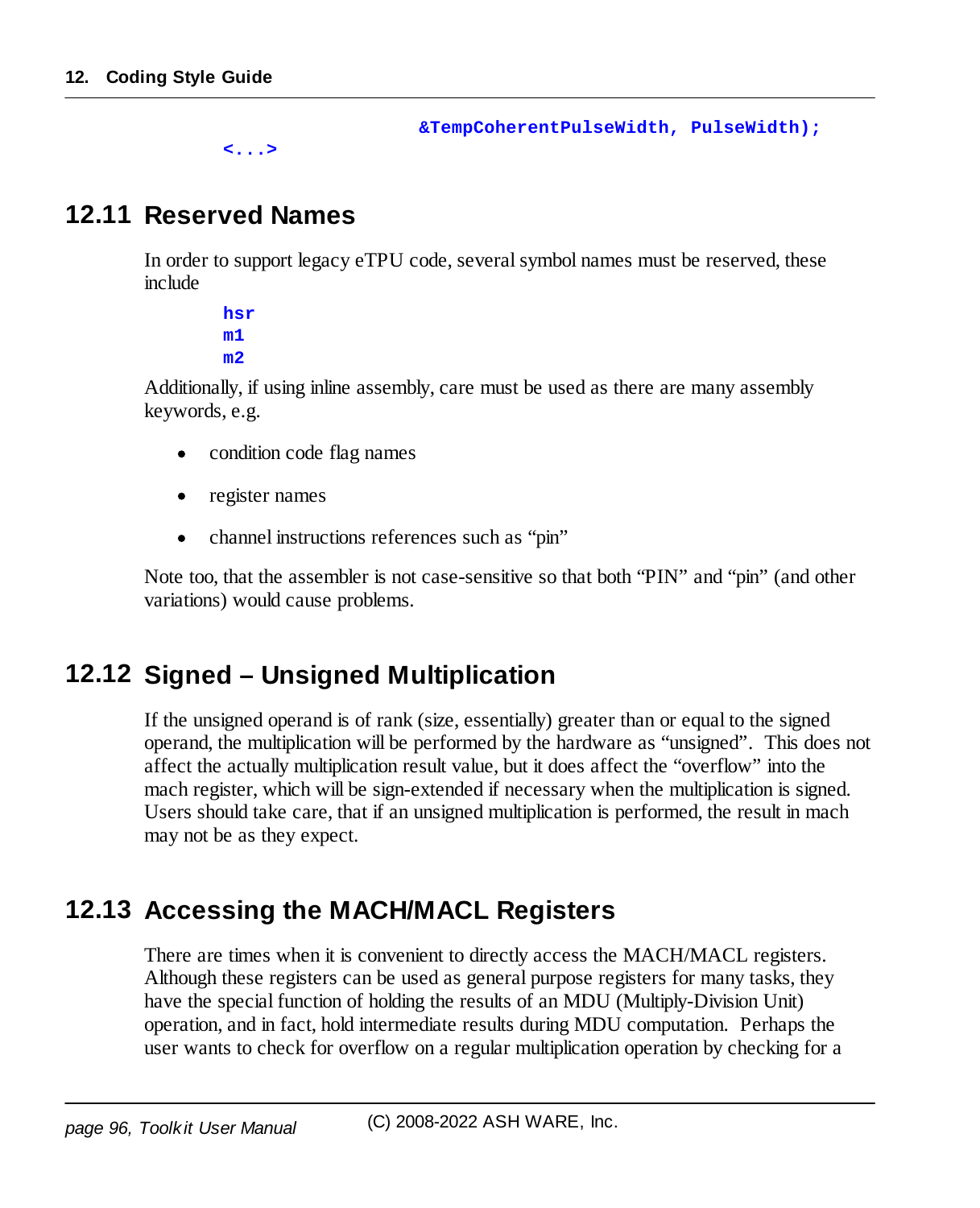non-zero MACH, or perhaps they want to access the full 48-bits of a result. In any case, these registers are available from C code by declaring register aliased variables.

```
unsigned int a, b, c;
_Bool overflow_flag;
// ...
overflow_flag = FALSE;
c = a * b;
{
   register_mach mach;
   if (mach)
      overflow_flag = TRUE;
}
```
# **12.14 Signed Right Shift**

The eTPU architecture does not inherently support sign-extension during right-shift operations, so on any 24-bit right-shift the new bits that come in are 0. Thus any right shifting applied to negative values will not "divide by 2 per shift". A signed right-shift intrinsic may eventually be added, but it will be relatively expensive in terms of code. Users can also write their own work-around signed right-shift is required, e.g.

```
if (shift_val < 0)
   shift_val = (shift_val >> 1) | 0x800000;
else
   shift_val >>= 1;
```
Note that the result of the right-shift of a negative value is implementation-dependent according to the C99 specification.

# **12.15 Optimal Coding**

This section contains various coding tips that may result in tighter or lower-latency executable code. More detailed information follows, but here is a brief list of code otpimization thoughts:

- If possible use the globalscratchpad programming model (-globalscratchpad compiler option) when compiling code as it generates the tightest possible code. Just be aware of the issues regarding this programming model and running simultaneously on dual eTPUs.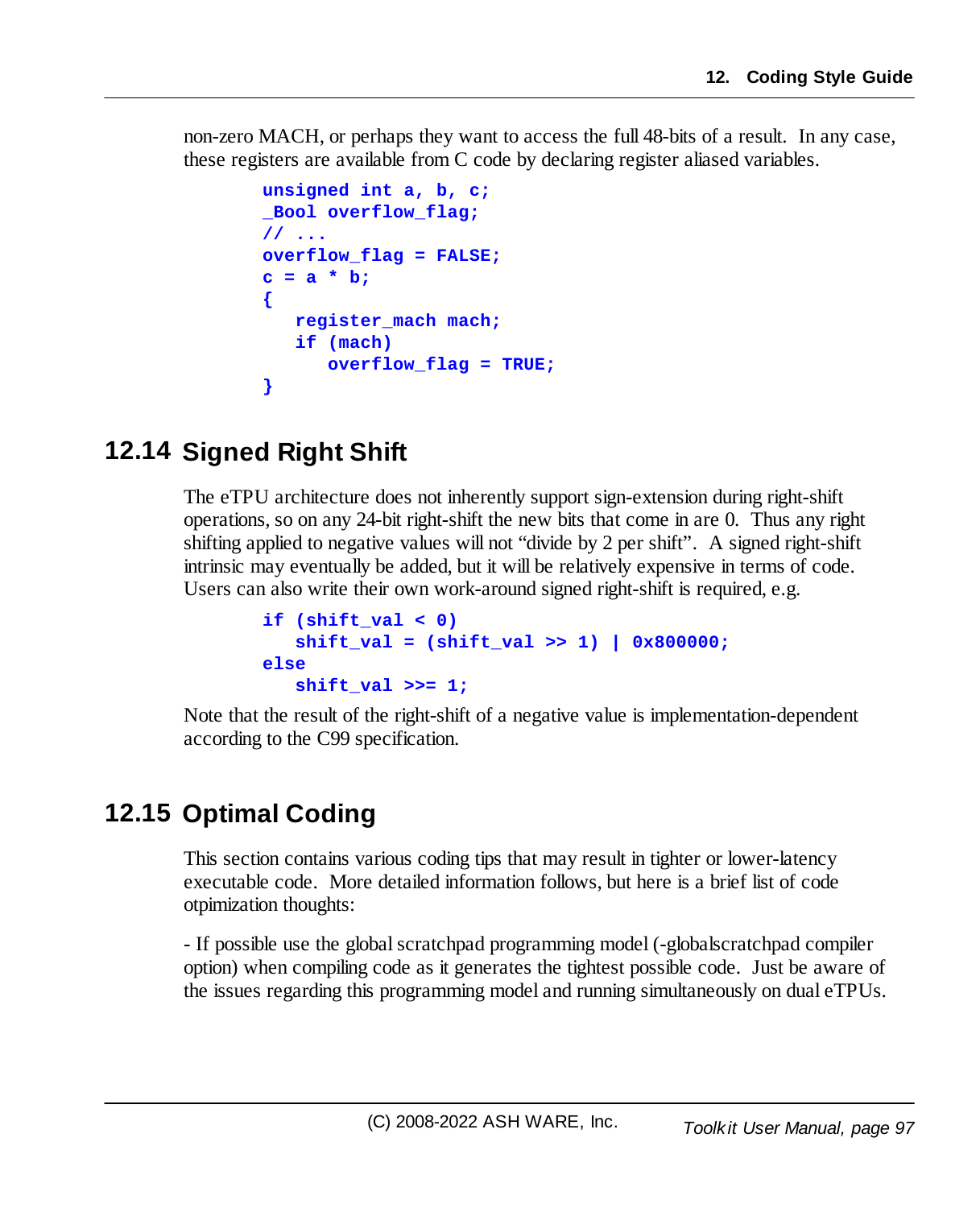- Try to limit the number of local variables (temporaries) in use, and only declare them within the the scope at which they are needed.

- Avoid a function call depth greater than 2.

- Try to use 24-bit variables when memory space allows; 8 and 16-bit accesses are more expensive in most cases.

- Place heavily used channel frame variables near the top of the channel frame (by declaring them first in an \_eTPU\_class, or having them first in an eTPU function parameter list).

- Look at the listing file (.lst) output and look for areas where tweaking the C code may result in better generated code. In unusual cases, inline assembly may be called for. In other cases intrinsics may be helpful.

#### **12.15.1 Use Intrinsics**

Intrinsics support highly optimized code often taking advantage of the underlying compiler instruction set. Consider the 'C' code for taking the absolute value of a number.

```
if( MyVar < 0 )
    MyVar = 0 - MyVar;
```
The eTPU's instruction set supports taking the absolute value of a number. This is exposed to the compiler as follows:

```
MyVar = __abs_sf24(MyVar);
```
See the compiler reference manual and ASH WARE supplied header file 'ETpu\_Lib.h' for a complete list of ASH WARE supplied intrinsics.

#### **12.15.2 Late Declaration**

Instead of

```
int A;
int B;
int C;
if (thread1)
{
     A = P1 + P2 + P3;
    P4 = A;
```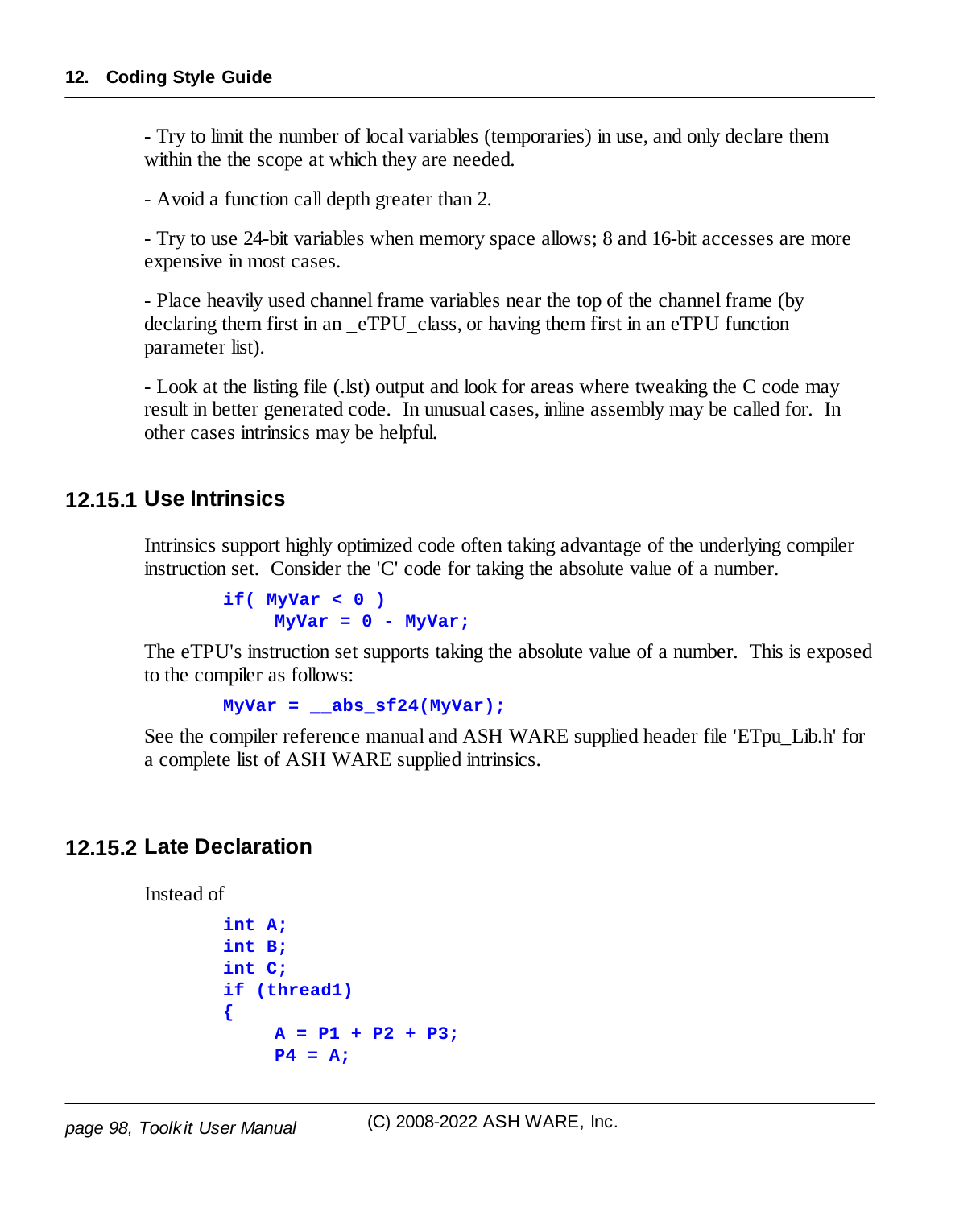```
}
else if (thread2)
{
     B = P1 / P2;
     P6 = B;
}
else if (thread3)
{
     C = P3 - P2;P4 = C;
}
```
Do this instead.

```
if (thread1)
{
     int A = P1 + P2 + P3;
     P4 = A;
}
else if (thread2)
{
     int B = P1 / P2;
     P6 = B;
}
else if (thread3)
{
     int C = P3 – P2;
     P4 = C;
}
```
In some cases such a coding practice can result in better register re-use by the compiler.

#### **12.15.3 Declaring Variables in Inner Scopes**

Generated code is generally tighter and faster when register usage is maximized. Declaring variables in inner scopes is often a way to improve register utilization. For

```
Foo( int MyPassedVal ) {
    int Temp;
    if( something() ) {
           Temp = MyPassedVal + 5;
           MyGlobalVar = Temp;
     }
}
```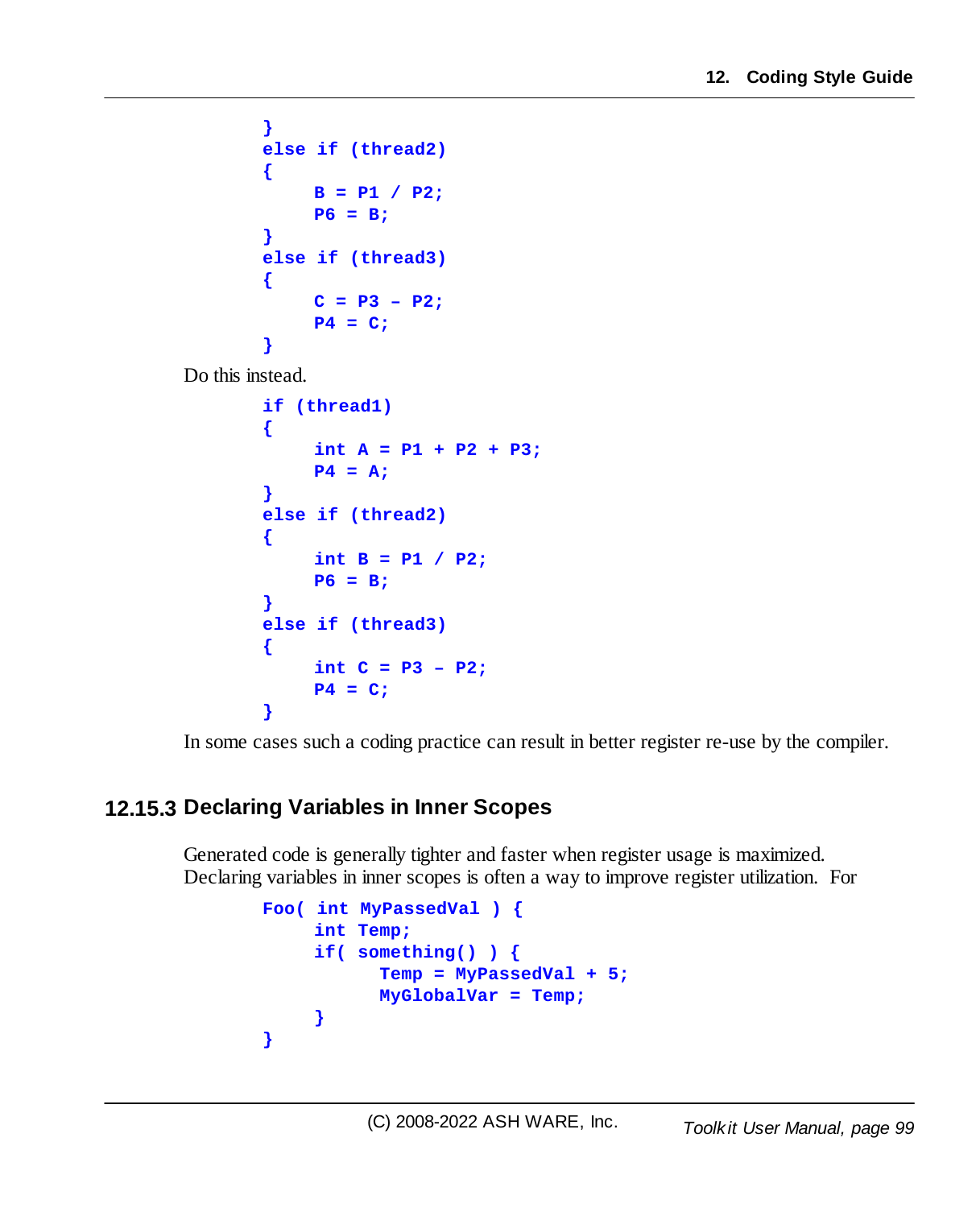Since temp is declared on an outer scope, this can reserve a register for this variable for a longer stretch of code. A better way is to declare local variable 'Temp' in the inner scope where it is used, as follows.

```
Foo( int MyPassedVal ) {
     if( something() ) {
           int Temp = MyPassedVal + 5;
           MyGlobalVar = Temp;
     }
}
```
#### **12.15.4 Logical And/Or with \_Bool Types**

Given code such as

```
_Bool b1, b2, b3;
// …
b1 = b2 || b3;
```
If b1 can be written twice during the expression (first write could be an incorrect value), then it can be more optimal to write this code as something like:

```
b1 = b2;
if (b3)
    b1 = 1;
```
Similarly

```
b1 = b2 && b3;
```
Can be re-written to

**b1 = 0; if (b2) b1 = b3;**

#### **12.15.5 Use of Signed Bitfields**

The use of signed bitfields is computationally expensive because of the sign-extension issues. It is recommended they only be used if absolutely necessary. Note that the declaration

```
struct BF
{
    int8 nib1 : 4;
int8 nib2 : 4;
```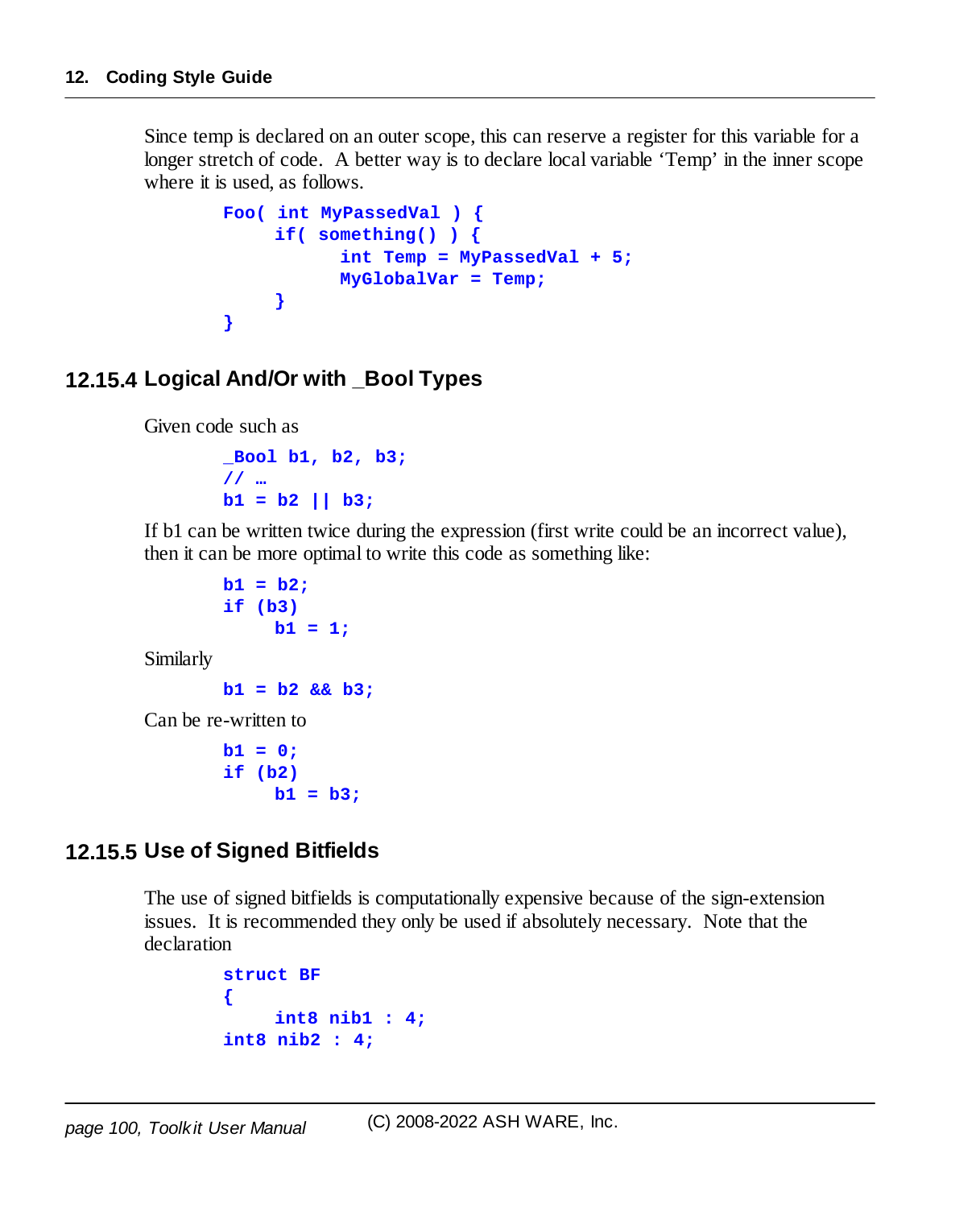**};**

declares signed bitfields! The "unsigned" keyword must be used explicitly. If compiled in "char is unsigned" mode, bitfields declared of type char are unsigned and do not require the "unsigned" keyword.

#### **12.15.6 Selecting Bitfield Unit Size**

There are times when selecting the problem unit size for a set of bitfields can yield improved code. ETEC always uses the unit size selected by the coder (int8, int16, int24 are allowed). For example:

```
struct Flags
{
    unsigned int24 flag1 : 1;
    unsigned int24 flag2 : 2;
    unsigned int24 flag3 : 3;
    unsigned int24 flag4 : 4;
};
```
The bitfields in this struct will be packed into a 24-bit unit. However, given the eTPU instruction set, it is very likely that writing the structure as shown below would result in tighter code.

```
struct Flags
{
    unsigned int8 flag1 : 1;
    unsigned int8 flag2 : 2;
    unsigned int8 flag3 : 3;
    unsigned int8 flag4 : 4;
};
```
#### **12.15.7 Signed Division**

The eTPU hardware does not explicitly support signed division, thus actually performing signed division requires significant processing time and code. It is recommended that signed division be avoided unless the application absolutely requires it. Additionally, even if it is needed, if the sign of one operand is always known (say one is always known to be non-negative), the user can handle the result sign manually for a slight improvement in the generated code. Rather than

```
int24 Result, Pos, Unknown;
// …
Result = Pos / Unknown; // expensive signed division
```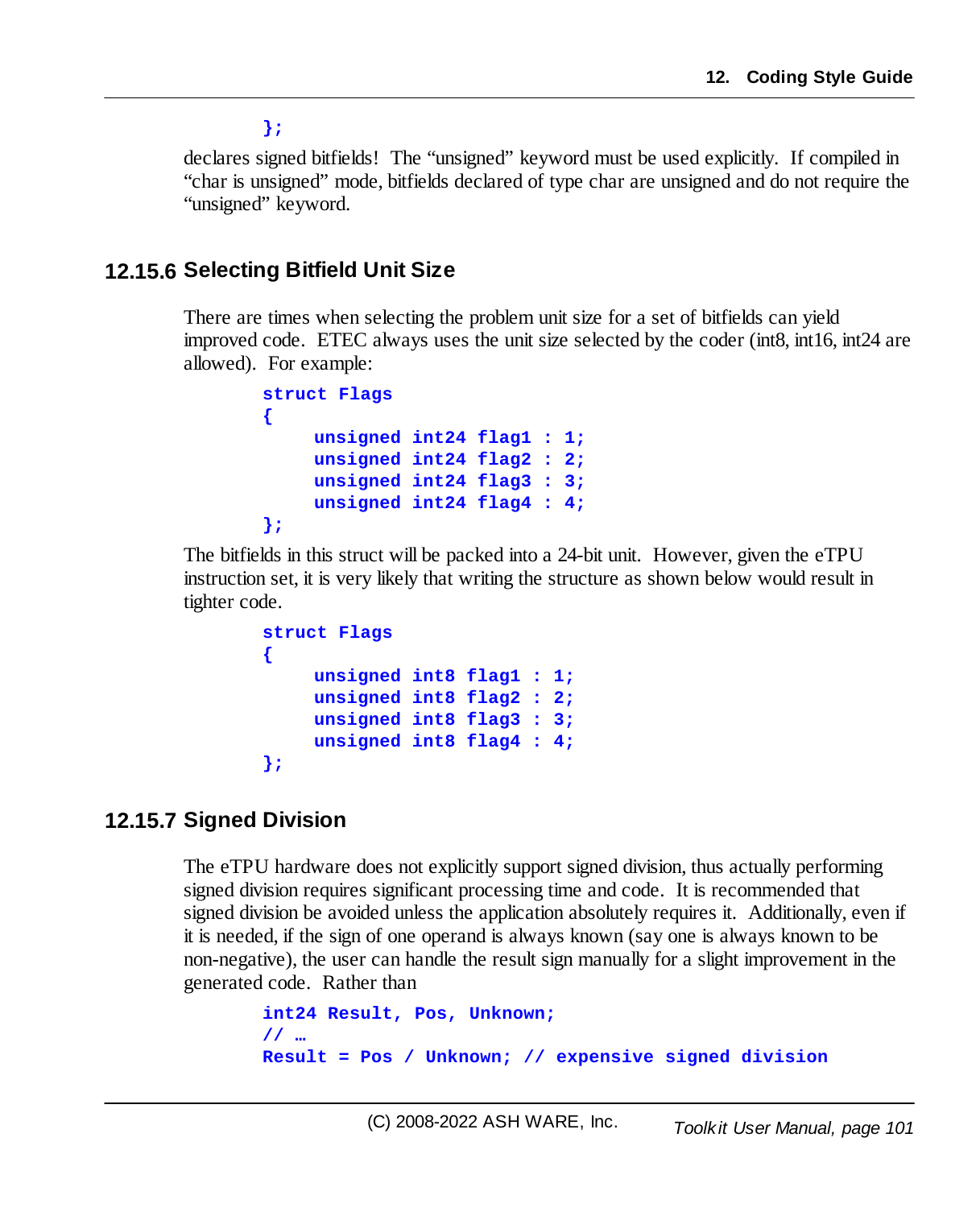The code could be written as shown below for improved performance.

```
// unsigned division
Result = (int24)((unsigned int24)Pos / __abs(Unknown));
if (Unknown < 0)
    Result = -Result; // fix the result sign
```
#### **12.15.8 Channel Groups**

Some timing problems lend themselves to solutions in which channels are grouped and the channel frame for all channels in the group are the same. Specifically, the Channel Parameter Base Address (CPBA) are set to the same value.

One example of this is a serial communications channel with a data and a clock line.

```
// If on a data bit, switch to data channel and test input
pint
if( IsIncomingData() )
{
     \text{Chan} = \text{chan} + 1;if( IsCurrentPinHigh() )
            ShiftedData |= 1;
}
```
Say the 'ShiftedData' variable had been loaded prior to changing channels. Since the CPBA registers are the same for both the clock and data channel, the 'ShiftedData' variable does not need to be re-loaded. In order for the compiler to be aware that the CPBA register is going to be the same, use the following pragma.

```
#pragma same_channel_frame_base <etpu_function>
```
Note that if the two channels that share the CPBA are running different eTPU Functions, the above pragma will need to occur twice, once for each eTPU Function.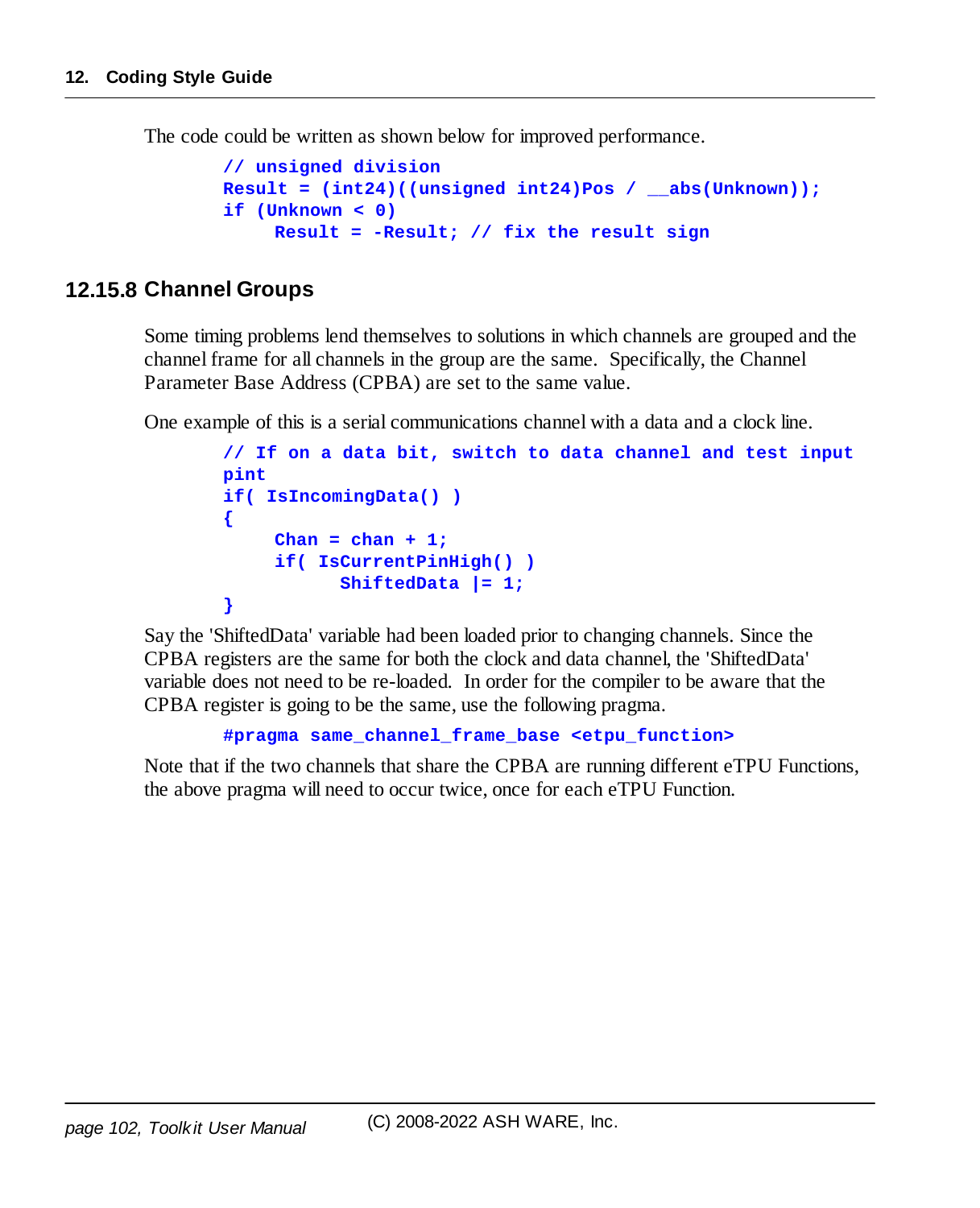# **13**

# **Initializing Global, Channel, and SCM Data**

All the eTPU code and data memory initialization data is auto-generated by ETEC into four files. By default, the root of all four file names is the same as the executable output file name, extended by "\_scm.c", "\_scm.h", "\_idata.c", "\_idata.h". The "scm" files contain the information necessary to initialize the code memory. The "idata" files contain what is need to initialize data memory – the global memory section, engine memory section(s) (if any – eTPU2 only), and channel frames.

By default all code and initialized data is generated in the form of 32-bit chunks; it can also be output in 8-bit chunks via the –data8 linker command option.

# **13.1 Code (SCM) Initialization**

All of the code data is output into the scm.h file – it is actually not legal C syntax by itself, as it is a comma separated list of opcode data.

```
// SCM - Static Code Memory,
// Memory which the eTPU executes (eTPU + 0x10000)
// Data packaged for inclusion into an array initializer
/*0x000*/ 0x42004200, 0x42004200, 0x42004200, 0x42004200,
/*0x010*/ 0x42004200, 0x42004200, 0x42004200, 0x42004200,
/*0x020*/ 0x42004200, 0x42004200, 0x42004200, 0x42004200,
/*0x030*/ 0x42004200, 0x42004200, 0x42004200, 0x42004200,
...
```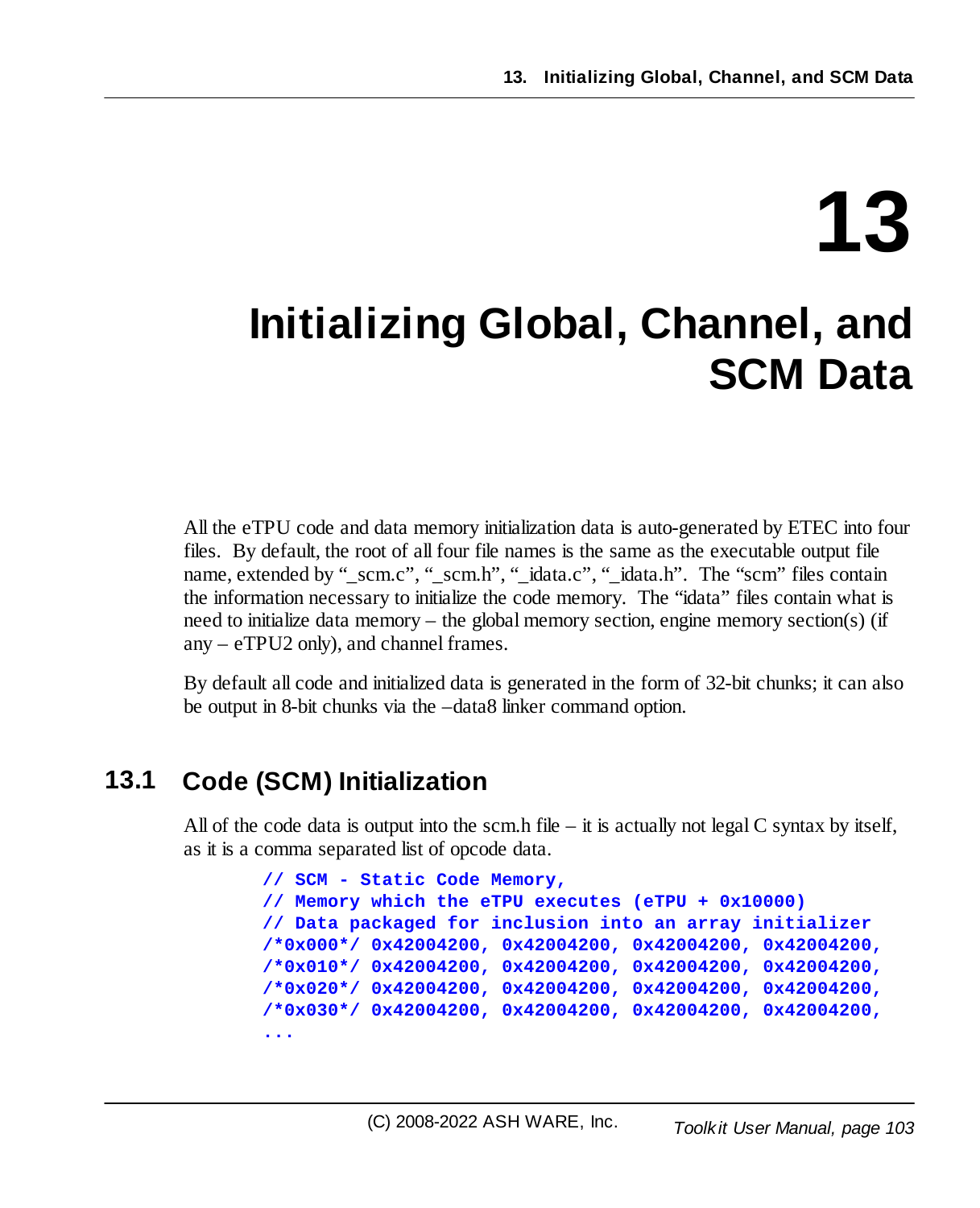The scm.c file includes the scm.h file into an array initializer, as follows

```
// SCM - Static Code Memory,
// Memory which the eTPU executes (eTPU + 0x10000)
unsigned int _SCM_code_mem_array[] = {
#include "etpu_image_scm.h"
};
```
The scm.c file can then be included in the host build, and the initialized array SCM code mem array<sup>[]</sup> copied into the eTPU SCM as part of the initialization sequence.

The data in scm.h is separated out from the array initializer in scm.c because host programmers may want better control as to how the initialized array is declared – its exact type, name, etc. They can use the scm.h file directly if necessary to accomplish their goals.

#### **13.2 Data (SDM) Initialization**

As with the scm files, the initialized data is broken into an idata.h file that primarily contains the data, and an idata.c file that contains a set of array declarations with initializers. The data in the idata.h file is packaged in the form of macros which allow flexibility in how the data is used; a sample is shown below.

```
// Global Memory Initialization Data Macros
#ifndef __GLOBAL_MEM_INIT32
#define __GLOBAL_MEM_INIT32( addr , val )
#endif
// macro name ( address_or_offset , data_value )
__GLOBAL_MEM_INIT32( 0x0000 , 0x00ffffff )
__GLOBAL_MEM_INIT32( 0x0004 , 0x00000000 )
// Engine-relative Memory Initialization Data Macros
#ifndef __ENGINE_MEM_INIT32
#define __ENGINE_MEM_INIT32( addr , val )
#endif
// macro name ( address_or_offset , data_value )
__ENGINE_MEM_INIT32( 0x0000 , 0x08000004 )
```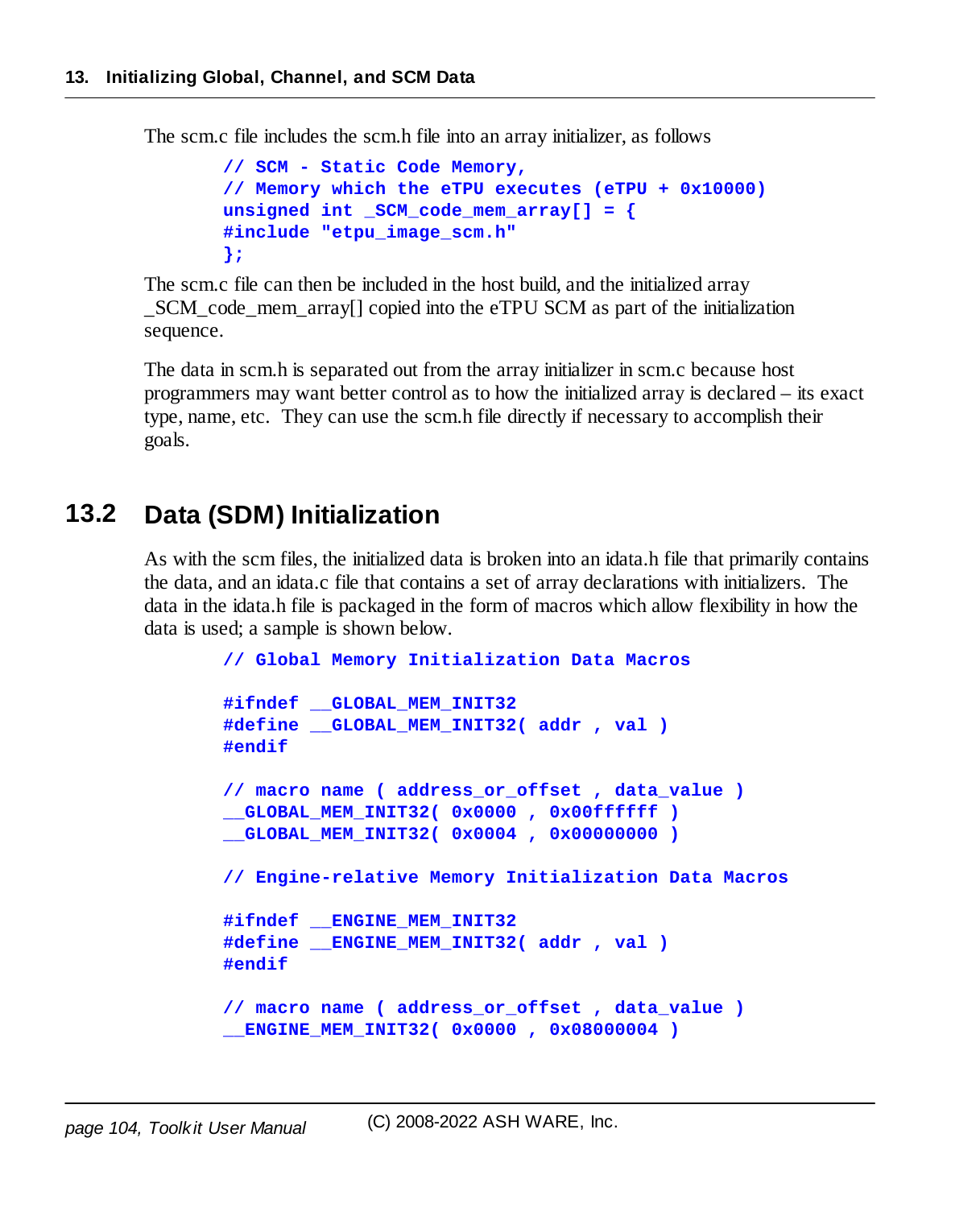```
// Test2 Channel Frame Initialization Data Macros
#ifndef __Test2_CHAN_FRAME_INIT32
#define __Test2_CHAN_FRAME_INIT32( addr , val )
#endif
// macro name ( address_or_offset , data_value )
__Test2_CHAN_FRAME_INIT32( 0x0000 , 0x00000000 )
__Test2_CHAN_FRAME_INIT32( 0x0004 , 0x00000000 )
 __Test2_CHAN_FRAME_INIT32( 0x0008 , 0x00000000 )
__Test2_CHAN_FRAME_INIT32( 0x000c , 0x00000000 )
```
As can be seen, when this idata.h file is included without predefining any of the macros such as \_\_GLOBAL\_MEM\_INIT32, the file resolves to nothing. The idata.c creates initialized arrays for each memory section with the following technique:

```
// Global Memory Initialization Data Array
unsigned int _global_mem_init[] =
{
#undef __GLOBAL_MEM_INIT32
#define __GLOBAL_MEM_INIT32( addr , val ) val,
#include "etpu_image_idata.h"
#undef __GLOBAL_MEM_INIT32
};
// Engine-relative Memory Initialization Data Array
unsigned int _engine_mem_init[] =
{
#undef __ENGINE_MEM_INIT32
#define __ENGINE_MEM_INIT32( addr , val ) val,
#include "etpu_image_idata.h"
#undef __ENGINE_MEM_INIT32
};
// Test2 Channel Frame Initialization Data Array
unsigned int _Test2_frame_init[] =
{
#undef __Test2_CHAN_FRAME_INIT32
#define __Test2_CHAN_FRAME_INIT32( addr , val ) val,
#include "etpu_image_idata.h"
#undef __Test2_CHAN_FRAME_INIT32
};
```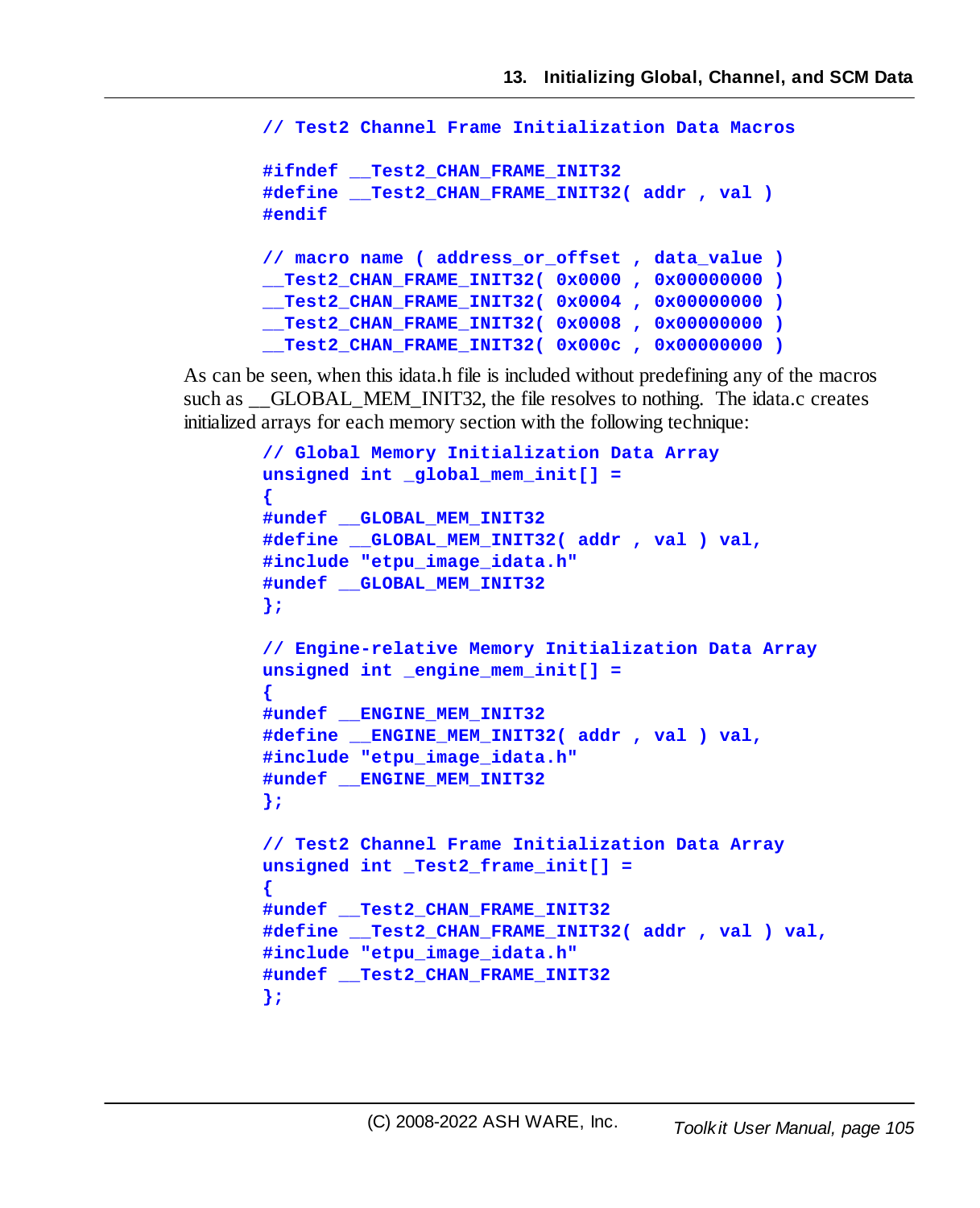If host programmers need to tailor the array names, or types, they use the same technique to create their own initialized arrays, rather than use the default idata.c file.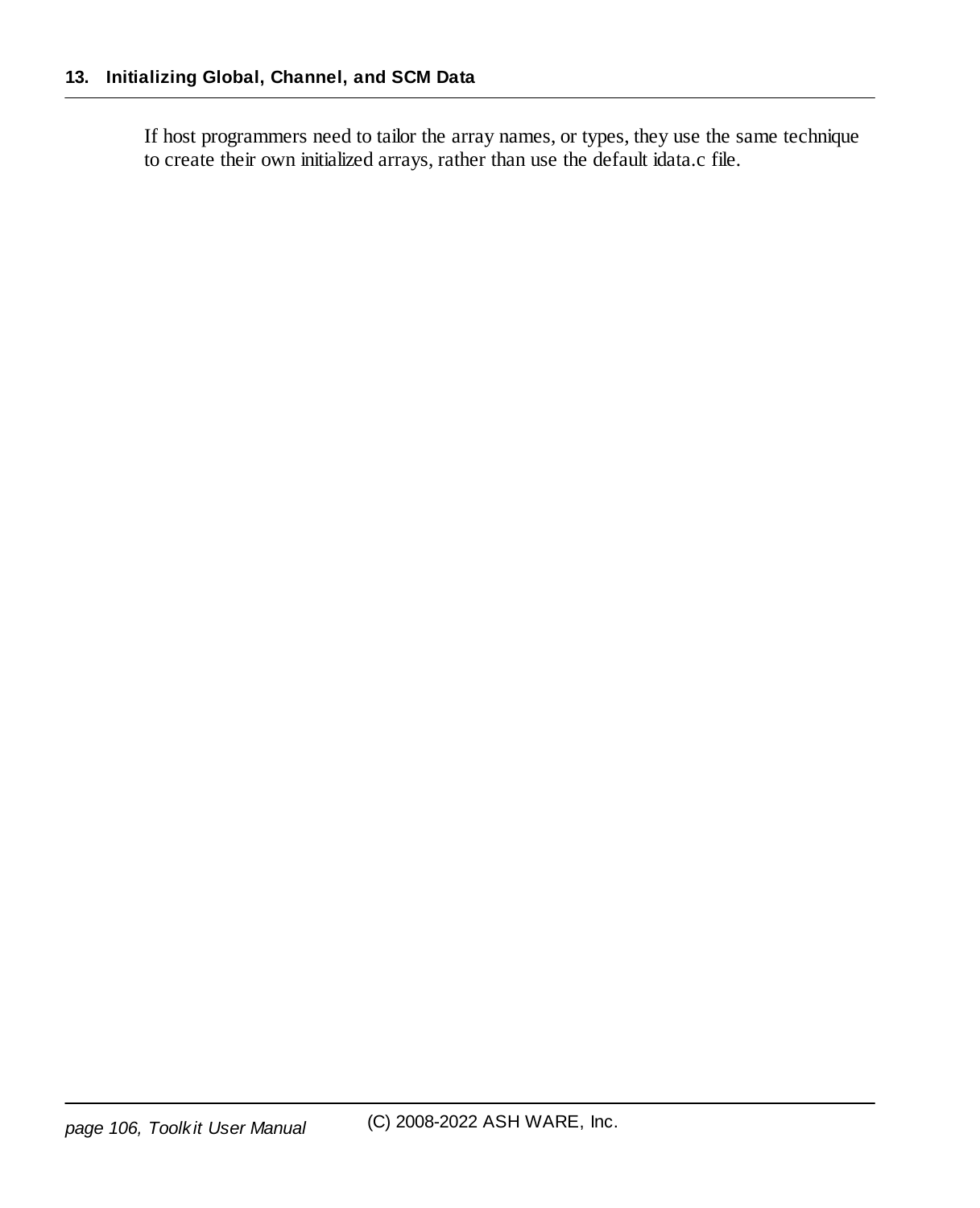# **14 Support for Multiple ETEC Versions**

Consider the situation in which a 2011 car design is released with (say) ETEC Version 1.10 Build A and a new design is begun on a 2012 car in which the latest ETEC Version is to be used, (say) ETEC Version 2.20 Build B. This section describes how existing designs can be maintained using one or more older ETEC versions while new designs can be developed using a different ETEC version.

The ETEC compiler supports situations in which multiple ETEC versions are used on the same computer at the same time without interacting or affecting each other.

The ETEC installation encodes the full version information into the installation directory name, as follows

**eTPU Compiler V<MajorNum><MinorNum><BuildLetter>**

These are installed into the following directory

**<ProgramFiles>ASH WARE Inc,**

Therefore, ETEC Versions 1.10 Build 'A' and 2.20 Build 'B' are installed into the following two directories.

> **C:\Program Files\ASH WARE\eTPU Compiler V1\_10A C:\Program Files\ASH WARE\eTPU Compiler V2\_20B**

Additionally, all ancillary files that may be referenced by the ETEC compiler are placed within their respective installation directories. These include the following.

·DLL's and other libraries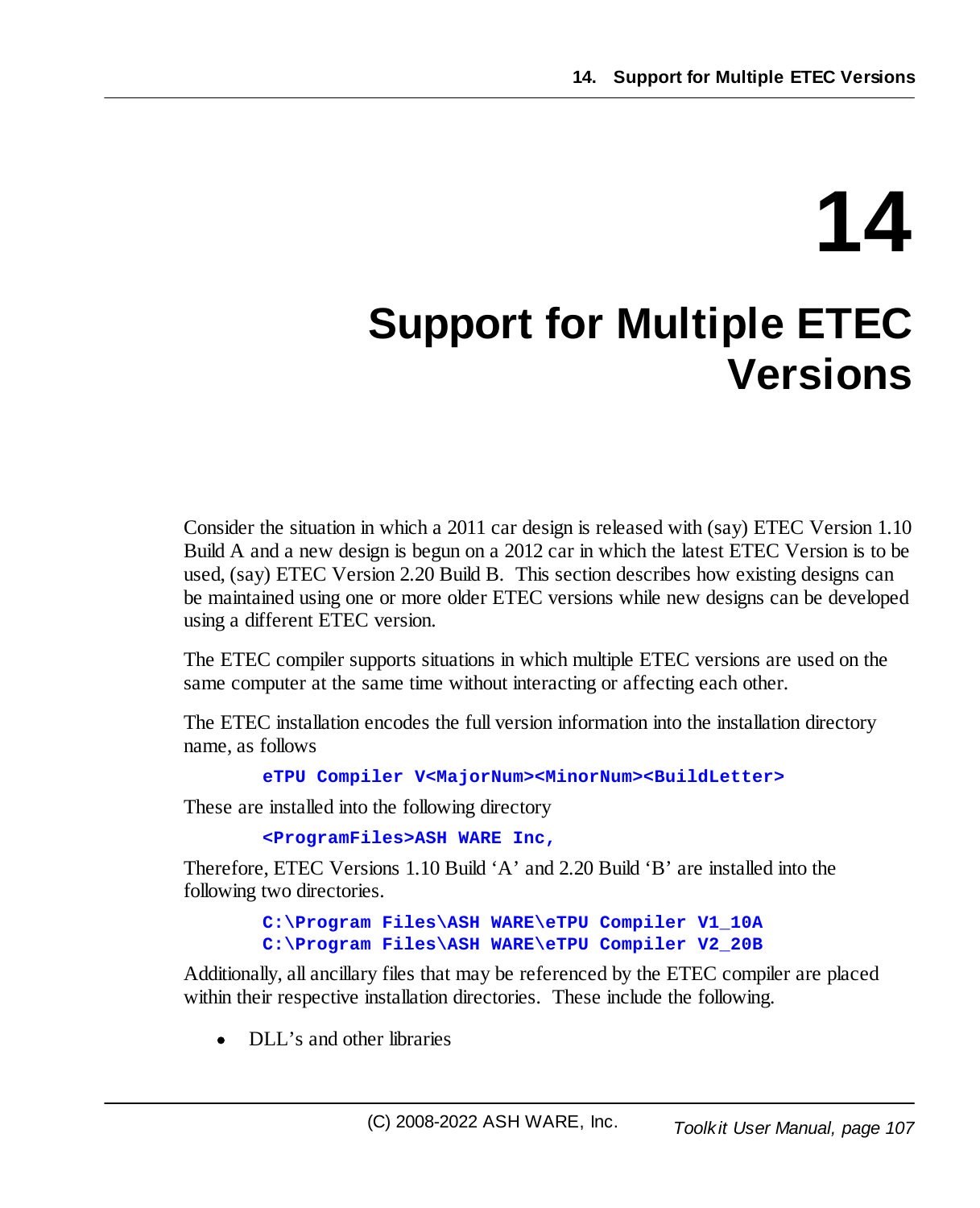- ·The Preprocessor, ETEC\_cpp.exe
- ·Standard ETEC header files, ETpu\_Hw.h, ETpu\_Lib.h, and ETpu\_Std.h.
- $\bullet$ Standard Error Libraries; global error handler.lib and \_global\_error\_handler\_etpu2.lib.

No files that are used by ETEC are placed in a common directory because to do so would potentially create a situation in which an older version of the compiler would behave differently due to a commonly located file referenced by the older ETEC version being updated by a new ETEC install.

It is important for users to follow this practice of isolating a Version's common files within ETEC version-specific directories such that the multiple versions retain their orthogonality.

#### **14.1 Referencing the Latest Version**

It is occasionally desirable to identify the most-recently installed ETEC version. For instance, the labs in the programming course and in various books will typically default to using the most recently-installed ETEC version. This is done through the use of a environment variable 'ETEC\_BIN' that is updated every time ETEC is installed. ETEC bin points to the most recent ETEC installation directory. For instance, if Version 1.10 Build 'A' is installed, then the 'ETEC\_BIN environment variable is set as follows.

**ETEC\_BIN="C:\Program Files\ASH WARE\eTPU Compiler V1\_10A\"**

Note that although the 'ETEC\_BIN' environment variable is set on each installation, a computer reboot is required in order for this latest setting to be activated.

#### **14.2 Ensuring Code is Compiled with Proper Version**

There are times when source code depends upon being compiled by a particular version of a compiler, or more likely, that it be compiled with a certain version or newer. The #pragma verify version capability allows such a requirement to be embedded in the code. Failure to compile/assemble occurs if the version being used does not meet the specified requirements.

```
#pragma verify_version GE, "1.20C", \
     "this build requires ETEC version 1.20C or newer"
```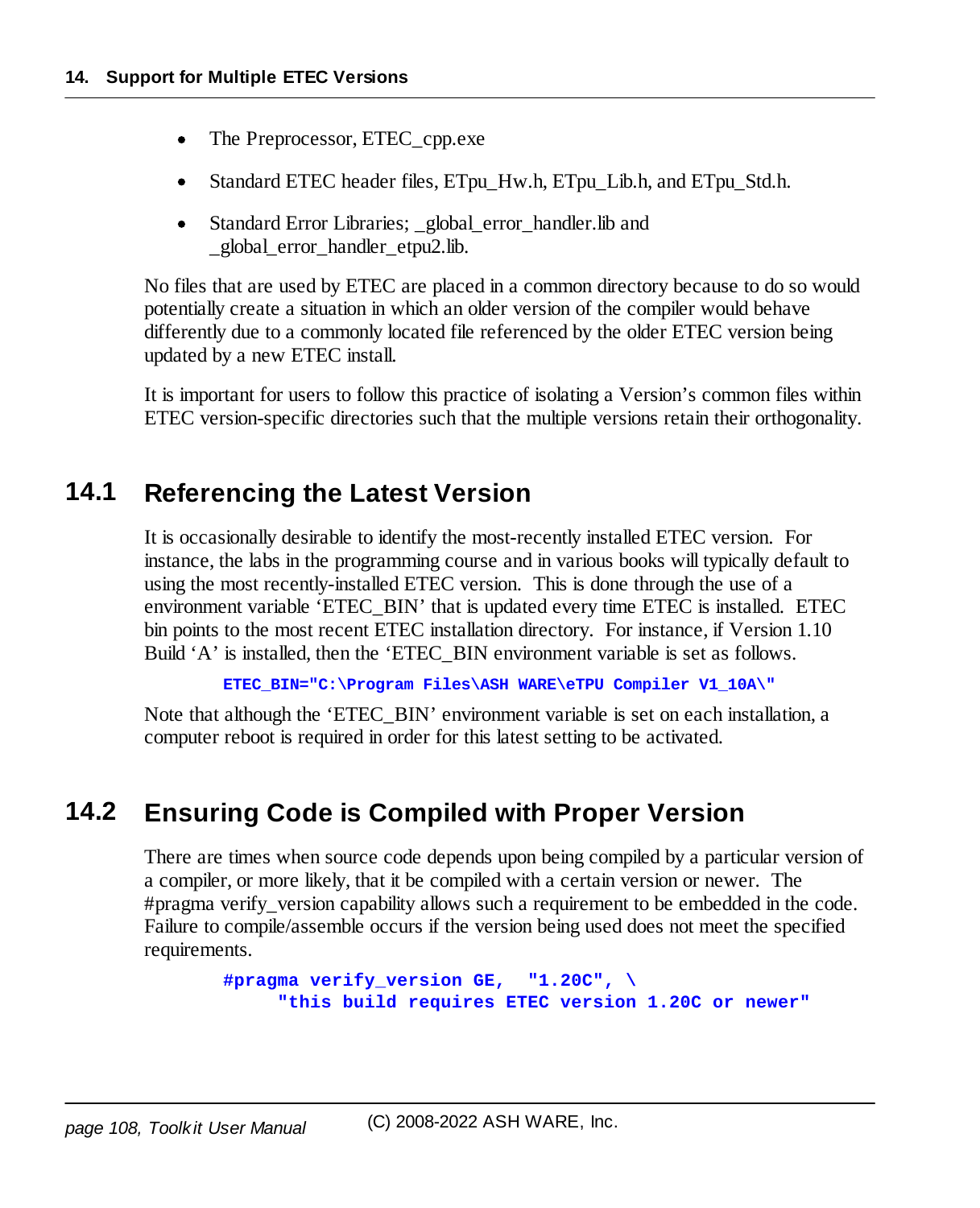When the above #pragma is in the source code, compilation will only succeed if ETEC version 1.20C or newer is being used. See the reference manual for further detail on #pragma verify\_version.

### **14.3 Customer Responsibilities**

In order to support these capabilities the customer has the following responsibilities.

- ·Understand and follow the version installation scheme.
- · Keep your maintenance contracts current so ASH WARE can identify and continue to support those versions which are actually in use.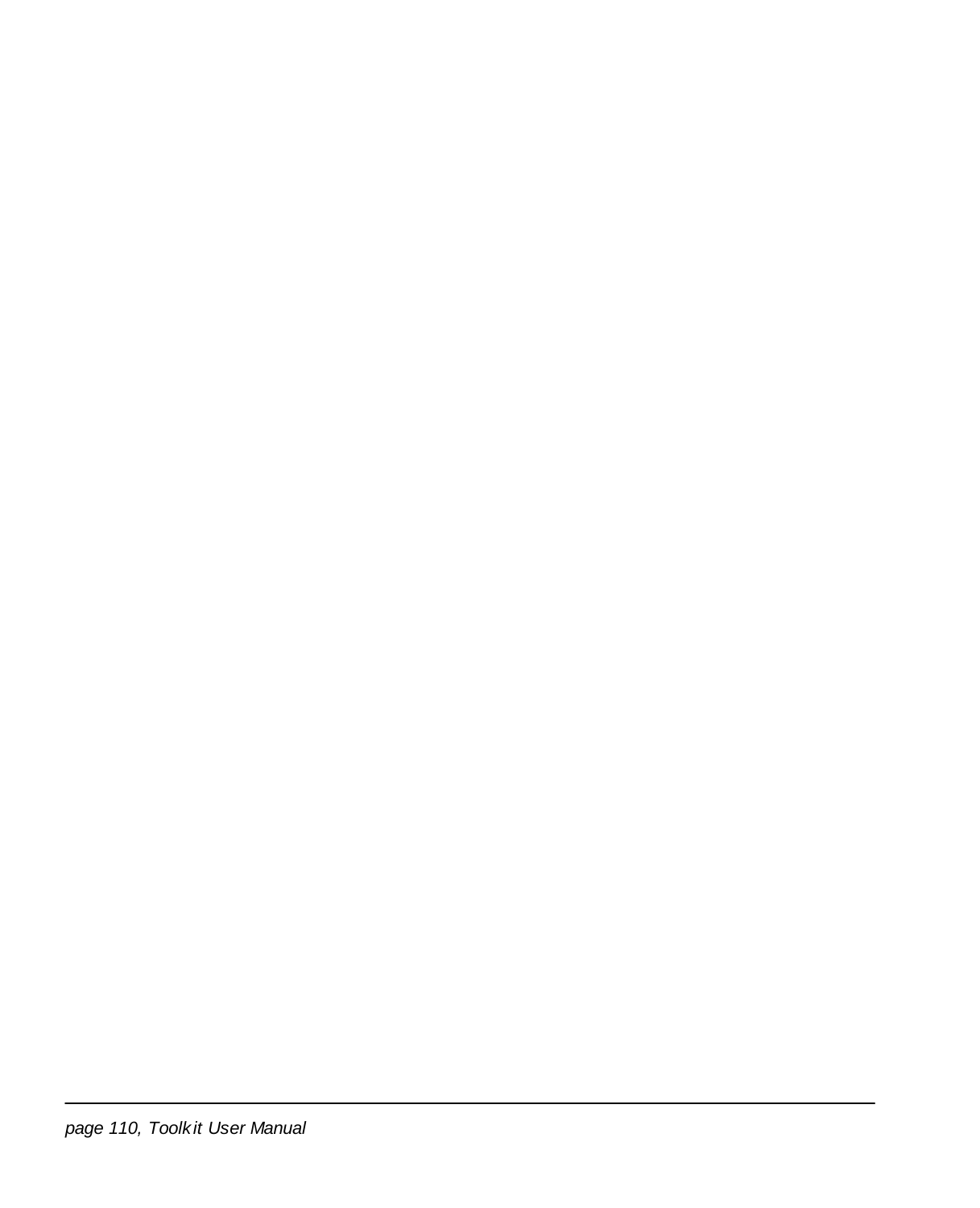# **15**

## **Multiple Channels, Different Entry Tables, Same Channel Variables**

When using ETEC mode, it is easy to write multiple "eTPU functions" (entry tables) within one class, so they can share resources like the channel frame data. Take for example the NXP UART function. It can be configured to act as a receiver or transmitter, and channel flag1 is allocated told hold the state, whether it is receive or transmit. How about if it was written in ETEC mode, and a different entry table (function number) used for transmit and receive? The downside is that an extra 64 bytes of code memory is used for entry table, but it does free up channel flag1, which perhaps could be used to efficiently add new features to the function. Below is the skeleton of the function as it is currently.

```
void UART (int8 FS_ETPU_UART_ACTUAL_BIT_COUNT,
           int24 FS_ETPU_UART_MATCH_RATE,
           int8 FS_ETPU_UART_PARITY_TEMP,
           int24 FS_ETPU_UART_SHIFT_REG,
           int8 FS_ETPU_UART_RX_ERROR,
           int24 FS_ETPU_UART_TX_RX_DATA,
           int8 FS_ETPU_UART_BITS_PER_DATA_WORD)
{
    if ( hsr== UART_TX_INIT ) {
UART_TX_init:
/* TRANSMITTER_INITIALIZATION */
    }
    else if ( hsr==UART_RX_INIT ) {
UART_RX_init:
/* RECEIVER_INITIALIZATION */
```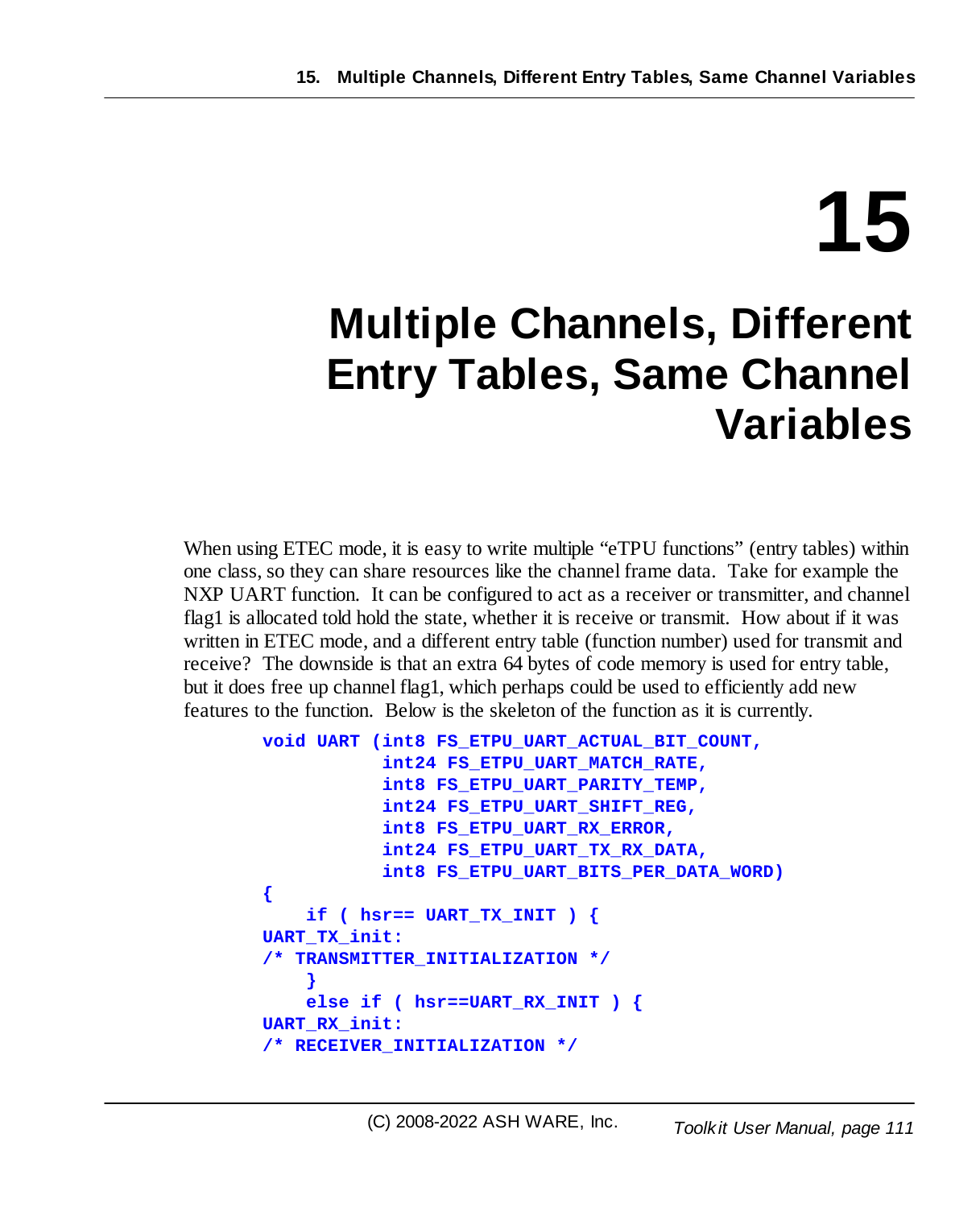```
}
    else if( IsMatchAOrTransitionBEvent()
                && (flag0==0)
                && (flag1==0) ) {
UART_Test_New_Data_Tx:
/* TEST_NEW_DATA_TX */
    }
    else if( IsMatchAOrTransitionBEvent()
               && (flag0==1)
               && (flag1==0) ) {
UART_Send_Serial_Data_TX:
/* SEND_SERIAL_DATA_TX */
    }
    else if( IsMatchBOrTransitionAEvent()
                 && (flag1==1) ) {
UART_Detect_new_data_RX:
/* DETECT_NEW_DATA_RX */
    }
    else if( IsMatchAOrTransitionBEvent()
                 && (flag1==1) ) {
UART_Receive_Serial_Data_RX:
/* RECEIVE_SERIAL_DATA_RX */
    }
    else {
/* UNDEFINED_ENTRY_CONDITIONS */
UART_undefined:
    }
```
Within an ETEC mode class, the UART transmit/receive could be broken out to use individual entry tables, but potentially share everything else.

```
_eTPU_class UART
{
       // channel frame data
      int8 FS_ETPU_UART_ACTUAL_BIT_COUNT;
       int24 FS_ETPU_UART_MATCH_RATE;
      int8 FS_ETPU_UART_PARITY_TEMP;
      int24 FS_ETPU_UART_SHIFT_REG;
      int8 FS_ETPU_UART_RX_ERROR;
       int24 FS_ETPU_UART_TX_RX_DATA;
      int8 FS_ETPU_UART_BITS_PER_DATA_WORD;
      // threads
      _eTPU_thread TX_init(_eTPU_matches_disabled);
      _eTPU_thread RX_init(_eTPU_matches_disabled);
       _eTPU_thread Test_New_Data_TX(_eTPU_matches_enabled);
```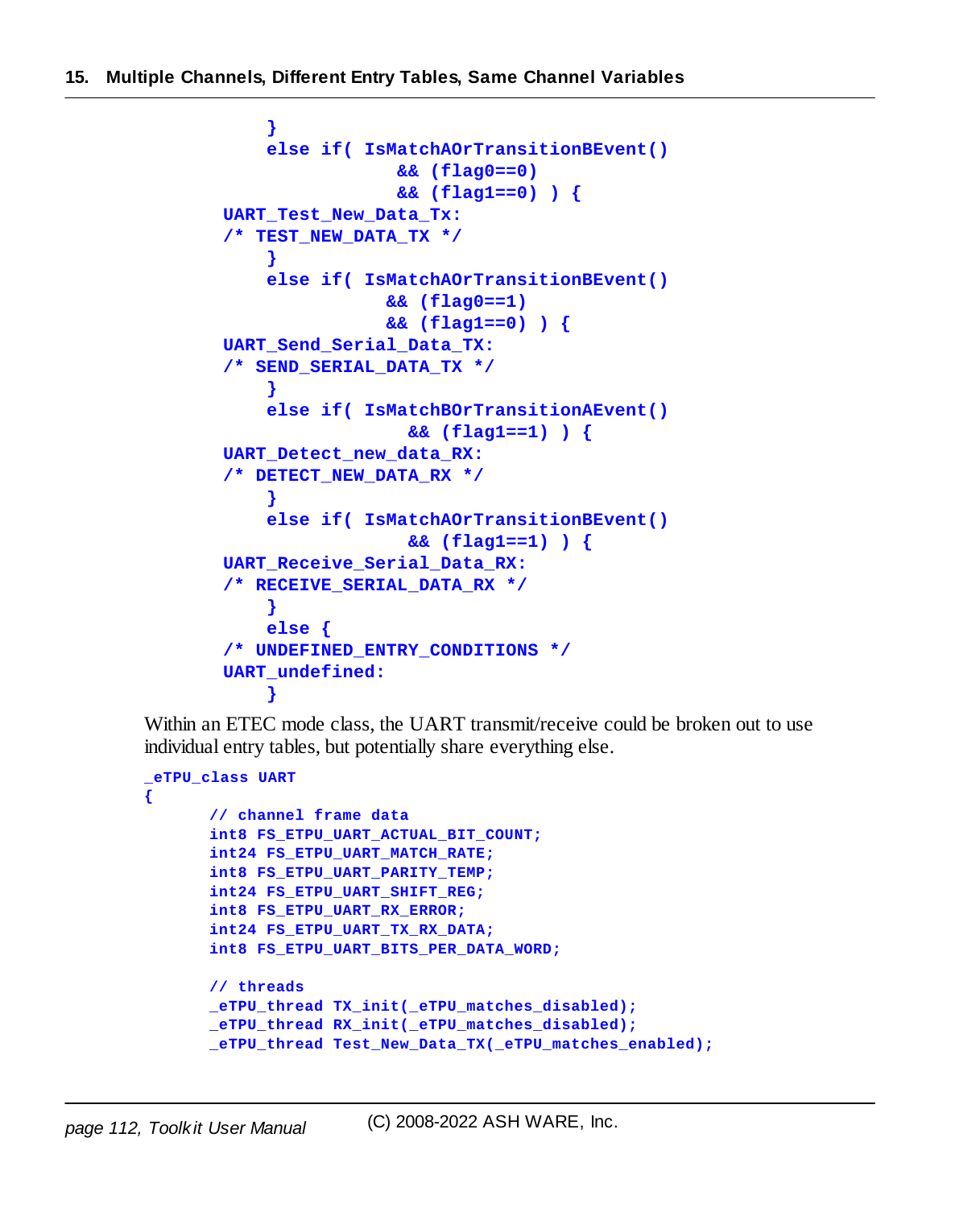```
_eTPU_thread Send_Serial_Data_TX(_eTPU_matches_enabled);
_eTPU_thread Detect_New_Date_RX(_eTPU_matches_enabled);
_eTPU_thread Receive_Serial_Data_RX(_eTPU_matches_enabled);
// entry tables
_eTPU_entry_table TX;
_eTPU_entry_table RX;
```
**};**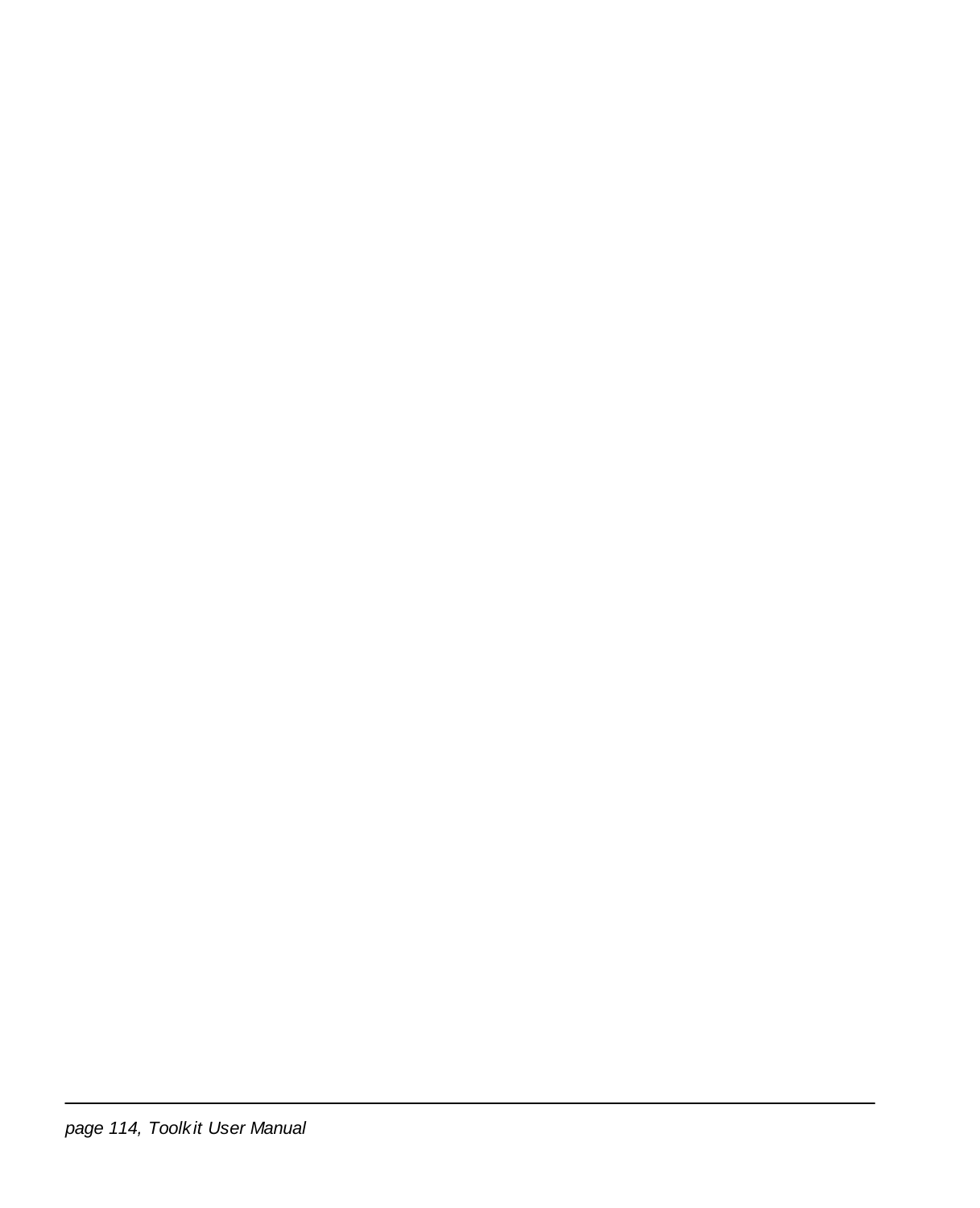## **16 Labeling threads**

Several features of the simulator, as well as the WCTL analysis capability, work better when there is a user-specified name for each unique thread in a function. In ETEC mode this is not a problem, since each thread is its own function. However, in eTPU-C mode, this is an issue as all the threads are in one "eTPU function", underneath the entry conditions if-else array. However, if the user adds a code label at the top of each thread, the ETEC tools & Simulator will pick this up and use it when referencing the thread.

```
if ( hsr== UART_TX_INIT ) {
TX_INIT:
    /* TRANSMITTER_INITIALIZATION */
    /* ... */
    }
```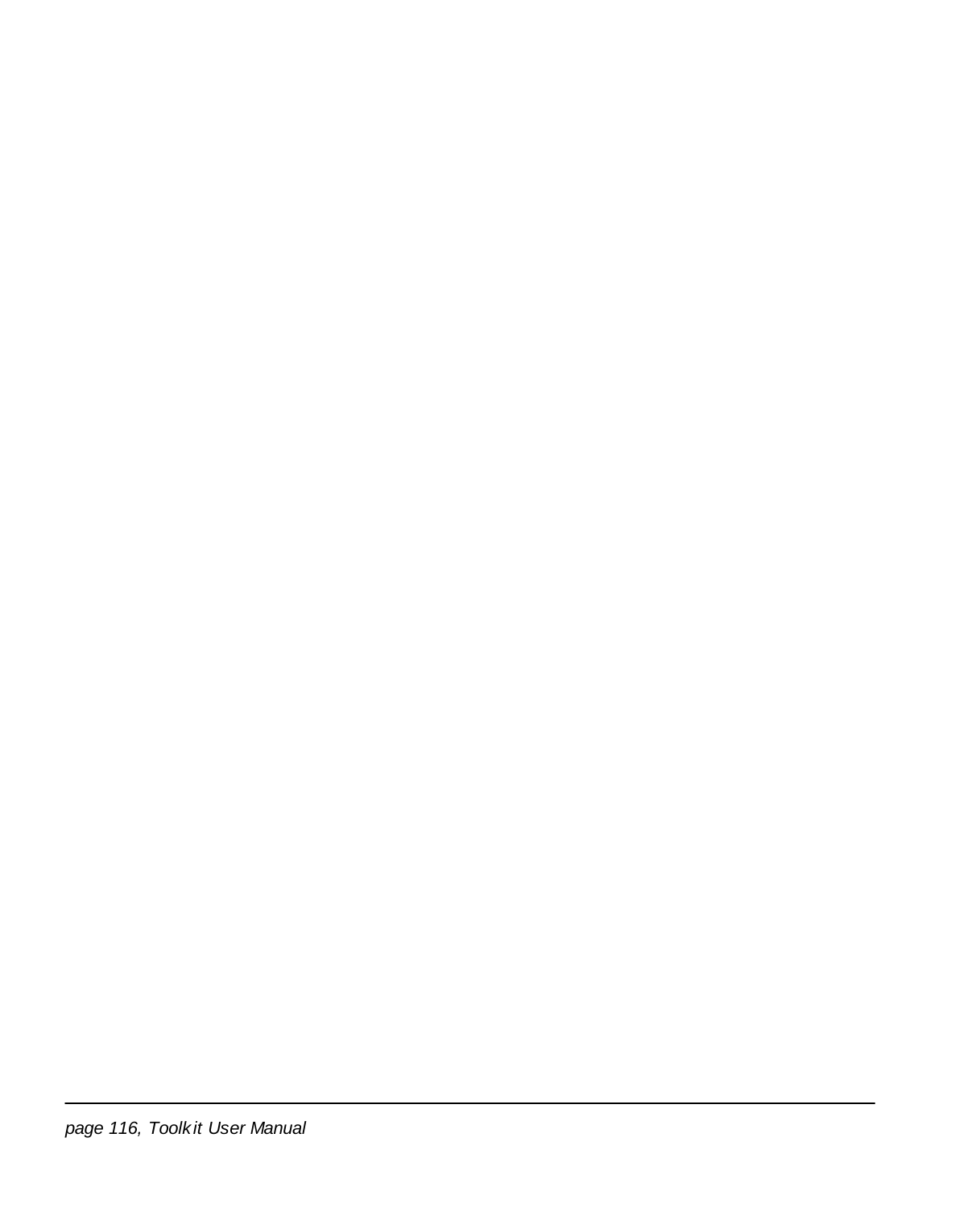## **17 Using the ASH WARE Error Handler**

Many details of the built-in ETEC error handler are described in the linker reference manual. The default error handler entry points are exposed in the include file ETpu\_Lib.h – this allows users to reference them directly from their ETEC-mode entry table definitions, or to call them from user code (these are treated as fragment calls).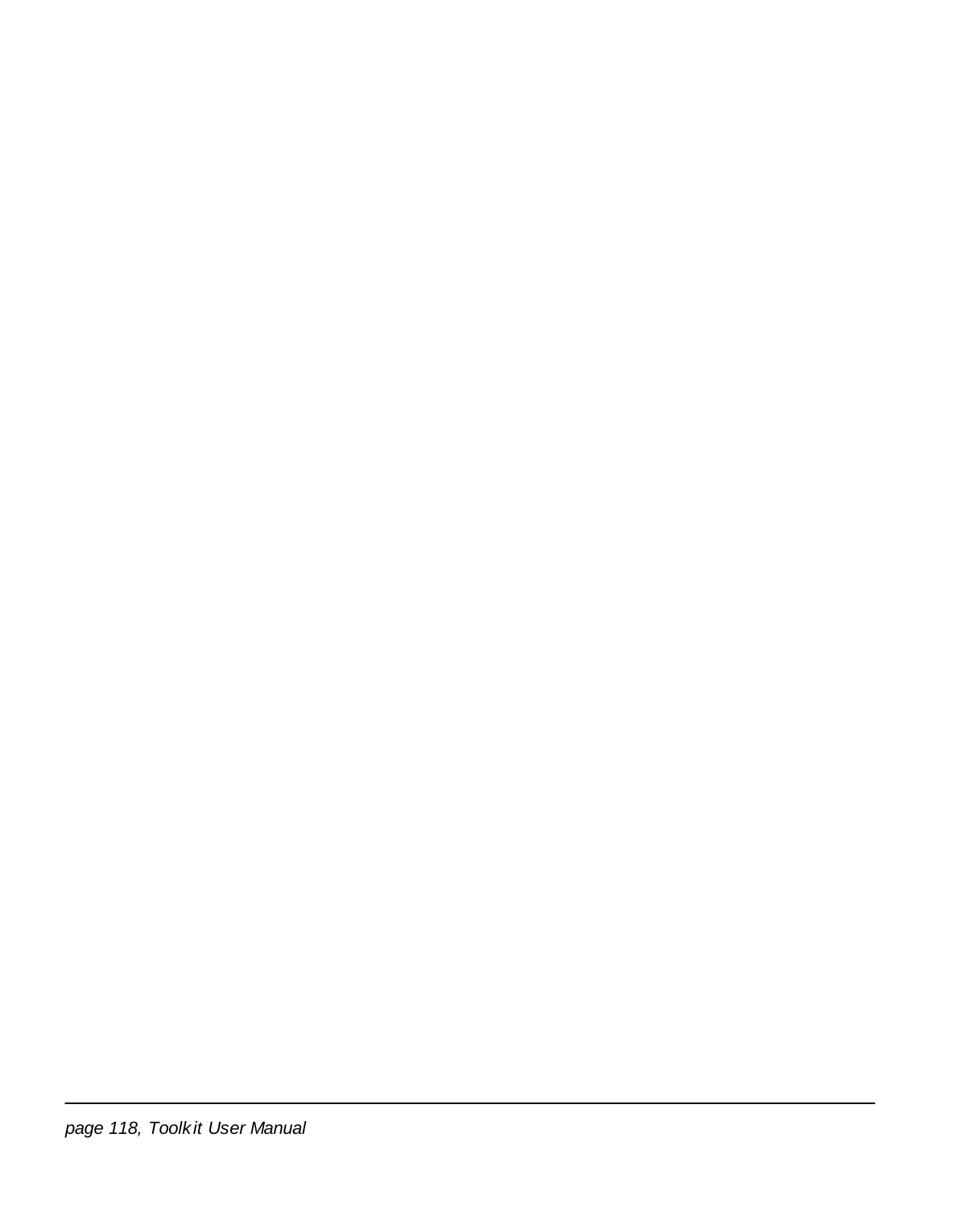# **18**

## **Unstructured & Unconstrained Assembly**

The assembler has been developed such that both structured assembly and un-structured assembly are supported.

When writing un-structured assembly there are no constraints. The entire instruction set can be utilized; any instruction can go anywhere, etc. However, there are numerous advantages to writing structured assembly. This section describes the advantages and limitations of both methods.

### **18.1 Un-Structured Assembly Advantages**

· There are no restrictions in terms of structure (e.g. a label can be both called and can be an entry point.)

### **18.2 Structured Assembly Advantages:**

- · Structured assembly can be optimized
- · Structured assembly can be analyzed (e.g. WCTL can be calculated)
- · Numerous problems are detected at build time with errors/warnings (e.g. out of channel frame memory, nonsensical constructs such as sequential un-flushed calls.)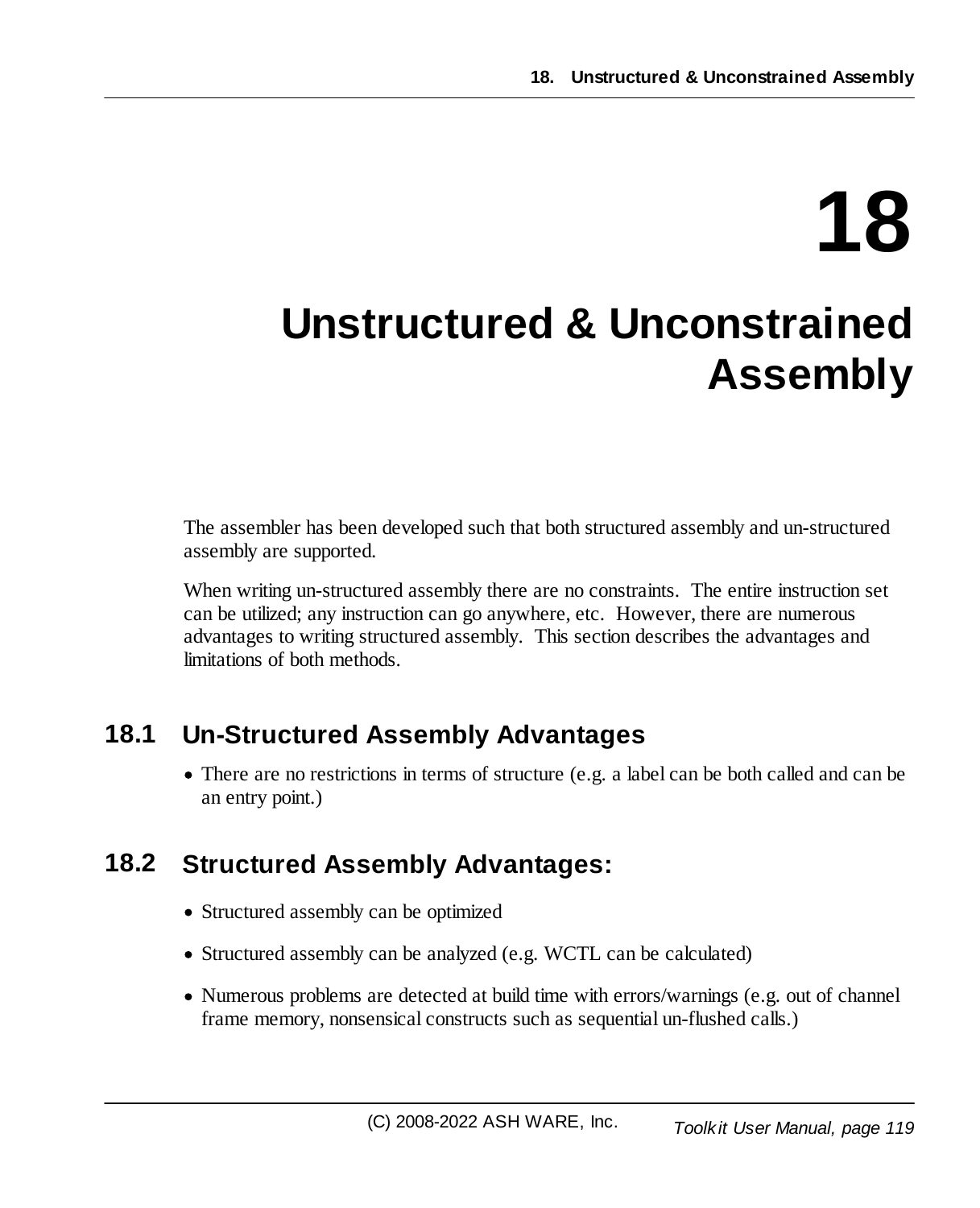- · Channel variables can be declared and used symbolically including in called (member) functions
- · Stand-alone (non inline) Structured assembly can be mixed with regular 'C' code.

### **18.3 Structured Assembly Restrictions**

- · The Dispatch-Call opcode is not supported at all.
- · The Dispatch-Goto opcode is only supported using tags that indicate all destinations of the dispatch.
- · A normal call can only call a section of code identified by the #pragma mimic c func start/mimic c func end tags.
- · The return address register (RAR) can not be written. The exception is if the RAR is being saved/restored for two-deep calls and the save and restore regions are identified by the #pragma start/end save/restore rar\_chunk tags.
- · Mimicked 'C' functions have numerous restrictions including that no program-flow (e.g. goto opcode) can leave the function except return, end, or a normal call. Program flow cannot enter a function except via a call of the function label.

### **18.4 Structured Assembly Example**

For the most part, these restrictions are easy to meet. The following code illustrates several benefits of writing structured assembly as well as techniques for overcoming several restrictions.

```
_eTPU_class MyClass
{
     int24 MyInt24;
     int8 CurrentState;
     MemberFunction MyMemberFunc, TwoDeepMemberFunc;
};
using MyClass
{
//----------------------------------------------
```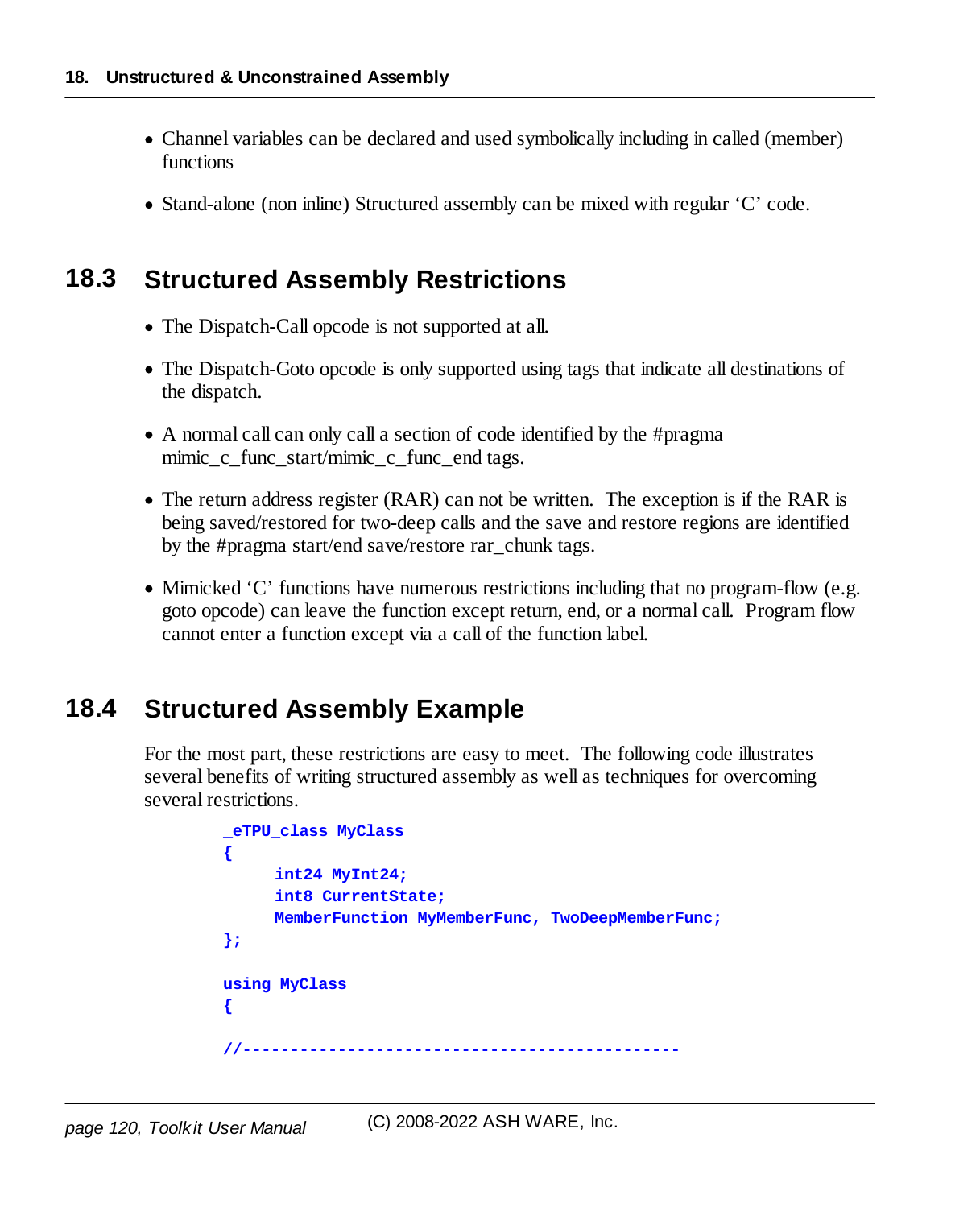```
// Example: Symbolic access of channel variables
UseChanVarThread:
     // Because this code is in a 'using' region
     // it can access channel variables
     // within the referenced class.
     ram p <- MyInt24.
     alu p = p + 0x1122.
     ram p -> MyInt24.
     seq end.
//----------------------------------------------
// Example: dispatch_goto
UseDispatchThread:
     // Although the dispatch-calls are NOT allowed
     // dispatch-goto is allowed
     // as long as all possible destinations are marked
     ram p31_24 <- CurrentState.
#pragma dispatch_list_start State_0, State_1, State_2
     seq dispatch_goto, flush.
State_0:
     alu diob = 0x000000.
     ram diob -> MyInt24.
     seq end.
State_1:
     alu diob = 0x111111.
     ram diob -> MyInt24.
     seq end.
State_2:
     alu diob = 0x222222.
     ram diob -> MyInt24.
     seq end.
#pragma dispatch_list_end
//----------------------------------------------
// Example: calling a member functions
```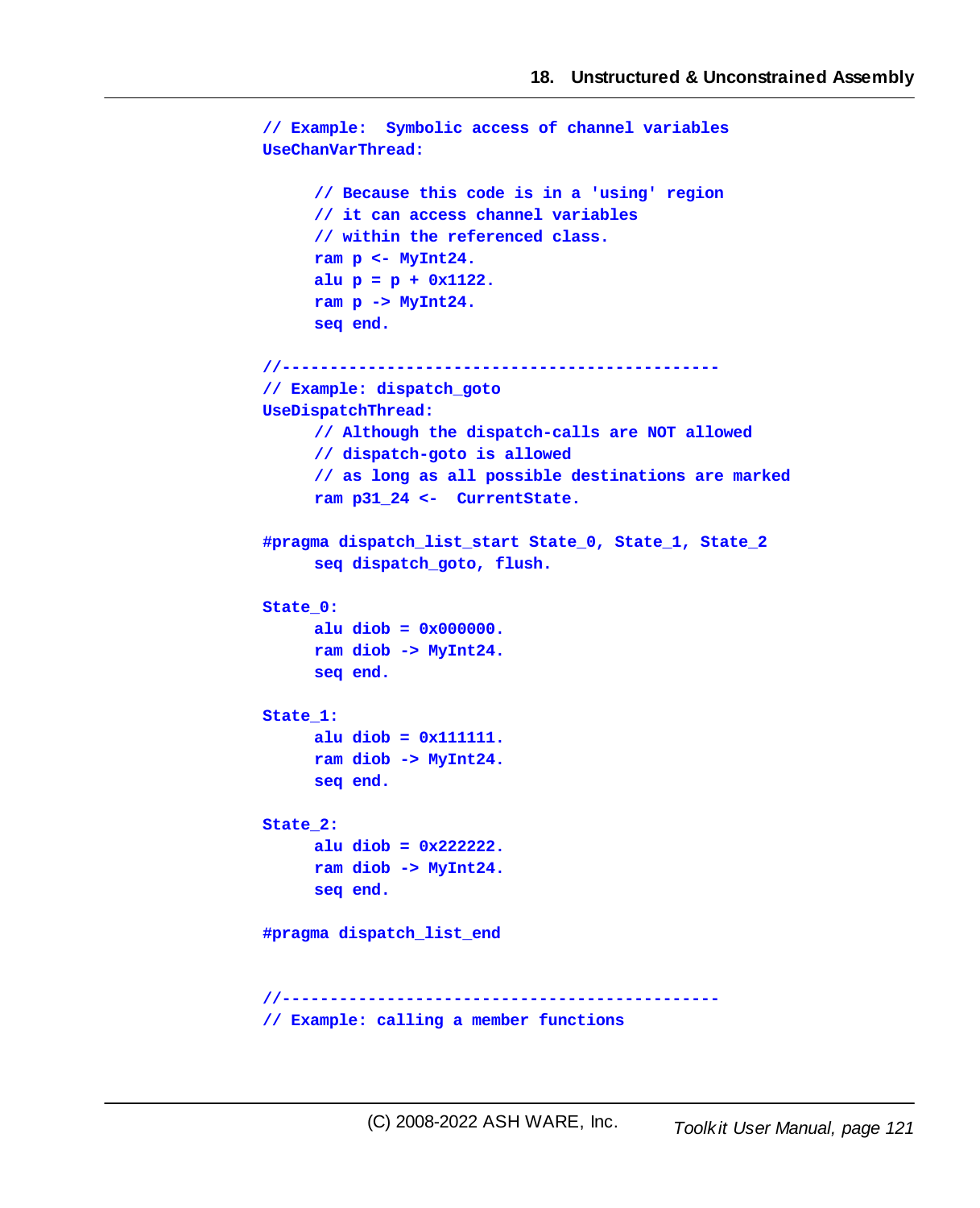```
CallMemberFuncThread:
     seq call MyMemberFunc, flush.
     seq end.
//----------------------------------------------
// Example: Member Function, including
// - Two Deep calls
// - writing the RAR register
// - accessing channel variables
#pragma mimic_c_func_start
MyMemberFunc:
// Tell the analyzer/optimizer
// that the Return-address save is occuring
#pragma start save rar_chunk "SaveRar"
     alu rar = b.
#pragma end save rar_chunk "SaveRar"
     // Member-functions can access
     // channel variables symbolically
     ram p <- MyInt24.
     alu p = p + 0x1122.
     ram p -> MyInt24.
     seq call TwoDeepMemberFunc, flush.
// Tell the analyzer/optimizer that the Return-address
// restore is occurring
#pragma start restore rar_chunk "SaveRar"
     alu rar = b.
#pragma end restore rar_chunk "SaveRar"
     seq return, flush.
#pragma mimic_c_func_end
//----------------------------------------------
//----------------------------------------------
// Two deep member functions are supported
#pragma mimic_c_func_start
TwoDeepMemberFunc:
```
**// Member-functions can access channel variables**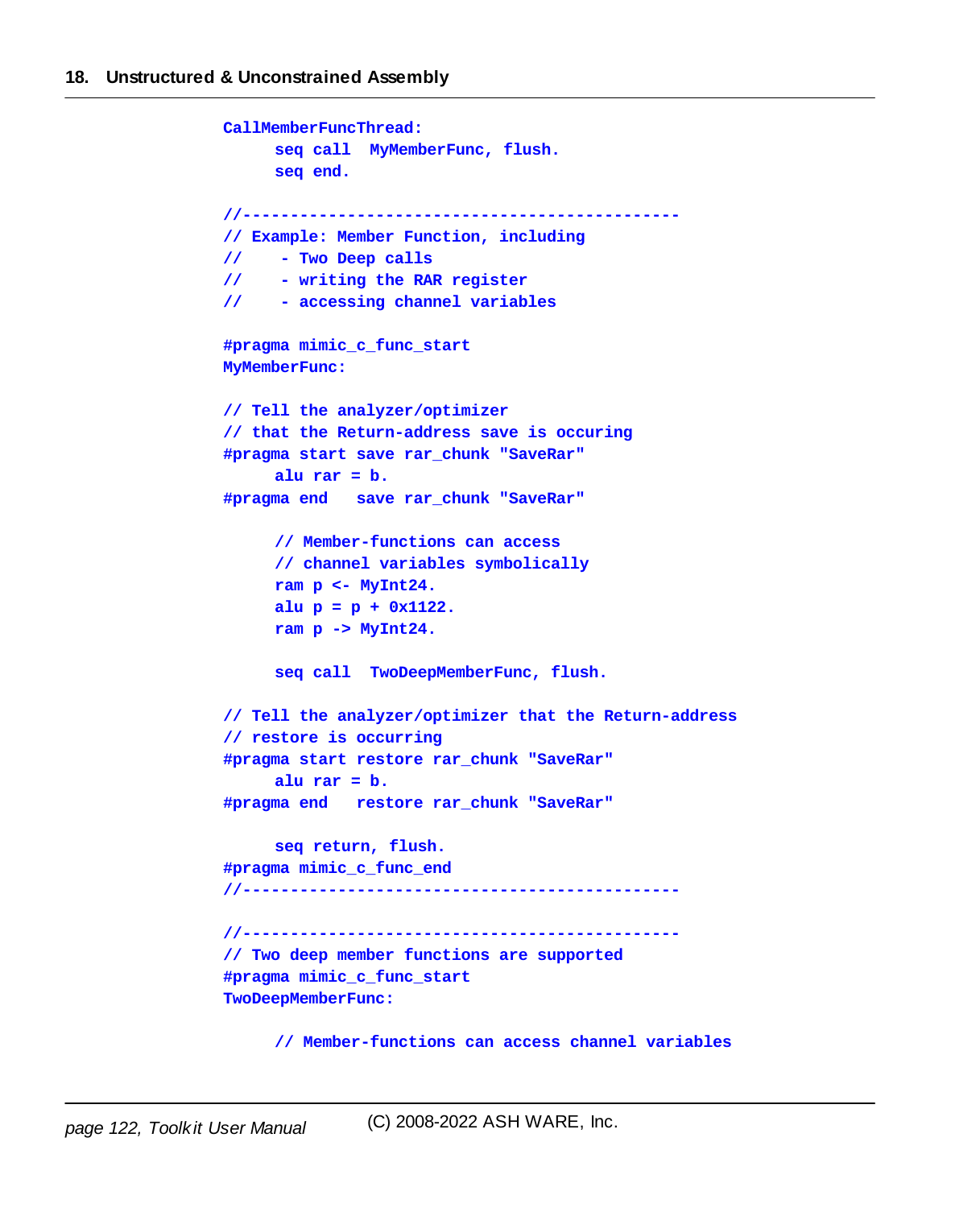**// symbolically ram p <- MyInt24. alu p = p + 0x3344. ram p -> MyInt24.**

**seq return, flush. #pragma mimic\_c\_func\_end**

**//----------------------------------------------**

**InvalidEntry: seq end.**

**//-------------------------------------**

**//=========================================================**

|                         |             | thread table standard MyClass |              |         |              |              |            |         |                      |
|-------------------------|-------------|-------------------------------|--------------|---------|--------------|--------------|------------|---------|----------------------|
| ₹                       |             |                               |              |         |              |              |            |         |                      |
|                         |             | matchA or                     | matchB or    |         |              |              | L          | pre-    |                      |
| hsr                     | <b>lsr</b>  | transitionB                   | transitionA  | pin     | flag1        | flag0        | load       | matches |                      |
| 1                       | x           | $\mathbf{x}$                  | $\mathbf{x}$ | input=0 | x            | $\mathbf 0$  | <b>low</b> | enable  | InvalidEntry         |
| 1                       | x           | $\mathbf x$                   | $\mathbf x$  | input=0 | x            | 1            | <b>low</b> | enable  | InvalidEntry         |
| 1                       | x           | x                             | x            | input=1 | x            | $\mathbf 0$  | <b>low</b> | enable  | InvalidEntry         |
| $\mathbf{1}$            | $\mathbf x$ | $\mathbf x$                   | x            | input=1 | $\mathbf{x}$ | $\mathbf{1}$ | <b>low</b> | enable  | InvalidEntry         |
|                         |             |                               |              |         |              |              |            |         |                      |
| $\overline{\mathbf{2}}$ | x           | $\mathbf x$                   | x            | input=X | x            | x            | <b>low</b> | enable  | InvalidEntry         |
| 3                       | $\mathbf x$ | $\mathbf{x}$                  | x            | input=X | $\mathbf{x}$ | $\mathbf x$  | <b>low</b> | enable  | InvalidEntry         |
| $\overline{\mathbf{4}}$ | $\mathbf x$ | $\mathbf{x}$                  | x            | input=X | x            | $\mathbf x$  | <b>low</b> | enable  | InvalidEntry         |
| 5                       | $\mathbf x$ | $\mathbf{x}$                  | $\mathbf x$  | input=X | x            | $\mathbf x$  | <b>low</b> | enable  | UseChanVarThread     |
| 6                       | x           | x                             | x            | input=X | x            | x            | <b>low</b> | enable  | UseDispatchThread    |
| 7                       | x           | $\mathbf{x}$                  | x            | input=X | $\mathbf{x}$ | x            | <b>low</b> | enable  | CallMemberFuncThread |
| $\mathbf 0$             | 1           | 1                             | 1            | input=X | x            | $\mathbf 0$  | <b>low</b> | enable  | InvalidEntry         |
| $\mathbf 0$             | 1           | $\mathbf{1}$                  | $\mathbf{1}$ | input=X | $\mathbf{x}$ | 1            | <b>low</b> | enable  | InvalidEntry         |
|                         |             |                               |              |         |              |              |            |         |                      |
| $\mathbf 0$             | $\mathbf 0$ | $\mathbf 0$                   | $\mathbf{1}$ | input=0 | x            | $\mathbf 0$  | <b>low</b> | enable  | InvalidEntry         |
| $\mathbf 0$             | $\mathbf 0$ | $\mathbf 0$                   | $\mathbf{1}$ | input=0 | x            | 1            | <b>low</b> | enable  | InvalidEntry         |
| $\mathbf 0$             | $\mathbf 0$ | $\mathbf 0$                   | $\mathbf{1}$ | input=1 | x            | $\mathbf 0$  | <b>low</b> | enable  | InvalidEntry         |
| $\mathbf 0$             | $\mathbf 0$ | $\mathbf 0$                   | 1            | input=1 | x            | 1            | <b>low</b> | enable  | InvalidEntry         |
|                         |             |                               |              |         |              |              |            |         |                      |
| $\mathbf 0$             | $\mathbf 0$ | $\mathbf{1}$                  | $\mathbf 0$  | input=0 | x            | $\mathbf 0$  | <b>low</b> | enable  | InvalidEntry         |
| $\mathbf 0$             | $\mathbf 0$ | $\mathbf{1}$                  | $\mathbf 0$  | input=0 | $\mathbf{x}$ | 1            | <b>low</b> | enable  | InvalidEntry         |
| $\mathbf 0$             | $\mathbf 0$ | $\mathbf{1}$                  | $\mathbf 0$  | input=1 | x            | $\mathbf 0$  | <b>low</b> | enable  | InvalidEntry         |
| $\mathbf{0}$            | $\Omega$    | $\mathbf{1}$                  | $\mathbf 0$  | input=1 | $\mathbf{x}$ | 1            | <b>low</b> | enable  | InvalidEntry         |
|                         |             |                               |              |         |              |              |            |         |                      |
| $\mathbf 0$             | $\mathbf 0$ | $\mathbf{1}$                  | 1            | input=0 | x            | $\mathbf 0$  | <b>low</b> | enable  | InvalidEntry         |
| $\mathbf 0$             | $\mathbf 0$ | $\mathbf{1}$                  | $\mathbf{1}$ | input=0 | x            | 1            | <b>low</b> | enable  | InvalidEntry         |
| $\mathbf 0$             | $\mathbf 0$ | $\mathbf{1}$                  | $\mathbf{1}$ | input=1 | x            | $\mathbf 0$  | <b>low</b> | enable  | InvalidEntry         |
| $\mathbf 0$             | $\mathbf 0$ | $\mathbf{1}$                  | $\mathbf{1}$ | input=1 | x            | 1            | <b>low</b> | enable  | InvalidEntry         |
|                         |             |                               |              |         |              |              |            |         |                      |
| $\mathbf 0$             | 1           | $\mathbf 0$                   | $\mathbf 0$  | input=0 | x            | $\mathbf 0$  | <b>low</b> | enable  | InvalidEntry         |
| $\mathbf 0$             | 1           | $\mathbf 0$                   | $\mathbf 0$  | input=0 | x            | 1            | <b>low</b> | enable  | InvalidEntry         |
| $\mathbf 0$             | 1           | $\mathbf 0$                   | $\mathbf 0$  | input=1 | $\mathbf{x}$ | $\mathbf 0$  | <b>low</b> | enable  | InvalidEntry         |
| $\mathbf{0}$            | 1           | $\mathbf 0$                   | $\mathbf 0$  | input=1 | x            | 1            | <b>low</b> | enable  | InvalidEntry         |
|                         |             |                               |              |         |              |              |            |         |                      |
| $\mathbf 0$             | 1           | $\mathbf 0$                   | 1            | input=X | x            | $\mathbf 0$  | <b>low</b> | enable  | InvalidEntry         |
| $\mathbf{0}$            | 1           | $\mathbf 0$                   | $\mathbf{1}$ | input=X | $\mathbf{x}$ | 1            | <b>low</b> | enable  | InvalidEntry         |
| $\mathbf 0$             | 1           | $\mathbf{1}$                  | $\mathbf 0$  | input=X | x            | $\mathbf 0$  | <b>low</b> | enable  | InvalidEntry         |